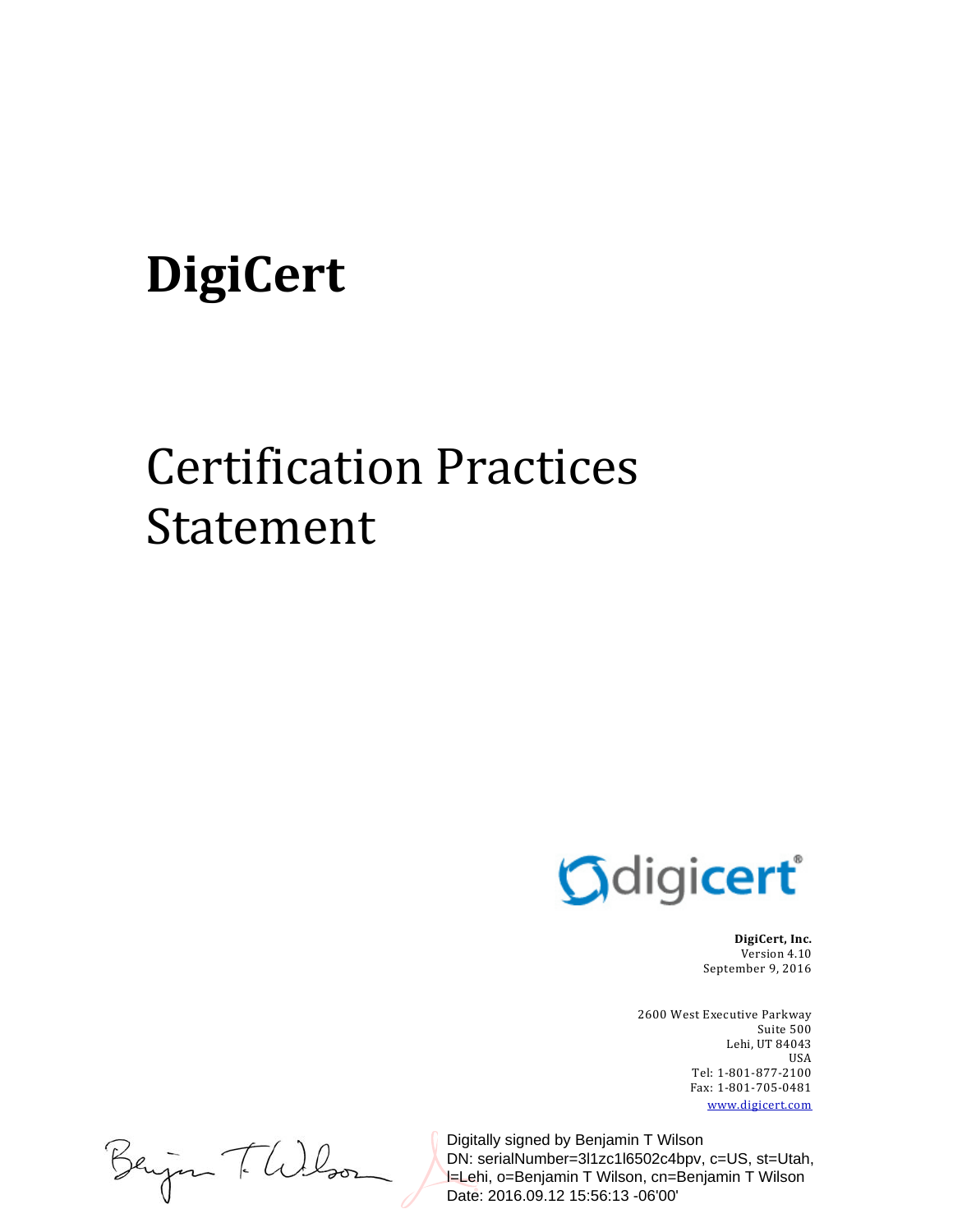#### **TABLE OF CONTENTS**

| 1. |        |  |
|----|--------|--|
|    | 1.1.   |  |
|    | 1.2.   |  |
|    | 1.3.   |  |
|    | 1.3.1. |  |
|    | 1.3.2. |  |
|    | 1.3.3. |  |
|    | 1.3.4. |  |
|    | 1.3.5. |  |
|    | 1.4.   |  |
|    | 1.4.1. |  |
|    | 1.4.2. |  |
|    | 1.5.   |  |
|    | 1.5.1. |  |
|    | 1.5.2. |  |
|    | 1.5.3. |  |
|    | 1.5.4. |  |
|    | 1.6.   |  |
|    | 1.6.1. |  |
|    | 1.6.2. |  |
|    | 1.6.3. |  |
| 2. |        |  |
|    | 2.1.   |  |
|    |        |  |
|    | 2.2.   |  |
|    | 2.3.   |  |
|    | 2.4.   |  |
| 3. |        |  |
|    | 3.1.   |  |
|    | 3.1.1. |  |
|    | 3.1.2. |  |
|    | 3.1.3. |  |
|    | 3.1.4. |  |
|    | 3.1.5. |  |
|    | 3.1.6. |  |
|    | 3.2.   |  |
|    | 3.2.1. |  |
|    | 3.2.2. |  |
|    | 3.2.3. |  |
|    | 3.2.4. |  |
|    | 3.2.5. |  |
|    | 3.3.   |  |
|    | 3.3.1. |  |
|    |        |  |
|    | 3.4.   |  |
| 4. |        |  |
|    | 4.1.   |  |
|    | 4.1.1. |  |
|    | 4.1.2. |  |
|    | 4.2.   |  |
|    | 4.2.1. |  |
|    | 4.2.2. |  |
|    | 4.2.3. |  |
|    | 4.3.   |  |
|    | 4.3.1. |  |
|    | 4.3.2. |  |
|    | 4.4.   |  |
|    | 4.4.1. |  |
|    |        |  |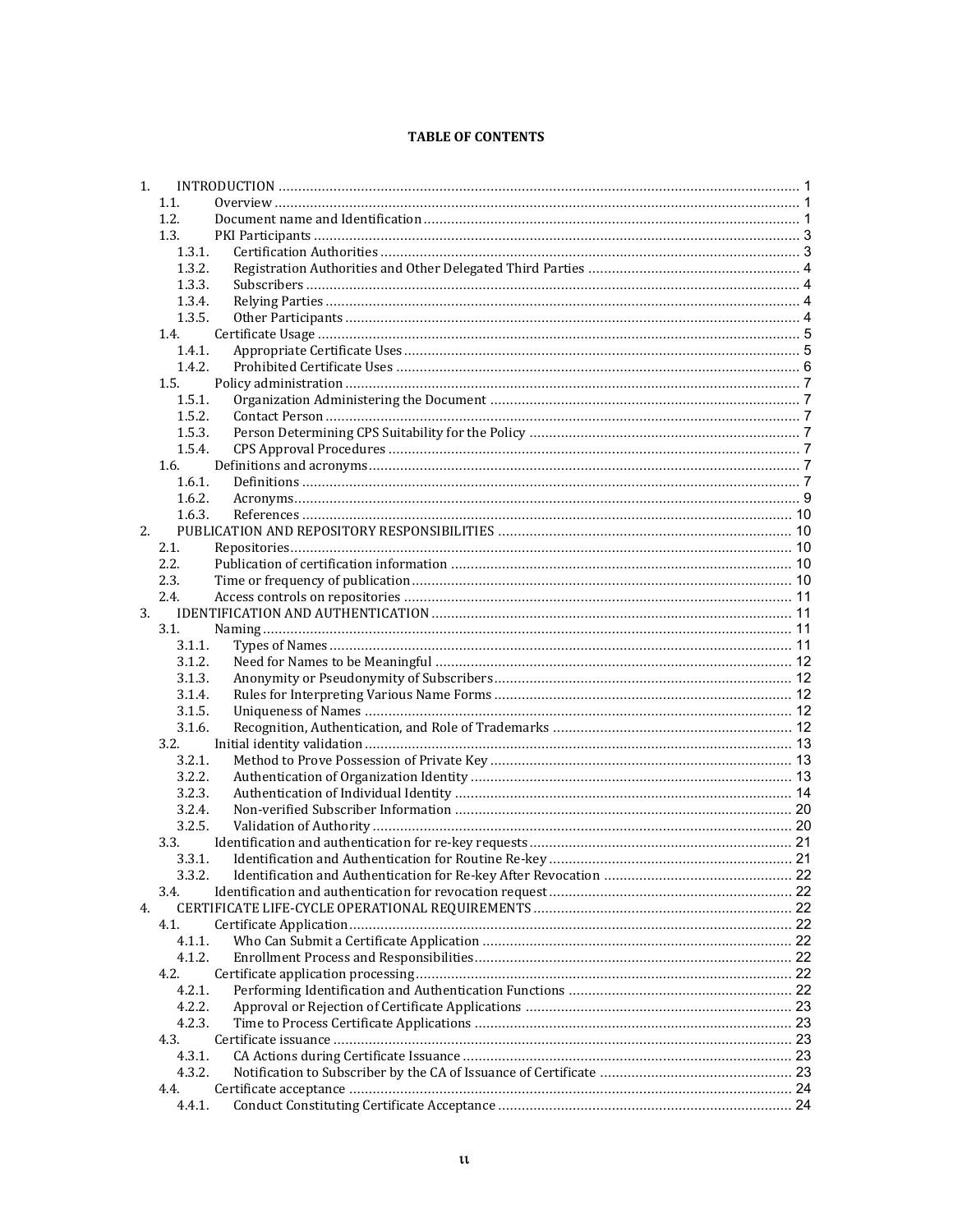|    | 4.4.2.  |  |
|----|---------|--|
|    | 4.4.3.  |  |
|    | 4.5.    |  |
|    | 4.5.1.  |  |
|    | 4.5.2.  |  |
|    | 4.6.    |  |
|    | 4.6.1.  |  |
|    | 4.6.2.  |  |
|    | 4.6.3.  |  |
|    | 4.6.4.  |  |
|    |         |  |
|    | 4.6.5.  |  |
|    | 4.6.6.  |  |
|    | 4.6.7.  |  |
|    | 4.7.    |  |
|    | 4.7.1.  |  |
|    | 4.7.2.  |  |
|    | 4.7.3.  |  |
|    | 4.7.4.  |  |
|    | 4.7.5.  |  |
|    | 4.7.6.  |  |
|    | 4.7.7.  |  |
|    | 4.8.    |  |
|    | 4.8.1.  |  |
|    | 4.8.2.  |  |
|    | 4.8.3.  |  |
|    | 4.8.4.  |  |
|    |         |  |
|    | 4.8.5.  |  |
|    | 4.8.6.  |  |
|    | 4.8.7.  |  |
|    | 4.9.    |  |
|    | 4.9.1.  |  |
|    | 4.9.2.  |  |
|    | 4.9.3.  |  |
|    | 4.9.4.  |  |
|    | 4.9.5.  |  |
|    | 4.9.6.  |  |
|    | 4.9.7.  |  |
|    | 4.9.8.  |  |
|    | 4.9.9.  |  |
|    | 4.9.10. |  |
|    | 4.9.11. |  |
|    | 4.9.12. |  |
|    | 4.9.13. |  |
|    | 4.9.14. |  |
|    | 4.9.15. |  |
|    | 4.9.16. |  |
|    |         |  |
|    | 4.10.   |  |
|    | 4.10.1. |  |
|    | 4.10.2. |  |
|    | 4.10.3. |  |
|    | 4.11.   |  |
|    | 4.12.   |  |
|    | 4.12.1. |  |
|    | 4.12.2. |  |
| 5. |         |  |
|    | 5.1.    |  |
|    | 5.1.1.  |  |
|    | 5.1.2.  |  |
|    | 5.1.3.  |  |
|    | 5.1.4.  |  |
|    | 5.1.5.  |  |
|    |         |  |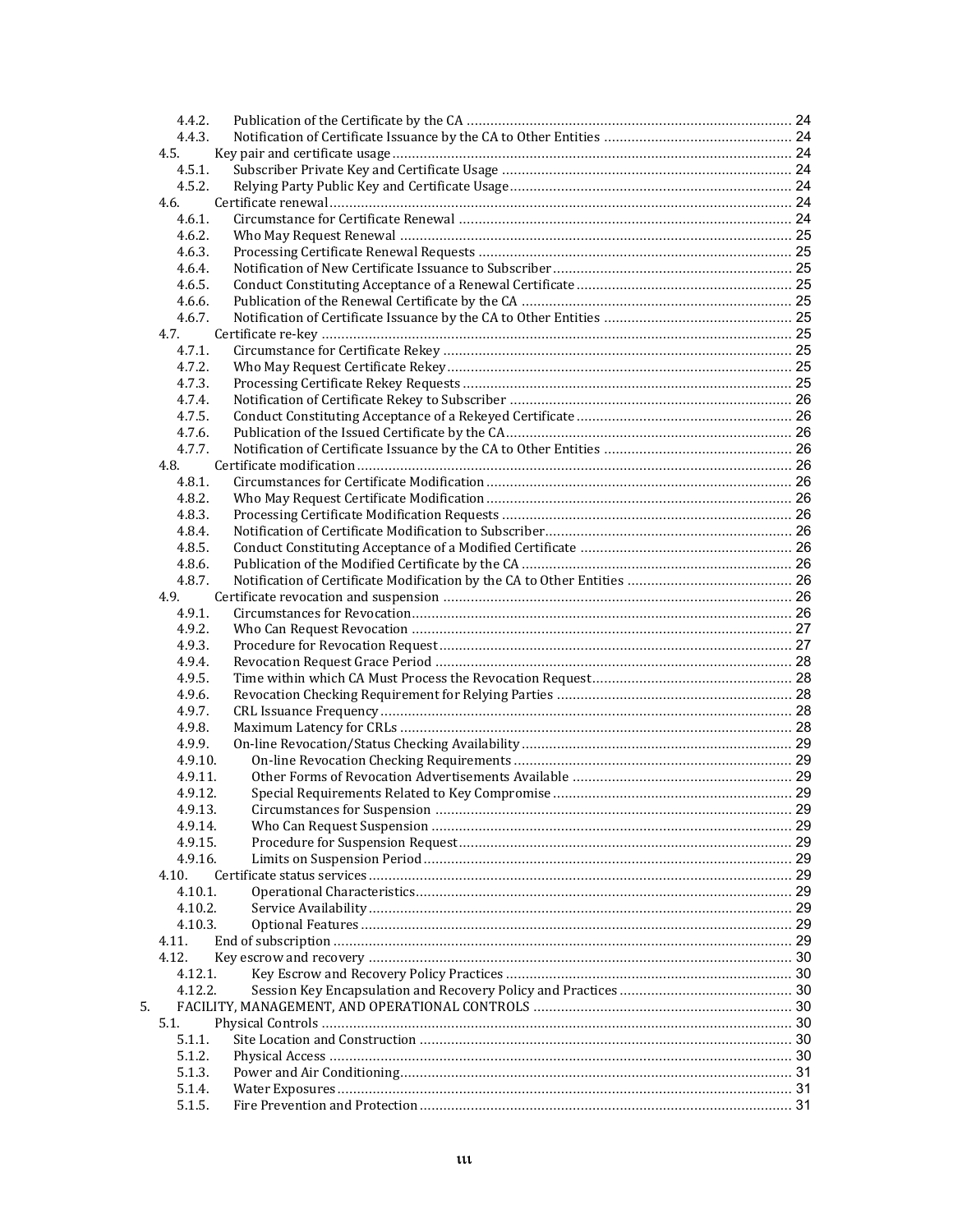| 5.1.6.           |  |
|------------------|--|
| 5.1.7.           |  |
| 5.1.8.           |  |
| 5.1.9.           |  |
| 5.2.             |  |
| 5.2.1.           |  |
| 5.2.2.           |  |
| 5.2.3.           |  |
| 5.2.4.           |  |
| 5.3.             |  |
| 5.3.1.           |  |
| 5.3.2.           |  |
| 5.3.3.           |  |
| 5.3.4.           |  |
| 5.3.5.           |  |
| 5.3.6.           |  |
| 5.3.7.           |  |
| 5.3.8.           |  |
| 5.4.             |  |
| 5.4.1.           |  |
| 5.4.2.           |  |
| 5.4.3.           |  |
| 5.4.4.           |  |
| 5.4.5.           |  |
| 5.4.6.           |  |
| 5.4.7.<br>5.4.8. |  |
| 5.5.             |  |
|                  |  |
| 5.5.1.<br>5.5.2. |  |
| 5.5.3.           |  |
| 5.5.4.           |  |
| 5.5.5.           |  |
| 5.5.6.           |  |
| 5.5.7.           |  |
| 5.6.             |  |
| 5.7.             |  |
| 5.7.1.           |  |
| 5.7.2.           |  |
| 5.7.3.           |  |
| 5.7.4.           |  |
| 5.8.             |  |
| 6.               |  |
| 6.1.             |  |
| 6.1.1.           |  |
| 6.1.2.           |  |
| 6.1.3.           |  |
| 6.1.4.           |  |
| 6.1.5.           |  |
| 6.1.6.           |  |
| 6.1.7.           |  |
| 6.2.             |  |
| 6.2.1.           |  |
| 6.2.2.           |  |
| 6.2.3.           |  |
| 6.2.4.           |  |
| 6.2.5.           |  |
| 6.2.6.           |  |
| 6.2.7.           |  |
| 6.2.8.           |  |
| 6.2.9.           |  |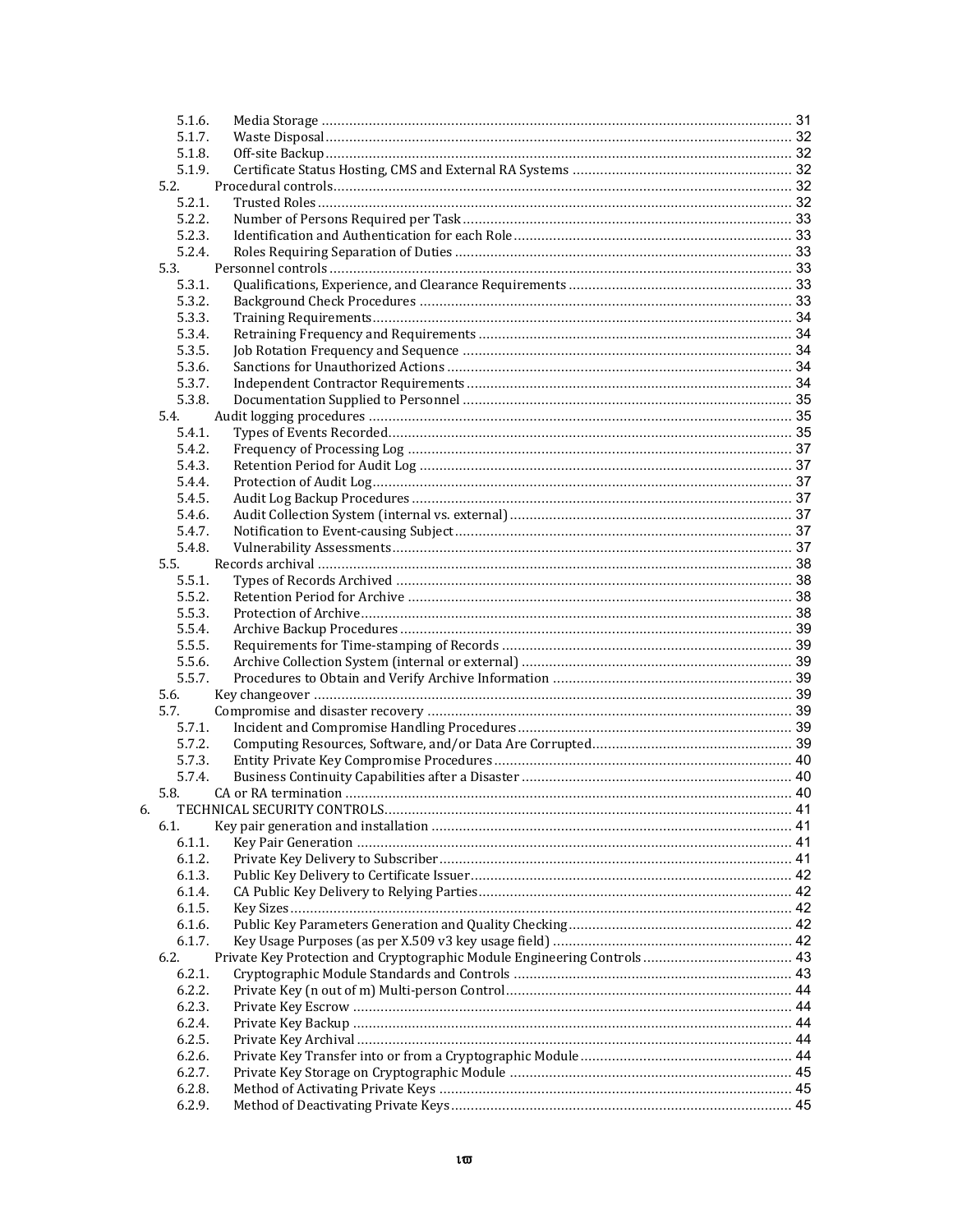|    | 6.2.10. |  |
|----|---------|--|
|    | 6.2.11. |  |
|    | 6.3.    |  |
|    | 6.3.1.  |  |
|    | 6.3.2.  |  |
|    | 6.4.    |  |
|    | 6.4.1.  |  |
|    | 6.4.2.  |  |
|    | 6.4.3.  |  |
|    | 6.5.    |  |
|    | 6.5.1.  |  |
|    | 6.5.2.  |  |
|    | 6.6.    |  |
|    | 6.6.1.  |  |
|    | 6.6.2.  |  |
|    | 6.6.3.  |  |
|    | 6.7.    |  |
|    | 6.8.    |  |
|    | 6.9.    |  |
| 7. |         |  |
|    | 7.1.    |  |
|    | 7.1.1.  |  |
|    | 7.1.2.  |  |
|    | 7.1.3.  |  |
|    | 7.1.4.  |  |
|    | 7.1.5.  |  |
|    | 7.1.6.  |  |
|    | 7.1.7.  |  |
|    | 7.1.8.  |  |
|    | 7.1.9.  |  |
|    | 7.2.    |  |
|    | 7.2.1.  |  |
|    | 7.2.2.  |  |
|    | 7.3.    |  |
|    | 7.3.1.  |  |
|    | 7.3.2.  |  |
|    |         |  |
| 8. | 8.1.    |  |
|    |         |  |
|    | 8.2.    |  |
|    | 8.3.    |  |
|    | 8.4.    |  |
|    | 8.5.    |  |
|    | 8.6.    |  |
|    | 8.7.    |  |
| 9. |         |  |
|    | 9.1.    |  |
|    | 9.1.1.  |  |
|    | 9.1.2.  |  |
|    | 9.1.3.  |  |
|    | 9.1.4.  |  |
|    | 9.1.5.  |  |
|    | 9.2.    |  |
|    | 9.2.1.  |  |
|    | 9.2.2.  |  |
|    | 9.2.3.  |  |
|    | 9.3.    |  |
|    | 9.3.1.  |  |
|    | 9.3.2.  |  |
|    | 9.3.3.  |  |
|    | 9.4.    |  |
|    | 9.4.1.  |  |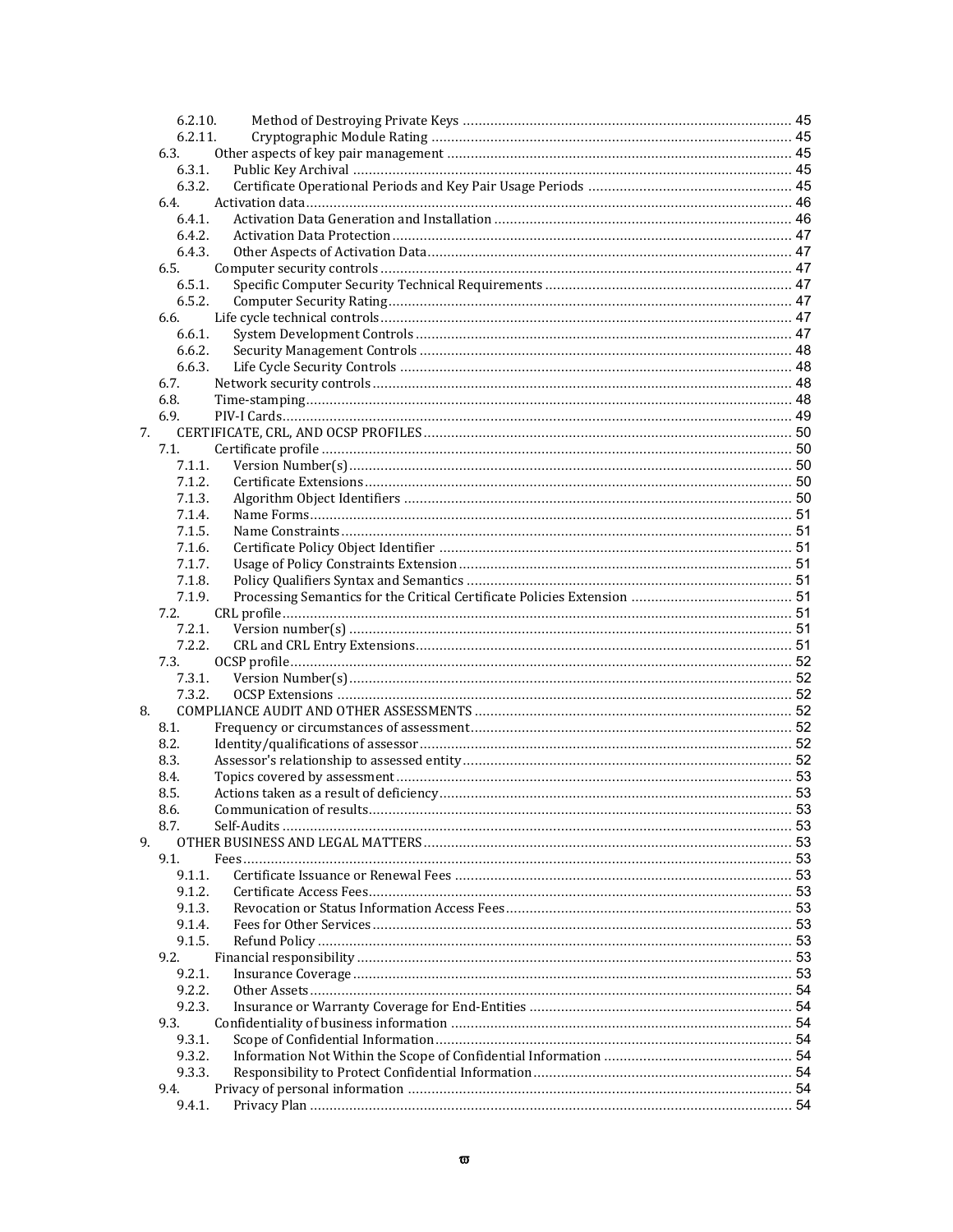| 9.4.2.     |  |
|------------|--|
| 9.4.3.     |  |
| 9.4.4.     |  |
| 9.4.5.     |  |
| 9.4.6.     |  |
| 9.4.7.     |  |
| 9.5.       |  |
| 9.6.       |  |
| 9.6.1.     |  |
| 9.6.2.     |  |
| 9.6.3.     |  |
| 9.6.4.     |  |
| 9.6.5.     |  |
| 9.7.       |  |
| 9.8.       |  |
| 9.9.       |  |
| 9.9.1.     |  |
| 9.9.2.     |  |
| 9.9.3.     |  |
| 9.10.      |  |
| $9.10.1$ . |  |
| 9.10.2.    |  |
| 9.10.3.    |  |
| 9.11.      |  |
| 9.12.      |  |
| 9.12.1.    |  |
| 9.12.2.    |  |
| 9.12.3.    |  |
| 9.13.      |  |
| 9.14.      |  |
| 9.15.      |  |
| 9.16.      |  |
| 9.16.1.    |  |
| 9.16.2.    |  |
| 9.16.3.    |  |
| 9.16.4.    |  |
| 9.16.5.    |  |
| 9.17.      |  |
|            |  |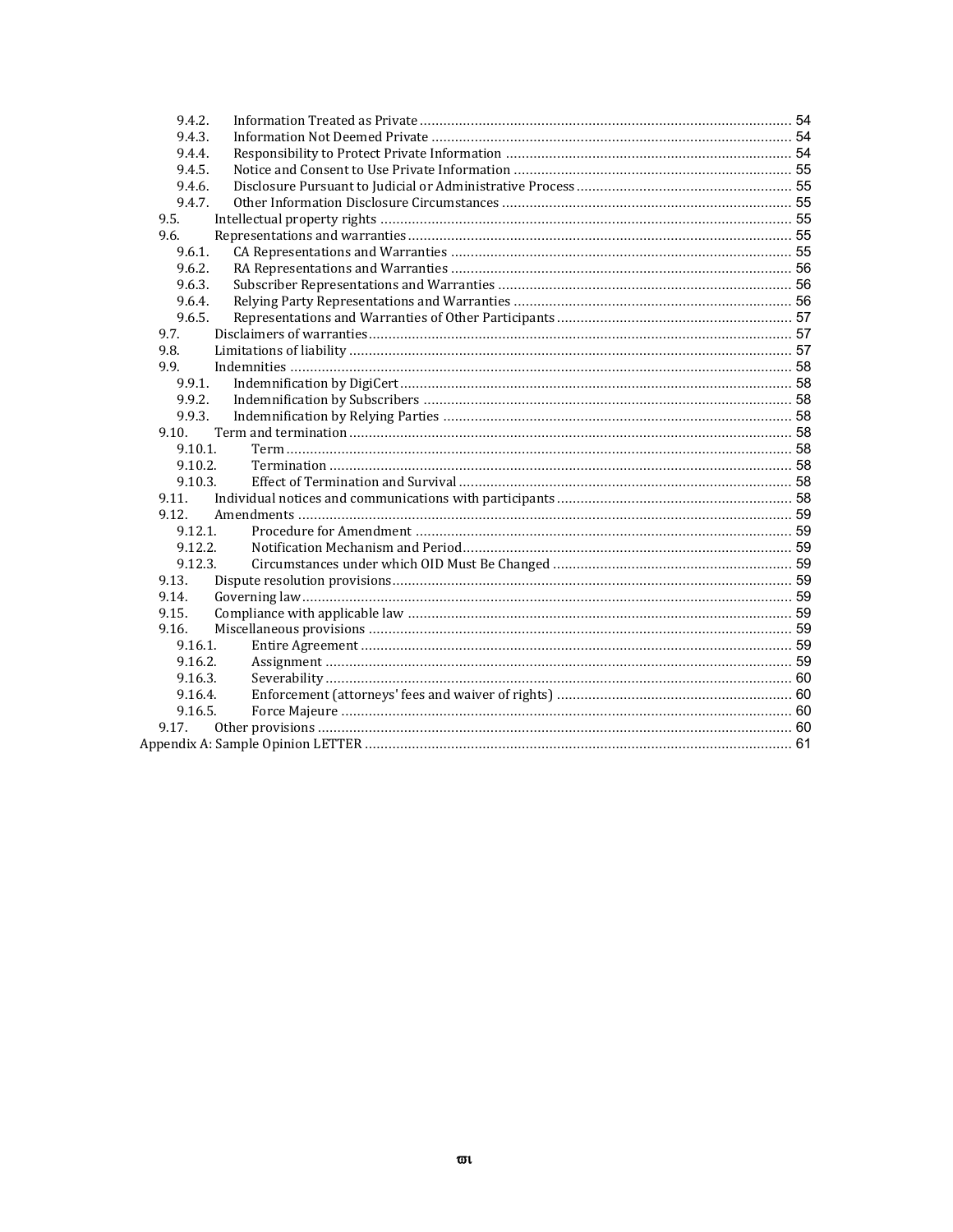# **1. INTRODUCTION**

## *1.1. OVERVIEW*

This document is the DigiCert, Inc. ("DigiCert") Certification Practices Statement (CPS) that outlines the principles and practices related to DigiCert's certification and time-stamping services. This CPS applies to all entities participating in or using DigiCert's certificate and time-stamping services, excluding participants in DigiCert's Private PKI services, which are not cross-certified or publicly trusted. DigiCert issues cross Certificates to third-party CAs. This CPS only addresses the actions of DigiCert and not those of third-party CAs. Specific requirements regarding those Certificates are set forth in the individual agreements with the appropriate DigiCert customer or in that third party's own CPS.

This CPS describes the practices used to comply with the DigiCert Certificate Policy (the "CP"), the Adobe Systems Inc. ("Adobe") AATL Certificate Policy, the Federal Bridge Certification Authority ("FBCA") Certificate Policy, and other applicable policies. DigiCert conforms to the current version of the guidelines adopted by the Certification Authority/Browser Forum ("CAB Forum") when issuing publicly trusted Certificates, including the Baseline Requirements for the Issuance and Management of Publicly-Trusted Certificates ("Baseline Requirements") and the Guidelines for Extended Validation Certificates ("EV Guidelines"), both of which are published at https://www.cabforum.org. With regard to SSL/TLS Server Certificates or Code Signing Certificates, if any inconsistency exists between this CPS and the Baseline Requirements or the EV Guidelines, then the EV Guidelines take precedence for EV Certificates and the Baseline Requirements take precedence for publicly trusted SSL Certificates. Time-stamping services are provided according to IETF RFC 3161 and other technical standards.

This CPS is only one of several documents that control DigiCert's certification services. Other important documents include both private and public documents, such as the CP, DigiCert's agreements with its customers, Relying Party agreements, and DigiCert's privacy policy. DigiCert may provide additional certificate policies or certification practice statements. These supplemental policies and statements are available to applicable users or relying parties.

Pursuant to the IETF PKIX RFC 3647 CP/CPS framework, this CPS is divided into nine parts that cover the security controls and practices and procedures for certificate and time-stamping services within the DigiCert PKI. To preserve the outline specified by RFC 3647, section headings that do not apply are accompanied with the statement "Not applicable" or "No stipulation."

# *1.2. DOCUMENT NAME AND IDENTIFICATION*

This document is the DigiCert Certification Practices Statement and was first approved for publication on 9 August 2010 by the DigiCert Policy Authority (DCPA). The following revisions have been made to the original document: 

| Date             | Changes                                                      | Version |
|------------------|--------------------------------------------------------------|---------|
| 9-September-2016 | Updated to: include Cybertrust CAs acquired from Verizon,    | 4.10    |
|                  | clarify identity verification process, update document in    |         |
|                  | accordance with FBCA CP v. 2.29 and sec. 9.6.3 of Baseline   |         |
|                  | Requirements.                                                |         |
| 1-June-2015      | Updated CPS to conform to practices for backup, archival, CA | 4.09    |
|                  | key generation, and certificate acceptance.                  |         |
| 1-April-2015     | Minor changes made to update with CA/Browser Forum           | 4.08    |
|                  | guidelines and for consistency with DigiCert CP v. 4.08      |         |
| 7-October-2014   | Updated for consistency with DigiCert CP v. 4.07             | 4.07    |
| 14-May-2014      | Updated practices to comply with new policy requirements and | 4.06    |
|                  | changes to the DirectTrust CP, Baseline Requirements, EV     |         |
|                  | Guidelines, and EV Code Signing Guidelines.                  |         |
| 2-May-2013       | Updated mailing address. Also updated practices to comply    | 4.05    |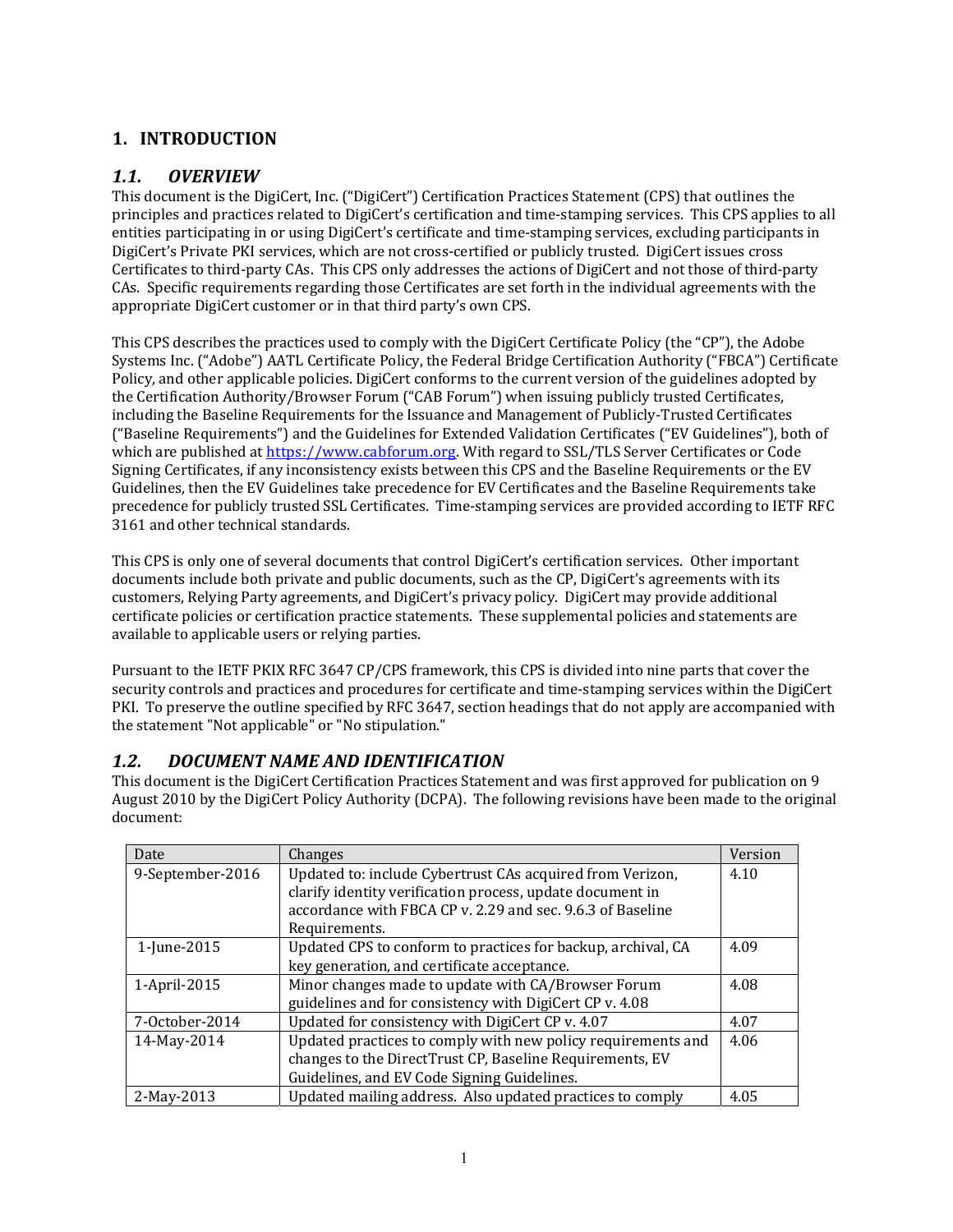| Date            | Changes                                                                                                                                                                                                                                                             | Version |
|-----------------|---------------------------------------------------------------------------------------------------------------------------------------------------------------------------------------------------------------------------------------------------------------------|---------|
|                 | with new policy requirements, the DirectTrust CP, changes to<br>the Adobe program, and CAB Forum guidelines.                                                                                                                                                        |         |
| 10-May-2012     | Updated to include practices set forth in the Baseline<br>Requirements, the current Mozilla CA Policy, EV Code Signing,<br>the IGTF, and other policy bodies.                                                                                                       | 4.04    |
| 3-May-2011      | IGTF Certificates added and minor updates made to several<br>sections.                                                                                                                                                                                              | 4.03    |
| 29-October-2010 | Changes made in response to comments from the FPKI CPWG<br>regarding certificate status services, trusted roles, and off-site<br>backup of archive.                                                                                                                 | 4.02    |
| 26-August-2010  | Updated the process used to authenticate the certificate<br>requester's authority under section 3.2.5 for code signing<br>Certificates issued to organizations                                                                                                      | 4.01    |
| 9-August-2010   | This version 4.0 replaces the DigiCert Certificate Policy and<br>Certification Practices Statement, Version 3.08, dated<br>May 29, 2009, and the DigiCert Certification Practice Statement<br>for Extended Validation Certificates, Version 1.0.4, May 29,<br>2009. | 4.0     |

The OID for DigiCert is joint-iso-ccitt  $(2)$  country  $(16)$  USA  $(840)$  US-company  $(1)$  DigiCert  $(114412)$ . The OID-arc for this version  $4$  of the CPS is  $2.16.840.1.114412.0.2.4$ . Subsequent revisions to this CPS might have new OID assignments. DigiCert issues Certificates and time-stamp tokens containing the following OIDs / OID arcs:

| <b>Digitally Signed Object</b>                      | <b>Object Identifier (OID)</b>                  |
|-----------------------------------------------------|-------------------------------------------------|
| Domain Vetted SSL Certificates and                  | 2.16.840.1.114412.1.2 and/or                    |
| per the Baseline Requirements                       | 2.23.140.1.2.1 (CAB Forum Baseline Reqs.)       |
| Organization Vetted SSL Certificates and            | 2.16.840.1.114412.1.1 and/or                    |
| per the Baseline Requirements                       | 2.23.140.1.2.2 (CAB Forum Baseline Reqs.)       |
| Individual Vetted SSL Certificates per the Baseline | 2.16.840.1.114412.1.1 and/or                    |
| Requirements                                        | 2.23.140.1.2.3 (CAB Forum Baseline Reqs.)       |
| <b>Federated Device Certificate</b>                 | 2.16.840.1.114412.1.11                          |
| Federated Device Hardware Certificate               | 2.16.840.1.114412.1.12                          |
| Issuer CA (where allowed by policy)                 | 2.5.29.32.0 (anyPolicy)                         |
| <b>Extended Validation SSL Certificates</b>         | 2.16.840.1.114412.2 and/or                      |
|                                                     | 2.23.140.1.1(CAB Forum EV Guidelines)           |
| Extended Validation SSL Certificates (issued under  | 1.3.6.1.4.1.6334.1.100.1 (originally registered |
| the Cybertrust Global Root)                         | by beTRUSTed)                                   |
| <b>Object Signing Certificates</b>                  | 2.16.840.1.114412.3                             |
| <b>Code Signing Certificates</b>                    | 2.16.840.1.114412.3.1                           |
| <b>Extended Validation Code Signing</b>             | 2.16.840.1.114412.3.2                           |
| Windows Kernel Driver Signing                       | 2.16.840.1.114412.3.11                          |
| Adobe Signing Certificate                           | 2.16.840.1.114412.3.21                          |
| Client Certificate OID Arc                          | 2.16.840.1.114412.4                             |
| Level 1 Certificates - Personal                     | 2.16.840.1.114412.4.1.1                         |
| Level 1 Certificates - Enterprise                   | 2.16.840.1.114412.4.1.2                         |
| Level 2 Certificates                                | 2.16.840.1.114412.4.2                           |
| Level 3 Certificates - US                           | 2.16.840.1.114412.4.3.1                         |
| Level 3 Certificates - CBP                          | 2.16.840.1.114412.4.3.2                         |
| Level 4 Certificates - US                           | 2.16.840.1.114412.4.4.1                         |
| Level 4 Certificates - CBP                          | 2.16.840.1.114412.4.4.2                         |
| PIV-I OID Arc                                       | 2.16.840.1.114412.4.5                           |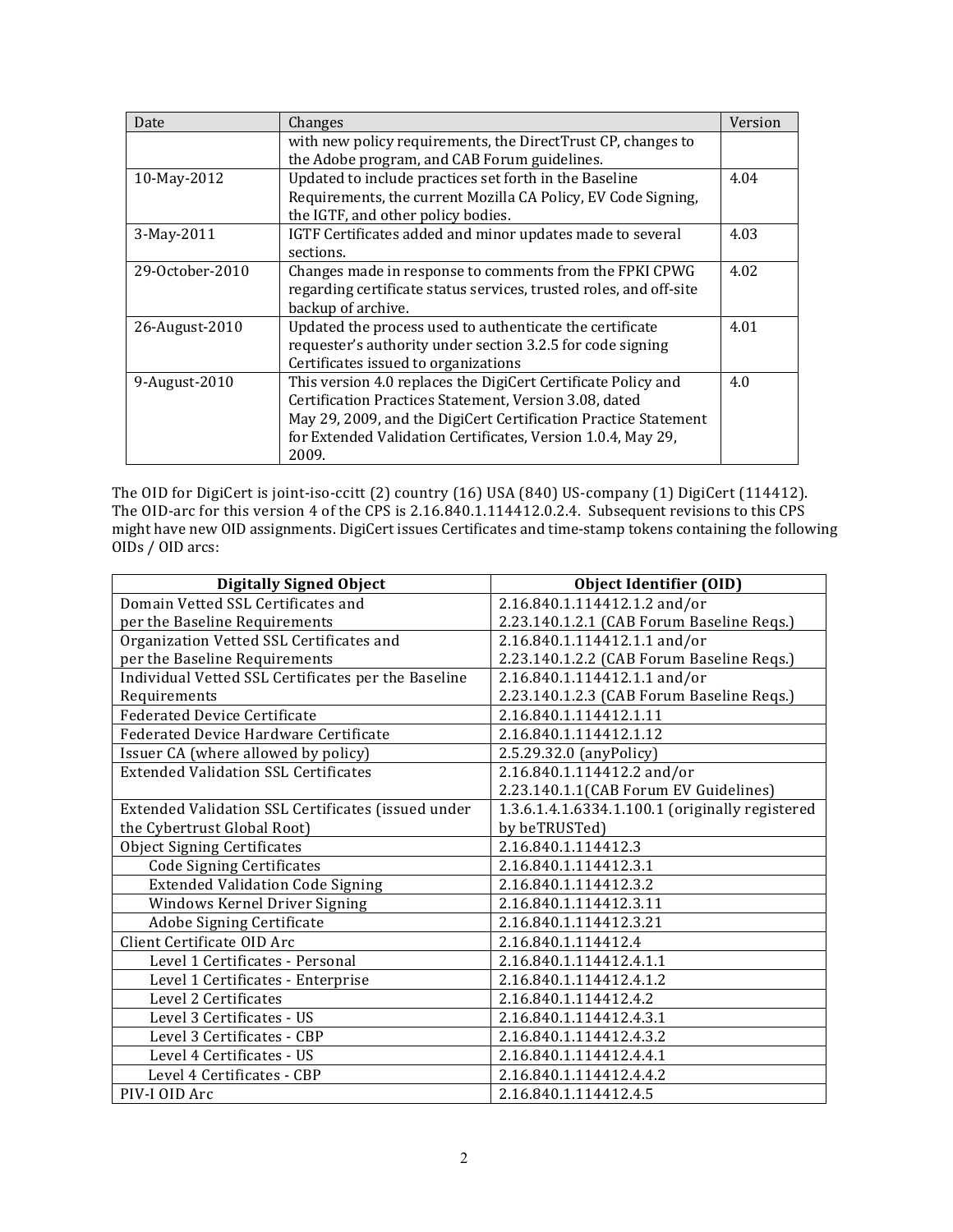| PIV-I Hardware - keys require activation by the<br>PIV-I Cardholder (PIV Auth, Dig Sig and Key<br>Management) | 2.16.840.1.114412.4.5.1                        |
|---------------------------------------------------------------------------------------------------------------|------------------------------------------------|
| PIV-I Card Authentication - keys do not require<br>PIV-I Cardholder activation                                | 2.16.840.1.114412.4.5.2                        |
| PIV-I Content Signing - use by PIV-I-compliant<br><b>CMS</b>                                                  | 2.16.840.1.114412.4.5.3                        |
| Grid Certificate OID Arcs                                                                                     | 2.16.840.1.114412.4.31 or                      |
|                                                                                                               | 2.16.840.1.114412.31 (Grid-only arc)           |
| IGTF Classic X.509 Authorities with secured                                                                   | 2.16.840.1.114412.4.31.1 (Client w/ Public),   |
| infrastructure                                                                                                | 2.16.840.1.114412.31.4.1.1 (Client Grid Only), |
|                                                                                                               | and/or                                         |
|                                                                                                               | 1.2.840.113612.5.2.2.1.x (IGTF)                |
| IGTF Member Integrated X.509 Credential                                                                       | 2.16.840.1.114412.4.31.5 and/or                |
| Services with Secured Infrastructure                                                                          | 1.2.840.113612.5.2.2.5.x (IGTF)                |
| Certificates                                                                                                  |                                                |
| IGTF Grid Host - Public Trust                                                                                 | 2.16.840.1.114412.1.31.1                       |
| IGTF Grid-Only Host Certificate                                                                               | 2.16.840.1.114412.31.1.1.1,                    |
|                                                                                                               | 1.2.840.113612.5.2.2.1.x (IGTF), and/or        |
|                                                                                                               | 1.2.840.113612.5.2.2.5.x (IGTF)                |
| Authentication-Only Certificates                                                                              | 2.16.840.1.114412.6                            |
| <b>Trusted Time-stamping</b>                                                                                  | 2.16.840.1.114412.7.1                          |
| Legacy arc                                                                                                    | 2.16.840.1.114412.81                           |
| Test arc                                                                                                      | 2.16.840.1.114412.99                           |
| EU OIDs                                                                                                       |                                                |
| <b>EU Qualified Certificates</b>                                                                              | 0.4.0.1456.1.2                                 |
| ETSI TS 101 456                                                                                               |                                                |
| EU QC on Secure Signature Creation Device                                                                     | 0.4.0.1456.1.1                                 |
| ETSI TS 101 456                                                                                               |                                                |
| ETSI TS 101 862 - Qualified Certificate                                                                       | 0.4.0.1862.1.x                                 |
| Statements                                                                                                    |                                                |
| EU Qualified Time-stamping                                                                                    | 0.4.0.2023.1.x                                 |
| ETSI TS 102 023                                                                                               |                                                |

All OIDs mentioned above belong to their respective owners. The specific OIDs used when objects are signed pursuant to this CPS are indicated in the applicable Certificate Profiles document. When DigiCert issues an SSL Certificate containing one of the above-specified policy identifiers for "Baseline Requirements", it asserts that the Certificate is managed in accordance with the Baseline Requirements. Commercial Best Practices ("CBP") differs from "US" in that there are no trusted role citizenship requirements for an Issuer CA issuing under a CBP policy, whereas policies designated "US" must follow the citizenship practices set forth in Section 5.3.1.

The Legacy arc exists to identify Certificates issued for purpose of achieving compatibility with legacy systems that are incapable of processing newer algorithms that might be required by comparable industry best practices, e.g., to identify Certificates signed using the SHA-1 algorithm when SHA-256 would be required under a CP that DigiCert has cross-certified.

# *1.3. PKI PARTICIPANTS*

#### **1.3.1. Certification Authorities**

DigiCert operates certification authorities (CAs) that issue digital Certificates. As the operator of several CAs, DigiCert performs functions associated with Public Key operations, including receiving certificate requests, issuing, revoking and renewing a digital Certificate, and maintaining, issuing, and publishing CRLs and OCSP responses. General information about DigiCert's products and services are available at www.digicert.com.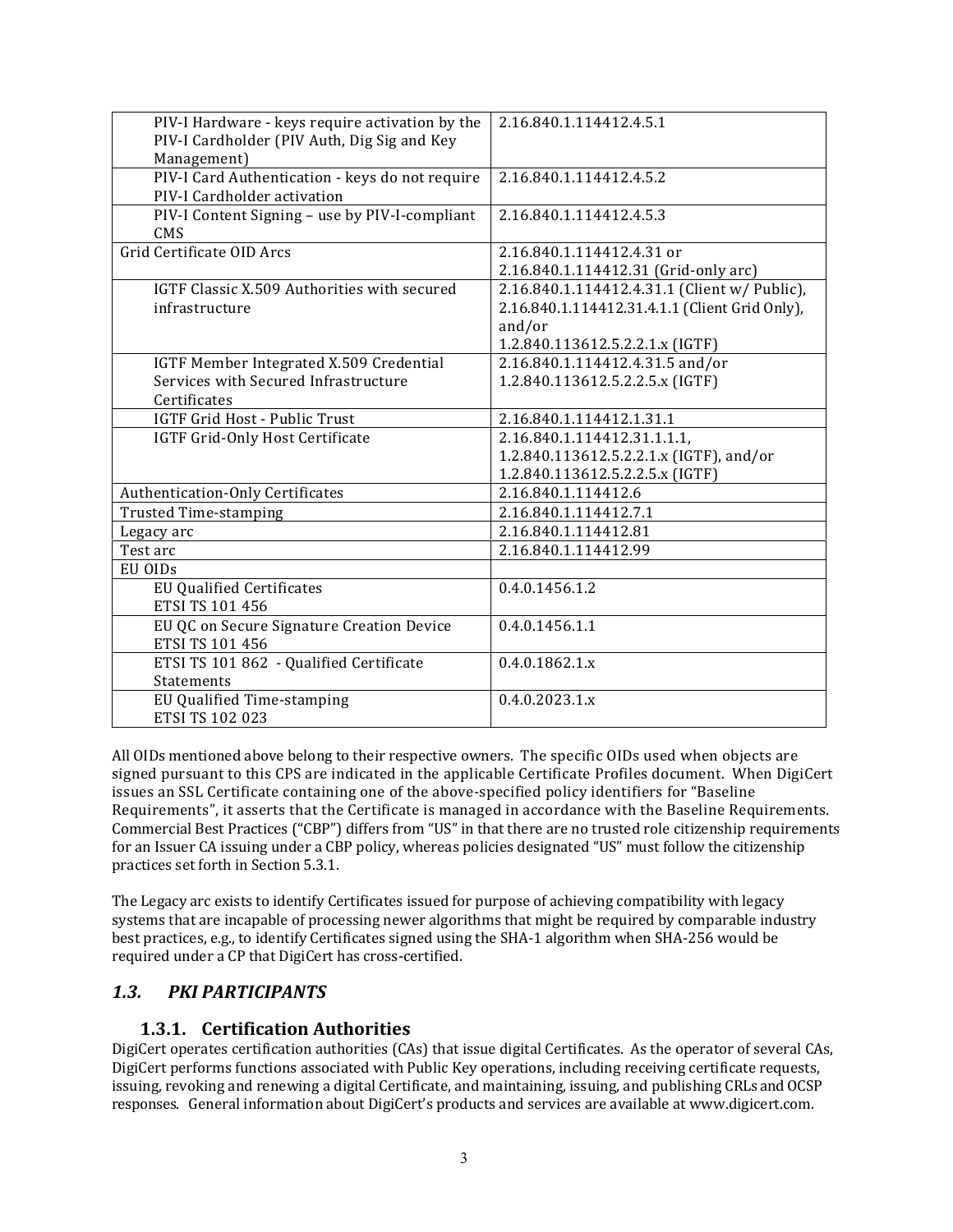DigiCert's offline self-signed Root CAs issue CA Certificates to subordinate CAs and cross Certificates to other Root CAs in accordance with this CPS, applicable cross-certification / federation policies, and DigiCert's memoranda of agreement with those externally operated CAs. DigiCert owns and operates the GTE Cybertrust Global Root, the Baltimore Cybertrust Root, the Cybertrust Global Root CA, and the Verizon Global Root CA, and these root CAs are used to issue cross Certificates to external root CAs and CA Certificates to external subordinate CAs. An "external subordinate CA" is an unaffiliated third party that is issued a subordinate CA Certificate by DigiCert where the Private Key associated with that CA Certificate is not maintained under the physical control of DigiCert. In accordance with requirements of the U.S. Federal PKI Policy Authority (FPKIPA), DigiCert notifies the FPKIPA prior to issuing a CA Certificate chaining to the Federal Bridge CA to an external subordinate CA. All external subordinate CAs are prohibited, either technically or contractually, from issuing Certificates to domain names or IP addresses that a Subscriber does not legitimately own or control (i.e. issuance for purposes of "traffic management" is prohibited), and external subordinate CAs are required to implement procedures that are at least as restrictive as those found herein.

DigiCert is also a time stamping authority (TSA) and provides proof-of-existence for data at an instant in time as described herein.

# **1.3.2. Registration Authorities and Other Delegated Third Parties**

DigiCert may delegate the performance of certain functions to Registration Authorities (RA) and other third parties to request Certificates and/or perform identification and authentication for end-user Certificates. The specific role of an RA or Delegated Third Party varies greatly between entities, ranging from simple translation services to actual assistance in gathering and verifying Applicant information. Some RAs operate identity management systems (IdMs) and may manage the certificate lifecycle for end-users. For IGTF Certificates, designated RAs are responsible for vetting the identity of each certificate applicant. DigiCert contractually obligates each Delegated Third Party to abide by the policies and industry standards that are applicable to that Delegated Third Party's role in certificate issuance, management, revocation or other related task that the Delegated Third Party performs.

RA personnel involved in the issuance of publicly-trusted SSL Certificates must undergo the skills and training required under Section 5.3. An RA or identity management (IdM) system supporting a particular community of interest with custom identity-vetting practices that differ from those found herein may submit documentation to the DCPA for review and approval. The documentation must contain sufficient detail to ensure that all tasks required by the CP will be performed.

# **1.3.3. Subscribers**

Subscribers use DigiCert's services and PKI to support transactions and communications. Subscribers are not always the party identified in a Certificate, such as when Certificates are issued to an organization's employees. The *Subject* of a Certificate is the party named in the Certificate. A *Subscriber*, as used herein, refers to both the Subject of the Certificate and the entity that contracted with DigiCert for the Certificate's issuance. Prior to verification of identity and issuance of a Certificate, a Subscriber is an *Applicant*.

# **1.3.4. Relying Parties**

Relying Parties are entities that act in reliance on a Certificate and/or digital signature issued by DigiCert. Relying parties must check the appropriate CRL or OCSP response prior to relying on information featured in a Certificate. The location of the CRL distribution point is detailed within the Certificate.

#### **1.3.5. Other Participants**

Other participants include Accreditation Authorities (such as Policy Management Authorities, Federation Operators, Application Software Vendors, and applicable Community-of-Interest sponsors); Bridge CAs and CAs cross-certified with DigiCert's CAs that serve as trust anchors in other PKI communities; Card Management Systems and integrators (CMSs) that ensure proper operation and provisioning of PIV-I cards; and Time Source Entities, Time Stamp Token Requesters, and Time Stamp Verifiers involved in trusted time stamping. Accreditation Authorities are granted an unlimited right to re-distribute DigiCert's root Certificates and related information in connection with the accreditation.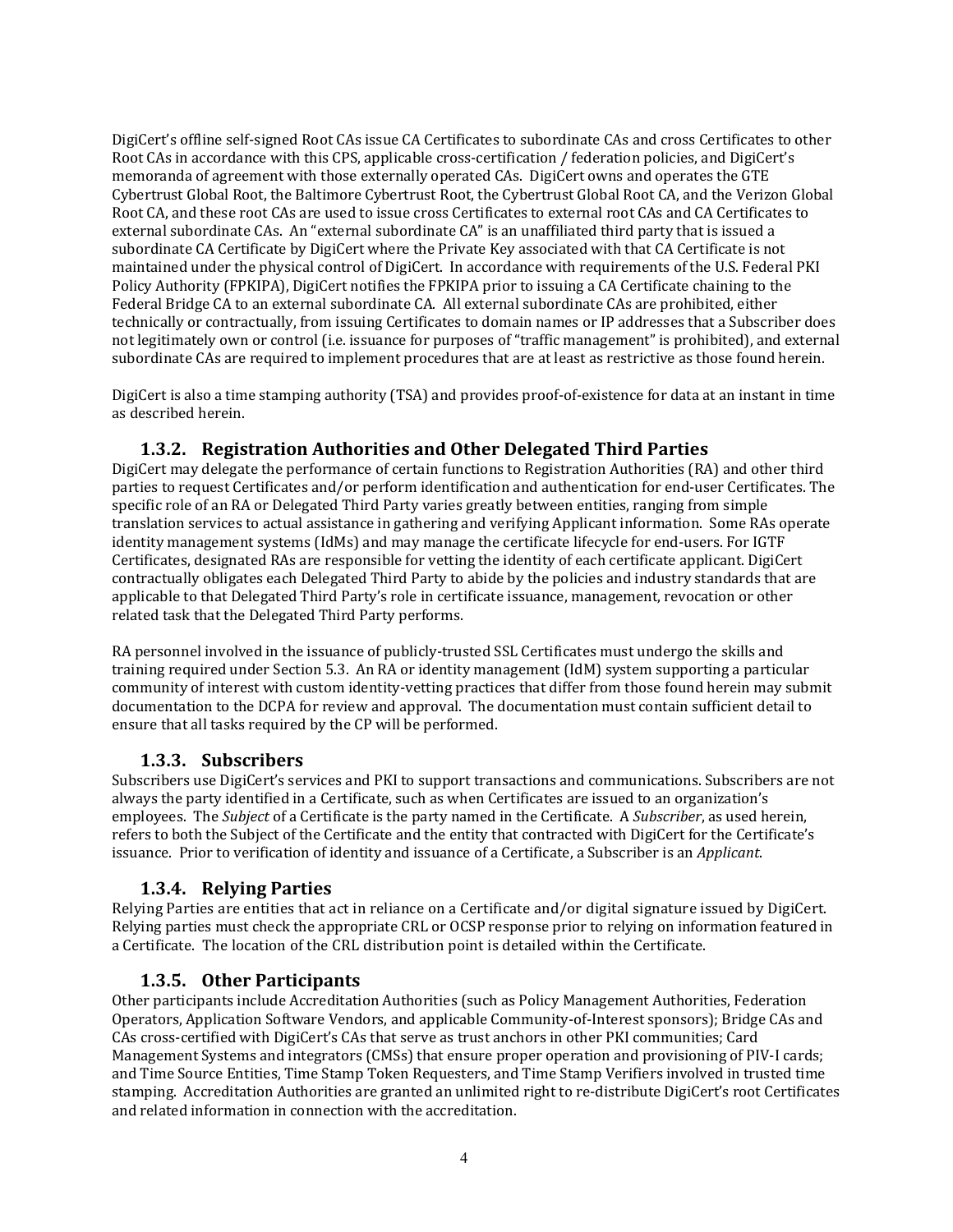When issuing PIV-I cards, DigiCert uses a Card Management Systems (CMS) that meets the requirements herein responsible for managing smart card token content. DigiCert does not issue Certificates to a CMS that include a PIV-I Hardware or PIV-I Card Authentication policy OID.

DigiCert has cross-certified with the Federal Bridge Certification Authority (FBCA). DigiCert also issues cross-Certificates to other third-party CAs.

# *1.4. CERTIFICATE USAGE*

A *digital Certificate* (or C*ertificate*) is formatted data that cryptographically binds an identified subscriber with a Public Key. A digital Certificate allows an entity taking part in an electronic transaction to prove its identity to other participants in such transaction. Digital Certificates are used in commercial environments as a digital equivalent of an identification card. A *time-stamp token* (*TST*) cryptographically binds a representation of data to a particular time stamp, thus establishing evidence that the data existed at a certain point in time.

# **1.4.1. Appropriate Certificate Uses**

Certificates issued pursuant to this CPS may be used for all legal authentication, encryption, access control, and digital signature purposes, as designated by the key usage and extended key usage fields found within the Certificate. However, the sensitivity of the information processed or protected by a Certificate varies greatly, and each Relying Party must evaluate the application environment and associated risks before deciding on whether to use a Certificate issued under this CPS.

This CPS covers several different types of end entity Certificates/tokens with varying levels of assurance. The following table provides a brief description of the appropriate uses of each. The descriptions are for guidance only and are not binding.

| <b>Certificate</b>         | <b>Appropriate Use</b>                                                  |
|----------------------------|-------------------------------------------------------------------------|
| DV SSL Certificates        | Used to secure online communication where the risks and                 |
|                            | consequences of data compromise are low, including non-monetary         |
|                            | transactions or transactions with little risk of fraud or malicious     |
|                            | access.                                                                 |
| <b>OV SSL Certificates</b> | Used to secure online communication where the risks and                 |
|                            | consequences of data compromise are moderate, including                 |
|                            | transactions having substantial monetary value or risk of fraud or      |
|                            | involving access to private information where the likelihood of         |
|                            | malicious access is substantial.                                        |
| <b>EV SSL Certificates</b> | Used to secure online communication where risks and consequences        |
|                            | of data compromise are high, including transactions having high         |
|                            | monetary value, risk of fraud, or where involving access to private     |
|                            | information where the likelihood of malicious access is high.           |
| Hotspot 2.0 OSU Server     | Used to authenticate OSU Servers pursuant to the Wi-Fi Alliance's       |
| Certificates               | Hotspot 2.0 specification.                                              |
| <b>Federated Device</b>    | Similar to SSL Certificates above but for use as necessary in           |
| Certificates               | connection with cross-certified PKIs                                    |
| Code Signing Certificates, | Establishes the identity of the Subscriber named in the Certificate and |
| including EV Code Signing  | that the signed code has not been modified since signing.               |
| Rudimentary Level 1        | Provides the lowest degree of assurance concerning identity of the      |
| Client Certificates -      | individual and is generally used only to provide data integrity to the  |
| Personal                   | information being signed. These Certificates should only be used        |
|                            | where the risk of malicious activity is low and if an authenticated     |
|                            | transaction is not required.                                            |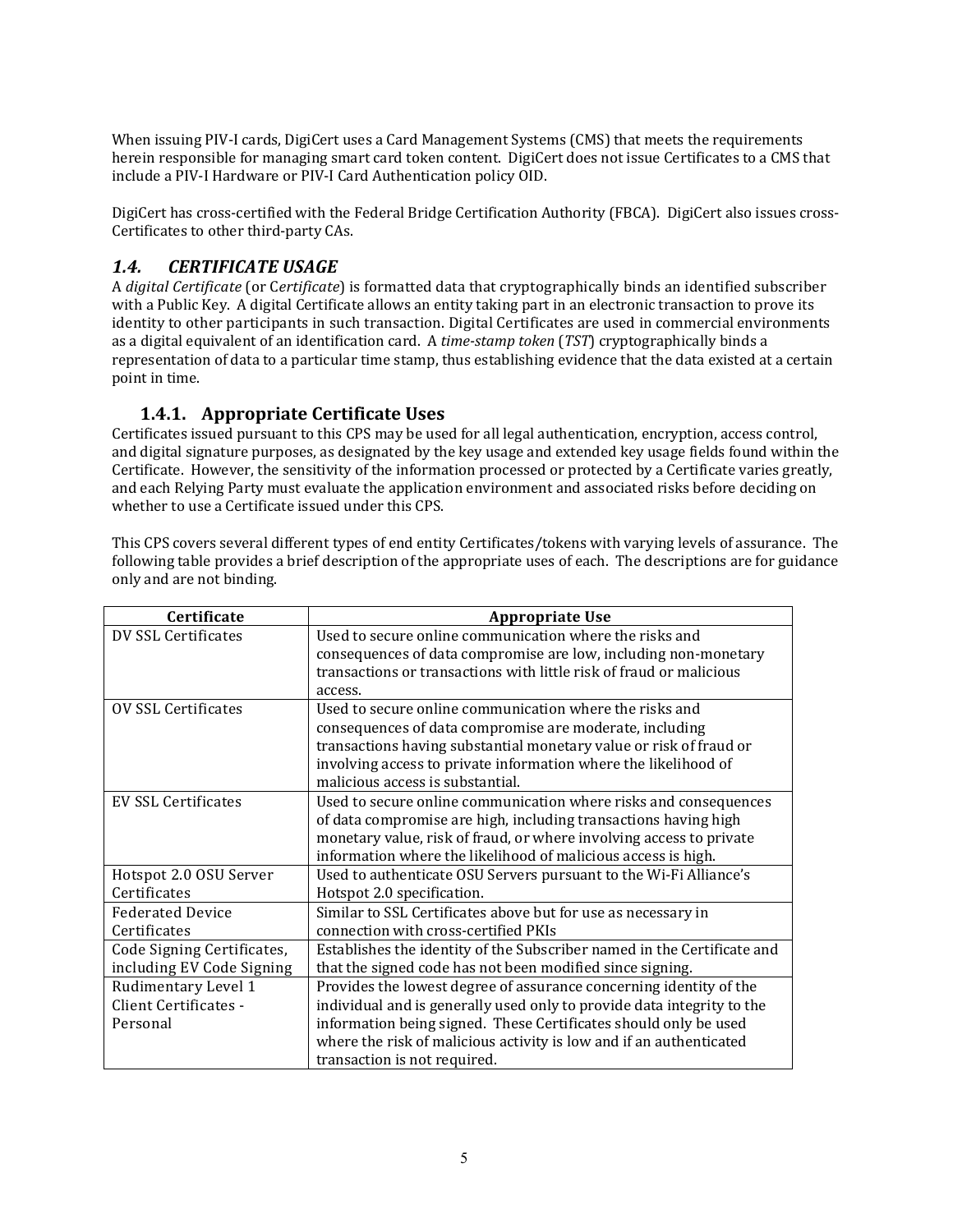| Level 1 Client Certificates -     | Used in environments where there are risks and consequences of data        |
|-----------------------------------|----------------------------------------------------------------------------|
| Enterprise                        | compromise, but such risks are not of major significance. Users are        |
|                                   | assumed not likely to be malicious.                                        |
| Level 2 Client Certificates       | Issued to identity-vetted individuals. Certificates specify if the name is |
| (FBCA basic assurance             | a pseudonym. Used in environments where there are risks and                |
| certificates)                     | consequences of data compromise, but such risks are not of major           |
|                                   |                                                                            |
|                                   | significance. Users are assumed not likely to be malicious.                |
| Level 3 Client Certificates       | Used in environments where risks and consequences of data                  |
| (FBCA medium                      | compromise are moderate, including transactions having substantial         |
| certificates)                     | monetary value or risk of fraud or involving access to private             |
|                                   | information where the likelihood of malicious access is substantial.       |
| Level 4 Client Certificates       | Used in environments where risks and consequences of data                  |
| (FBCA medium hardware             | compromise are high, including transactions having high monetary           |
| Certificates)                     | value or risk of fraud or involving access to private information where    |
|                                   | the likelihood of malicious access is high.                                |
| Direct Certificates               | Used to transfer health care information in accordance with the Direct     |
|                                   | Protocol adopted by the ONC. Direct Certificates are issued as Level 2     |
|                                   | or Level 3 Certificates.                                                   |
| <b>Authentication Only</b>        | Used where the identity of the certificate holder is irrelevant and        |
|                                   | where the risk of unauthorized access to a secure site is low.             |
| IGTF and Grid-only                | Support identity assertions and system authentication amongst              |
|                                   | participants in the International Grid Trust Federation. IGTF              |
| Certificates                      |                                                                            |
|                                   | Certificates include those issued as publicly-trusted client Certificates  |
|                                   | and those issued under the Grid-only arc.                                  |
| PIV-I Hardware                    | This level is relevant to environments where risks and consequences        |
| PIV-I Card Authentication         | of data compromise are moderate. This may include contactless smart        |
| PIV-I Content Signing             | card readers where use of an activation PIN is not practical.              |
| PIV-I Digital Signature           |                                                                            |
| PIV-I Key Management              | Personal Identity Verification - Interoperable (PIV-I) cards are           |
|                                   | intended to technically interoperate with Federal PIV Card readers         |
|                                   | and applications. The requirements associated with PIV-I Hardware          |
|                                   | and PIV-I Content Signing are identical to Level 4 Certificates except     |
|                                   | where specifically noted herein. PIV-I Content Signing policy is           |
|                                   | reserved for Certificates used by the Card Management System (CMS)         |
|                                   | to sign the PIV-I card security objects                                    |
| <b>EU Qualified Certificate</b>   | EU Qualified Certificates may only be used for signing                     |
| and EU QC on Secure               | (ETSI TS 101 456)                                                          |
|                                   |                                                                            |
| <b>Signature Creation Device</b>  |                                                                            |
| <b>Adobe Signing Certificates</b> | Used to sign Adobe documents and show that the portion of the              |
|                                   | document signed by the author has not been modified since signing.         |
| Time Stamp Token                  | Used to identify the existence of data at a set period of time.            |

# **1.4.2. Prohibited Certificate Uses**

Certificates do not guarantee that the Subject is trustworthy, honest, reputable in its business dealings, compliant with any laws, or safe to do business with. A Certificate only establishes that the information in the Certificate was verified as reasonably correct when the Certificate issued. Code signing Certificates do not indicate that the signed code is safe to install or free from malware, bugs, or vulnerabilities.

Certificates issued under this CPS should not be used (i) for any application requiring fail-safe performance such as (a) the operation of nuclear power facilities,  $(b)$  air traffic control systems,  $(c)$  aircraft navigation systems, (d) weapons control systems, or (e) any other system whose failure could lead to injury, death or environmental damage; or (ii) where prohibited by law. Certificates issued under the Grid-only arc cannot be used to establish trust outside of the relevant grid network.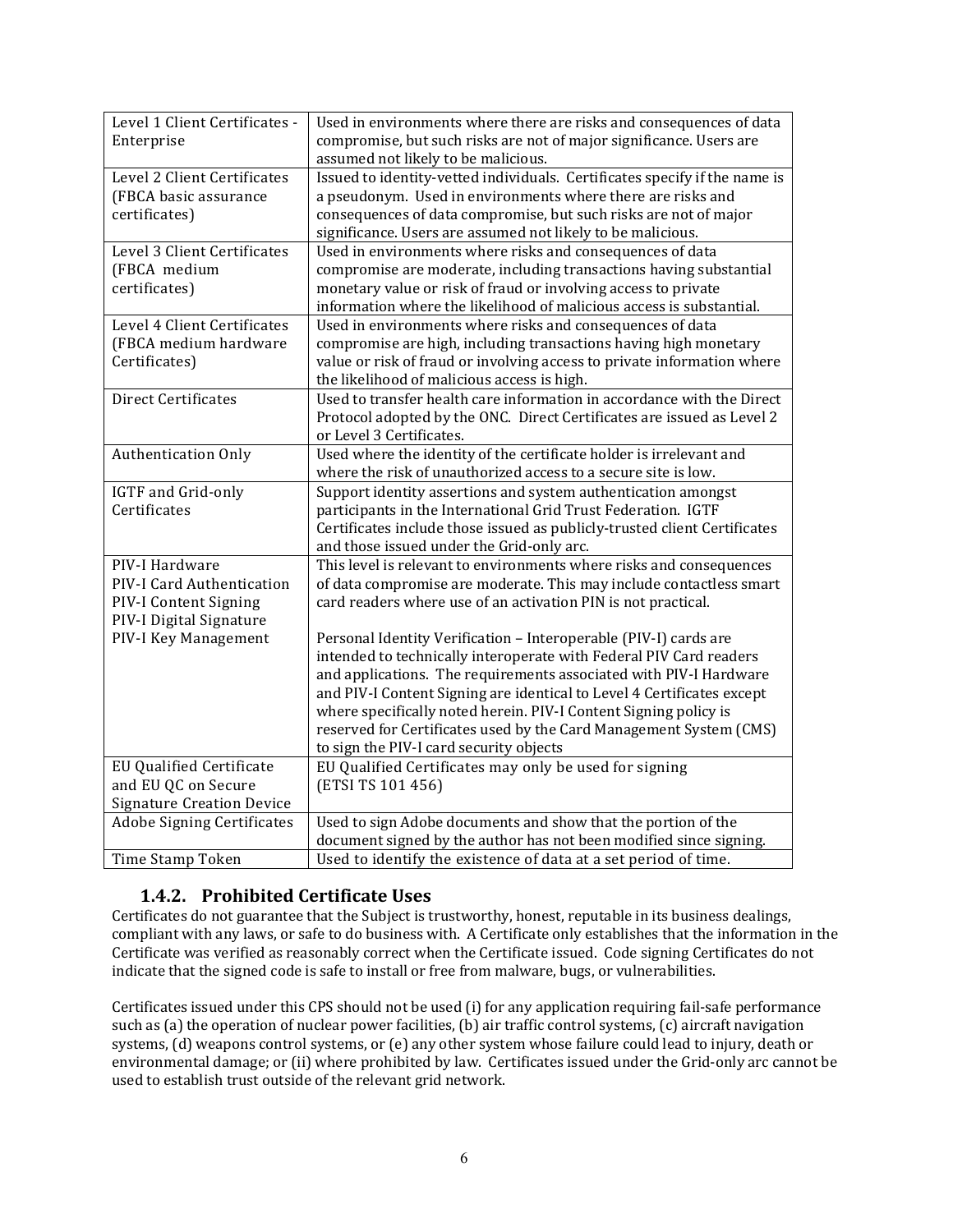## *1.5. POLICY ADMINISTRATION*

#### **1.5.1. Organization Administering the Document**

This CPS and the documents referenced herein are maintained by the DCPA, which can be contacted at:

DigiCert Policy Authority Suite 500 2600 West Executive Parkway Lehi, UT 84043 USA Tel: 1‐801‐701‐9600 Fax: 1‐801‐705‐0481 www.digicert.com support@digicert.com 

#### **1.5.2. Contact Person**

Attn: Legal Counsel DigiCert Policy Authority Suite 500 2600 West Executive Parkway Lehi, UT 84043 USA www.digicert.com support@digicert.com 

#### **1.5.3. Person Determining CPS Suitability for the Policy**

The DCPA determines the suitability and applicability of this CPS based on the results and recommendations received from an independent auditor (see Section 8). The DCPA is also responsible for evaluating and acting upon the results of compliance audits.

#### **1.5.4. CPS Approval Procedures**

The DCPA approves the CPS and any amendments. Amendments are made after the DCPA has reviewed the amendments' consistency with the CP, by either updating the entire CPS or by publishing an addendum. The DCPA determines whether an amendment to this CPS is consistent with the CP, requires notice, or an OID change. *See also* Section 9.10 and Section 9.12 below. 

#### *1.6. DEFINITIONS AND ACRONYMS*

# **1.6.1. Definitions**

**"Affiliated Organization"** means an organization that has an organizational affiliation with a Subscriber and that approves or otherwise allows such affiliation to be represented in a Certificate.

"**Applicant**" means an entity applying for a Certificate.

**"Application Software Vendor"** means a software developer whose software displays or uses DigiCert Certificates and distributes DigiCert's root Certificates.

"**CAB Forum**" is defined in section 1.1.

"Certificate" means an electronic document that uses a digital signature to bind a Public Key and an identity.

"Certificate Approver" is defined in the EV Guidelines.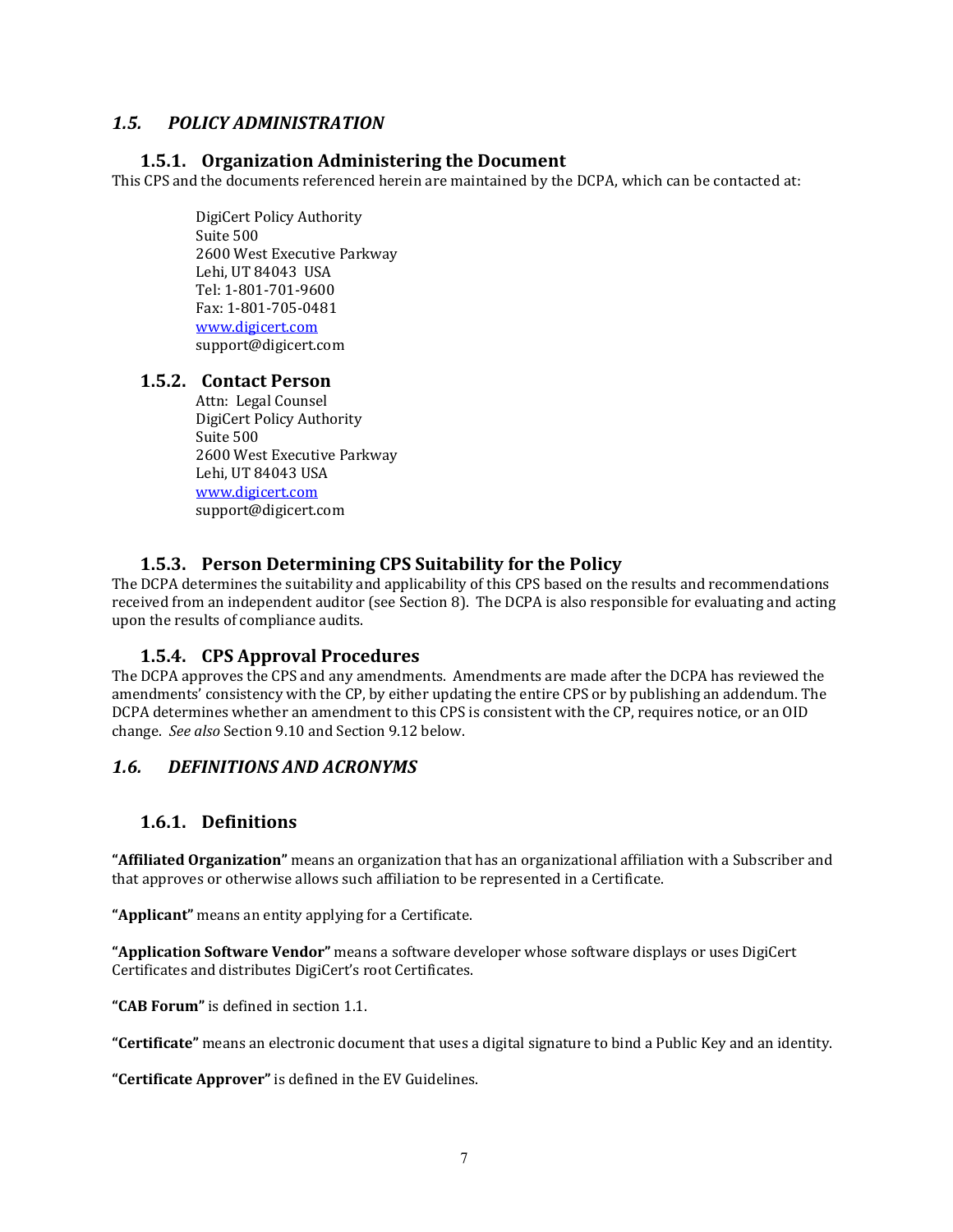"Certificate Requester" is defined in the EV Guidelines.

"Contract Signer" is defined in the EV Guidelines.

"Direct Address" means an email address conforming to the Applicability Statement for Secure Health Transport. 

**"Direct Address Certificate"** means a Certificate containing an entire Direct Address. 

**"Direct Device Certificate"** means a Certificate containing the FQDN or IP address of a host machine. 

**"Direct Organizational Certificate"** means a Certificate containing only the domain name portion of a Direct Address. 

"EV Guidelines" is defined in section 1.1.

**"Key Pair"** means a Private Key and associated Public Key.

**"OCSP Responder"** means an online software application operated under the authority of DigiCert and connected to its repository for processing certificate status requests.

"PIV<sub></sub>**I** Profile" means the X.509 Certificate and Certificate Revocation List (CRL) Extensions Profile for Personal Identity Verification Interoperable (PIV-I) Cards, Ver. 1.1, Date: May 5 2015.

**"Private Key**" means the key of a Key Pair that is kept secret by the holder of the Key Pair, and that is used to create digital signatures and/or to decrypt electronic records or files that were encrypted with the corresponding Public Key.

**"Public Key**" means the key of a Key Pair that may be publicly disclosed by the holder of the corresponding Private Key and that is used by a Relying Party to verify digital signatures created with the holder's corresponding Private Key and/or to encrypt messages so that they can be decrypted only with the holder's corresponding Private Key.

**"Qualified Certificate"** means a Certificate that meets the requirements of EU law and is provided by an Issuer CA meeting the requirements of EU law.

**"Relying Party"** means an entity that relies upon either the information contained within a Certificate or a time-stamp token.

**"Relying Party Agreement"** means an agreement which must be read and accepted by the Relying Party prior to validating, relying on or using a Certificate or accessing or using DigiCert's Repository. The Relying Party Agreement is available for reference through a DigiCert online repository.

**"Secure Signature Creation Device"** means a signature-creation device that meets the requirements laid down in EU law.

"Subscriber" means either the entity identified as the subject in the Certificate or the entity that is receiving DigiCert's time-stamping services.

**"Subscriber Agreement"** means an agreement that governs the issuance and use of a Certificate that the Applicant must read and accept before receiving a Certificate.

"WebTrust" means the current version of CPA Canada's WebTrust Program for Certification Authorities.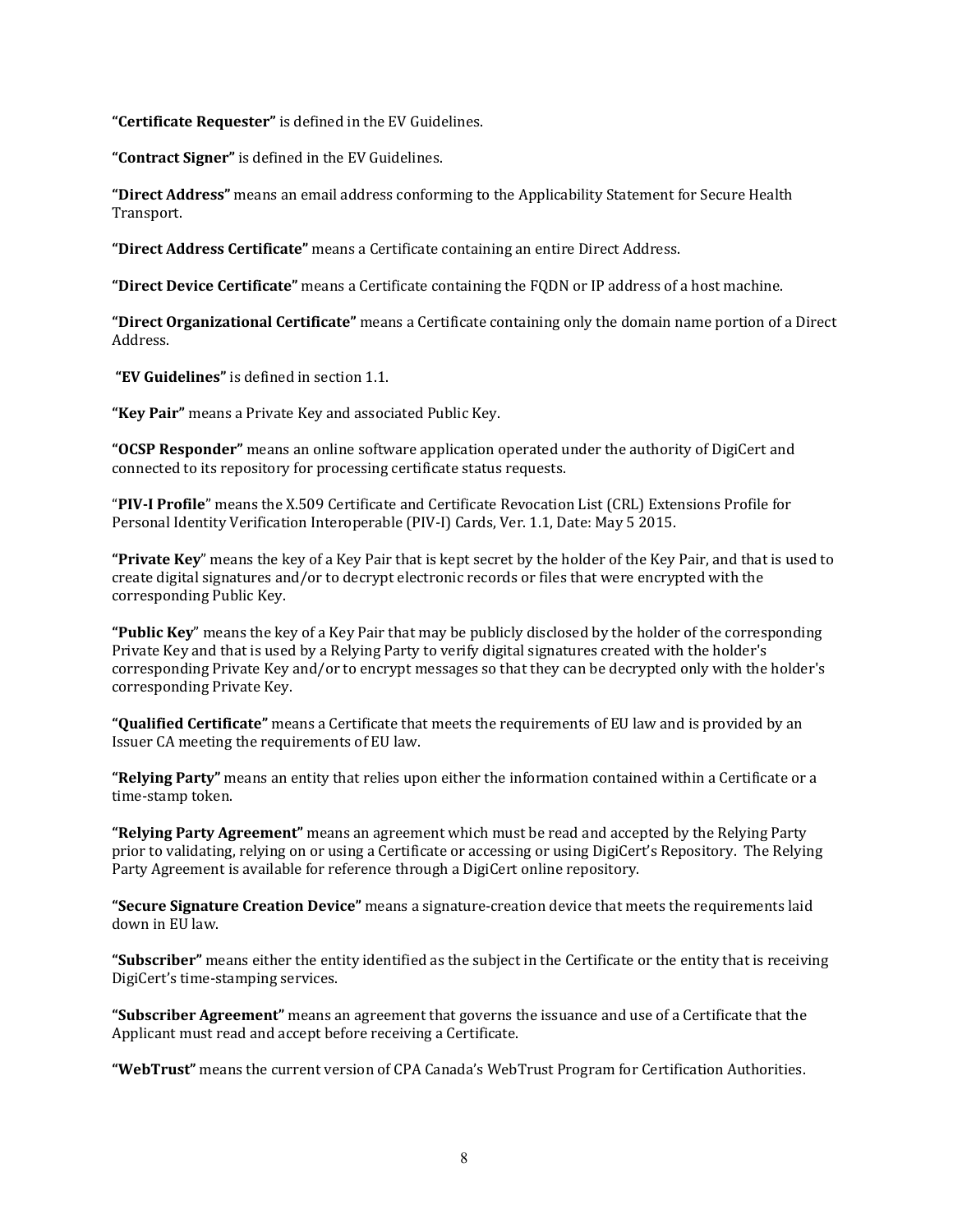"WebTrust EV Program" means the additional audit procedures specified for CAs that issue EV Certificates by CPA Canada to be used in conjunction with its WebTrust Program for Certification Authorities.

#### **1.6.2. Acronyms**

| AATL         | Adobe Approved Trust List                                  |
|--------------|------------------------------------------------------------|
| CА           | Certificate Authority or Certification Authority           |
| CAA          | Certification Authority Authorization                      |
| CAB          | "CA/Browser" as in "CAB Forum"                             |
| CMS          | <b>Card Management System</b>                              |
| CP           | <b>Certificate Policy</b>                                  |
| <b>CPS</b>   | <b>Certification Practice Statement</b>                    |
| CRL          | <b>Certificate Revocation List</b>                         |
| <b>CSR</b>   | <b>Certificate Signing Request</b>                         |
| CT           | Certificate Transparency                                   |
| <b>DBA</b>   | Doing Business As (also known as "Trading As")             |
| <b>DCPA</b>  | DigiCert Policy Authority                                  |
| DV           | Domain Validated                                           |
| <b>ETSI</b>  | European Telecommunications Standards Institute            |
| EU           | <b>European Union</b>                                      |
| EV           | <b>Extended Validation</b>                                 |
| <b>FIPS</b>  | (US Government) Federal Information Processing Standard    |
| FQDN         | <b>Fully Qualified Domain Name</b>                         |
| <b>FTP</b>   | <b>File Transfer Protocol</b>                              |
| <b>HISP</b>  | <b>Health Information Service Provider</b>                 |
| <b>HSM</b>   | <b>Hardware Security Module</b>                            |
| <b>HTTP</b>  | <b>Hypertext Transfer Protocol</b>                         |
| <b>IANA</b>  | <b>Internet Assigned Numbers Authority</b>                 |
| <b>ICANN</b> | <b>Internet Corporation for Assigned Names and Numbers</b> |
| IdM          | <b>Identity Management System</b>                          |
| <b>IDN</b>   | <b>Internationalized Domain Name</b>                       |
| <b>ISSO</b>  | <b>Information System Security Officer</b>                 |
| <b>IETF</b>  | <b>Internet Engineering Task Force</b>                     |
| <b>IGTF</b>  | <b>International Grid Trust Federation</b>                 |
| ITU          | International Telecommunication Union                      |
| ITU-T        | <b>ITU Telecommunication Standardization Sector</b>        |
| IV           | Individual Validated                                       |
| MICS         | Member-Integrated Credential Service (IGTF)                |
| <b>OCSP</b>  | Online Certificate Status Protocol                         |
| 0ID          | Object Identifier                                          |
| <b>ONC</b>   | Office of the National Coordinator for Healthcare (U.S.)   |
| 0SU          | Online Sign-Up (Wi-Fi Alliance Hotspot 2.0)                |
| 0V           | Organization Validated                                     |
| PIN          | Personal Identification Number (e.g. a secret access code) |
| PIV-I        | Personal Identity Verification-Interoperable               |
| PKI          | Public Key Infrastructure                                  |
| <b>PKIX</b>  | IETF Working Group on Public Key Infrastructure            |
| <b>PKCS</b>  | Public Key Cryptography Standard                           |
| RA           | <b>Registration Authority</b>                              |
| RFC          | Request for Comments (at IETF.org)                         |
| SAN          | <b>Subject Alternative Name</b>                            |
| SHA          | Secure Hashing Algorithm                                   |
| SSCD         | <b>Secure Signature Creation Device</b>                    |
| SSL          | Secure Sockets Layer                                       |
| TLD          | Top-Level Domain                                           |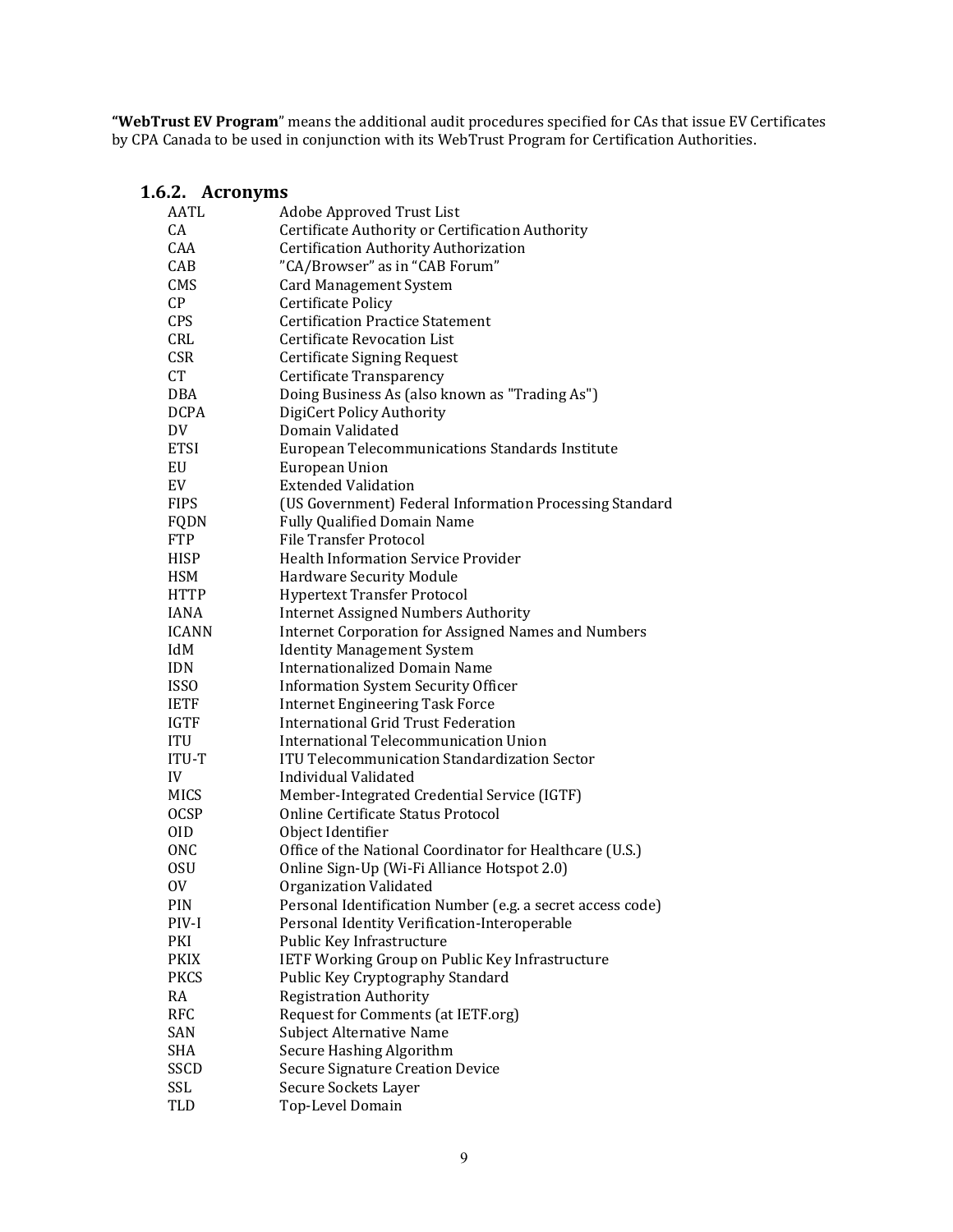| <b>TLS</b> | <b>Transport Layer Security</b>                                            |
|------------|----------------------------------------------------------------------------|
| <b>TSA</b> | Time Stamping Authority                                                    |
| <b>TST</b> | Time-Stamp Token                                                           |
| URL        | Uniform Resource Locator                                                   |
| UTC.       | Coordinated Universal Time                                                 |
| X.509      | The ITU-T standard for Certificates and their corresponding authentication |
|            | framework                                                                  |

#### **1.6.3. References**

CA/Browser Forum Baseline Requirements Certificate Policy for the Issuance and Management of Publicly-Trusted Certificates ("Baseline Requirements")

CA/Browser Forum Guidelines for the Issuance and Management of Extended Validation Certificates ("EV Guidelines") 

DirectTrust Community X.509 Certificate Policy, v.1.2.1

FBCA Supplementary Antecedent, In-Person Definition

Wi-Fi Alliance Hotspot 2.0 Release 2 Online Signup Certificate Policy Specification (Hotspot 2.0 CP)

X.509 Certificate Policy for the Federal Bridge Certification Authority, v. 2.28

# **2. PUBLICATION AND REPOSITORY RESPONSIBILITIES**

#### *2.1. REPOSITORIES*

DigiCert makes its root Certificates, revocation data for issued digital Certificates, CPs, CPSs, Relying Party Agreements, and standard Subscriber Agreements available in public repositories.

DigiCert's legal repository for most services is located at http://www.digicert.com/ssl-cps-repository.htm.

DigiCert's repository for International Grid Trust is located at http://www.digicert-grid.com/.

DigiCert's publicly trusted root Certificates and its CRLs and OCSP responses are available through online resources 24 hours a day, 7 days a week with systems described in Section 5 to minimize downtime.

#### *2.2. PUBLICATION OF CERTIFICATION INFORMATION*

The DigiCert certificate services and the repository are accessible through several means of communication:

- 1. On the web: www.digicert.com (and via URIs included in the certificates themselves)
- 2. By email to admin@digicert.com
- 3. By mail addressed to: DigiCert, Inc., Suite 500, 2600 West Executive Parkway, Lehi, Utah 84043
- 4. By telephone Tel: 1-801-877-2100
- 5. By fax: 1-801-705-0481

#### *2.3. TIME OR FREQUENCY OF PUBLICATION*

CA Certificates are published in a repository as soon as possible after issuance. CRLs for end-user Certificates are issued at least once per day. CRLs for CA Certificates are issued at least every 6 months (every 31 days for offline CAs chaining to the Federal Bridge CA), and also within 18 hours if a CA Certificate is revoked. Under special circumstances, DigiCert may publish new CRLs prior to the scheduled issuance of the next CRL. (See Section 4.9 for additional details.)

New or modified versions of the CP, this CPS, Subscriber Agreements, or Relying Party Warranties are typically published within seven days after their approval.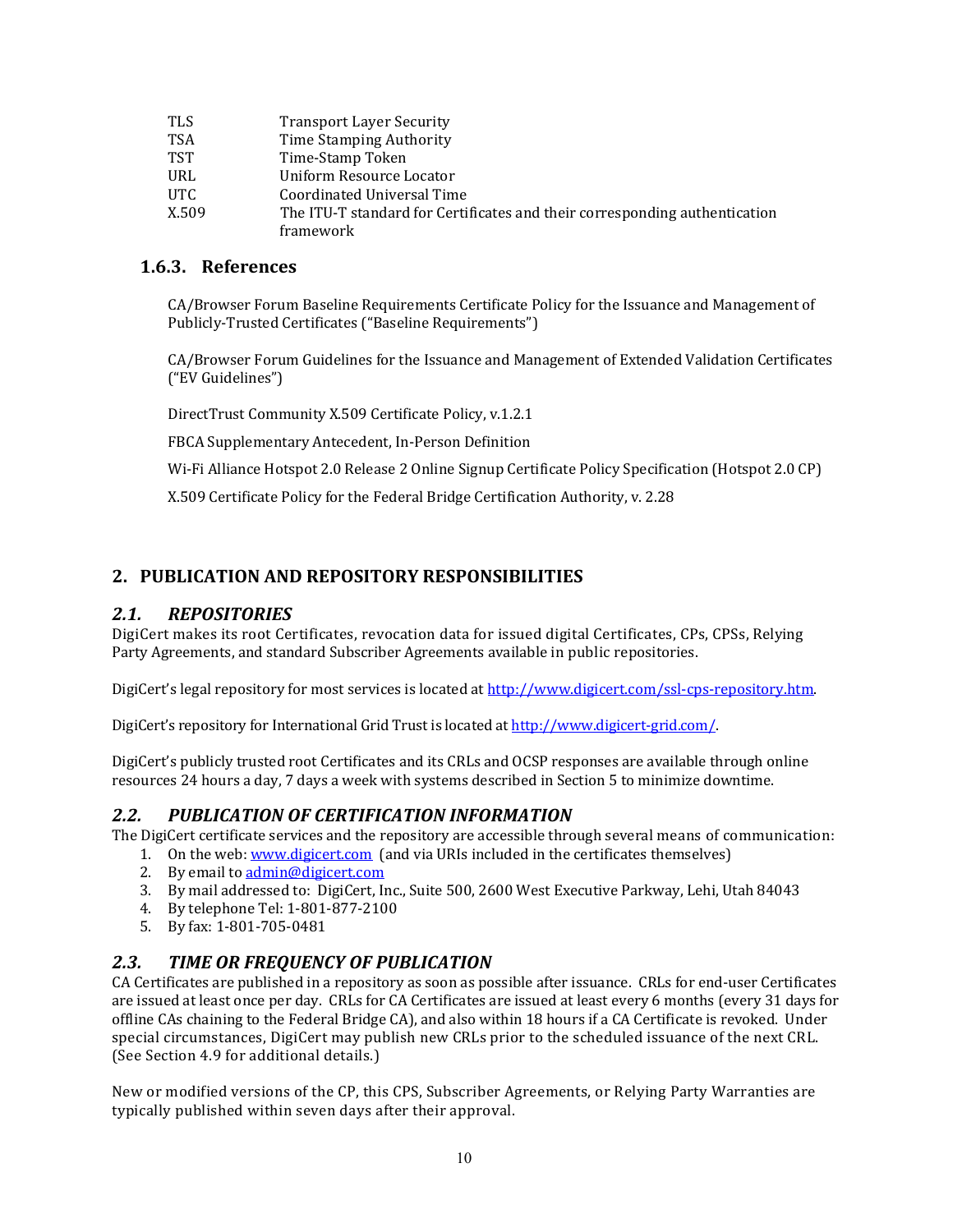## *2.4. ACCESS CONTROLS ON REPOSITORIES*

Read-only access to the repository is unrestricted. Logical and physical controls prevent unauthorized write access to repositories.

## **3. IDENTIFICATION AND AUTHENTICATION**

#### *3.1. NAMING*

#### **3.1.1. Types of Names**

Certificates are issued with a non-null subject Distinguished Name (DN) that complies with ITU X.500 standards except that DigiCert may issue a Level 1 Certificate with a null subject DN if it includes at least one alternative name form that is marked critical. When DNs are used, common names must respect namespace uniqueness requirements and must not be misleading. This does not preclude the use of pseudonymous Certificates, except where stated otherwise under Section 3.1.3. Some SSL/TLS Certificates, including Certificates for intranet use and Multi-SAN Certificates, may contain entries in the subject alternative name extension that are not intended to be relied upon by the general public (e.g., they contain non-standard top level domains like .local or they are addressed to an IP number space that has been allocated as private by RFC1918). The issuance of publicly-trusted SSL Certificates to these local IP addresses or with non-FQDN (DNS-addressable) server names has been deprecated. Unless otherwise modified by the CA/Browser Forum in its Baseline Requirements, as of July 1, 2012, DigiCert will not issue a publicly trusted SSL Certificate with an Expiry Date later than November 1, 2015 if it has a subject Alternative Name extension or Subject commonName field containing a Reserved IP Address or Internal Name, and on October 1, 2016, DigiCert will revoke any unexpired Certificate containing an internal name or reserved IP address.

DigiCert issues EV SSL/TLS Certificates to .onion domains in accordance with Appendix F of the EV Guidelines. 

DigiCert issues OSU Server Certificates with subject alternative names that contain: (1) OSU Server FODN(s) and  $(2)$  Friendly Name(s) that identify the wifi service provider, in accordance with section 3.4 of the Hotspot 2.0 CP. 

Certificates for PIV-I cards include both a non-null subject name and subject alternative name.

Each PIV-I Hardware Certificate indicates whether or not the Subscriber is associated with an Affiliated Organization by taking one of the following forms:

For Certificates with an Affiliated Organization: cn=*Subscriber's full name*, ou=*Affiliated Organization Name*,{*Base DN*} For Certificates with no Affiliated Organization: cn=*Subscriber's full name*, ou=Unaffiliated, ou=*Entity CA's Name*,{*Base DN*} 

Each PIV-I Content Signing certificate also clearly indicates the organization administering the CMS. PIV-I Card Authentication subscriber Certificate do not include a Subscriber common name.

Each PIV-I Card Authentication Certificate indicates whether or not the Subscriber is associated with an Affiliated Organization by taking one of the following forms:

For Certificates with an Affiliated Organization: serialNumber=*UUID*, ou=*Affiliated Organization Name*,{*Base DN*} For Certificates with no Affiliated Organization: serialNumber=*UUID*, ou=Unaffiliated, ou=*Entity CA's Name*,{*Base DN*} 

The UUID is encoded within the serialNumber attribute using the UUID string representation defined in Section 3 of RFC 4122 (e.g., "f81d4fae-7dec-11d0-a765-00a0c91e6bf6").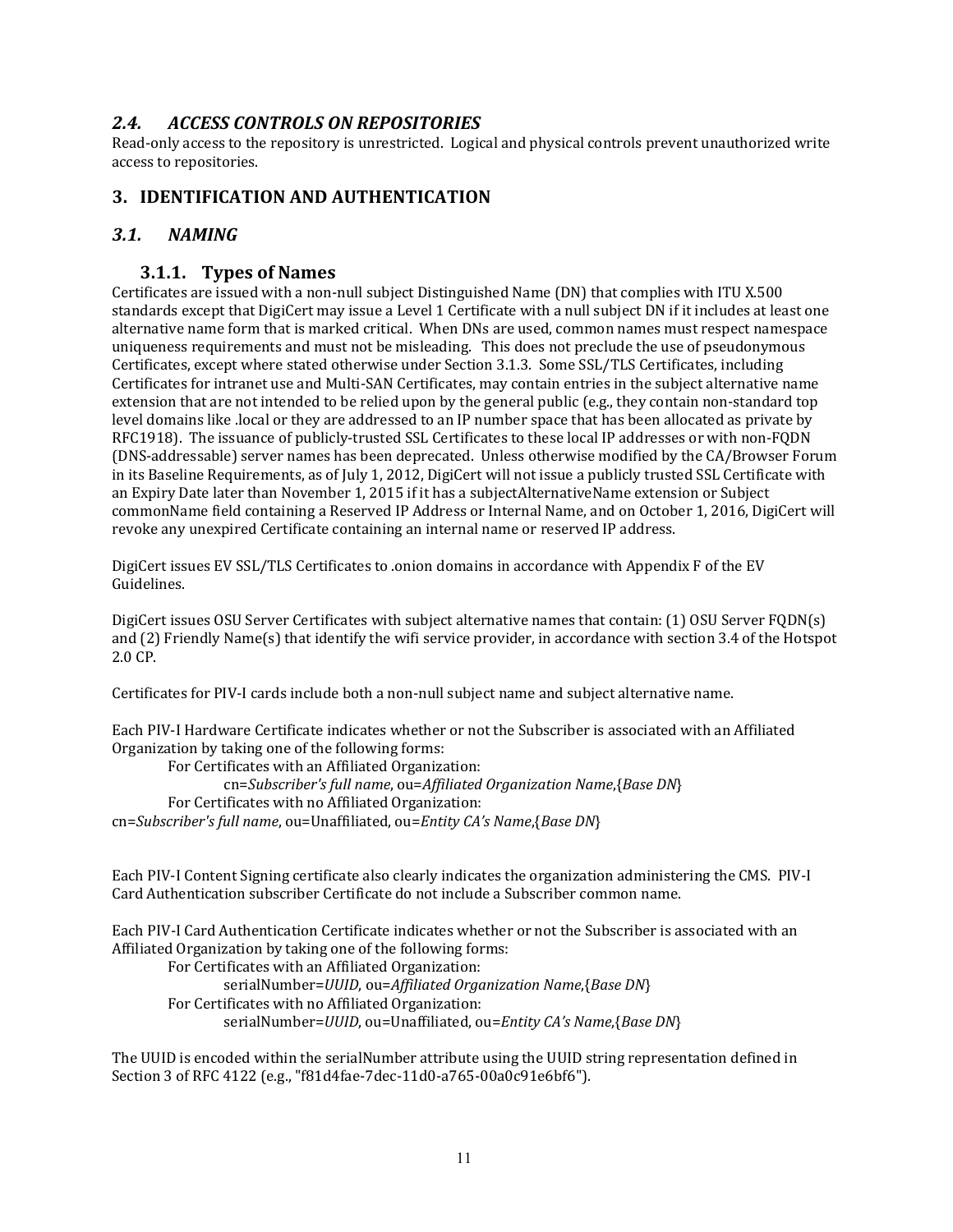The subject name in each EU Qualified Certificate complies with section 3.1.2 of RFC 3739

# **3.1.2. Need for Names to be Meaningful**

DigiCert uses distinguished names that identify both the entity (i.e. person, organization, device, or object) that is the subject of the Certificate and the entity that is the issuer of the Certificate. DigiCert only allows directory information trees that accurately reflect organization structures.

# **3.1.3. Anonymity or Pseudonymity of Subscribers**

Generally, DigiCert does not issue anonymous or pseudonymous Certificates; however, for IDNs, DigiCert may include the Punycode version of the IDN as a subject name. DigiCert may also issue other pseudonymous end-entity Certificates provided that they are not prohibited by policy and any applicable name space uniqueness requirements are met.

# **3.1.4. Rules for Interpreting Various Name Forms**

Distinguished Names in Certificates are interpreted using X.500 standards and ASN.1 syntax. See RFC 2253 and RFC 2616 for further information on how X.500 distinguished names in Certificates are interpreted as Uniform Resource Identifiers and HTTP references.

## **3.1.5. Uniqueness of Names**

The uniqueness of each subject name in a Certificate is enforced as follows:

| ncss of cach subject hanie in a certineate is chiorecu as follows. |                                                          |  |
|--------------------------------------------------------------------|----------------------------------------------------------|--|
| <b>SSL Server</b>                                                  | Inclusion of the domain name in the Certificate. Domain  |  |
| Certificates                                                       | name uniqueness is controlled by the Internet            |  |
|                                                                    | Corporation for Assigned Names and Numbers (ICANN).      |  |
| <b>Client Certificates</b>                                         | Requiring a unique email address or a unique             |  |
|                                                                    | organization name combined/associated with a unique      |  |
|                                                                    | serial integer.                                          |  |
| IGTF and Grid-only                                                 | For device Certificates, an FQDN is included in the      |  |
| Device Certificates                                                | appropriate fields. For other Certificates, DigiCert may |  |
|                                                                    | append a unique ID to a name listed in the Certificate.  |  |
| Code Signing                                                       | Requiring a unique organization name and address or a    |  |
| Certificates                                                       | unique organization name combined/associated with a      |  |
| (including CDS                                                     | unique serial integer.                                   |  |
| Certificates)                                                      |                                                          |  |
| Time Stamping                                                      | Requiring a unique hash and time or unique serial        |  |
|                                                                    | integer assigned to the time stamp                       |  |

# **3.1.6. Recognition, Authentication, and Role of Trademarks**

Subscribers may not request Certificates with content that infringes on the intellectual property rights of another entity.

For OSU Server Certificates and in accordance with section 4.1.7 of the Hotspot 2.0 CP, DigiCert conducts a trademark search of logos and Friendly Names in relevant mark registration databases, such as the U.S. Patent and Trademark Office or WIPO, to confirm an applicant's right to use a particular trademark. Based on the results of such search(es), DigiCert issues an OSU Server Certificate with one or more logotype extensions containing the hash algorithm and hash value of logos associated with the service provider, in accordance with RFC 3709 and section 3.4 of the Hotspot 2.0 CP. If an applicant does not have a friendly name or logo available, DigiCert may include a logo and friendly name specified by the Wi-Fi Alliance.

Unless otherwise specifically stated in this CPS, DigiCert does not verify an Applicant's right to use a trademark and does not resolve trademark disputes. DigiCert may reject any application or require revocation of any Certificate that is part of a trademark dispute.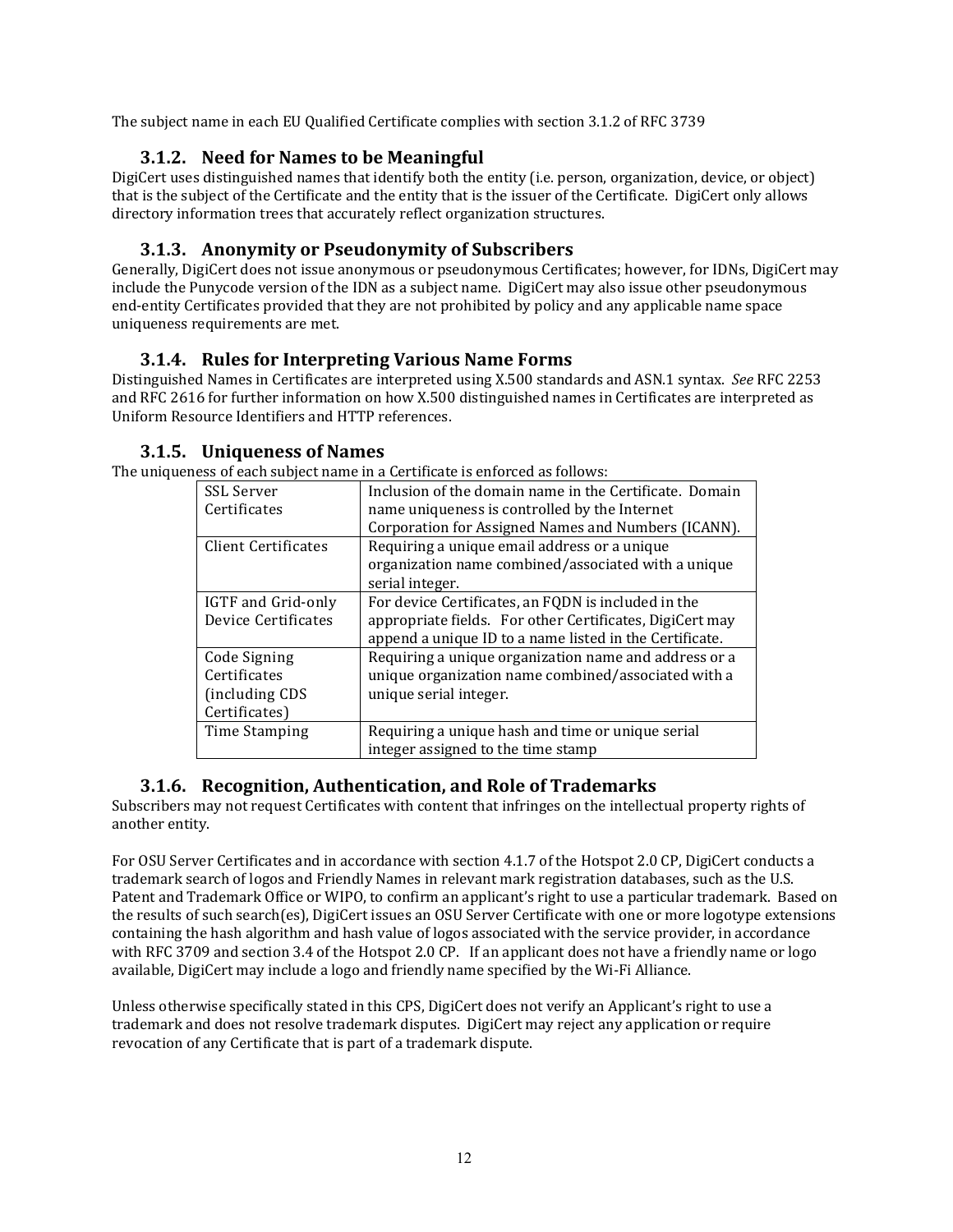# *3.2. INITIAL IDENTITY VALIDATION*

DigiCert may use any legal means of communication or investigation to ascertain the identity of an organizational or individual Applicant. DigiCert may refuse to issue a Certificate in its sole discretion.

## **3.2.1. Method to Prove Possession of Private Key**

DigiCert establishes that the Applicant holds or controls the Private Key corresponding to the Public Key by performing signature verification or decryption on data purported to have been digitally signed or encrypted with the Private Key by using the Public Key associated with the certificate request.

#### **3.2.2. Authentication of Organization Identity**

| DV SSL Server Certificates |                                                | DigiCert validates the Applicant's right to use or control the domain<br>names that will be listed in the Certificate using one or more of the<br>following procedures:                                                                                                                                                                                                                                                                                                                                                             |  |  |
|----------------------------|------------------------------------------------|-------------------------------------------------------------------------------------------------------------------------------------------------------------------------------------------------------------------------------------------------------------------------------------------------------------------------------------------------------------------------------------------------------------------------------------------------------------------------------------------------------------------------------------|--|--|
|                            |                                                | Relying on publicly available records from the Domain Name<br>1.<br>Registrar, such as WHOIS or other DNS record information;                                                                                                                                                                                                                                                                                                                                                                                                       |  |  |
|                            |                                                | 2.<br>Communicating with one of the following email addresses:<br>webmaster@domain.com, administrator@domain.com,<br>admin@domain.com, hostmaster@domain,<br>postmaster@domain, or any address listed in the technical,<br>registrant, or administrative contact field of the domain's<br>Registrar record;                                                                                                                                                                                                                         |  |  |
|                            |                                                | 3.<br>Requiring a practical demonstration of domain control (e.g.,<br>requiring the Applicant to make a specified change to a DNS<br>zone file or a live page on the given domain); and/or                                                                                                                                                                                                                                                                                                                                          |  |  |
|                            |                                                | A domain authorization letter, provided the letter contains<br>4.<br>the signature of an authorized representative of the domain<br>holder, a date that is on or after the certificate request, a list<br>of the approved fully-qualified domain name(s), and a<br>statement granting the Applicant the right to use the domain<br>names in the Certificate. DigiCert also contacts the domain<br>name holder using a reliable third-party data source to<br>confirm the authenticity of the domain authorization letter;<br>and/or |  |  |
|                            |                                                | 5.<br>A similar procedure that offers an equivalent level of<br>assurance in the Applicant's ownership, control, or right to<br>use the Domain Name.                                                                                                                                                                                                                                                                                                                                                                                |  |  |
|                            |                                                | DigiCert verifies an included country code using (a) the IP Address<br>range assignment by country for either (i) the web site's IP address, as<br>indicated by the DNS record for the web site or (ii) the Applicant's IP<br>address; (b) the ccTLD of the requested Domain Name; or (c)<br>information provided by the Domain Name Registrar.                                                                                                                                                                                     |  |  |
|                            | IV and OV SSL Server, OSU                      | DigiCert validates the Applicant's right to use or control the Domain                                                                                                                                                                                                                                                                                                                                                                                                                                                               |  |  |
|                            | Server, Object Signing, and                    | Name(s) that will be listed in the Certificate using the DV SSL Server                                                                                                                                                                                                                                                                                                                                                                                                                                                              |  |  |
|                            | Device Certificates                            | Certificate validation procedures above.                                                                                                                                                                                                                                                                                                                                                                                                                                                                                            |  |  |
|                            | (excluding device<br>Certificates issued under | DigiCert also verifies the identity and address of the Applicant using:                                                                                                                                                                                                                                                                                                                                                                                                                                                             |  |  |
|                            | the Grid-only arc)                             | a reliable third party/government databases or through<br>1.<br>communication with the entity or jurisdiction governing<br>the organization's legal creation, existence, or<br>recognition;<br>a site visit;                                                                                                                                                                                                                                                                                                                        |  |  |
|                            |                                                | 2.<br>3.<br>an attestation letter that is signed by an accountant,                                                                                                                                                                                                                                                                                                                                                                                                                                                                  |  |  |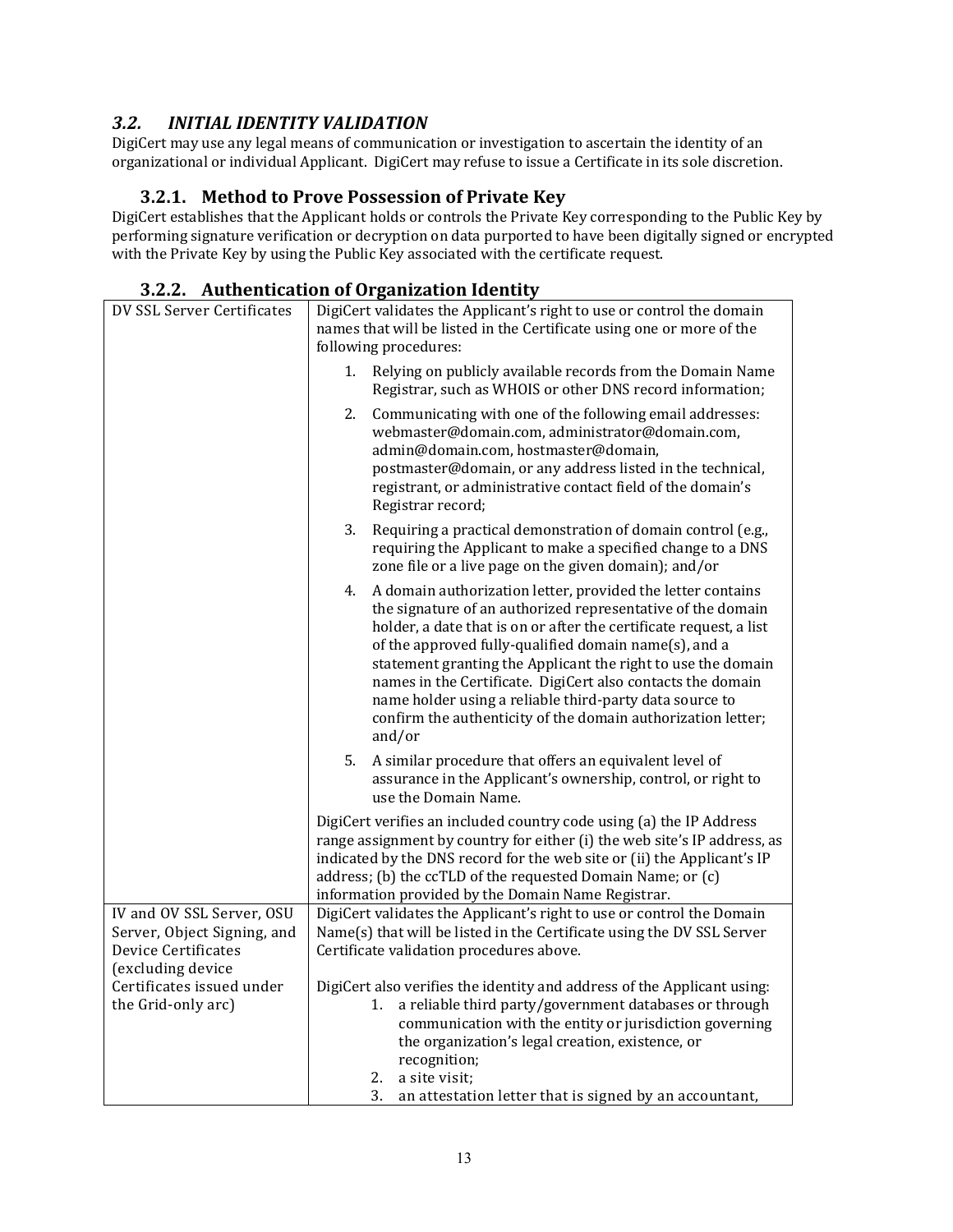|                               | lawyer, government official, or other reliable third<br>party; or<br>for address only, a utility bill, bank statement, credit<br>4.<br>card statement, tax document, or other reliable form of<br>identification. |  |
|-------------------------------|-------------------------------------------------------------------------------------------------------------------------------------------------------------------------------------------------------------------|--|
|                               | DigiCert verifies any DBA included in a Certificate using a third party<br>or government source, attestation letter, or reliable form of<br>identification.                                                       |  |
| Device Certificates issued    | An RA or Trusted Agent validates the applicant's information in                                                                                                                                                   |  |
| under the Grid-only arc       | accordance with an RPS (or similar document) applicable to the<br>community of interest.                                                                                                                          |  |
| EV SSL and EV Code            | Information concerning organization identity related to the issuance                                                                                                                                              |  |
| <b>Signing Certificates</b>   | of EV Certificates is validated in accordance with the EV Guidelines.                                                                                                                                             |  |
| Level 1 Client Certificates - | DigiCert verifies organizational control over the email domain using                                                                                                                                              |  |
| Enterprise                    | authentication procedures similar to those used by DigiCert when                                                                                                                                                  |  |
|                               | establishing domain ownership by an organization before issuance of<br>a DV or OV SSL Server Certificate.                                                                                                         |  |
| Level 2, 3, and 4 Client      | If the Certificate contains organization information, DigiCert obtains                                                                                                                                            |  |
| Certificates                  | documentation from the organization sufficient to confirm that the                                                                                                                                                |  |
|                               | individual has an affiliation with the organization named in the                                                                                                                                                  |  |
|                               | Certificate.                                                                                                                                                                                                      |  |
| PIV-I                         | For certificate requests that assert an organizational affiliation                                                                                                                                                |  |
|                               | between a human subscriber and an organization, DigiCert verifies the                                                                                                                                             |  |
|                               | organization's identity and legal existence and the organization is                                                                                                                                               |  |
|                               | required to enter into an agreement authorizing or recognizing that                                                                                                                                               |  |
|                               | affiliation and requiring that the organization request revocation of                                                                                                                                             |  |
|                               | the Certificate when that affiliation ends.                                                                                                                                                                       |  |
|                               |                                                                                                                                                                                                                   |  |

DigiCert maintains and utilizes a scoring system to flag certificate requests that potentially present a higher risk of fraud. Those certificate requests that are flagged "high risk" receive additional scrutiny or verification prior to issuance, which may include obtaining additional documentation from or additional communication with the Applicant.

Before issuing an SSL Certificate with a domain name that has not been previously verified as within the scope of an RA's or other Delegated Third Party's allowed domain names, DigiCert establishes that the RA or Delegated Third Party has the right to use the Domain Name by independently verifying the authorization with the domain owner, as described above, or by using other reliable means, such as performing a DNS lookup to determine whether there is a matching DNS record that points to the Delegated Third Party's IP address or domain namespace.

DigiCert verifies the organization name, address, legal existence, and authorization for CA Certificates that cross-certify with the FBCA.

#### **3.2.3. Authentication of Individual Identity**

If a Certificate will contain the identity of an individual, then DigiCert or an RA validates the identity of the individual using the following procedures:

| <b>Certificate</b>                 | Validation                                                   |  |
|------------------------------------|--------------------------------------------------------------|--|
| IV SSL Server Certificates         | DigiCert or the RA obtains a legible copy, which discernibly |  |
| and                                | shows the Applicant's face, of at least one currently valid  |  |
| <b>Object Signing Certificates</b> | government-issued photo ID (passport, driver's license,      |  |
| (issued to an individual)          | military ID, national ID, or equivalent document type).      |  |
|                                    | DigiCert or the RA inspects the copy for any indication of   |  |
|                                    | alteration or falsification.                                 |  |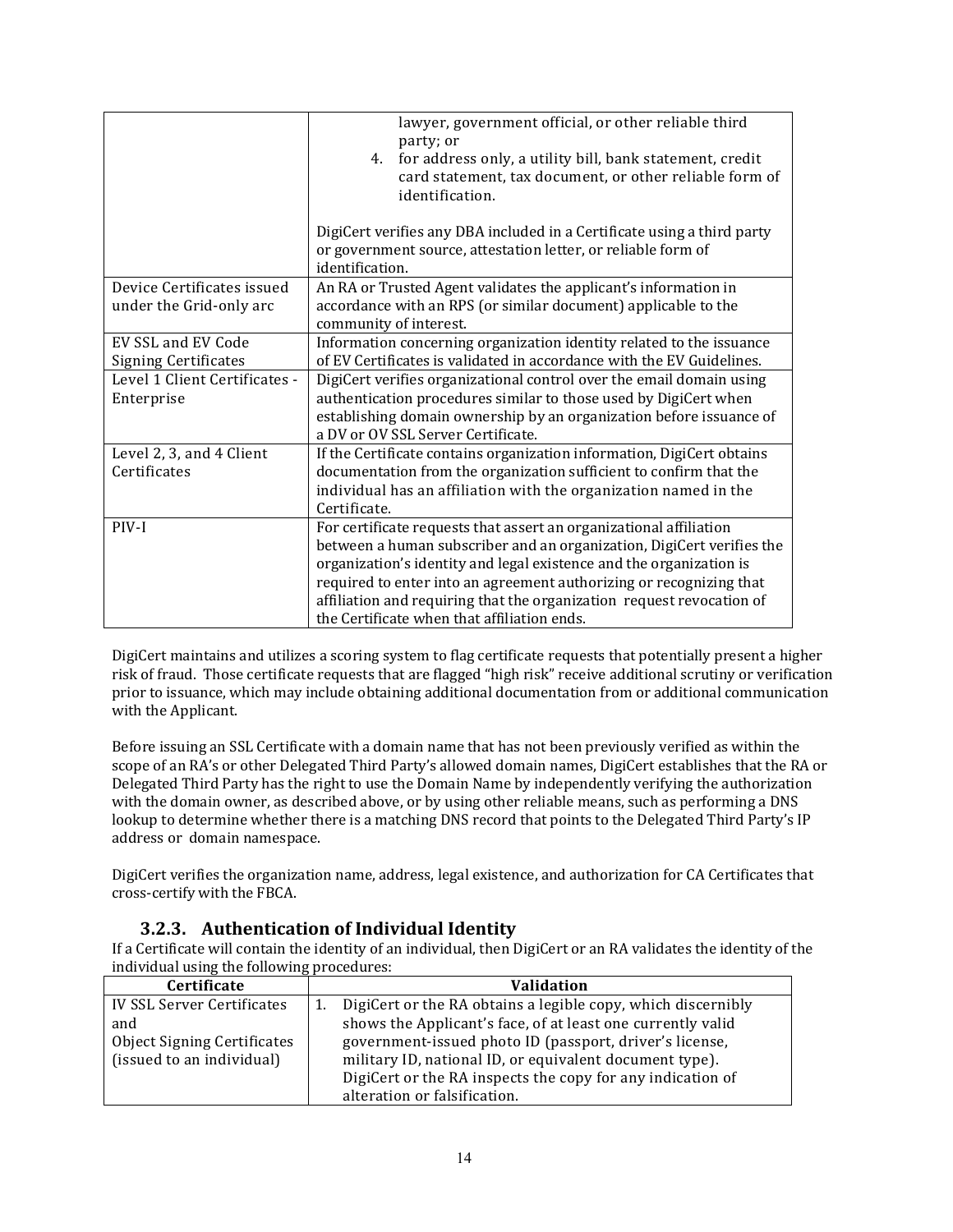|                                                                   | 2. DigiCert may additionally cross-check the Applicant's name<br>and address for consistency with available third party data<br>sources.                                                                                                                                                                                                                                                                        |
|-------------------------------------------------------------------|-----------------------------------------------------------------------------------------------------------------------------------------------------------------------------------------------------------------------------------------------------------------------------------------------------------------------------------------------------------------------------------------------------------------|
|                                                                   | 3. If further assurance is required, then the Applicant must<br>provide an additional form of identification, such as recent<br>utility bills, financial account statements, credit card, an<br>additional ID credential, or equivalent document type.                                                                                                                                                          |
|                                                                   | 4. DigiCert or the RA confirms that the Applicant is able to<br>receive communication by telephone, postal mail/courier, or<br>fax.                                                                                                                                                                                                                                                                             |
|                                                                   | If DigiCert cannot verify the Applicant's identity using the<br>procedures described above, then the Applicant must submit a<br>Declaration of Identity that is witnessed and signed by a<br>Registration Authority, Trusted Agent, notary, lawyer, accountant,<br>postal carrier, or any entity certified by a State or National<br>Government as authorized to confirm identities.                            |
| Device Certificate<br>Sponsors                                    | See section 3.2.3.3                                                                                                                                                                                                                                                                                                                                                                                             |
| <b>OSU Server Certificates</b>                                    | DigiCert verifies that the requester is a duly authorized<br>representative of the organization as an employee, partner,<br>member, agent, etc., and is authorized to act on behalf of the<br>organization.                                                                                                                                                                                                     |
| <b>EV Certificates</b><br>issued to a business entity             | As specified in the EV Guidelines                                                                                                                                                                                                                                                                                                                                                                               |
| <b>Grid-only Certificates</b>                                     | Either the RA responsible for the grid community or a Trusted<br>Agent obtains an identity document during a face-to-face meeting<br>with the Applicant, or a Trusted Agent attests that the Applicant is<br>personally known to the Trusted Agent. The RA must retain<br>sufficient information about the applicant's identity to prove upon<br>DigiCert's request that the applicant was properly identified. |
| Authentication-Only<br>Certificates                               | The entity controlling the secure location must represent that the<br>certificate holder is authorized to access the location.                                                                                                                                                                                                                                                                                  |
| Level 1 Client Certificates<br>– Personal<br>(email Certificates) | DigiCert or an RA verifies Applicant's control of the email address or<br>website listed in the Certificate.                                                                                                                                                                                                                                                                                                    |
| Level 1 Client Certificates -<br>Enterprise                       | Any one of the following:<br>In-person appearance before a person performing identity<br>1.<br>proofing for a Registration Authority or a Trusted Agent with<br>presentment of an identity credential (e.g., driver's license or<br>birth certificate).                                                                                                                                                         |
|                                                                   | 2.<br>Using procedures similar to those used when applying for<br>consumer credit and authenticated through information in<br>consumer credit databases or government records, such as:<br>a. the ability to place or receive calls from a given number; or<br>b. the ability to obtain mail sent to a known physical address.                                                                                  |
|                                                                   | Through information derived from an ongoing business<br>3.                                                                                                                                                                                                                                                                                                                                                      |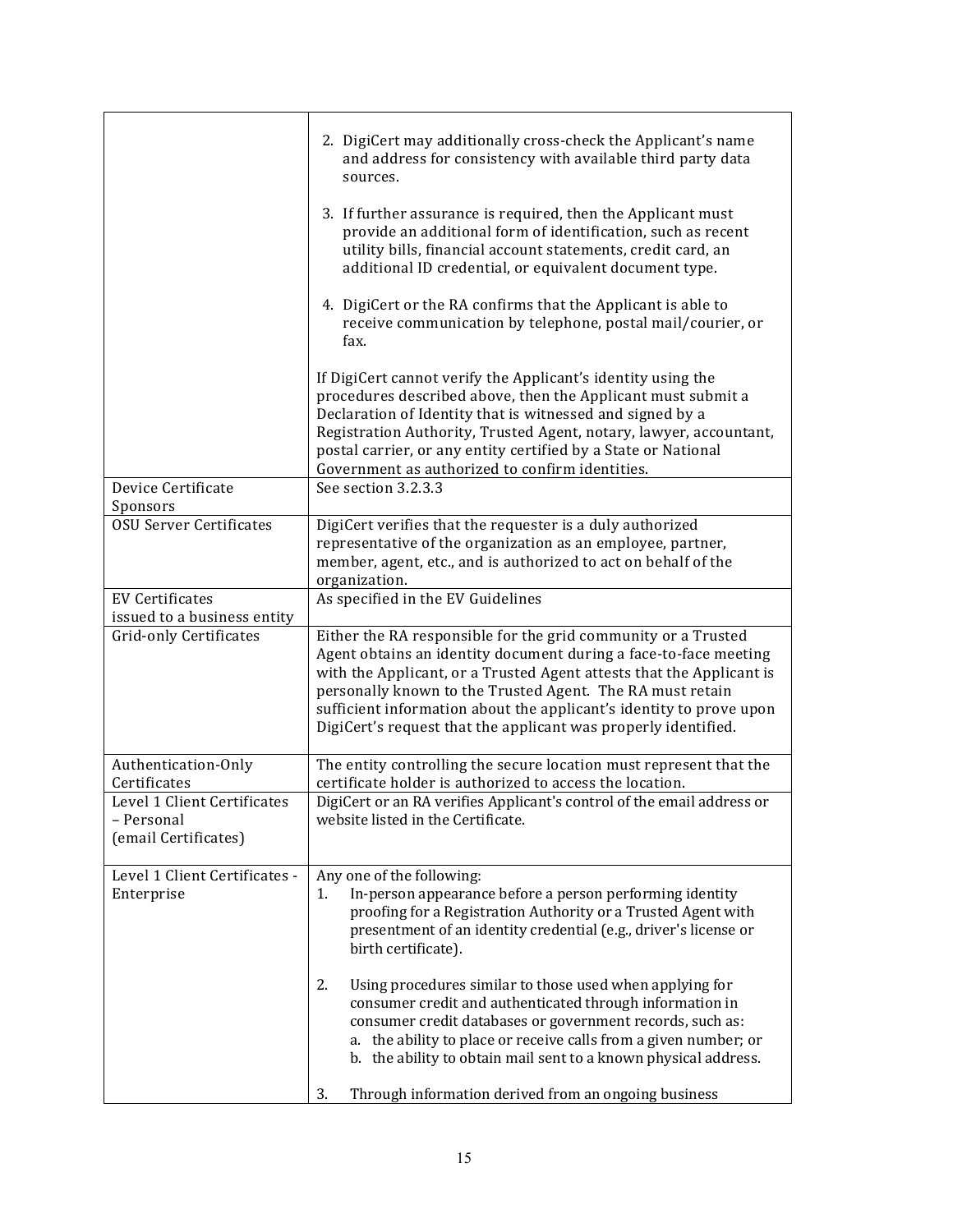|                                                                      | relationship with the credential provider or a partner company<br>(e.g., a financial institution, airline, employer, or retail company).<br>Acceptable information includes:<br>the ability to obtain mail at the billing address used in the<br>а.<br>business relationship;<br>verification of information established in previous<br>b.<br>transactions (e.g., previous order number); or<br>the ability to place calls from or receive phone calls at a<br>c.<br>phone number used in previous business transactions.                                                                                                                                                                                                                                                                                                                                                                                                                                                        |
|----------------------------------------------------------------------|----------------------------------------------------------------------------------------------------------------------------------------------------------------------------------------------------------------------------------------------------------------------------------------------------------------------------------------------------------------------------------------------------------------------------------------------------------------------------------------------------------------------------------------------------------------------------------------------------------------------------------------------------------------------------------------------------------------------------------------------------------------------------------------------------------------------------------------------------------------------------------------------------------------------------------------------------------------------------------|
|                                                                      | Any method used to verify the identity of an Applicant for a Level<br>4.<br>2, 3, or 4 Client Certificate.                                                                                                                                                                                                                                                                                                                                                                                                                                                                                                                                                                                                                                                                                                                                                                                                                                                                       |
| Level 2 Client Certificates<br>and IGTF Classic/MICS<br>Certificates | The CA or an RA confirms that the following are consistent with the<br>application and sufficient to identify a unique individual:<br>the name on the government-issued photo-ID<br>(a)<br>referenced below;<br>date of birth; and<br>(b)<br>(c)<br>current address or personal telephone number.                                                                                                                                                                                                                                                                                                                                                                                                                                                                                                                                                                                                                                                                                |
|                                                                      | 1.<br>In-person appearance before a person performing identity<br>proofing for a Registration Authority or a Trusted Agent (or<br>entity certified by a state, federal, or national entity as<br>authorized to confirm identities) with presentment of a reliable<br>form of current government-issued photo ID.                                                                                                                                                                                                                                                                                                                                                                                                                                                                                                                                                                                                                                                                 |
|                                                                      | 2.<br>The Applicant must possess a valid, current, government-issued,<br>photo ID. The Registration Authority or Trusted Agent<br>performing identity proofing must obtain and review, which may<br>be through remote verification, the following information about<br>the Applicant: (i) name, date of birth, and current address or<br>telephone number; (ii) serial number assigned to the primary,<br>government-issued photo ID; and (iii) one additional form of ID<br>such as another government-issued ID, an employee or student<br>ID card number, telephone number, a financial account number<br>(e.g., checking account, savings account, loan or credit card), or a<br>utility service account number (e.g., electricity, gas, or water) for<br>an address matching the applicant's residence. Identity proofing<br>through remote verification may rely on database record checks<br>with an agent/institution or through credit bureaus or similar<br>databases. |
|                                                                      | DigiCert or an RA may confirm an address by issuing credentials<br>in a manner that confirms the address of record or by verifying<br>knowledge of recent account activity associated with the<br>Applicant's address and may confirm a telephone number by<br>sending a challenge-response SMS text message or by recording<br>the applicant's voice during a communication after associating<br>the telephone number with the applicant in records available to<br>DigiCert or the RA.                                                                                                                                                                                                                                                                                                                                                                                                                                                                                         |
|                                                                      | 3.<br>Where DigiCert or an RA has a current and ongoing relationship<br>with the Applicant, identity may be verified through the<br>exchange of a previously exchanged shared secret (e.g., a PIN or<br>password) that meets or exceeds NIST SP 800-63 Level 2<br>entropy requirements, provided that: (a) identity was originally                                                                                                                                                                                                                                                                                                                                                                                                                                                                                                                                                                                                                                               |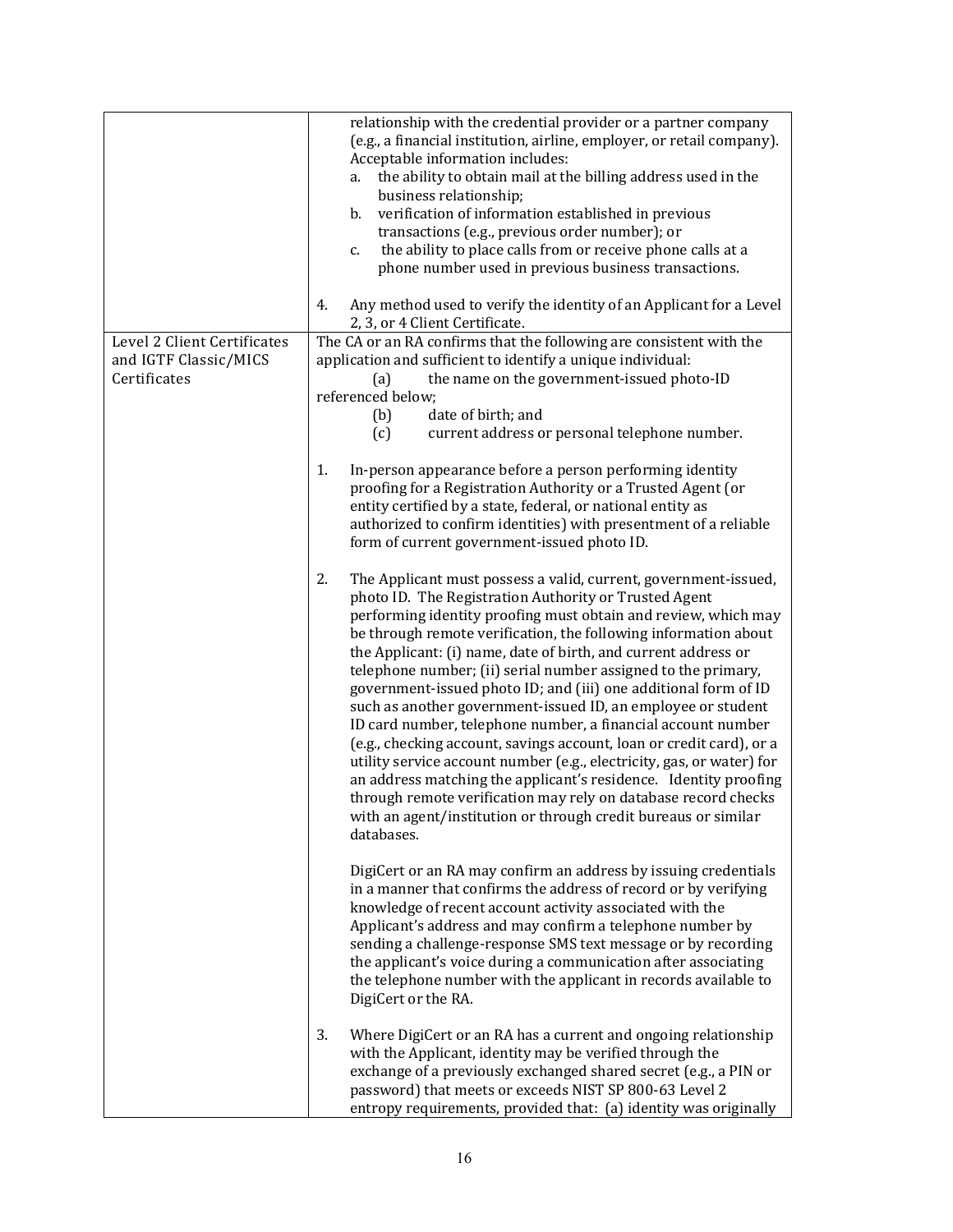|                                                            | established with the degree of rigor equivalent to that required<br>in 1 or 2 above using a government-issued photo-ID, and (b) an<br>ongoing relationship exists sufficient to ensure the Applicant's<br>continued personal possession of the shared secret.<br>4.<br>Any of the methods used to verify the identity of an applicant for<br>a DigiCert Level 3 or 4 Client Certificate.                                                                                                                                                                                                                                                                                                                                                                                                                                                                                                                                                                                                                                                                                                                                                     |
|------------------------------------------------------------|----------------------------------------------------------------------------------------------------------------------------------------------------------------------------------------------------------------------------------------------------------------------------------------------------------------------------------------------------------------------------------------------------------------------------------------------------------------------------------------------------------------------------------------------------------------------------------------------------------------------------------------------------------------------------------------------------------------------------------------------------------------------------------------------------------------------------------------------------------------------------------------------------------------------------------------------------------------------------------------------------------------------------------------------------------------------------------------------------------------------------------------------|
| Level 3 Client Certificates                                | In-person proofing before an RA, Trusted Agent, or an entity certified<br>by a state, federal, or national entity that is authorized to confirm<br>identities. The information must be collected and stored in a secure<br>manner. Required identification consists of one unexpired<br>Federal/National Government-issued Picture I.D. (e.g. a passport), a<br>REAL ID, or two unexpired Non-Federal Government I.D.s, one of<br>which must be a photo I.D. Acceptable forms of government ID<br>include a driver's license, state-issued photo ID card, passport,<br>national identity card, permanent resident card, trusted traveler card,<br>tribal ID, military ID, or similar photo identification document. See<br>e.g. USCIS Form I-9.                                                                                                                                                                                                                                                                                                                                                                                              |
|                                                            | The person performing identity proofing examines the credentials<br>and determines whether they are authentic and unexpired and<br>checks the provided information (name, date of birth, and current<br>address) to ensure legitimacy. The Applicant signs a Declaration of<br>Identity, defined below, to which the person performing identity<br>proofing attests. DigiCert or the RA reviews and keeps a record of the<br>Declaration of Identity.                                                                                                                                                                                                                                                                                                                                                                                                                                                                                                                                                                                                                                                                                        |
|                                                            | DigiCert also employs the in-person antecedent process, defined in<br>FBCA Supplementary Antecedent, In-Person Definition, to meet this<br>in-person identity proofing requirement. Under this definition,<br>historical in-person identity proofing is sufficient if (1) it meets the<br>thoroughness and rigor of in-person proofing described above, (2)<br>supporting ID proofing artifacts exist to substantiate the antecedent<br>relationship, and (3) mechanisms are in place that bind the individual<br>to the asserted identity. In one use case, the Applicant (e.g. an<br>employee) has been identified previously by an employer using USCIS<br>Form I-9 and is bound to the asserted identity remotely through the<br>use of known attributes or shared secrets. In another use case,<br>DigiCert uses a third party Identity Verification Provider that<br>constructs a real-time, five-question process, based on multiple<br>historic antecedent databases, and the applicant is given two minutes<br>to answer at least four of the five questions correctly. See FBCA<br>Supplementary Antecedent, In-Person Definition. |
|                                                            | The identity of the Applicant must be established no earlier than 30<br>days prior to initial certificate issuance.                                                                                                                                                                                                                                                                                                                                                                                                                                                                                                                                                                                                                                                                                                                                                                                                                                                                                                                                                                                                                          |
| Level 4 Client Certificates<br>(Biometric ID Certificates) | In-person proofing before an RA, Trusted Agent, or an entity certified<br>by a state, federal, or national entity that is authorized to confirm<br>identities. A certified entity must forward the collected information<br>directly to an RA in a secure manner. The Applicant must supply one<br>unexpired Federal/National Government-issued Picture I.D. (e.g. a<br>passport), a REAL ID, or two unexpired Non-Federal Government<br>I.D.s, one of which must be a photo I.D Acceptable forms of                                                                                                                                                                                                                                                                                                                                                                                                                                                                                                                                                                                                                                         |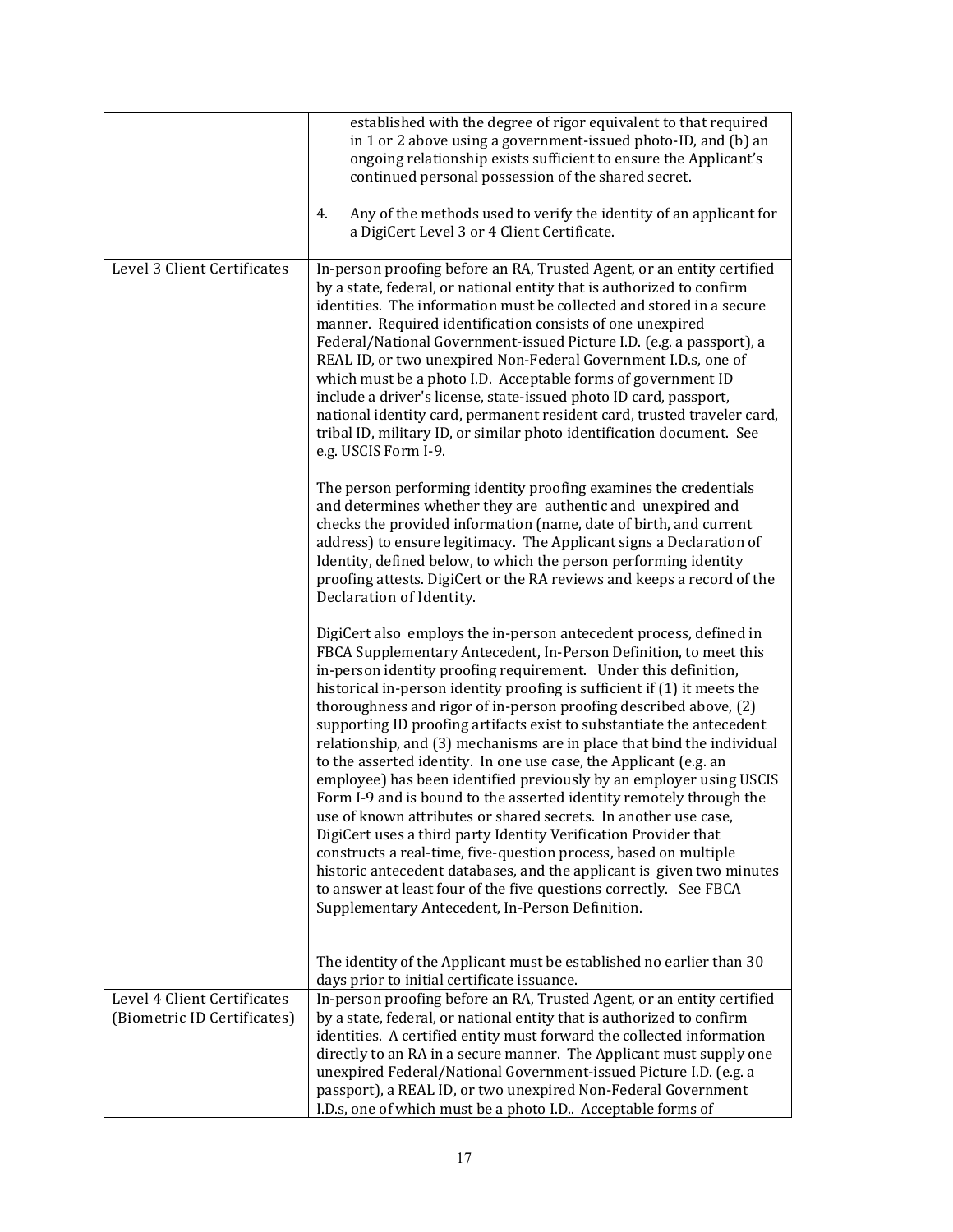|                                  | government ID include a driver's license, state-issued photo ID card,<br>passport, national identity card, permanent resident card, trusted<br>traveler card, tribal ID, military ID, or similar photo identification<br>document. See e.g. USCIS Form I-9. The entity collecting the<br>credentials must also obtain at least one form of biometric data (e.g.<br>photograph or fingerprints) to ensure that the Applicant cannot<br>repudiate the application. |
|----------------------------------|------------------------------------------------------------------------------------------------------------------------------------------------------------------------------------------------------------------------------------------------------------------------------------------------------------------------------------------------------------------------------------------------------------------------------------------------------------------|
|                                  | The person performing identity verification for DigiCert or the RA<br>examines the credentials for authenticity and validity. The Applicant<br>signs a Declaration of Identity, defined below, to which the person<br>performing identity proofing attests. DigiCert or the RA reviews and<br>keeps a record of the Declaration of Identity.                                                                                                                     |
|                                  | Use of an in-person antecedent is not allowed. The identity of the<br>Applicant must be established by in-person proofing no earlier than<br>30 days prior to initial certificate issuance. Level 4 Client Certificates<br>are issued in a manner that confirms the Applicant's address.                                                                                                                                                                         |
| PIV-I Certificates               | PIV-I Hardware Certificates are only issued to human subscribers.                                                                                                                                                                                                                                                                                                                                                                                                |
|                                  | The following biometric data is collected by DigiCert, an RA, or a<br>Trusted Agent during the identity proofing and registration process:<br>An electronic facial image used for printing facial image on the<br>1.<br>card and for visual authentication during card usage. A new<br>facial image is collected each time a card is issued; and<br>Two electronic fingerprints are stored on the card for automated<br>2.<br>authentication during card usage.  |
|                                  | The Subscriber must also present two identity source documents in<br>original form that come from the list of acceptable documents<br>included in Form I-9. At least one document must be a valid,<br>unexpired State or Federal Government-issued picture identification<br>(ID). For PIV-I, the use of an in-person antecedent is not applicable.<br>Identity is established no more than 30 days prior to initial certificate<br>issuance.                    |
| <b>EU Qualified Certificates</b> | Using identity and attribute validation procedures in accordance with<br>national law. Evidence of identity is checked directly against a<br>physical person or indirectly using means which provides equivalent<br>assurance to physical presence.                                                                                                                                                                                                              |

A Declaration of Identity consists of:

- 1. the identity of the person performing the verification;
- 2. a signed declaration by the verifying person stating that they verified the identity of the Subscriber as required using the format set forth at 28 U.S.C. 1746 (declaration under penalty of perjury) or comparable procedure under local law, the signature on the declaration may be either a handwritten or digital signature using a Certificate that is of equal or higher level of assurance as the credential being issued;
- 3. unique identifying number(s) from the Applicant's identification document(s), or a facsimile of the  $ID(s)$ ;
- 4. the date of the verification; and
- 5. a declaration of identity by the Applicant that is signed (in handwriting or using a digital signature that is of equivalent or higher assurance than the credential being issued) in the presence of the person performing the verification using the format set forth at 28 U.S.C. 1746 (declaration under penalty of perjury) or comparable procedure under local law.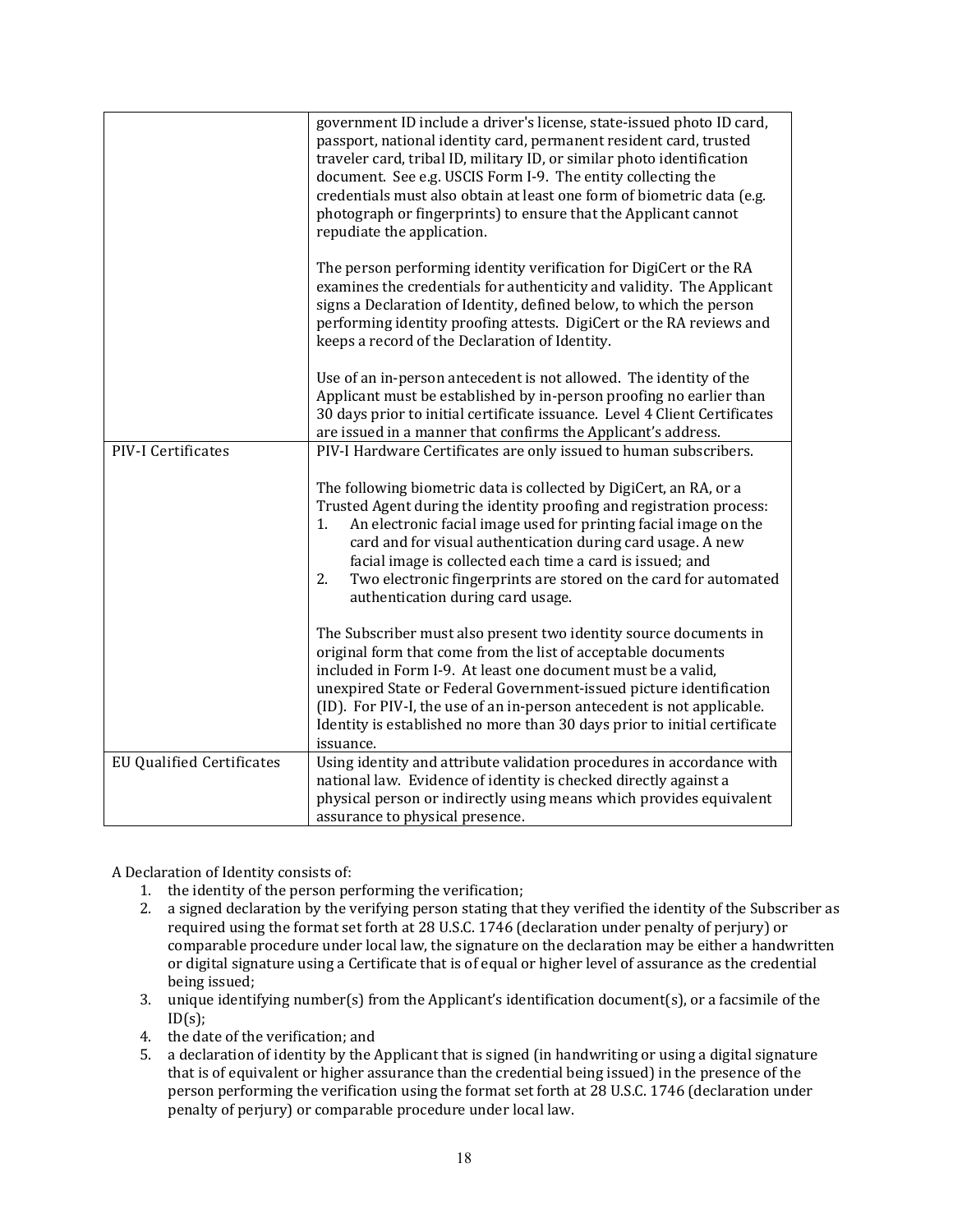If in-person identity verification is required and the Applicant cannot participate in face-to-face registration alone (e.g. because Applicant is a network device, minor, or person not legally competent), then the Applicant may be accompanied by a person already certified by the PKI or who has the required identity credentials for a Certificate of the same type applied for by the Applicant. The person accompanying the Applicant (i.e. the "Sponsor") will present information sufficient for registration at the level of the Certificate being requested, for himself or herself, and for the Applicant.

For in-person identity proofing at Levels 3 and 4 and for PIV-I, DigiCert may rely on an entity certified by a state, federal, or national entity as authorized to confirm identities may perform the authentication on behalf of the RA. The certified entity should forward the information collected from the applicant directly to the RA in a secure manner.

## *3.2.3.1. Authentication for Role‐based Client Certificates*

DigiCert may issue Certificates that identify a specific role that the Subscriber holds, provided that the role identifies a specific individual within an organization (e.g., *Chief Information Officer* is a unique individual whereas *Program Analyst* is not). These role-based Certificates are used when non-repudiation is desired. DigiCert only issues role-based Certificates to Subscribers who first obtain an individual Subscriber Certificate that is at the same or higher assurance level as the requested role-based Certificate. DigiCert may issue Certificates with the same role to multiple Subscribers. However, DigiCert requires that each Certificate have a unique Key Pair. Individuals may not share their issued role-based Certificates and are required to protect the role-based Certificate in the same manner as individual Certificates.

DigiCert verifies the identity of the individual requesting a role-based Certificate (the sponsor) in accordance with Section 3.2.3 before issuing a role-based Certificate. The sponsor must hold a DigiCert-issued client individual Certificate at the same or higher assurance level as the role-based Certificate. If the Certificate is a pseudonymous Certificate cross-certified with the FBCA that identifies subjects by their organizational roles, then DigiCert or an RA validates that the individual either holds that role or has the authority to sign on behalf of the role.

Regarding the issuance of role-based Certificates, this CPS requires compliance with all provisions of DigiCert's CP regarding key generation, private key protection, and Subscriber obligations.

IGTF and EU Qualified Certificates are not issued as role-based Certificates.

#### *3.2.3.2. Authentication for Group Client Certificates*

DigiCert issues group Certificates (a Certificate that corresponds to a Private Key that is shared by multiple Subscribers) if several entities are acting in one capacity and if non-repudiation is not required. Direct Address Certificates and Direct Organizational Certificates are used as group Certificates consistent with applicable requirements of the Direct Program. DigiCert or the RA records the information identified in Section 3.2.3 for a sponsor before issuing a group Certificate. The sponsor must be at least an Information Systems Security Officer (ISSO) or of the equivalent rank or greater within the organization.

The sponsor is responsible for ensuring control of the Private Key. The sponsor must maintain and continuously update a list of Subscribers with access to the Private Key and account for the time period during which each Subscriber had control of the key. Group Certificates may list the identity of an individual in the subjectName DN provided that the subjectName DN field also includes a text string, such as "Direct Group Cert," so that the Certificate specifies the subject is a group and not a single individual. Client Certificates issued in this way to an organization are always considered group client Certificates.

#### *3.2.3.3. Authentication of Devices with Human Sponsors*

DigiCert issues Level 1, 2, 3 or 4 Client and Federated Device Certificates for use on computing or network devices, provided that the entity owning the device is listed as the subject. In all cases, the device has a human sponsor who provides:

1. Equipment identification (e.g., serial number) or service name (e.g., DNS name),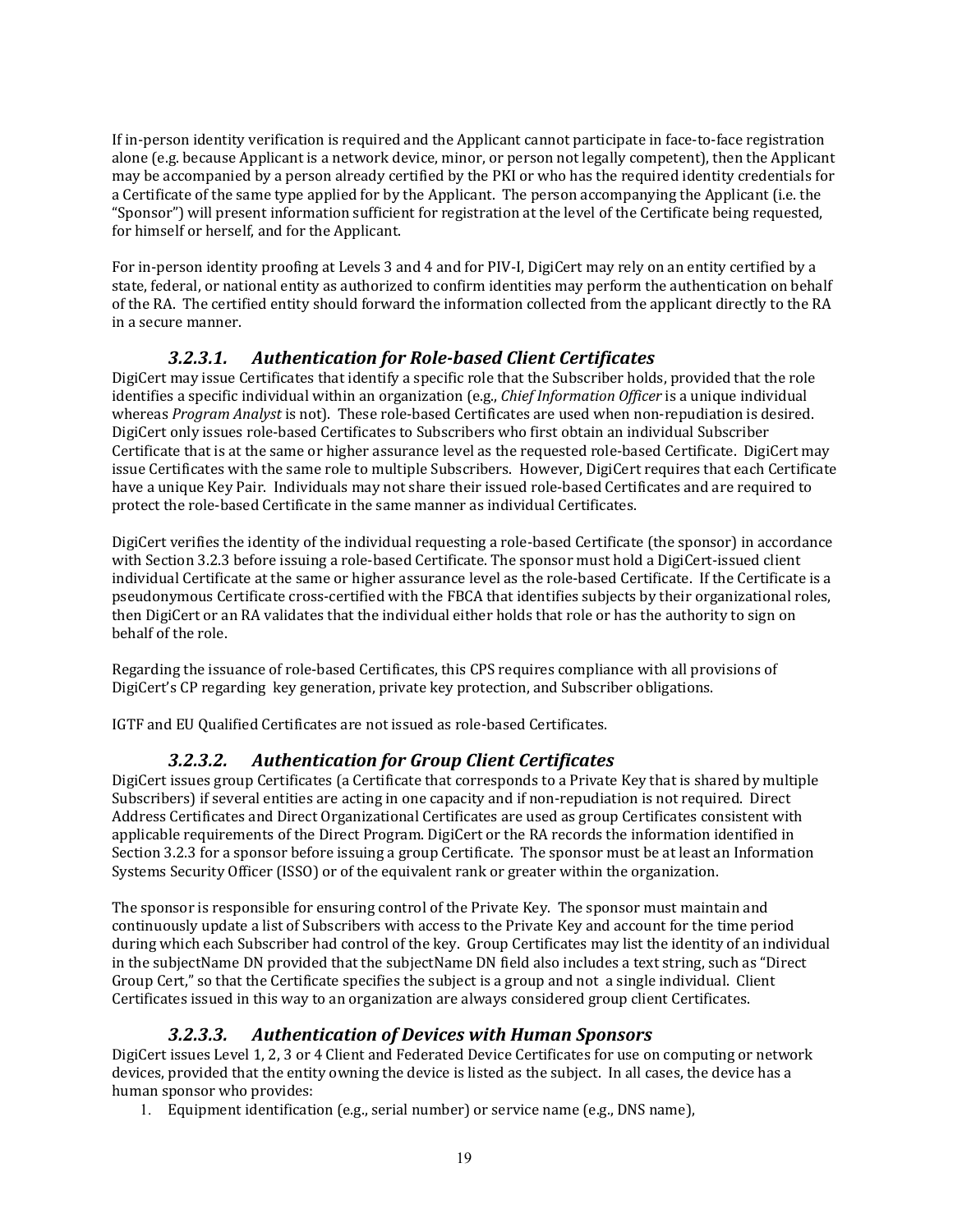- 2. Equipment Public Keys,
- 3. Equipment authorizations and attributes (if any are to be included in the Certificate), and
- 4. Contact information.

If the Certificate's sponsor changes, the new sponsor is required to review the status of each device to ensure it is still authorized to receive Certificates. Each sponsor is required to provide proof that the device is still under the sponsor's control or responsibility on request. Sponsors are contractually obligated to notify DigiCert if the equipment is no longer in use, no longer under their control or responsibility, or no longer requires a Certificate. All registration is verified commensurate with the requested certificate type.

# **3.2.4. Non‐verified Subscriber Information**

Level 1 - Personal Client Certificates are verified by email, and the common name is not verified as the legal name of the Subscriber. DV SSL Server Certificates do not include a verified organizational identity. Subject to the deprecation date listed in Section 3.1.1, OV SSL Certificates may contain a pseudo-domain for use within the Subscriber's internal, non-public-DNS networks. DigiCert does not issue SSL Certificates to domain names or IP addresses that a Subscriber does not legitimately own or control. DigiCert may rely on the Subscriber's indication of the host or server name that forms the fully qualified domain name. Any other nonverified information included in a Certificate is designated as such in the Certificate. Unverified information is never included in a Level 2, Level, 3, Level 4, PIV-I, Object Signing, EV SSL, Federated Device, or EU Qualified Certificate. 

| The authorization of a certificate request is verified as follows:<br><b>Certificate</b> | <b>Verification</b>                                                                                                                                                                                                                                                                                           |
|------------------------------------------------------------------------------------------|---------------------------------------------------------------------------------------------------------------------------------------------------------------------------------------------------------------------------------------------------------------------------------------------------------------|
| DV SSL Server Certificate                                                                | The request is verified with an authorized contact listed with the<br>Domain Name Registrar, through a person with control over the<br>domain, or through an out-of-band confirmation with the applicant.                                                                                                     |
|                                                                                          | A person with access to one more of the following email addresses<br>is considered to have control over the domain:<br>webmaster@domain.com, administrator@domain.com,<br>admin@domain.com, hostmaster@domain, postmaster@domain, or                                                                          |
|                                                                                          | any address listed as a contact field of the domain's Domain Name<br>Registrar record.                                                                                                                                                                                                                        |
| OV SSL Server and Federated<br><b>Device Certificates</b>                                | The request is verified using a Reliable Method of Communication,<br>in accordance with the Baseline Requirements.                                                                                                                                                                                            |
| <b>OSU Server Certificates</b>                                                           | DigiCert verifies that the requester is a duly authorized<br>representative of the organization as an employee, partner,<br>member, agent, etc., and is authorized to act on behalf of the<br>organization.                                                                                                   |
| <b>EV Certificates</b>                                                                   | The request is verified in accordance with the EV Guidelines.                                                                                                                                                                                                                                                 |
| <b>Object Signing Certificates</b><br>and Adobe Signing<br>Certificates                  | If the Certificate names an organization, the requester's contact<br>information is verified with an authoritative source within the<br>applicant's organization using a Reliable Method of Communication.<br>The contact information is then used to confirm the authenticity of<br>the certificate request. |
| Level 1 Client Certificates<br>Personal (email Certificates)                             | The request is verified through the email address listed in the<br>Certificate.                                                                                                                                                                                                                               |
| Level 1 Client Certificates -<br>Enterprise                                              | The request is verified with a person who has technical or<br>administrative control over the domain and the email address to be                                                                                                                                                                              |
| (email Certificates)                                                                     | listed in the Certificate.                                                                                                                                                                                                                                                                                    |
| Client Certificates Levels 2, 3<br>and 4 and PIV-I Certificates                          | The organization named in the Certificate confirms to DigiCert or<br>an RA that the individual is authorized to obtain the Certificate.<br>The organization is required to request revocation of the                                                                                                          |

#### **3.2.5. Validation of Authority**

The quithorization of a certificate request is verified as follows: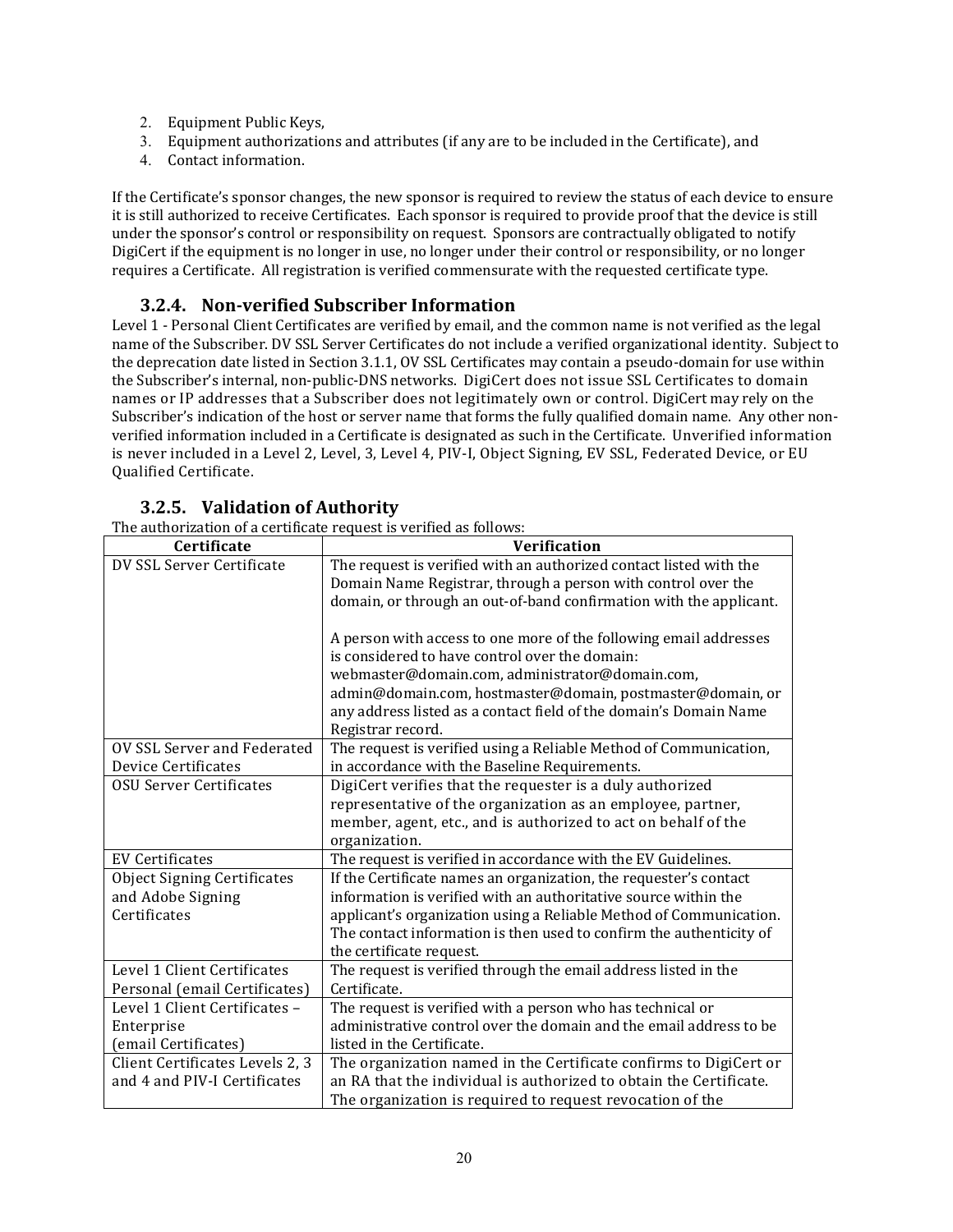|                           | Certificate when that affiliation ends.                             |  |
|---------------------------|---------------------------------------------------------------------|--|
| Direct Address and Direct | The entity named in the Certificate authorizes a HISP to order the  |  |
| Organization Certificates | Certificate and use the related Private Key on the entity's behalf. |  |
|                           | The HISP ISSO is responsible for tracking access to and ensuring    |  |
|                           | proper use of the Private Key.                                      |  |
| IGTF Certificates         | An authorized individual approves the certificate request. For      |  |
|                           | device Certificates, the RA retains contact information for each    |  |
|                           | device's registered owner. The device owner is required to notify   |  |
|                           | the RA and request revocation if the device sponsor is no longer    |  |
|                           | authorized to use the device or the FQDN in the Certificate.        |  |
| EU Qualified Certificates | DigiCert verifies that the individual is associated with the        |  |
|                           | organization listed in the Certificate (if any) and that the        |  |
|                           | organization consented to the issuance of the Certificate.          |  |

An organization may limit who is authorized to request Certificates by sending a request to DigiCert. A request to limit authorized individuals is not effective until approved by DigiCert. DigiCert will respond to an organization's verified request for DigiCert's list of its authorized requesters.

# *3.3. IDENTIFICATION AND AUTHENTICATION FOR RE‐KEY REQUESTS*

#### **3.3.1. Identification and Authentication for Routine Re‐key**

Subscribers may request re-key of a Certificate prior to a Certificate's expiration. After receiving a request for re-key, DigiCert creates a new Certificate with the same certificate contents except for a new Public Key and, optionally, an extended validity period. If the Certificate has an extended validity period, DigiCert may perform some revalidation of the Applicant but may also rely on information previously provided or obtained. 

| oubscribers re-establish their fuentity as follows.      |                                      |                                    |
|----------------------------------------------------------|--------------------------------------|------------------------------------|
| Certificate                                              | <b>Routine Re-Key Authentication</b> | <b>Re-Verification Required</b>    |
| DV and OV SSL Server and                                 | Username and password                | At least every 39 months           |
| <b>Device Certificates</b>                               |                                      |                                    |
| <b>EV SSL Certificates</b>                               | Username and password                | According to the EV Guidelines     |
| Subscriber EV Code Signing                               | Username and password                | At least every 39 months           |
| Certificates                                             |                                      |                                    |
| Signing Authority EV Code<br><b>Signing Certificates</b> | Username and password                | At least every 123 months          |
|                                                          |                                      |                                    |
| Timestamp EV Code Signing<br>Certificates                | Username and password                | At least every 123 months          |
|                                                          |                                      |                                    |
| <b>Object Signing Certificates</b>                       | Username and password                | At least every six years           |
| (including Adobe Signing                                 |                                      |                                    |
| Certificates)                                            |                                      |                                    |
| Level 1 Client Certificates                              | Username and password                | At least every nine years          |
| Level 2 Client Certificates                              | Current signature key or multi-      | At least every nine years          |
|                                                          | factor authentication meeting NIST   |                                    |
|                                                          | SP 800-63 Level 3                    |                                    |
| Level 3 and 4 Client                                     | Current signature key or multi-      | At least every nine years          |
| Certificates and PIV-I                                   | factor authentication meeting NIST   |                                    |
| Certificates                                             | SP 800-63 Level 3                    |                                    |
| Federated Device and                                     | Current signature key or multi-      | At least every nine years          |
| Federated Device-hardware                                | factor authentication meeting NIST-  |                                    |
|                                                          | 800-63 Level 3                       |                                    |
| <b>IGTF Certificates</b>                                 | Username and password, RA            | At least every 13 months. However, |
|                                                          | attestation after comparison of      | Certificates associated with a     |

Subscribers re-establish their identity as follows: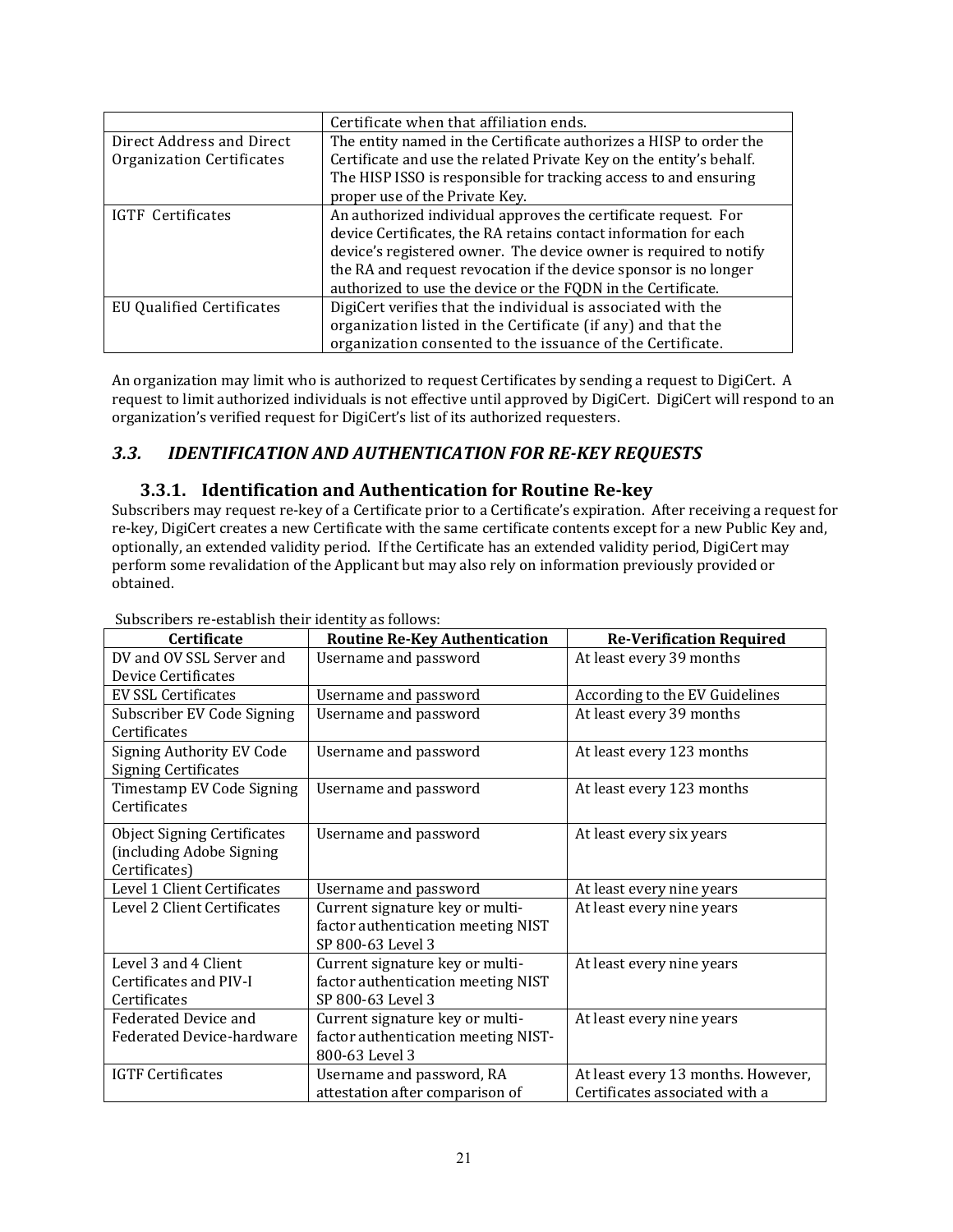|                     | identity documents, re-authenticate<br>through an approved IdM, or<br>through associated Private Key | Private Key restricted solely to a<br>hardware token may be rekeyed or<br>renewed for a period of up to 5<br>years |
|---------------------|------------------------------------------------------------------------------------------------------|--------------------------------------------------------------------------------------------------------------------|
| Authentication-Only | Username and password or with                                                                        | None                                                                                                               |
| Certificates        | associated Private Key                                                                               |                                                                                                                    |

DigiCert does not re-key a Certificate without additional authentication if doing so would allow the Subscriber to use the Certificate beyond the limits described above.

## **3.3.2. Identification and Authentication for Re‐key After Revocation**

If a Certificate was revoked for any reason other than a renewal, update, or modification action, then the Subscriber must undergo the initial registration process prior to rekeying the Certificate.

# *3.4. IDENTIFICATION AND AUTHENTICATION FOR REVOCATION REQUEST*

DigiCert or an RA authenticates all revocation requests. DigiCert may authenticate revocation requests by referencing the Certificate's Public Key, regardless of whether the associated Private Key is compromised.

# **4. CERTIFICATE LIFE‐CYCLE OPERATIONAL REQUIREMENTS**

# *4.1. CERTIFICATE APPLICATION*

# **4.1.1. Who Can Submit a Certificate Application**

Either the Applicant or an individual authorized to request Certificates on behalf of the Applicant may submit certificate requests. Applicants are responsible for any data that the Applicant or an agent of the Applicant supplies to DigiCert.

EV Certificate requests must be submitted by an authorized Certificate Requester and approved by a Certificate Approver. The certificate request must be accompanied by a signed (in writing or electronically) Subscriber Agreement from a Contract Signer.

DigiCert does not issue Certificates to entities on a government denied list maintained by the United States or that is located in a country with which the laws of the United States prohibit doing business.

#### **4.1.2. Enrollment Process and Responsibilities**

In no particular order, the enrollment process includes:

- 1. Submitting a certificate application,
- 2. Generating a Key Pair,
- 3. Delivering the Public Key of the Key Pair to DigiCert,
- 4. Agreeing to the applicable Subscriber Agreement, and
- 5. Paying any applicable fees.

# *4.2. CERTIFICATE APPLICATION PROCESSING*

#### **4.2.1. Performing Identification and Authentication Functions**

After receiving a certificate application, DigiCert or an RA verifies the application information and other information in accordance with Section 3.2. During the initial validation process, DigiCert checks the DNS for the existence of a CAA record. If a CAA record exists that does not list DigiCert as an authorized CA, DigiCert verifies that the applicant has authorized issuance, despite the CAA record. If an RA assists in the verification, the RA must create and maintain records sufficient to establish that it has performed its required verification tasks and communicate the completion of such performance to DigiCert. After verification is complete, DigiCert evaluates the corpus of information and decides whether or not to issue the Certificate. As part of this evaluation, DigiCert checks the Certificate against an internal database of previously revoked Certificates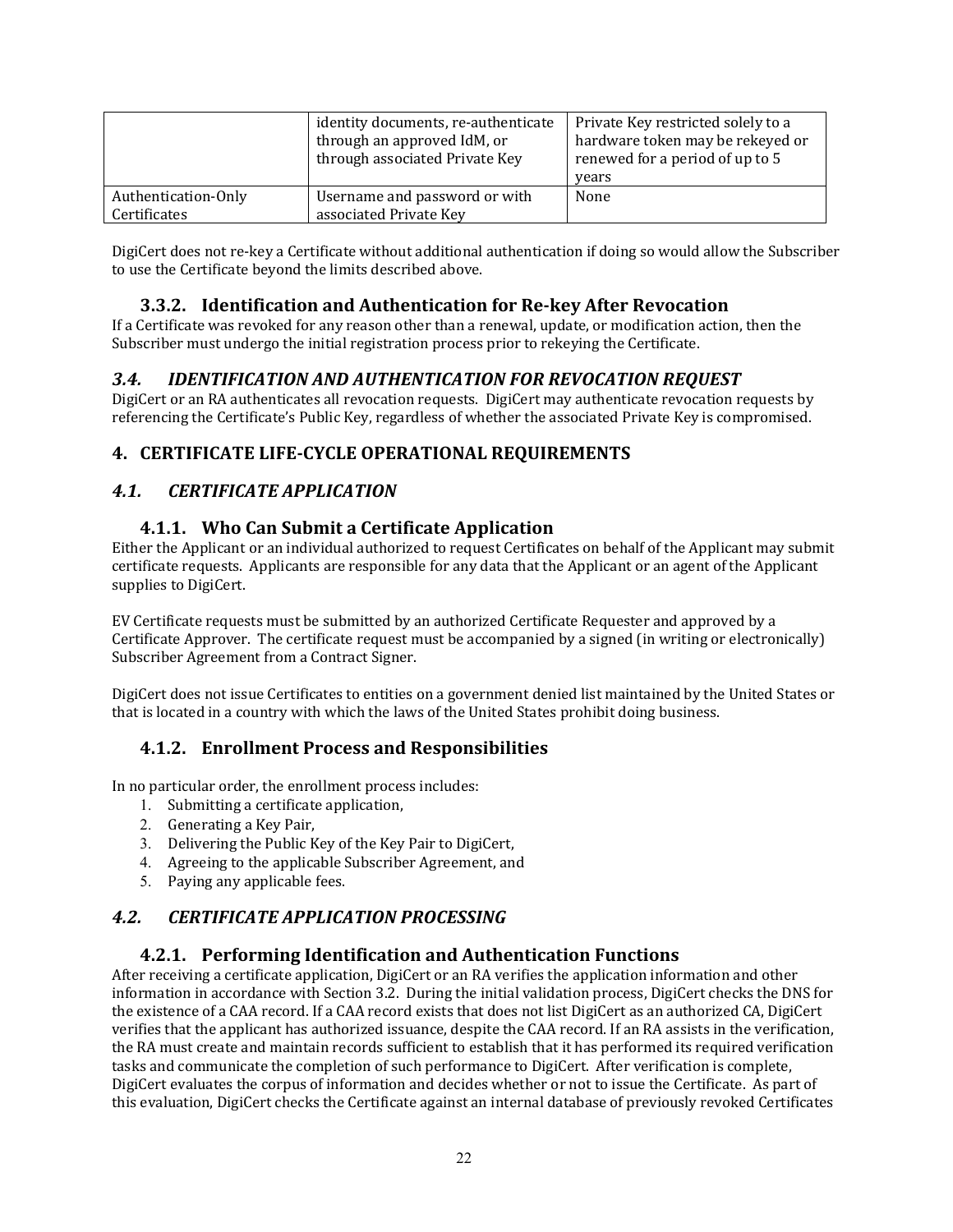and rejected certificate requests to identify suspicious certificate requests. If some or all of the documentation used to support an application is in a language other than English, a DigiCert employee, RA, or agent skilled in the language performs the final cross-correlation and due diligence.

DigiCert considers a source's availability, purpose, and reputation when determining whether a third party source is reasonably reliable. DigiCert does not consider a database, source, or form of identification reasonably reliable if DigiCert or the RA is the sole source of the information.

# **4.2.2. Approval or Rejection of Certificate Applications**

DigiCert rejects any certificate application that DigiCert or an RA cannot verify. DigiCert may also reject a certificate application if DigiCert believes that issuing the Certificate could damage or diminish DigiCert's reputation or business.

Except for Enterprise EV Certificates, EV Certificate issuance approval requires two separate DigiCert validation specialists. The second validation specialist cannot be the same individual who collected the documentation and originally approved the EV Certificate. The second validation specialist reviews the collected information and documents any discrepancies or details that require further explanation. The second validation specialist may require additional explanations and documents prior to authorizing the Certificate's issuance. Enterprise RAs may perform the final cross-correlation and due diligence described herein using a single person representing the Enterprise RA. If satisfactory explanations and/or additional documents are not received within a reasonable time, DigiCert will reject the EV Certificate request and notify the Applicant accordingly.

If the certificate application is not rejected and is successfully validated in accordance with this CPS, DigiCert will approve the certificate application and issue the Certificate. DigiCert is not liable for any rejected Certificate and is not obligated to disclose the reasons for a rejection. Rejected Applicants may re-apply. Subscribers are required to check the Certificate's contents for accuracy prior to using the certificate.

# **4.2.3. Time to Process Certificate Applications**

Under normal circumstances, DigiCert verifies an Applicant's information and issues a digital Certificate within a reasonable time frame. Issuance time frames are greatly dependent on when the Applicant provides the details and documentation necessary to complete validation. For non-EV SSL Certificates, DigiCert will usually complete the validation process and issue or reject a certificate application within two working days after receiving all of the necessary details and documentation from the Applicant, although events outside of the control of DigiCert can delay the issuance process.

# *4.3. CERTIFICATE ISSUANCE*

# **4.3.1. CA Actions during Certificate Issuance**

DigiCert confirms the source of a certificate request before issuance. DigiCert does not issue end entity Certificates directly from its root Certificates. DigiCert logs its EV Certificates in two or more Certificate Transparency databases. See RFC 6962. Databases and CA processes occurring during certificate issuance are protected from unauthorized modification. After issuance is complete, the Certificate is stored in a database and sent to the Subscriber.

# **4.3.2. Notification to Subscriber by the CA of Issuance of Certificate**

DigiCert may deliver Certificates in any secure manner within a reasonable time after issuance. Generally, DigiCert delivers Certificates via email to the email address designated by the Subscriber during the application process.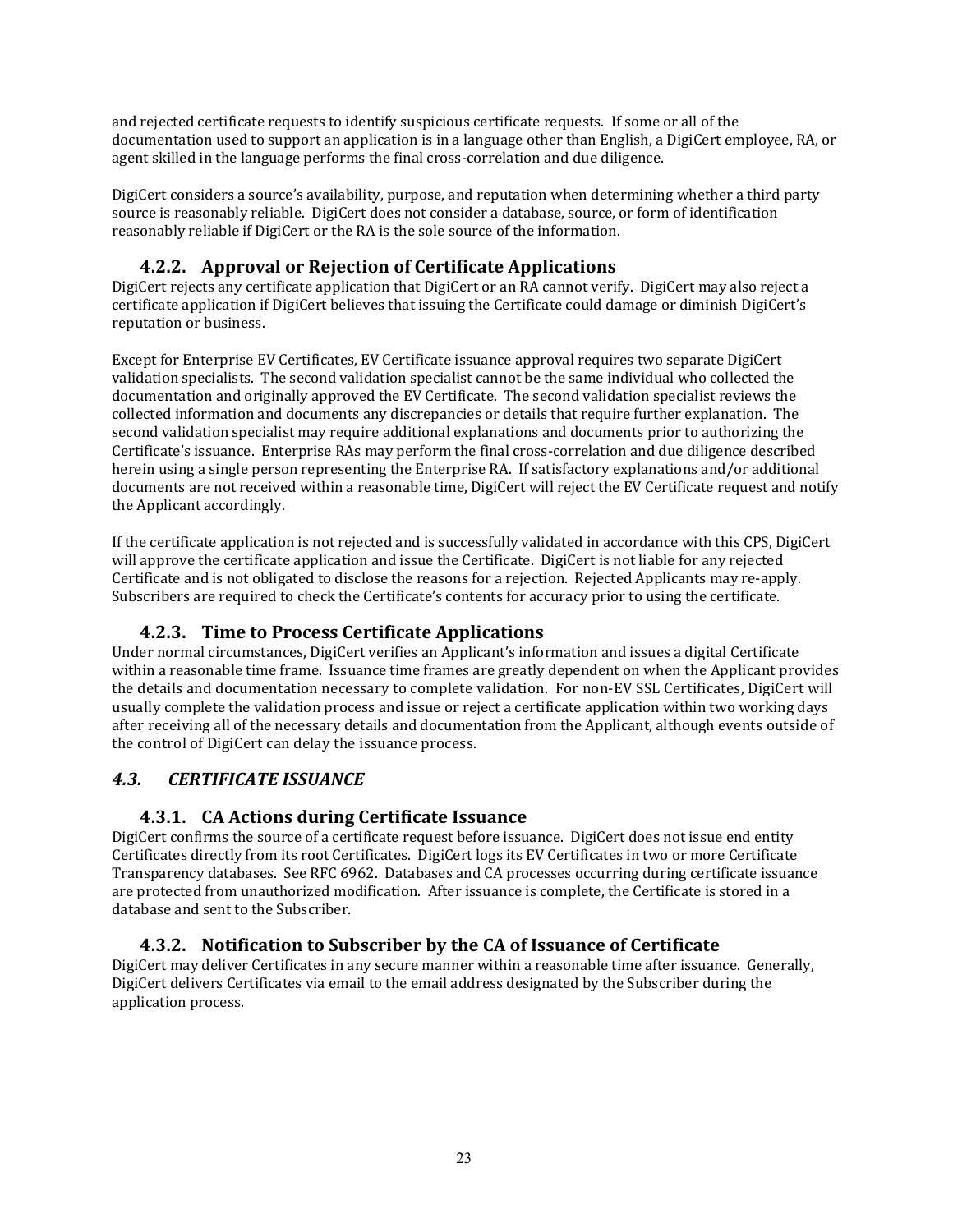# *4.4. CERTIFICATE ACCEPTANCE*

## **4.4.1. Conduct Constituting Certificate Acceptance**

Subscribers are solely responsible for installing the issued Certificate on the Subscriber's computer or hardware security module. Certificates are considered accepted 30 days after the Certificate's issuance, or earlier upon use of the Certificate when evidence exists that the Subscriber used the Certificate.

#### **4.4.2. Publication of the Certificate by the CA**

DigiCert publishes all CA Certificates in its repository. DigiCert publishes end-entity Certificates by delivering them to the Subscriber.

# **4.4.3. Notification of Certificate Issuance by the CA to Other Entities**

RAs may receive notification of a Certificate's issuance if the RA was involved in the issuance process.

# *4.5. KEY PAIR AND CERTIFICATE USAGE*

# **4.5.1. Subscriber Private Key and Certificate Usage**

Subscribers are contractually obligated to protect their Private Keys from unauthorized use or disclosure, discontinue using a Private Key after expiration or revocation of the associated Certificate, and use Certificates in accordance with their intended purpose.

# **4.5.2. Relying Party Public Key and Certificate Usage**

Relying Parties may only use software that is compliant with X.509, IETF RFCs, and other applicable standards. DigiCert does not warrant that any third party software will support or enforce the controls and requirements found herein.

A Relying Party should use discretion when relying on a Certificate and should consider the totality of the circumstances and risk of loss prior to relying on a Certificate. If the circumstances indicate that additional assurances are required, the Relying Party must obtain such assurances before using the Certificate. Any warranties provided by DigiCert are only valid if a Relying Party's reliance was reasonable and if the Relying Party adhered to the Relying Party Agreement set forth in the DigiCert repository.

A Relying Party should rely on a digital signature or SSL/TLS handshake only if:

- 1. the digital signature or SSL/TLS session was created during the operational period of a valid Certificate and can be verified by referencing a valid Certificate,
- 2. the Certificate is not revoked and the Relying Party checked the revocation status of the Certificate prior to the Certificate's use by referring to the relevant CRLs or OCSP responses, and
- 3. the Certificate is being used for its intended purpose and in accordance with this CPS.

Before relying on a time-stamp token, a Relying Party must:

- 1. verify that the time-stamp token has been correctly signed and that the Private Key used to sign the time-stamp token has not been compromised prior to the time of the verification,
- 2. take into account any limitations on the usage of the time-stamp token indicated by the time-stamp policy, and
- 3. take into account any other precautions prescribed in this CPS or elsewhere.

# *4.6. CERTIFICATE RENEWAL*

#### **4.6.1. Circumstance for Certificate Renewal**

DigiCert may renew a Certificate if:

- 1. the associated Pblic Key has not reached the end of its validity period,
- 2. the Subscriber and attributes are consistent, and
- 3. the associated Private Key remains uncompromised.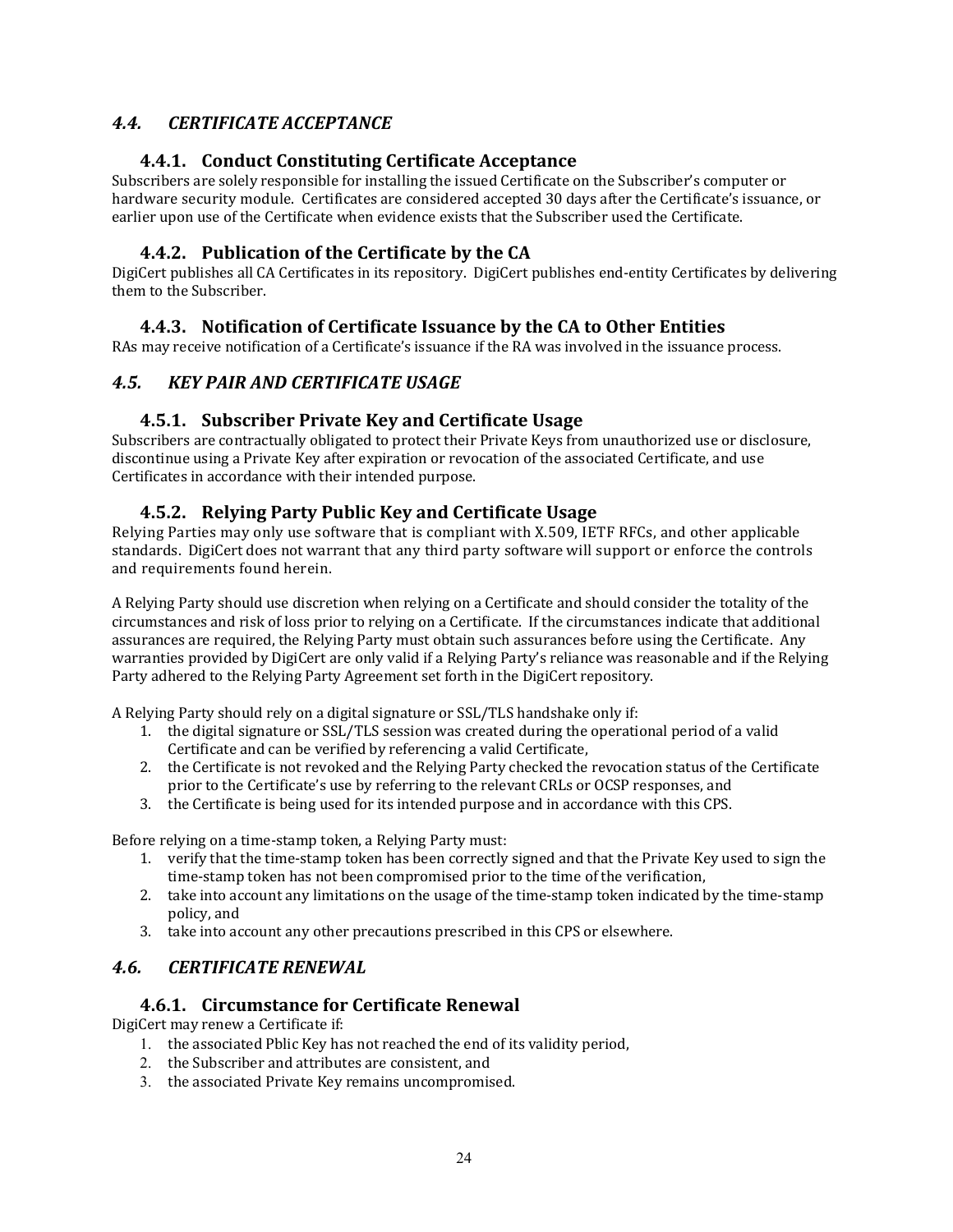DigiCert may also renew a Certificate if a CA Certificate is re-keyed or as otherwise necessary to provide services to a customer. DigiCert may notify Subscribers prior to a Certificate's expiration date. Certificate renewal requires payment of additional fees.

## **4.6.2. Who May Request Renewal**

Only the certificate subject or an authorized representative of the certificate subject may request renewal of the Subscriber's Certificates. For Certificates cross-certified with the FBCA, renewal requests are only accepted from certificate subjects, PKI sponsors, or RAs. DigiCert may renew a Certificate without a corresponding request if the signing Certificate is re-keyed.

#### **4.6.3. Processing Certificate Renewal Requests**

Renewal application requirements and procedures are generally the same as those used during the Certificate's original issuance. DigiCert may elect to reuse previously verified information in its sole discretion but will refresh any information that is older than the periods specified in Section 3.3.1. DigiCert may refuse to renew a Certificate if it cannot verify any rechecked information. If an individual is renewing a client Certificate and the relevant information has not changed, then DigiCert does not require any additional identity vetting. Some device platforms, e.g. Apache, allow renewed use of the Private Key. If the Private Key and domain information have not changed, the Subscriber may renew the SSL Certificate using a previously issued Certificate or provided CSR.

#### **4.6.4. Notification of New Certificate Issuance to Subscriber**

DigiCert may deliver the Certificate in any secure fashion, typically by email or by providing the Subscriber a hypertext link to a user id/password-protected location where the subscriber may log in and download the Certificate. 

## **4.6.5. Conduct Constituting Acceptance of a Renewal Certificate**

Renewed Certificates are considered accepted 30 days after the Certificate's renewal, or earlier upon use of the Certificate when evidence exists that the Subscriber used the Certificate.

#### **4.6.6. Publication of the Renewal Certificate by the CA**

DigiCert publishes a renewed Certificate by delivering it to the Subscriber. All renewed CA Certificates are published in DigiCert's repository.

# **4.6.7. Notification of Certificate Issuance by the CA to Other Entities**

RAs may receive notification of a Certificate's renewal if the RA was involved in the issuance process.

# *4.7. CERTIFICATE RE‐KEY*

#### **4.7.1. Circumstance for Certificate Rekey**

Re-keying a Certificate consists of creating a new Certificate with a new Public Key and serial number while keeping the subject information the same. The new Certificate may have a different validity date, key identifiers, CRL and OCSP distribution points, and signing key. After re-keying a Certificate, a PIV-I Certificate, or a federated device Certificate. DigiCert may revoke the old Certificate but may not further re-key, renew, or modify the previous Certificate. Subscribers requesting re-key should identify and authenticate themselves as permitted by section 3.3.1.

#### **4.7.2. Who May Request Certificate Rekey**

DigiCert will only accept re-key requests from the subject of the Certificate or the PKI sponsor. DigiCert may initiate a certificate re-key at the request of the certificate subject or in DigiCert's own discretion.

#### **4.7.3. Processing Certificate Rekey Requests**

DigiCert will only accept re-key requests from the subject of the Certificate or the PKI sponsor. If the Private Key and any identity and domain information in a Certificate have not changed, then DigiCert can issue a replacement Certificate using a previously issued Certificate or previously provided CSR.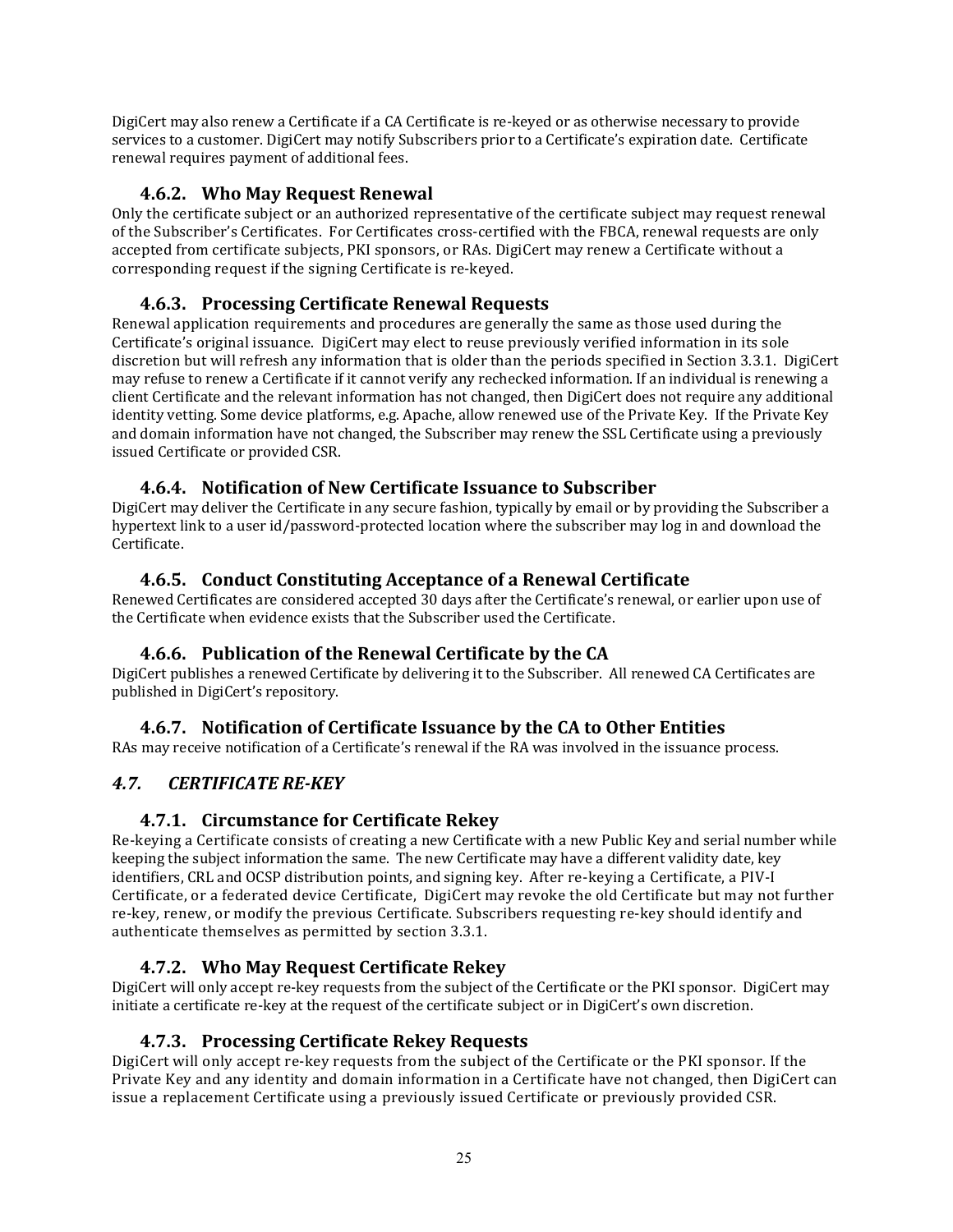DigiCert re-uses existing verification information unless re-verification and authentication is required under section 3.3.1 or if DigiCert believes that the information has become inaccurate.

## **4.7.4. Notification of Certificate Rekey to Subscriber**

DigiCert notifies the Subscriber within a reasonable time after the Certificate issues.

#### **4.7.5. Conduct Constituting Acceptance of a Rekeyed Certificate**

Issued Certificates are considered accepted 30 days after the Certificate is rekeyed, or earlier upon use of the Certificate when evidence exists that the Subscriber used the Certificate.

#### **4.7.6. Publication of the Issued Certificate by the CA**

DigiCert publishes rekeyed Certificates by delivering them to Subscribers.

#### **4.7.7. Notification of Certificate Issuance by the CA to Other Entities**

RAs may receive notification of a Certificate's rekey if the RA was involved in the issuance process.

#### *4.8. CERTIFICATE MODIFICATION*

#### **4.8.1. Circumstances for Certificate Modification**

Modifying a Certificate means creating a new Certificate for the same subject with authenticated information that differs slightly from the old Certificate (e.g., changes to email address or non-essential parts of names or attributes) provided that the modification otherwise complies with this CPS. The new Certificate may have the same or a different subject Public Key. After modifying a Certificate that is cross-certified with the FBCA, DigiCert may revoke the old Certificate but will not further re-key, renew, or modify the old Certificate.

#### **4.8.2. Who May Request Certificate Modification**

DigiCert modifies Certificates at the request of certain certificate subjects or in its own discretion. DigiCert does not make certificate modification services available to all Subscribers.

#### **4.8.3. Processing Certificate Modification Requests**

After receiving a request for modification, DigiCert verifies any information that will change in the modified Certificate. DigiCert will only issue the modified Certificate after completing the verification process on all modified information. DigiCert will not issue a modified Certificate that has a validity period that exceeds the applicable time limits found in section 3.3.1 or 6.3.2.

#### **4.8.4. Notification of Certificate Modification to Subscriber**

DigiCert notifies the Subscriber within a reasonable time after the Certificate issues.

#### **4.8.5. Conduct Constituting Acceptance of a Modified Certificate**

Modified Certificates are considered accepted 30 days after the Certificate is modified, or earlier upon use of the Certificate when evidence exists that the Subscriber used the Certificate.

#### **4.8.6. Publication of the Modified Certificate by the CA**

DigiCert publishes modified Certificates by delivering them to Subscribers.

#### **4.8.7. Notification of Certificate Modification by the CA to Other Entities**

RAs may receive notification of a Certificate's modification if the RA was involved in the issuance process.

#### *4.9. CERTIFICATE REVOCATION AND SUSPENSION*

#### **4.9.1. Circumstances for Revocation**

Revocation of a Certificate permanently ends the operational period of the Certificate prior to the Certificate reaching the end of its stated validity period. Prior to revoking a Certificate, DigiCert verifies the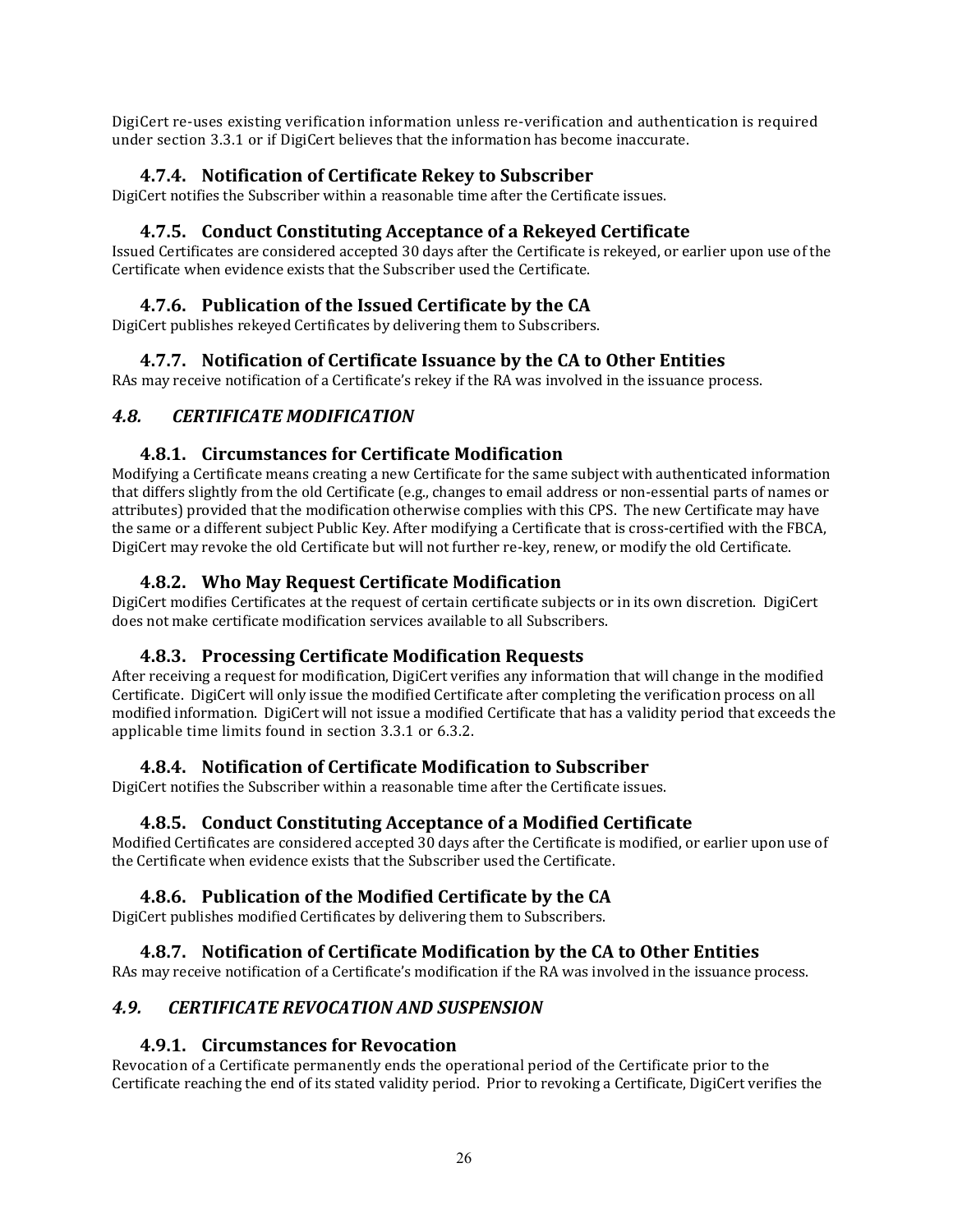identity and authority of the entity requesting revocation. DigiCert may revoke any Certificate in its sole discretion, including if DigiCert believes that:

- 1. The Subscriber requested revocation of its Certificate;
- 2. The Subscriber did not authorize the original certificate request and did not retroactively grant authorization;
- 3. Either the Private Key associated with the Certificate or the Private Key used to sign the Certificate was compromised or misused;
- 4. The Subscriber breached a material obligation under the CP, the CPS, or the relevant Subscriber Agreement;
- 5. Either the Subscriber's or DigiCert's obligations under the CP or CPS are delayed or prevented by circumstances beyond the party's reasonable control, including computer or communication failure, and, as a result, another entity's information is materially threatened or compromised;
- 6. The Subscriber, sponsor, or other entity that was issued the Certificate has lost its rights to a name, trademark, device, IP address, domain name, or other attribute that was associated with the Certificate;
- 7. A wildcard Certificate was used to authenticate a fraudulently misleading subordinate domain name;
- 8. The Certificate was not issued in accordance with the CP, CPS, or applicable industry standards;
- 9. DigiCert received a lawful and binding order from a government or regulatory body to revoke the Certificate;
- 10. DigiCert ceased operations and did not arrange for another certificate authority to provide revocation support for the Certificates;
- 11. DigiCert's right to manage Certificates under applicable industry standards was terminated (unless arrangements have been made to continue revocation services and maintain the CRL/OCSP Repository);
- 12. Any information appearing in the Certificate was or became inaccurate or misleading;
- 13. The technical content or format of the Certificate presents an unacceptable risk to application software vendors, Relying Parties, or others;
- 14. The Subscriber was added as a denied party or prohibited person to a blacklist or is operating from a destination prohibited under the laws of the United States;
- 15. For Adobe Signing Certificates, Adobe has requested revocation; or
- 16. For code-signing Certificates, the Certificate was used to sign, publish, or distribute malware, code that is downloaded without user consent, or other harmful content.

DigiCert always revokes a Certificate if the binding between the subject and the subject's Public Key in the certificate is no longer valid or if an associated Private Key is compromised.

DigiCert will revoke a cross-Certificate if the cross-certified entity (including DigiCert) no longer meets the stipulations of the corresponding policies, as indicated by policy OIDs listed in the policy mapping extension of the cross-Certificate.

#### **4.9.2. Who Can Request Revocation**

Any appropriately authorized party, such as a recognized representative of a subscriber or cross-signed partner, may request revocation of a Certificate. DigiCert may revoke a Certificate without receiving a request and without reason. Third parties may request certificate revocation for problems related to fraud, misuse, or compromise. Certificate revocation requests must identify the entity requesting revocation and specify the reason for revocation.

#### **4.9.3. Procedure for Revocation Request**

DigiCert processes a revocation request as follows:

- 1. DigiCert logs the identity of entity making the request or problem report and the reason for requesting revocation. DigiCert may also include its own reasons for revocation in the log.
- 2. DigiCert may request confirmation of the revocation from a known administrator, where applicable, via out-of-band communication (e.g., telephone, fax, etc.).
- 3. If the request is authenticated as originating from the Subscriber, DigiCert revokes the Certificate.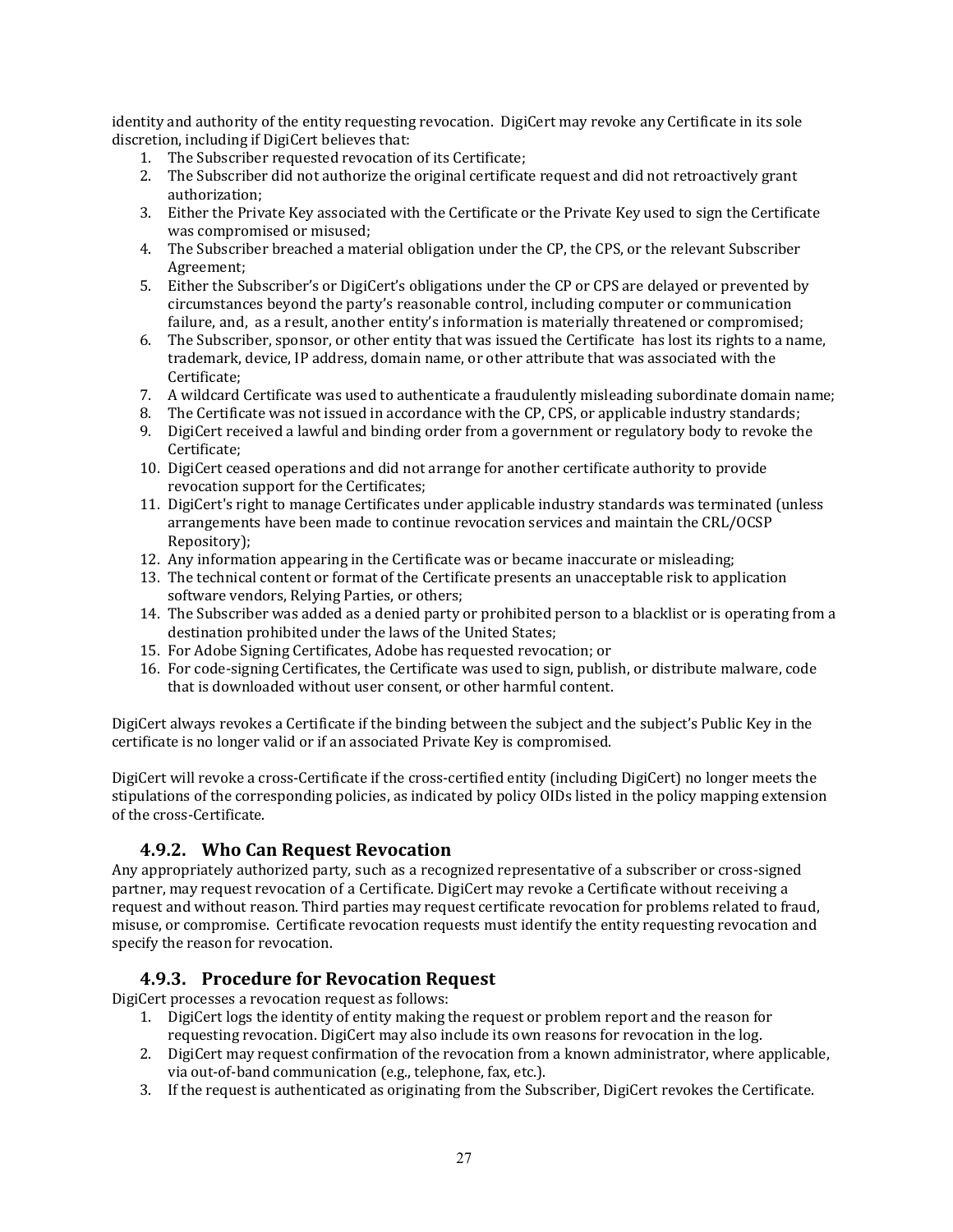- 4. For requests from third parties, DigiCert personnel begin investigating the request within 24 hours after receipt and decide whether revocation is appropriate based on the following criteria:
	- a. the nature of the alleged problem,
	- b. the number of reports received about a particular Certificate or website.
	- c. the identity of the complainants (for example, complaints from a law enforcement official that a web site is engaged in illegal activities have more weight than a complaint from a consumer alleging they never received the goods they ordered), and
	- d. relevant legislation.
- 5. If DigiCert determines that revocation is appropriate, DigiCert personnel revoke the Certificate and update the CRL.

DigiCert maintains a continuous 24/7 ability to internally respond to any high priority revocation requests. If appropriate, DigiCert forwards complaints to law enforcement.

Whenever a PIV-I Card is no longer valid, the RA responsible for its issuance or maintenance is required to collect the PIV-I Card from the Subscriber as soon as possible and destroy the PIV-I Card. The RA must log the collection and physical destruction of each PIV-I Card.

## **4.9.4. Revocation Request Grace Period**

Subscribers are required to request revocation within one day after detecting the loss or compromise of the Private Key. DigiCert may grant and extend revocation grace periods on a case-by-case basis. DigiCert reports the suspected compromise of its CA Private Key and requests revocation to both the policy authority and operating authority of the superior issuing CA within one hour of discovery.

#### **4.9.5. Time within which CA Must Process the Revocation Request**

DigiCert will revoke a CA Certificate within one hour after receiving clear instructions from the DCPA. Other Certificates are revoked as quickly as practical after validating the revocation request, generally within the following time frames:

- 1. Certificate revocation requests for publicly-trusted Certificates are processed within 18 hours after their receipt.
- 2. Revocation requests received two or more hours before CRL issuance are processed before the next CRL is published, and
- 3. Revocation requests received within two hours of CRL issuance are processed before the following CRL is published.

#### **4.9.6. Revocation Checking Requirement for Relying Parties**

Prior to relying on information listed in a Certificate, a Relying Party must confirm the validity of each Certificate in the certificate path in accordance with IETF PKIX standards, including checking for certificate validity, issuer-to-subject name chaining, policy and key use constraints, and revocation status through CRLs or OCSP responders identified in each Certificate in the chain.

#### **4.9.7. CRL Issuance Frequency**

DigiCert uses its offline root CAs to publish CRLs for its intermediate CAs at least every 6 months. For an offline CA that has been cross-signed by the Federal Bridge CA and only issues CA Certificates, certificatestatus-checking certificates, or internal administrative Certificates, DigiCert issues a CRL at least every 31 days. All other CRLs are published at least every 24 hours. If a Certificate is revoked for reason of key compromise, an interim CRL is published as soon as feasible, but no later than 18 hours after receipt of the notice of key compromise.

#### **4.9.8. Maximum Latency for CRLs**

CRLs for Certificates issued to end entity subscribers are posted automatically to the online repository within a commercially reasonable time after generation, usually within minutes of generation. Irregular, interim, or emergency CRLs and all CRLs for CAs chaining to the Federal Bridge are posted within four hours after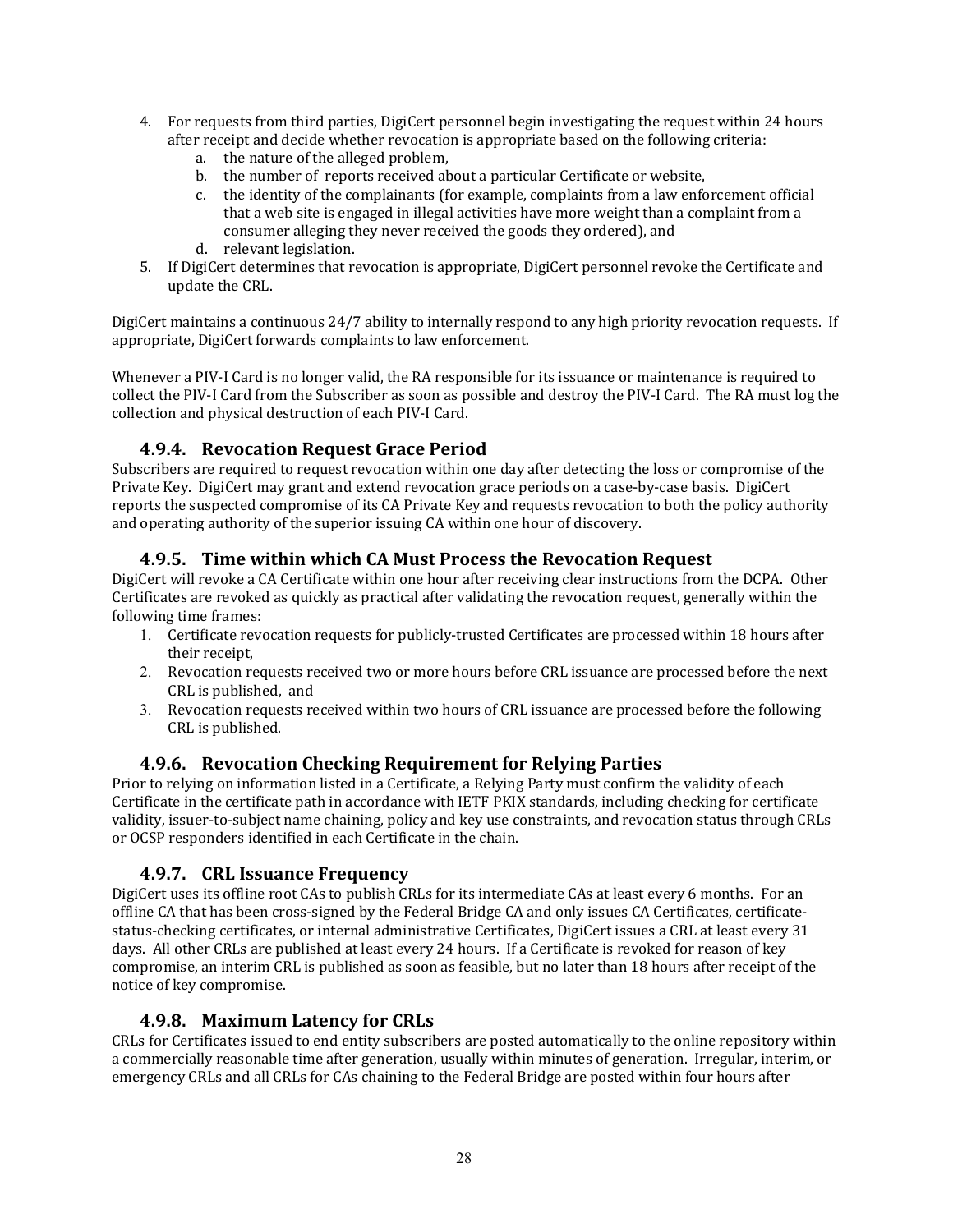generation. Regularly scheduled CRLs are posted prior to the nextUpdate field in the previously issued CRL of the same scope.

## **4.9.9. On‐line Revocation/Status Checking Availability**

DigiCert makes certificate status information available via OCSP for SSL and PIV-I Certificates. OCSP may not be available for other kinds of Certificates. Where OCSP support is required by the applicable CP, OCSP responses are provided within a commercially reasonable time and no later than six seconds after the request is received, subject to transmission latencies over the Internet.

## **4.9.10. On‐line Revocation Checking Requirements**

A relying party must confirm the validity of a Certificate in accordance with section 4.9.6 prior to relying on the Certificate.

## **4.9.11. Other Forms of Revocation Advertisements Available**

No stipulation.

#### **4.9.12. Special Requirements Related to Key Compromise**

DigiCert uses commercially reasonable efforts to notify potential Relying Parties if it discovers or suspects the compromise of a Private Key. DigiCert will transition any revocation reason code in a CRL to "key compromise" upon discovery of such reason or as required by an applicable CP. If a Certificate is revoked because of compromise, DigiCert will issue a new CRL within 18 hours after receiving notice of the compromise. 

# **4.9.13. Circumstances for Suspension**

Not applicable.

**4.9.14. Who Can Request Suspension** Not applicable.

**4.9.15. Procedure for Suspension Request** Not applicable.

**4.9.16. Limits on Suspension Period** Not applicable.

#### *4.10. CERTIFICATE STATUS SERVICES*

#### **4.10.1. Operational Characteristics**

Certificate status information is available via CRL and OCSP responder. The serial number of a revoked Certificate remains on the CRL until one additional CRL is published after the end of the Certificate's validity period, except for revoked EV Code Signing Certificates, which remain on the CRL for at least 365 days following the Certificate's validity period. OCSP information for subscriber Certificates is updated at least every four days. OCSP information for subordinate CA Certificates is updated at least every 12 months and within 24 hours after revoking the Certificate.

#### **4.10.2. Service Availability**

Certificate status services are available 24x7 without interruption.

# **4.10.3. Optional Features**

OCSP Responders may not be available for all certificate types.

# *4.11. END OF SUBSCRIPTION*

A Subscriber's subscription service ends if its Certificate expires or is revoked or if the applicable Subscriber Agreement expires without renewal.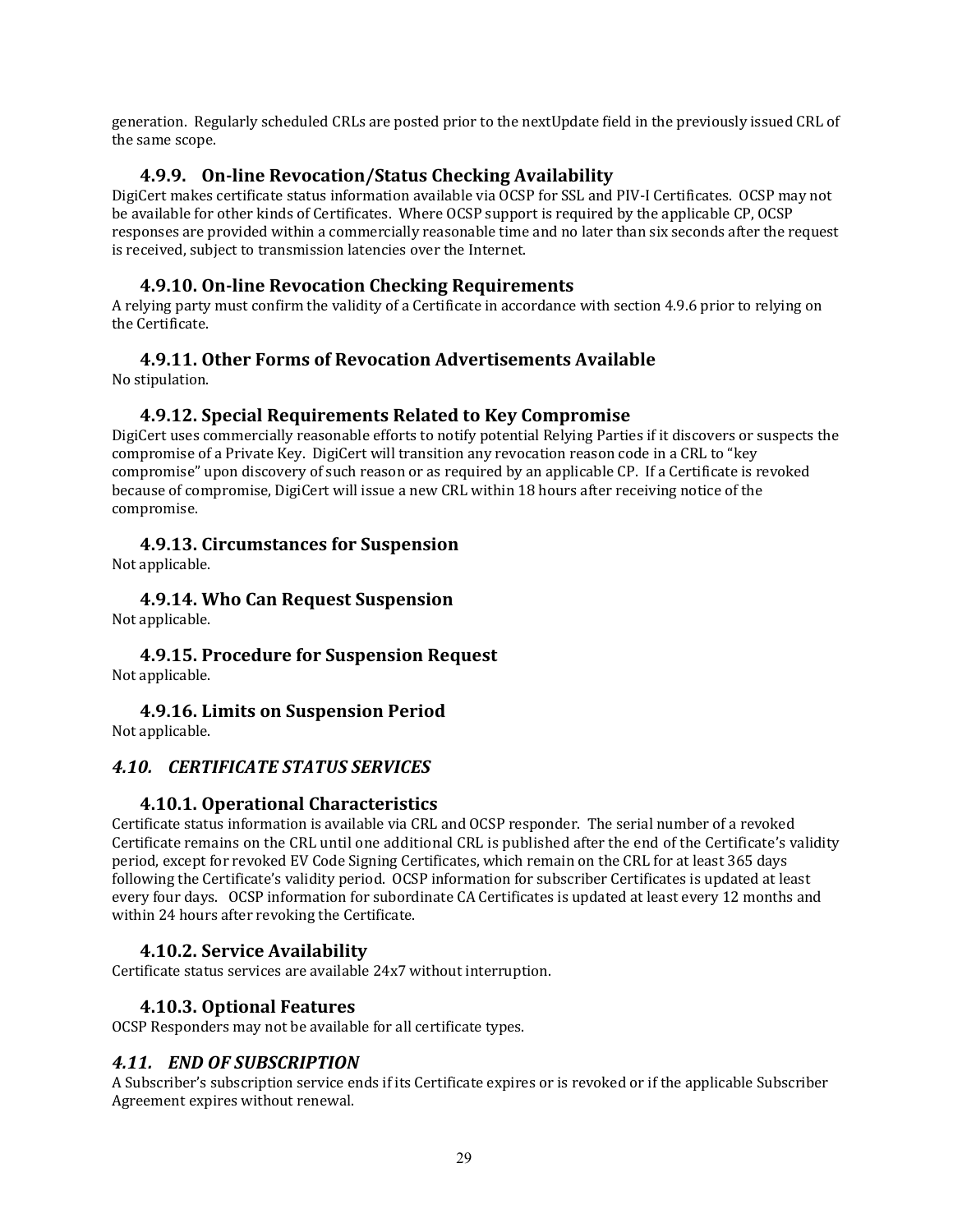# *4.12. KEY ESCROW AND RECOVERY*

# **4.12.1. Key Escrow and Recovery Policy Practices**

DigiCert never escrows CA Private Keys.

DigiCert may escrow Subscriber key management keys to provide key recovery services. DigiCert encrypts and protects escrowed Private Keys using the same or a higher level of security as used to generate and deliver the Private Key. For Certificates cross-certified with the FBCA, third parties are not permitted to hold the Subscriber signature keys in trust.

DigiCert allows Subscribers and other authorized entities to recover escrowed (decryption) Private Keys. DigiCert uses multi-person controls during key recovery to prevent unauthorized access to a Subscriber's escrowed Private Keys. DigiCert accepts key recovery requests:

- 1. From the Subscriber or Subscriber's organization, if the Subscriber has lost or damaged the privatekey token;
- 2. From the Subscriber's organization, if the Subscriber is not available or is no longer part of the organization that contracted with DigiCert for Private Key escrow;
- 3. From an authorized investigator or auditor, if the Private Key is part of a required investigation or audit;
- 4. From a requester authorized by a competent legal authority to access the communication that is encrypted using the key;
- 5. From a requester authorized by law or governmental regulation; or
- 6. From an entity contracting with DigiCert for escrow of the Private Key when key recovery is mission critical or mission essential.

Entities using DigiCert's key escrow services are required to:

- 1. Notify Subscribers that their Private Keys are escrowed;
- 2. Protect escrowed keys from unauthorized disclosure;
- 3. Protect any authentication mechanisms that could be used to recover escrowed Private Keys;
- 4. Release an escrowed key only after making or receiving (as applicable) a properly authorized request for recovery; and
- 5. Comply with any legal obligations to disclose or keep confidential escrowed keys, escrowed keyrelated information, or the facts concerning any key recovery request or process.

# **4.12.2. Session Key Encapsulation and Recovery Policy and Practices**

No stipulation.

# **5. FACILITY, MANAGEMENT, AND OPERATIONAL CONTROLS**

# *5.1. PHYSICAL CONTROLS*

#### **5.1.1. Site Location and Construction**

DigiCert performs its CA and TSA operations from secure and geographically diverse commercial data centers. The data centers are equipped with logical and physical controls that make DigiCert's CA and TSA operations inaccessible to non-trusted personnel. DigiCert operates under a security policy designed to detect, deter, and prevent unauthorized access to DigiCert's operations.

#### **5.1.2. Physical Access**

DigiCert protects its equipment (including certificate status servers and CMS equipment containing PIV-I Content Signing keys) from unauthorized access and implements physical controls to reduce the risk of equipment tampering. The secure parts of DigiCert CA hosting facilities are protected using physical access controls making them accessible only to appropriately authorized individuals.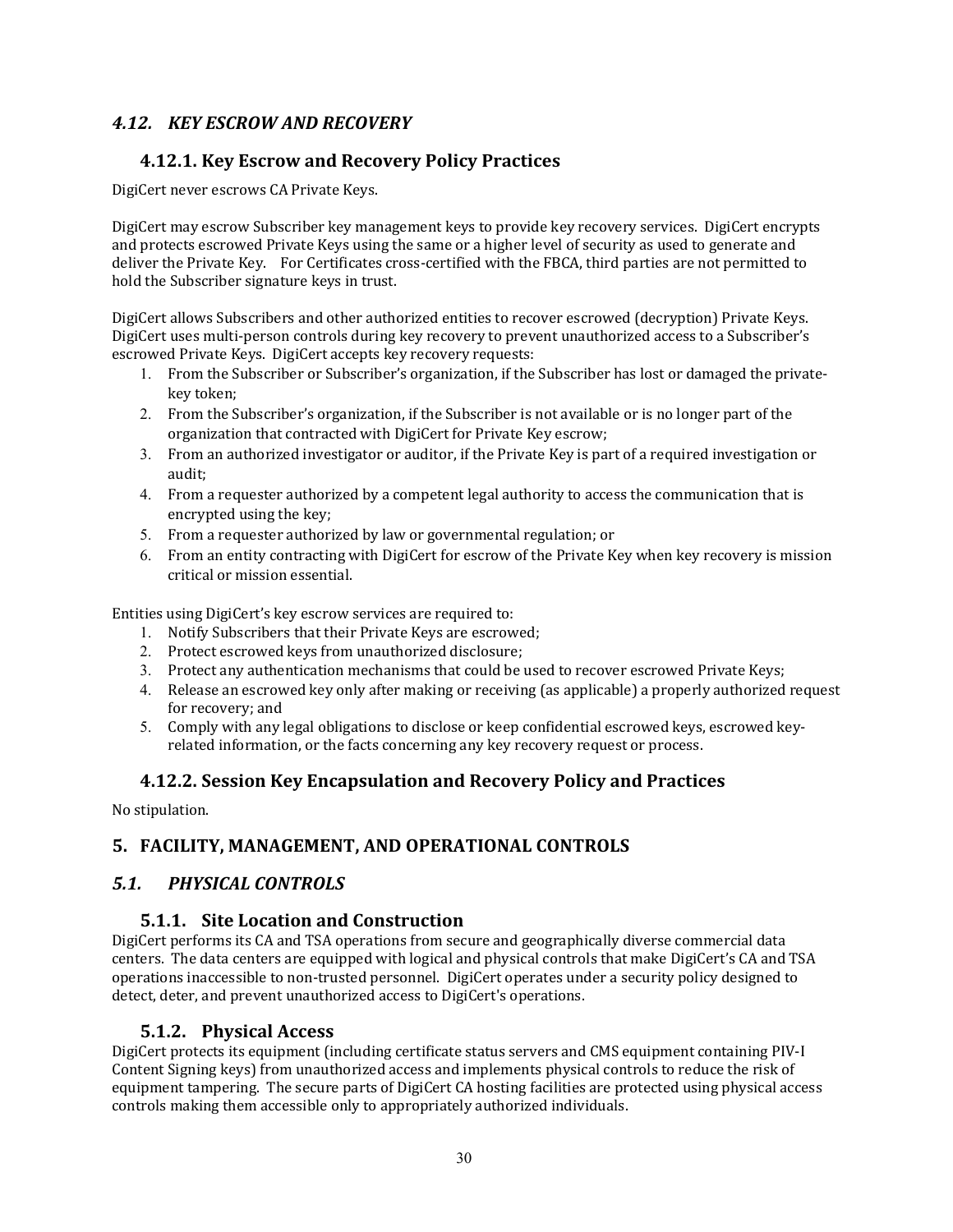Access to secure areas of the buildings requires the use of an "access" or "pass" card. The buildings are equipped with motion detecting sensors, and the exterior and internal passageways of the buildings are under constant video surveillance. DigiCert securely stores all removable media and paper containing sensitive plain-text information related to its CA operations in secure containers in accordance with its Data Classification Policy. 

# *5.1.2.1. Data Center*

The data centers where DigiCert's CA and TSA systems operate have security personnel on duty full time (24 hours per day, 365 days per year). Access to the data centers housing the CA and TSA platforms requires two-factor authentication—the individual must have an authorized access card and pass biometric access control authenticators. These biometric authentication access systems log each use of the access card. DigiCert deactivates and securely stores its CA equipment when not in use. Activation data must either be memorized or recorded and stored in a manner commensurate with the security afforded the cryptographic module. Activation data is never stored with the cryptographic module or removable hardware associated with equipment used to administer DigiCert's Private Keys. Cryptographic hardware includes a mechanism to lock the hardware after a certain number of failed login attempts.

The DigiCert data centers are continuously attended. However, if DigiCert ever becomes aware that a data center is to be left unattended or has been left unattended for an extended period of time, DigiCert personnel will perform a security check of the data center to verify that:

- 1. DigiCert's equipment is in a state appropriate to the current mode of operation,
- 2. Any security containers are properly secured,
- 3. Physical security systems (e.g., door locks) are functioning properly, and
- 4. The area is secured against unauthorized access.

DigiCert's administrators are responsible for making these checks and must sign off that all necessary physical protection mechanisms are in place and activated. The identity of the individual making the check is logged. 

# *5.1.2.2. Support and Vetting Room*

Controlled access and keyed-lock doors secure the support and vetting rooms where DigiCert personnel perform identity vetting and other RA functions. Access card use is logged by the building security system. The room is equipped with motion-activated video surveillance cameras.

# **5.1.3. Power and Air Conditioning**

Data centers have primary and secondary power supplies that ensure continuous and uninterrupted access to electric power. Uninterrupted power supplies (UPS) and diesel generators provide redundant backup power. DigiCert monitors capacity demands and makes projections about future capacity requirements to ensure that adequate processing power and storage are available.

DigiCert's data center facilities use multiple load-balanced HVAC systems for heating, cooling, and air ventilation through perforated-tile raised flooring to prevent overheating and to maintain a suitable humidity level for sensitive computer systems.

#### **5.1.4. Water Exposures**

The cabinets housing DigiCert's CA and TSA systems are located on raised flooring, and the data centers are equipped with monitoring systems to detect excess moisture.

#### **5.1.5. Fire Prevention and Protection**

The data centers are equipped with fire suppression mechanisms.

#### **5.1.6. Media Storage**

DigiCert protects its media from accidental damage and unauthorized physical access. Backup files are created on a daily basis. DigiCert's backup files are maintained at locations separate from DigiCert's primary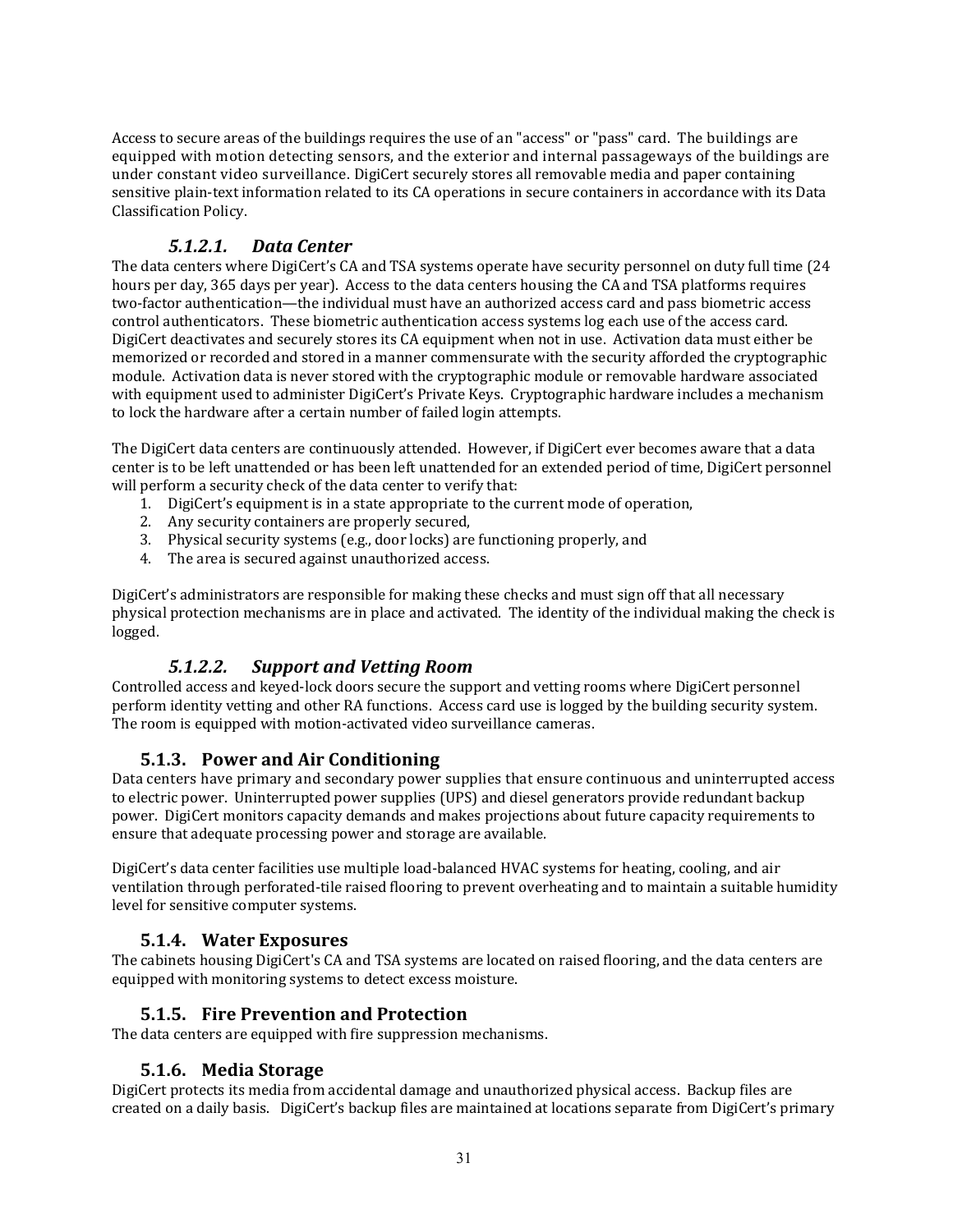data operations facility. DigiCert's backup files are maintained at locations that are separate from DigiCert's primary data operations facility.

# **5.1.7. Waste Disposal**

All unnecessary copies of printed sensitive information are shredded on-site before disposal. All electronic media are zeroized (all data is overwritten with binary zeros so as to prevent the recovery of the data) using programs meeting U.S. Department of Defense requirements.

# **5.1.8. Off‐site Backup**

DigiCert maintains at least one full backup and makes regular backup copies of any information necessary to recover from a system failure. Backup copies of CA Private Keys and activation data are stored for disaster recovery purposes off-site in safe deposit boxes located inside federally insured financial institutions and are accessible only by trusted personnel.

# **5.1.9. Certificate Status Hosting, CMS and External RA Systems**

All physical control requirements under Section 5.1 apply equally to any Certificate Status Hosting, CMS, or external RA system.

# *5.2. PROCEDURAL CONTROLS*

# **5.2.1. Trusted Roles**

Personnel acting in trusted roles include CA, TSA, and RA system administration personnel, and personnel involved with identity vetting and the issuance and revocation of Certificates. The functions and duties performed by persons in trusted roles are distributed so that one person alone cannot circumvent security measures or subvert the security and trustworthiness of the PKI or TSA operations. All personnel in trusted roles must be free from conflicts of interest that might prejudice the impartiality of the DigiCert PKI's operations. Trusted roles are appointed by senior management. A list of personnel appointed to trusted roles is maintained and reviewed annually.

Persons acting in trusted roles are only allowed to access a CMS after they are authenticated using a method commensurate with issuance and control of PIV-I Hardware.

# *5.2.1.1. CA Administrators*

The CA Administrator installs and configures the CA software, including key generation, key backup, and key management. The CA Administrator performs and securely stores regular system backups of the CA system. Administrators do not issue Certificates to Subscribers.

# *5.2.1.2. Registration Officers – CMS, RA, Validation and Vetting Personnel*

The Registration Officer role is responsible for issuing and revoking Certificates, including enrollment, identity verification, and compliance with required issuance and revocation steps such as managing the certificate request queue and completing certificate approval checklists as identity vetting tasks are successfully completed.

# *5.2.1.3. System Administrators/ System Engineers (Operator)*

The System Administrator / System Engineer installs and configures system hardware, including servers, routers, firewalls, and network configurations. The System Administrator / System Engineer also keeps CA, CMS and RA systems updated with software patches and other maintenance needed for system stability and recoverability. 

# *5.2.1.4. Internal Auditors*

Internal Auditors are responsible for reviewing, maintaining, and archiving audit logs and performing or overseeing internal compliance audits to determine if DigiCert, an Issuer CA, or RA is operating in accordance with this CPS or an RA's Registration Practices Statement.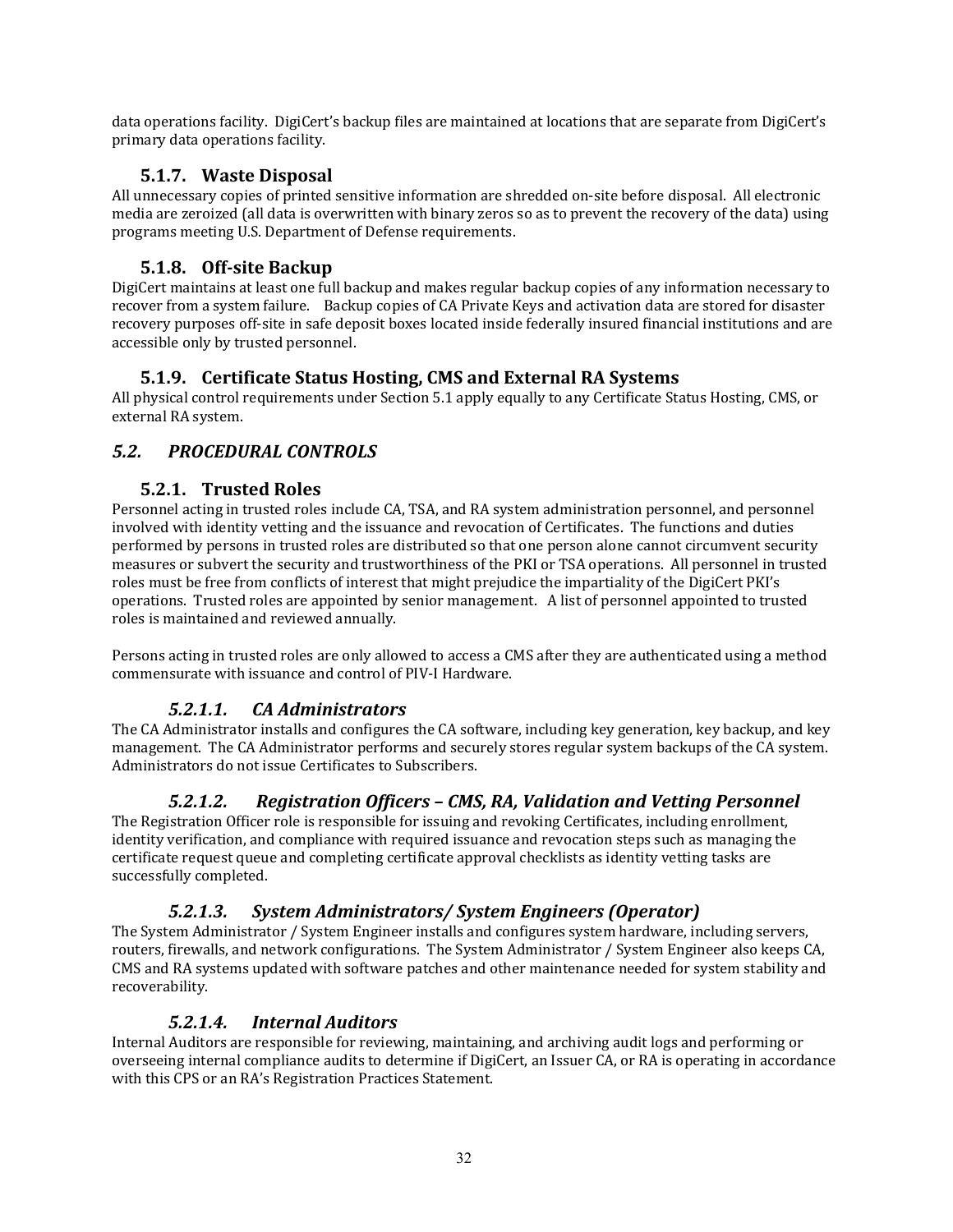# **5.2.2. Number of Persons Required per Task**

DigiCert requires that at least two people acting in a trusted role (one the CA Administrator and the other not an Internal Auditor) take action requiring a trusted role, such as activating DigiCert's Private Keys, generating a CA Key Pair, or backing up a DigiCert Private Key. The Internal Auditor may serve to fulfill the requirement of multiparty control for physical access to the CA system but not logical access.

No single individual has the capability to issue a PIV-I credential.

# **5.2.3. Identification and Authentication for each Role**

All personnel are required to authenticate themselves to CA, TSA, and RA systems before they are allowed access to systems necessary to perform their trusted roles.

# **5.2.4. Roles Requiring Separation of Duties**

Roles requiring a separation of duties include:

- 1. Those performing authorization functions such as the verification of information in certificate applications and approvals of certificate applications and revocation requests,
- 2. Those performing backups, recording, and record keeping functions;
- 3. Those performing audit, review, oversight, or reconciliation functions; and
- 4. Those performing duties related to CA/TSA key management or CA/TSA administration.

To accomplish this separation of duties, DigiCert specifically designates individuals to the trusted roles defined in Section 5.2.1 above. DigiCert appoints individuals to only one of the Registration Officer, Administrator, Operator, or Internal Auditor roles. Individuals designated as Registration Officer or Administrator may perform Operator duties, but an Internal Auditor may not assume any other role. DigiCert's systems identify and authenticate individuals acting in trusted roles, restrict an individual from assuming multiple roles, and prevent any individual from having more than one identity.

## *5.3. PERSONNEL CONTROLS*

#### **5.3.1. Qualifications, Experience, and Clearance Requirements**

The DCPA is responsible and accountable for DigiCert's PKI operations and ensures compliance with this CPS and the CP. DigiCert's personnel and management practices provide reasonable assurance of the trustworthiness and competence of its employees and of the satisfactory performance of their duties. All trusted roles for CAs issuing Federated Device Certificates, Client Certificates at Levels 3-US and 4-US (which are intended for interoperability through the Federal Bridge CA at id-fpki-certpcy-mediumAssurance and idfpki-certpcy-mediumHardware), and PIV-I Certificates are held by citizens of the United States. An individual performing a trusted role for an RA may be a citizen of the country where the RA is located. There is no citizenship requirement for personnel performing trusted roles associated with the issuance of other kinds of Certificates. 

Management and operational support personnel involved in time-stamp operations possess experience with information security and risk assessment and knowledge of time-stamping technology, digital signature technology, mechanisms for calibration of time stamping clocks with UTC, and security procedures. The DCPA ensures that all individuals assigned to trusted roles have the experience, qualifications, and trustworthiness required to perform their duties under this CPS.

# **5.3.2. Background Check Procedures**

DigiCert verifies the identity of each employee appointed to a trusted role and performs a background check prior to allowing such person to act in a trusted role. DigiCert requires each individual to appear in-person before a human resources employee whose responsibility it is to verify identity. The human resources employee verifies the individual's identity using government-issued photo identification (e.g., passports and/or driver's licenses reviewed pursuant to U.S. Citizenship and Immigration Services Form I-9, Employment Eligibility Verification, or comparable procedure for the jurisdiction in which the individual's identity is being verified). Background checks include employment history, education, character references,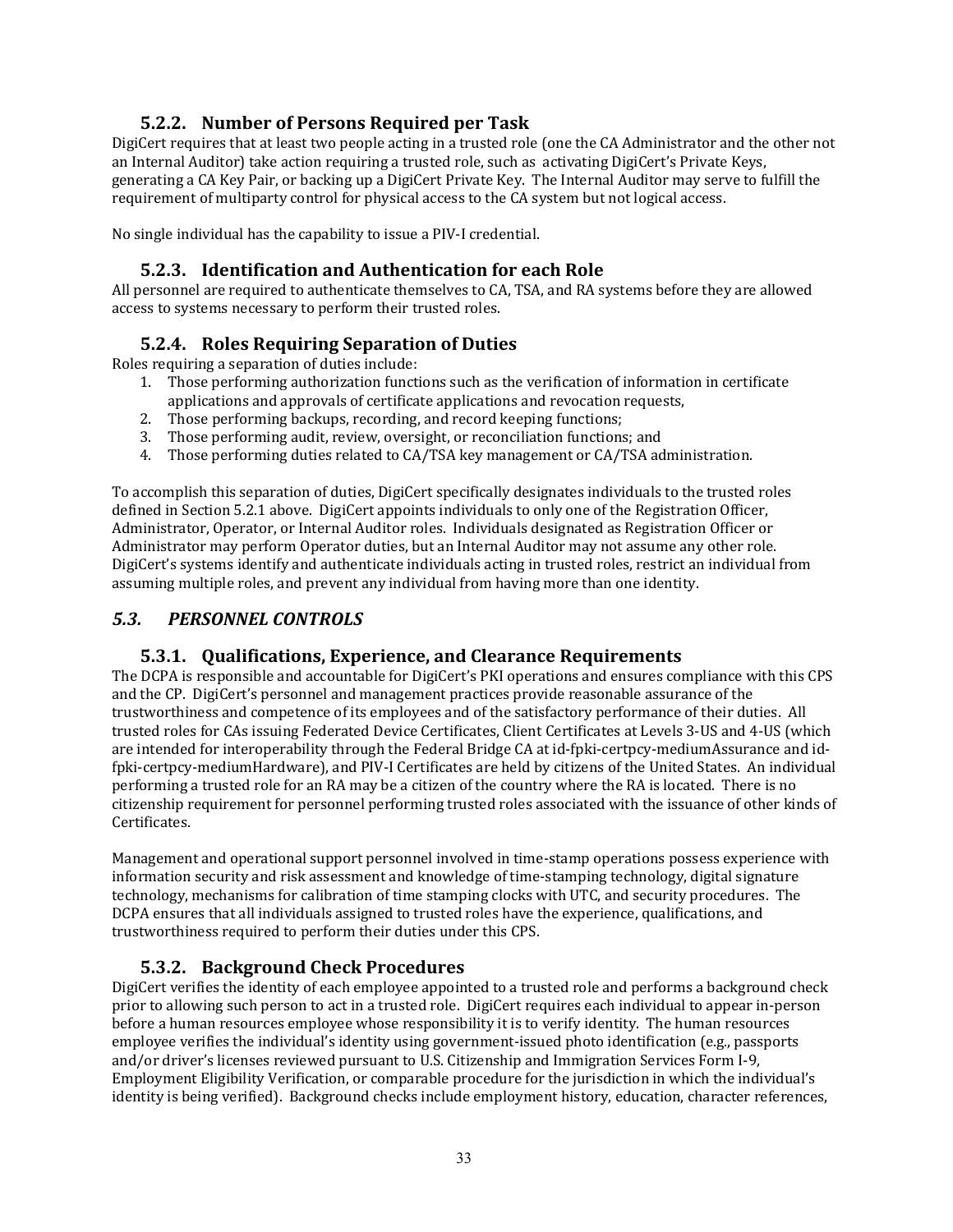social security number, previous residences, driving records and criminal background. Checks of previous residences are over the past three years. All other checks are for the previous five years. The highest education degree obtained is verified regardless of the date awarded. Based upon the information obtained during the background check, the human resources department makes an adjudication decision, with the assistance of legal counsel when necessary, as to whether the individual is suitable for the position to which they will be assigned. Background checks are refreshed and re-adjudication occurs at least every ten years.

# **5.3.3. Training Requirements**

DigiCert provides skills training to all employees involved in DigiCert's PKI and TSA operations. The training relates to the person's job functions and covers:

- 1. basic Public Key Infrastructure (PKI) knowledge,
- 2. software versions used by DigiCert,
- 3. authentication and verification policies and procedures,
- 4. DigiCert security principals and mechanisms,
- 5. disaster recovery and business continuity procedures,
- 6. common threats to the validation process, including phishing and other social engineering tactics, and
- 7. applicable industry and government guidelines.

Training is provided via a mentoring process involving senior members of the team to which the employee belongs. 

DigiCert maintains records of who received training and what level of training was completed. Registration Officers must have the minimum skills necessary to satisfactorily perform validation duties before being granted validation privileges. All Registration Officers are required to pass an internal examination on the EV Guidelines and the Baseline Requirements prior to validating and approving the issuance of Certificates. Where competence is demonstrated in lieu of training, DigiCert maintains supporting documentation.

# **5.3.4. Retraining Frequency and Requirements**

Employees must maintain skill levels that are consistent with industry-relevant training and performance programs in order to continue acting in trusted roles. DigiCert makes all employees acting in trusted roles aware of any changes to DigiCert's operations. If DigiCert's operations change, DigiCert will provide documented training, in accordance with an executed training plan, to all employees acting in trusted roles.

# **5.3.5. Job Rotation Frequency and Sequence**

No stipulation.

# **5.3.6. Sanctions for Unauthorized Actions**

DigiCert employees and agents failing to comply with this CPS, whether through negligence or malicious intent, are subject to administrative or disciplinary actions, including termination of employment or agency and criminal sanctions. If a person in a trusted role is cited by management for unauthorized or inappropriate actions, the person will be immediately removed from the trusted role pending management review. After management has reviewed and discussed the incident with the employee involved, management may reassign that employee to a non-trusted role or dismiss the individual from employment as appropriate. 

# **5.3.7. Independent Contractor Requirements**

Independent contractors who are assigned to perform trusted roles are subject to the duties and requirements specified for such roles in this Section 5.3 and are subject to sanctions stated above in Section 5.3.6.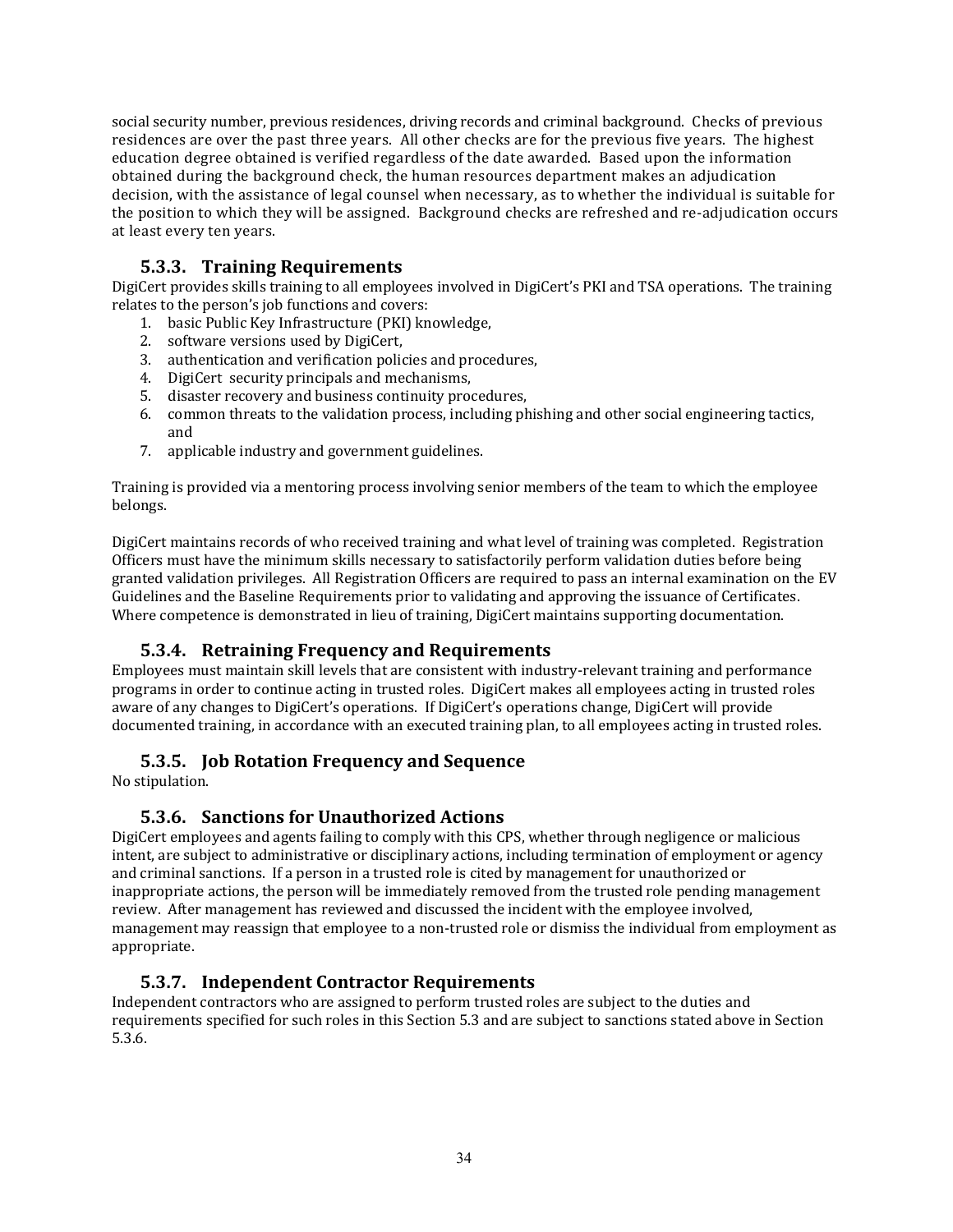# **5.3.8. Documentation Supplied to Personnel**

Personnel in trusted roles are provided with the documentation necessary to perform their duties, including a copy of the CP, this CPS, EV Guidelines, and other technical and operational documentation needed to maintain the integrity of DigiCert's CA operations. Personnel are also given access to information on internal systems and security documentation, identity vetting policies and procedures, discipline-specific books, treatises and periodicals, and other information.

# *5.4. AUDIT LOGGING PROCEDURES*

#### **5.4.1. Types of Events Recorded**

DigiCert's systems require identification and authentication at system logon with a unique user name and password. Important system actions are logged to establish the accountability of the operators who initiate such actions.

DigiCert enables all essential event auditing capabilities of its CA and TSA applications in order to record the events listed below. If DigiCert's applications cannot automatically record an event, DigiCert implements manual procedures to satisfy the requirements. For each event, DigiCert records the relevant (i) date and time, (ii) type of event, (iii) success or failure, and (iv) user or system that caused the event or initiated the action. DigiCert records the precise time of any significant TSA events. All event records are available to auditors as proof of DigiCert's practices.

| <b>SECURITY AUDIT</b>                                                                           |
|-------------------------------------------------------------------------------------------------|
|                                                                                                 |
| Any changes to the audit parameters, e.g., audit frequency, type of event audited               |
| Any attempt to delete or modify the audit logs                                                  |
| <b>AUTHENTICATION TO SYSTEMS</b>                                                                |
| Successful and unsuccessful attempts to assume a role                                           |
| The value of maximum number of authentication attempts is changed                               |
| Maximum number of authentication attempts occur during user login                               |
| An administrator unlocks an account that has been locked as a result of unsuccessful            |
| authentication attempts                                                                         |
| An administrator changes the type of authenticator, e.g., from a password to a biometric        |
| <b>LOCAL DATA ENTRY</b>                                                                         |
| All security-relevant data that is entered in the system                                        |
| <b>REMOTE DATA ENTRY</b>                                                                        |
| All security-relevant messages that are received by the system                                  |
| <b>DATA EXPORT AND OUTPUT</b>                                                                   |
| All successful and unsuccessful requests for confidential and security-relevant information     |
| <b>KEY GENERATION</b>                                                                           |
| Whenever a CA generates a key (not mandatory for single session or one-time use symmetric       |
| keys)                                                                                           |
| PRIVATE KEY LOAD AND STORAGE                                                                    |
| The loading of Component Private Keys                                                           |
| All access to certificate subject Private Keys retained within the CA for key recovery purposes |
| TRUSTED PUBLIC KEY ENTRY, DELETION AND STORAGE                                                  |
| <b>SECRET KEY STORAGE</b>                                                                       |
| The manual entry of secret keys used for authentication                                         |
| <b>PRIVATE AND SECRET KEY EXPORT</b>                                                            |
| The export of private and secret keys (keys used for a single session or message are excluded)  |
| <b>CERTIFICATE REGISTRATION</b>                                                                 |
| All certificate requests, including issuance, re-key, renewal, and revocation                   |
| Certificate issuance                                                                            |
| Verification activities                                                                         |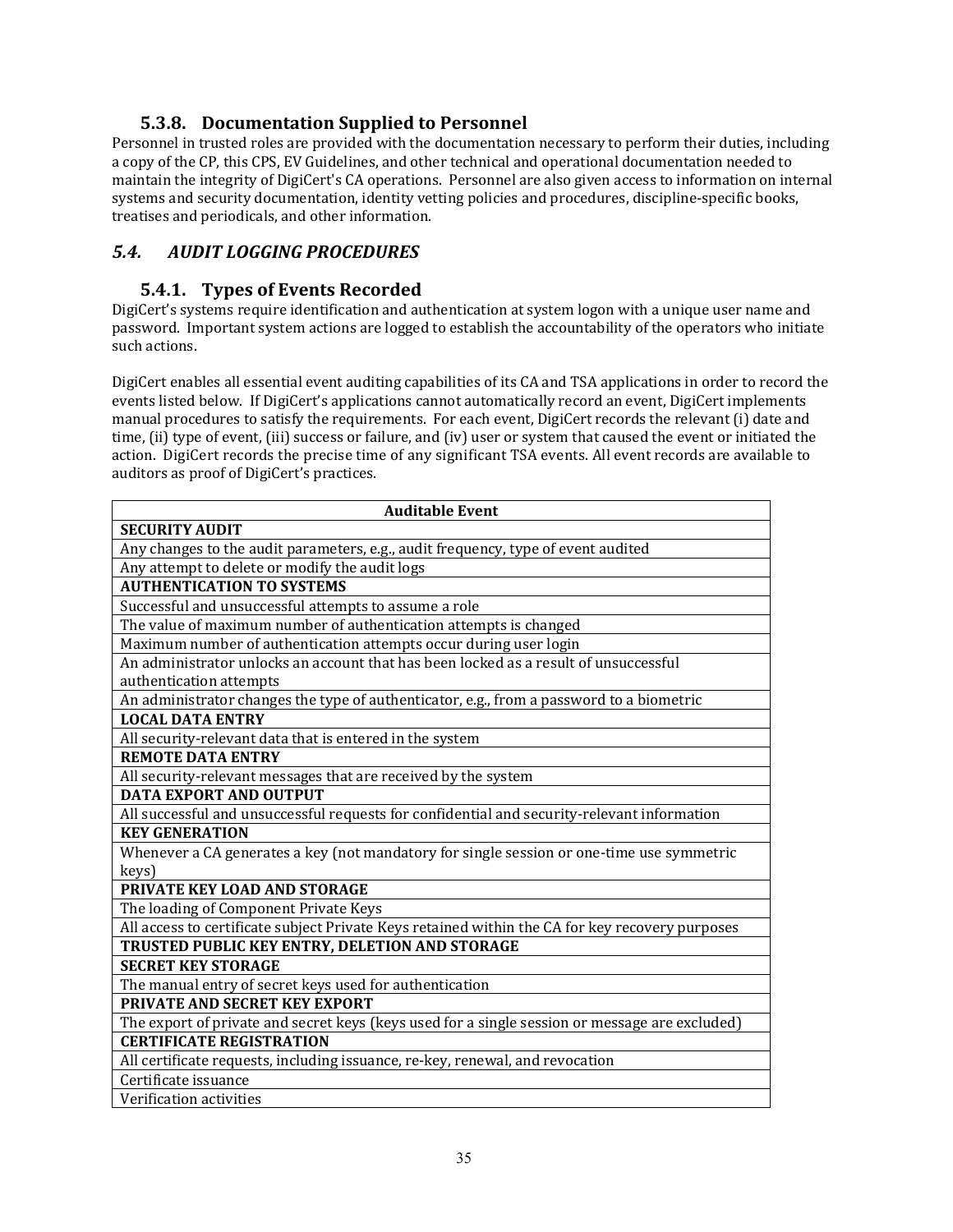| <b>Auditable Event</b>                                                                |
|---------------------------------------------------------------------------------------|
| <b>CERTIFICATE REVOCATION</b>                                                         |
| All certificate revocation requests                                                   |
| <b>CERTIFICATE STATUS CHANGE APPROVAL AND REJECTION</b>                               |
| <b>CA CONFIGURATION</b>                                                               |
| Any security-relevant changes to the configuration of a CA system component           |
| <b>ACCOUNT ADMINISTRATION</b>                                                         |
| Roles and users are added or deleted                                                  |
| The access control privileges of a user account or a role are modified                |
| <b>CERTIFICATE PROFILE MANAGEMENT</b>                                                 |
| All changes to the certificate profile                                                |
| <b>REVOCATION PROFILE MANAGEMENT</b>                                                  |
| All changes to the revocation profile                                                 |
| <b>CERTIFICATE REVOCATION LIST PROFILE MANAGEMENT</b>                                 |
| All changes to the certificate revocation list profile                                |
| Generation of CRLs and OCSP entries                                                   |
| <b>TIME STAMPING</b>                                                                  |
| Clock synchronization                                                                 |
| <b>MISCELLANEOUS</b>                                                                  |
| Appointment of an individual to a Trusted Role                                        |
| Designation of personnel for multiparty control                                       |
| Installation of an Operating System, PKI Application, or Hardware Security Module     |
| Removal or Destruction of HSMs                                                        |
| <b>System Startup</b>                                                                 |
| Logon attempts to PKI Application                                                     |
| Receipt of hardware / software                                                        |
| Attempts to set or modify passwords                                                   |
| Backup or restoration of the internal CA database                                     |
| File manipulation (e.g., creation, renaming, moving)                                  |
| Posting of any material to a repository                                               |
| Access to the internal CA database                                                    |
| All certificate compromise notification requests                                      |
| Loading HSMs with Certificates                                                        |
| Shipment of HSMs                                                                      |
| <b>Zeroizing HSMs</b>                                                                 |
| Re-key of the Component                                                               |
| <b>CONFIGURATION CHANGES</b>                                                          |
| Hardware                                                                              |
| Software                                                                              |
| <b>Operating System</b>                                                               |
| Patches                                                                               |
| <b>Security Profiles</b>                                                              |
| PHYSICAL ACCESS / SITE SECURITY                                                       |
| Personnel access to secure area housing CA or TSA component                           |
| Access to a CA or TSA component<br>Known or suspected violations of physical security |
| Firewall and router activities                                                        |
| <b>ANOMALIES</b>                                                                      |
| System crashes and hardware failures                                                  |
| Software error conditions                                                             |
| Software check integrity failures                                                     |
| Receipt of improper messages and misrouted messages                                   |
|                                                                                       |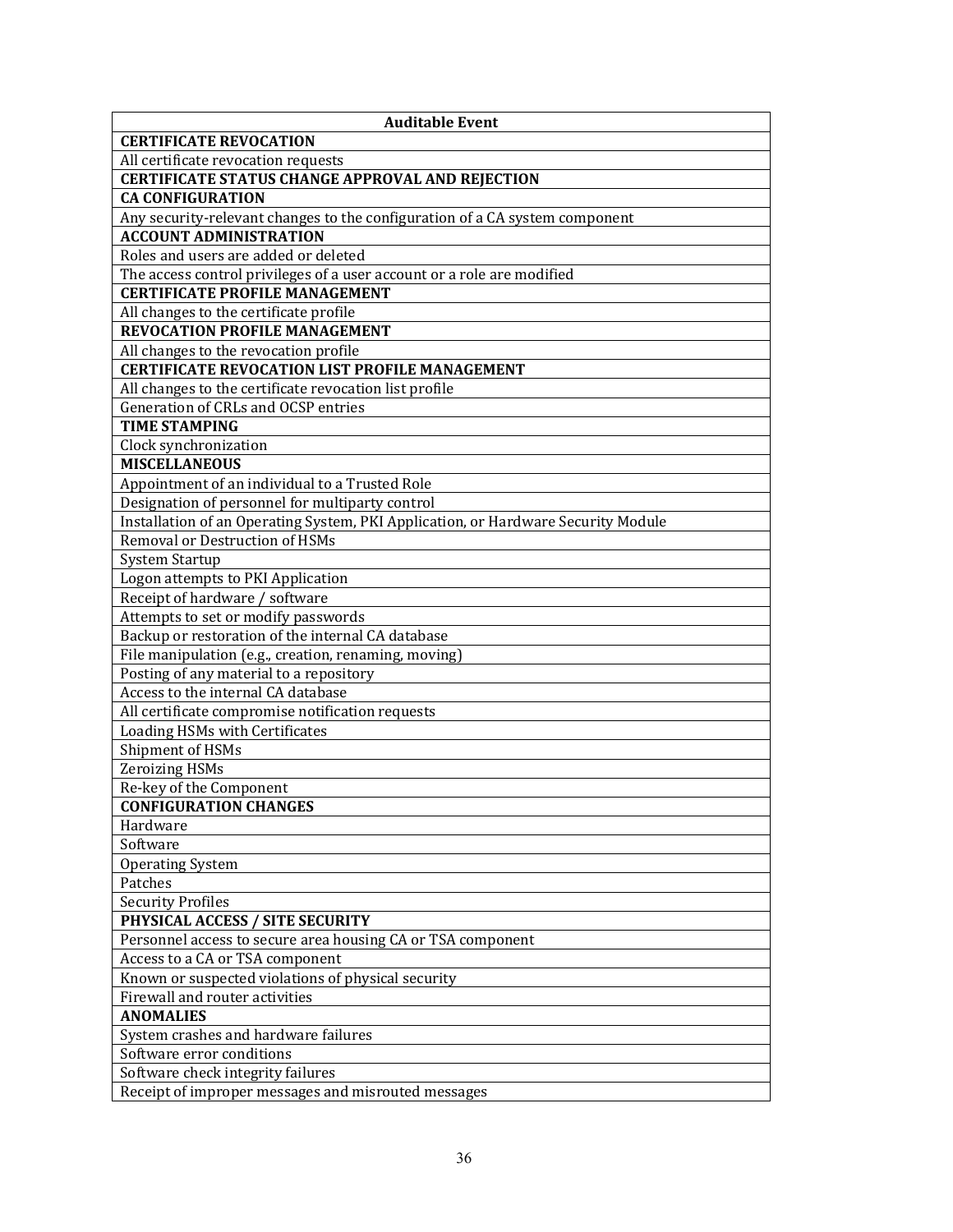| <b>Auditable Event</b>                                     |
|------------------------------------------------------------|
| Network attacks (suspected or confirmed)                   |
| Equipment failure                                          |
| Electrical power outages                                   |
| Uninterruptible Power Supply (UPS) failure                 |
| Obvious and significant network service or access failures |
| Violations of a CPS                                        |
| Resetting Operating System clock                           |

# **5.4.2. Frequency of Processing Log**

At least once every two months, a DigiCert administrator reviews the logs generated by DigiCert's systems, makes system and file integrity checks, and conducts a vulnerability assessment. The administrator may perform the checks using automated tools. During these checks, the administrator (1) checks whether anyone has tampered with the  $log<sub>i</sub>(2)$  scans for anomalies or specific conditions, including any evidence of malicious activity, and (3) prepares a written summary of the review. Any anomalies or irregularities found in the logs are investigated. The summaries include recommendations to DigiCert's operations management committee and are made available to DigiCert's auditors upon request. DigiCert documents any actions taken as a result of a review.

# **5.4.3. Retention Period for Audit Log**

DigiCert retains audit logs on-site until after they are reviewed. The individuals who remove audit logs from DigiCert's CA systems are different than the individuals who control DigiCert's signature keys.

# **5.4.4. Protection of Audit Log**

CA audit log information is retained on equipment until after it is copied by a system administrator. DigiCert's CA and TSA systems are configured to ensure that (i) only authorized people have read access to logs, (ii) only authorized people may archive audit logs, and (iii) audit logs are not modified. Audit logs are protected from destruction prior to the end of the audit log retention period and are retained securely on-site until transferred to a backup site. DigiCert's off-site storage location is a safe and secure location that is separate from the location where the data was generated.

DigiCert makes time-stamping records available when required to prove in a legal proceeding that DigiCert's time-stamping services are operating correctly. Audit logs are made available to auditors upon request.

#### **5.4.5. Audit Log Backup Procedures**

DigiCert makes regular backup copies of audit logs and audit log summaries and sends a copy of the audit log off-site on a monthly basis.

#### **5.4.6. Audit Collection System (internal vs. external)**

Automatic audit processes begin on system startup and end at system shutdown. If an automated audit system fails and the integrity of the system or confidentiality of the information protected by the system is at risk, DigiCert's Administrators and the DCPA shall be notified and the DCPA will consider suspending the CA's or RA's operations until the problem is remedied.

# **5.4.7. Notification to Event‐causing Subject**

No stipulation.

#### **5.4.8. Vulnerability Assessments**

DigiCert performs annual risk assessments that identify and assess reasonably foreseeable internal and external threats that could result in unauthorized access, disclosure, misuse, alteration, or destruction of any certificate data or certificate issuance process. DigiCert also routinely assesses the sufficiency of the policies, procedures, information systems, technology, and other arrangements that DigiCert has in place to control such risks. DigiCert's Internal Auditors review the security audit data checks for continuity. DigiCert's audit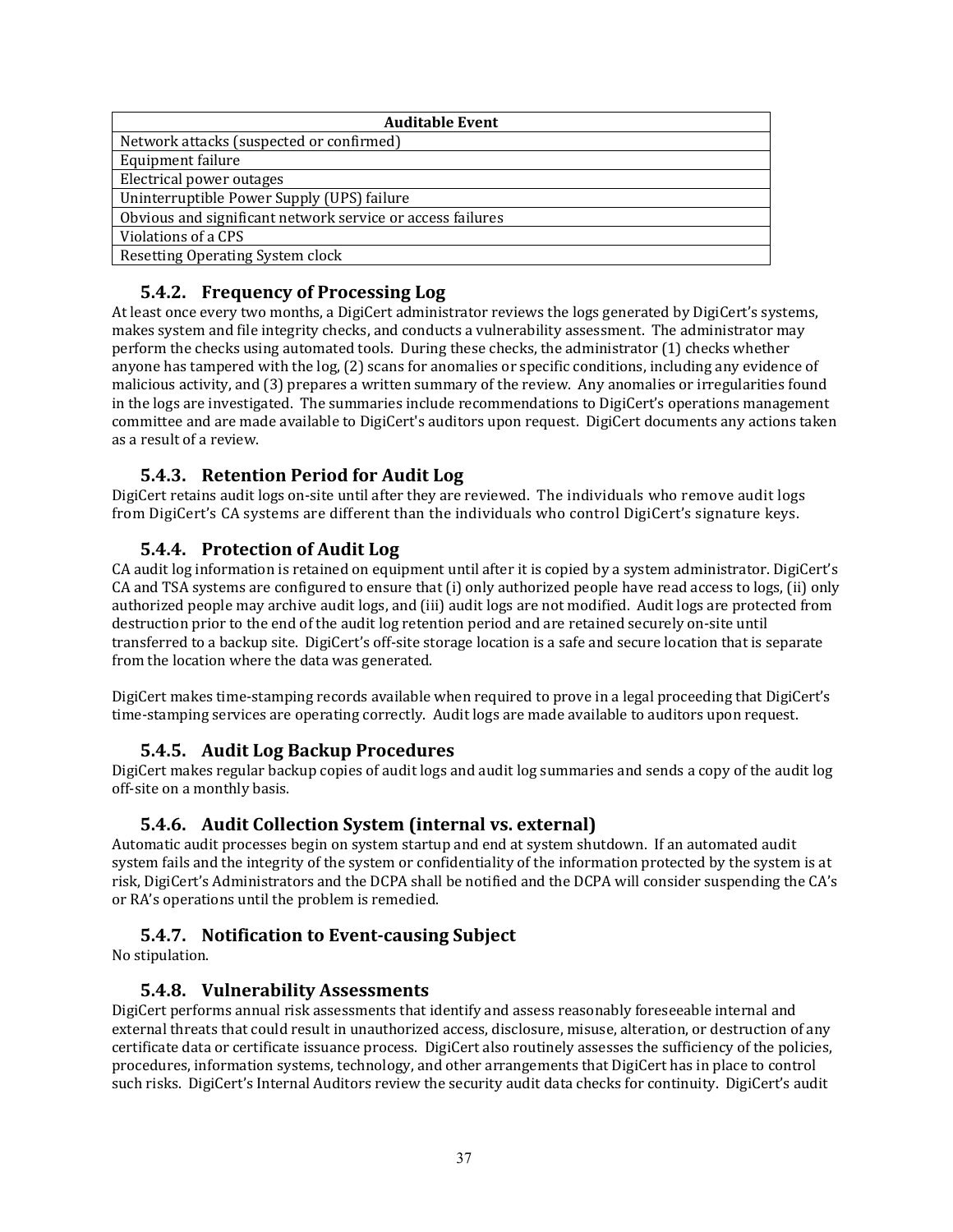log monitoring tools alert the appropriate personnel of any events, such as repeated failed actions, requests for privileged information, attempted access of system files, and unauthenticated responses.

# *5.5. RECORDS ARCHIVAL*

DigiCert complies with all record retention policies that apply by law. DigiCert includes sufficient detail in all archived records to show that a Certificate or time-stamp token was issued in accordance with this CPS.

# **5.5.1. Types of Records Archived**

DigiCert retains the following information in its archives (as such information pertains to DigiCert's CA / TSA operations): 

- 1. Accreditations of DigiCert,
- 2. CP and CPS versions,
- 3. Contractual obligations and other agreements concerning the operation of the CA / TSA,
- 4. System and equipment configurations, modifications, and updates,
- 5. Rejection or acceptance of a certificate request,
- 6. Certificate issuance, rekey, renewal, and revocation requests,
- 7. Sufficient identity authentication data to satisfy the identification requirements of Section 3.2, including information about telephone calls made for verification purposes,
- 8. Any documentation related to the receipt or acceptance of a Certificate or token,
- 9. Subscriber Agreements,
- 10. Issued Certificates,
- 11. A record of certificate re-keys,
- 12. CRLs for CAs cross-certified with the Federal Bridge CA,
- 13. Data or applications necessary to verify an archive's contents,
- 14. Compliance auditor reports,
- 15. Changes to DigiCert's audit parameters,
- 16. Any attempt to delete or modify audit logs,
- 17. Key generation, destruction, storage, backup, and recovery,
- 18. Access to Private Keys for key recovery purposes,
- 19. Changes to trusted Public Keys,
- 20. Export of Private Keys,
- 21. Approval or rejection of a revocation request,
- 22. Appointment of an individual to a trusted role,
- 23. Destruction of a cryptographic module,
- 24. Certificate compromise notifications.
- 25. Remedial action taken as a result of violations of physical security, and
- 26. Violations of the CP or CPS.

# **5.5.2. Retention Period for Archive**

DigiCert retains archived data associated with Level 3 or Level 4, federated device, and PIV-I Certificates for at least 10.5 years. DigiCert, or the RA supporting issuance, archives data for other certificate types for at least 7.5 years.

# **5.5.3. Protection of Archive**

Archive records are stored at a secure off-site location and are maintained in a manner that prevents unauthorized modification, substitution, or destruction. Archives are not released except as allowed by the DCPA or as required by law. DigiCert maintains any software application required to process the archive data until the data is either destroyed or transferred to a newer medium.

If DigiCert needs to transfer any media to a different archive site or equipment, DigiCert will maintain both archived locations and/or pieces of equipment until the transfer are complete. All transfers to new archives will occur in a secure manner.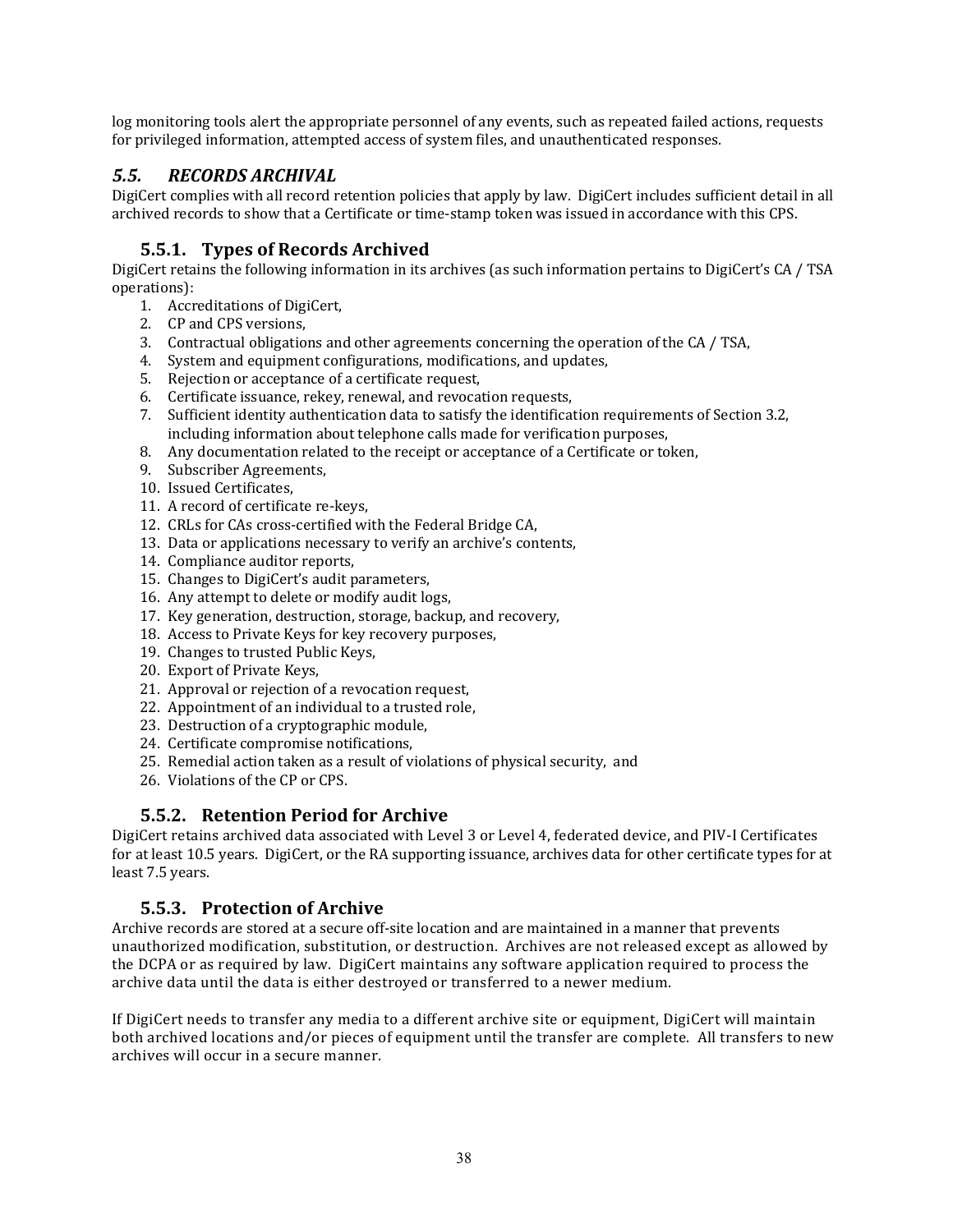#### **5.5.4. Archive Backup Procedures**

On at least an annual basis, DigiCert creates an archive disk of the data listed in section 5.5.1 by grouping the data types together by source into separate, compressed archive files. Each archive file is hashed to produce checksums that are stored separately for integrity verification at a later date. DigiCert stores the archive disk in a secure off-site location for the duration of the set retention period. RAs create and store archived records in accordance with the applicable documentation retention policy.

#### **5.5.5. Requirements for Time‐stamping of Records**

DigiCert automatically time-stamps archived records with system time (non-cryptographic method) as they are created. DigiCert synchronizes its system time at least every eight hours using a real time value distributed by a recognized UTC $(k)$  laboratory or National Measurement Institute.

## **5.5.6. Archive Collection System (internal or external)**

Archive information is collected internally by DigiCert.

## **5.5.7. Procedures to Obtain and Verify Archive Information**

Details concerning the creation and storage of archive information are found in section 5.5.4. After receiving a request made for a proper purpose by a Customer, its agent, or a party involved in a dispute over a transaction involving the DigiCert PKI, DigiCert may elect to retrieve the information from archival. The integrity of archive information is verified by comparing a hash of the compressed archive file with the file checksum originally stored for that file, as described in Section 5.5.4. DigiCert may elect to transmit the relevant information via a secure electronic method or courier, or it may also refuse to provide the information in its discretion and may require prior payment of all costs associated with the data.

## *5.6. KEY CHANGEOVER*

Key changeover procedures enable the smooth transition from expiring CA Certificates to new CA Certificates. Towards the end of a CA Private Key's lifetime, DigiCert ceases using the expiring CA Private Key to sign Certificates and uses the old Private Key only to sign CRLs and OCSP responder Certificates. A new CA signing Key Pair is commissioned and all subsequently issued Certificates and CRLs are signed with the new private signing key. Both the old and the new Key Pairs may be concurrently active. This key changeover process helps minimize any adverse effects from CA certificate expiration. The corresponding new CA Public Key Certificate is provided to subscribers and relying parties through the delivery methods detailed in Section 6.1.4. Where DigiCert has cross-certified another CA that is in the process of a key rollover, DigiCert obtains a new CA Public Key (PKCS#10) or new CA Certificate from the other CA and distributes a new CA cross Certificate following the procedures described above.

# *5.7. COMPROMISE AND DISASTER RECOVERY*

#### **5.7.1. Incident and Compromise Handling Procedures**

DigiCert maintains incident response procedures to guide personnel in response to security incidents, natural disasters, and similar events that may give rise to system compromise. DigiCert reviews, tests, and updates its incident response plans and procedures on at least an annual basis.

#### **5.7.2. Computing Resources, Software, and/or Data Are Corrupted**

DigiCert makes regular system backups on at least a weekly basis and maintains backup copies of its Private Keys, which are stored in a secure, off-site location. If DigiCert discovers that any of its computing resources, software, or data operations have been compromised, DigiCert assesses the threats and risks that the compromise presents to the integrity or security of its operations or those of affected parties. If DigiCert determines that a continued operation could pose a significant risk to Relying Parties or Subscribers, DigiCert suspends such operation until it determines that the risk is mitigated.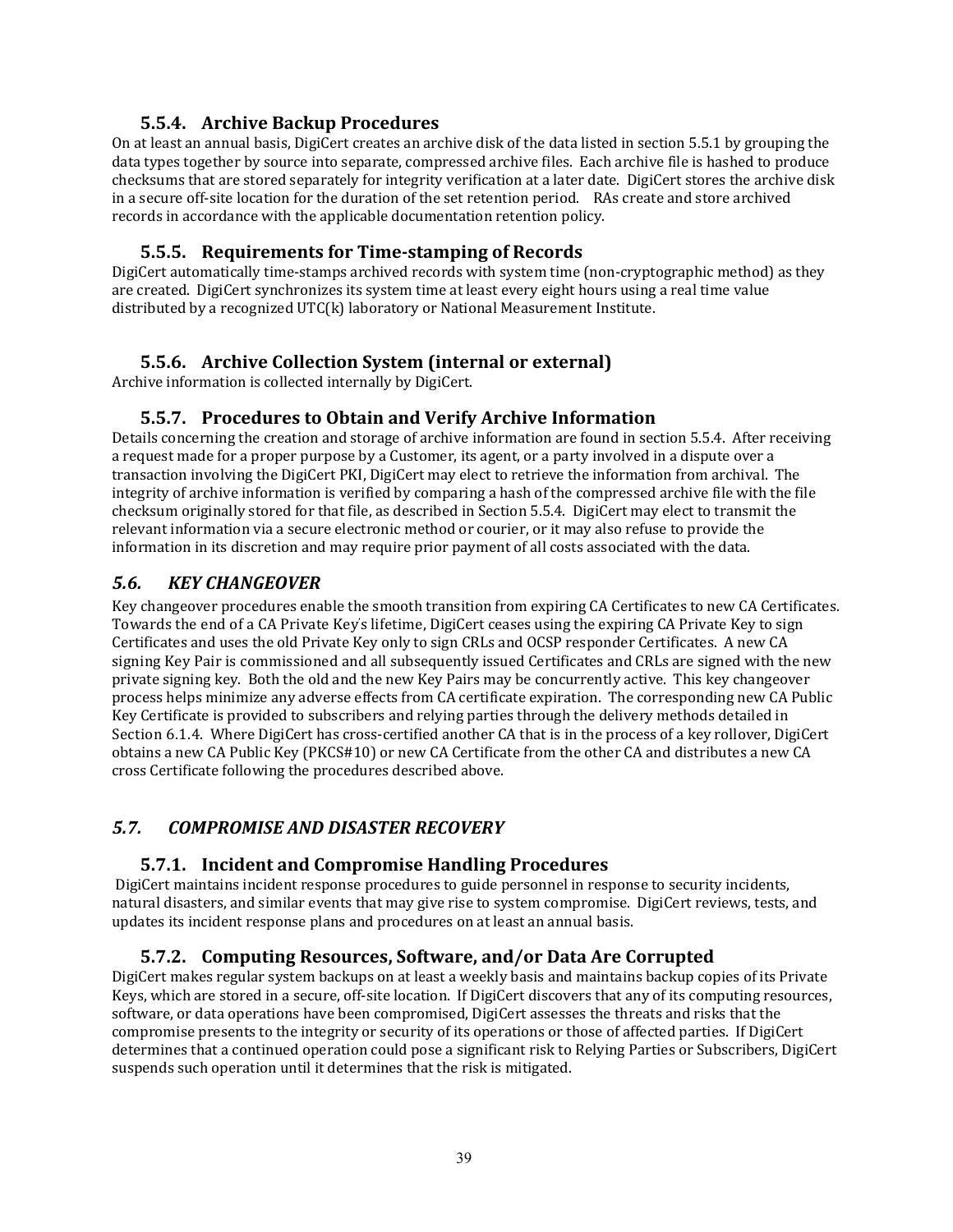# **5.7.3. Entity Private Key Compromise Procedures**

If DigiCert suspects that one of its Private Keys has been comprised or lost then an emergency response team will convene and assess the situation to determine the degree and scope of the incident and take appropriate action. Specifically, DigiCert will:

- 1. Collect information related to the incident;
- 2. Begin investigating the incident and determine the degree and scope of the compromise;
- 3. Have its incident response team determine and report on the course of action or strategy that should be taken to correct the problem and prevent reoccurrence;
- 4. If appropriate, contact government agencies, law enforcement, and other interested parties and activate any other appropriate additional security measures;
- 5. If the compromise involves a Private Key used to sign time-stamp tokens, provide a description of the compromise to Subscribers and Relying Parties;
- 6. Notify any cross-certified entities of the compromise so that they can revoke their cross-Certificates;
- 7. Make information available that can be used to identify which Certificates and time-stamp tokens are affected, unless doing so would breach the privacy of a DigiCert user or the security of DigiCert's services;
- 8. Monitor its system, continue its investigation, ensure that data is still being recorded as evidence, and make a forensic copy of data collected;
- 9. Isolate, contain, and stabilize its systems, applying any short-term fixes needed to return the system to a normal operating state;
- 10. Prepare and circulate an incident report that analyzes the cause of the incident and documents the lessons learned: and
- 11. Incorporate lessons learned into the implementation of long term solutions and the Incident Response Plan.

DigiCert may generate a new Key Pair and sign a new Certificate. If a disaster physically damages DigiCert's equipment and destroys all copies of DigiCert's signature keys then DigiCert will provide notice to affected parties at the earliest feasible time.

# **5.7.4. Business Continuity Capabilities after a Disaster**

To maintain the integrity of its services, DigiCert implements data backup and recovery procedures as part of its Business Continuity Management Plan (BCMP). Stated goals of the BCMP are to ensure that certificate status services be only minimally affected by any disaster involving DigiCert's primary facility and that DigiCert be capable of maintaining other services or resuming them as quickly as possible following a disaster. DigiCert reviews, tests, and updates the BCMP and supporting procedures at least annually.

DigiCert's systems are redundantly configured at its primary facility and are mirrored at a separate, geographically diverse location for failover in the event of a disaster. If a disaster causes DigiCert's primary CA or TSA operations to become inoperative, DigiCert will re-initiate its operations at its secondary location giving priority to the provision of certificate status information and time stamping capabilities, if affected.

# *5.8. CA OR RA TERMINATION*

Before terminating its CA or TSA activities, DigiCert will:

- 1. Provide notice and information about the termination by sending notice by email to its customers, Application Software Vendors, and cross-certifying entities and by posting such information on DigiCert's web site; and
- 2. Transfer all responsibilities to a qualified successor entity.

If a qualified successor entity does not exist, DigiCert will:

- 1. transfer those functions capable of being transferred to a reliable third party and arrange to preserve all relevant records with a reliable third party or a government, regulatory, or legal body with appropriate authority:
- 2. revoke all Certificates that are still un-revoked or un-expired on a date as specified in the notice and publish final CRLs;
- 3. destroy all Private Keys; and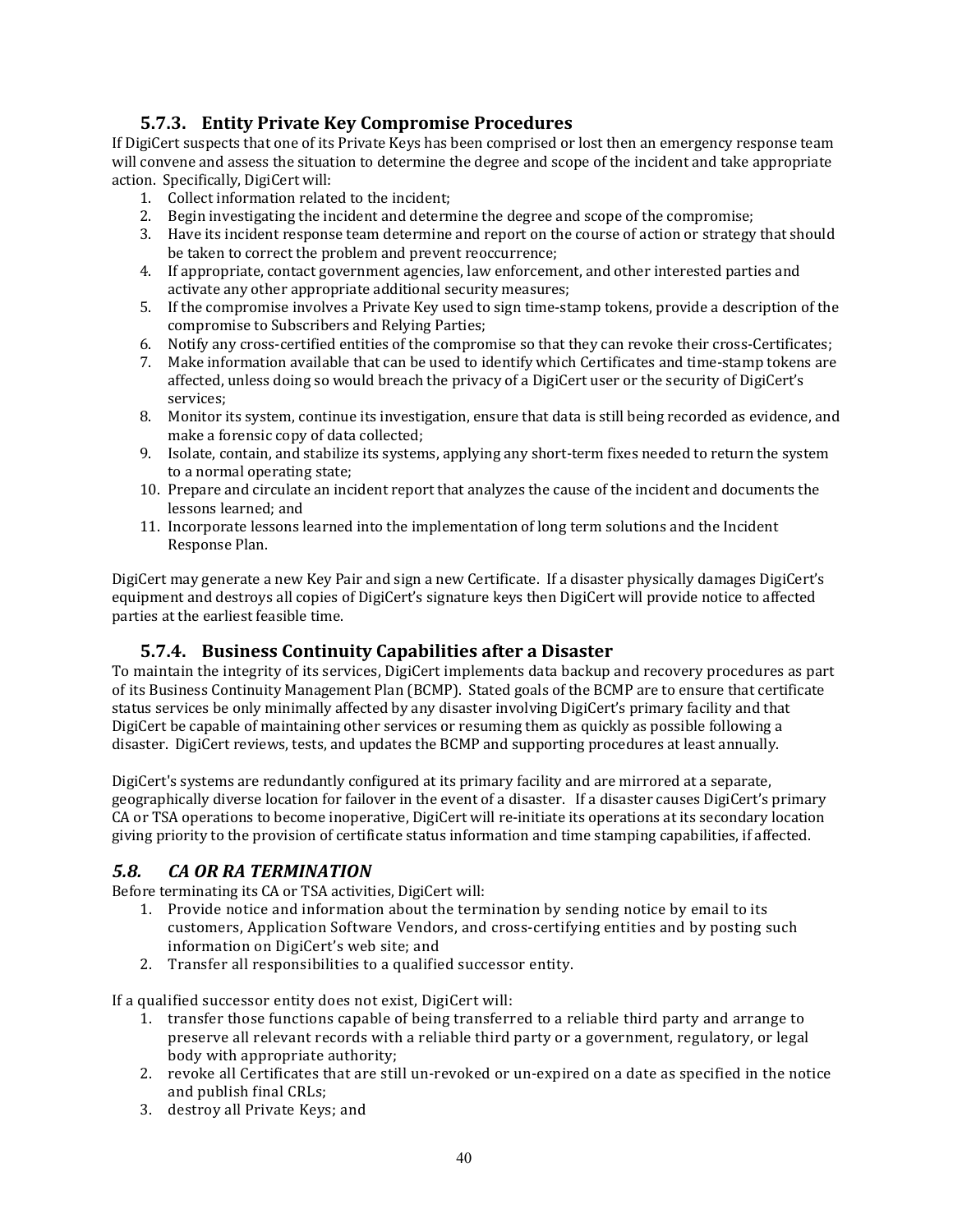4. make other necessary arrangements that are in accordance with this CPS.

DigiCert has made arrangements to cover the costs associated with fulfilling these requirements in case DigiCert becomes bankrupt or is unable to cover the costs. Any requirements of this section that are varied by contract apply only the contracting parties.

# **6. TECHNICAL SECURITY CONTROLS**

## *6.1. KEY PAIR GENERATION AND INSTALLATION*

#### **6.1.1. Key Pair Generation**

All keys must be generated using a FIPS-approved method or equivalent international standard.

DigiCert's CA Key Pairs are generated by multiple trusted individuals acting in trusted roles and using a cryptographic hardware device as part of scripted key generation ceremony. The cryptographic hardware is evaluated to FIPS 140-1 Level 3 and EAL 4+. Activation of the hardware requires the use of two-factor authentication tokens. DigiCert creates auditable evidence during the key generation process to prove that the CPS was followed and role separation was enforced during the key generation process. DigiCert requires that an external auditor witness the generation of any CA keys to be used as publicly trusted root Certificates or to sign EV Certificates. For other CA key pair generation ceremonies, an Internal Auditor, external auditor, or independent third party attends the ceremony, or an external auditor examines the signed and documented record of the key generation ceremony, as allowed by applicable policy.

Subscribers must generate their keys in a manner that is appropriate for the certificate type. Certificates issued at Level 3 Hardware or at Level 4 Biometric must be generated on validated hardware cryptographic modules using a FIPS-approved method. Subscribers who generate their own keys for a Qualified Certificate on an SSCD shall ensure that the SSCD meets the requirements of CWA 14169 and that the Public Key to be certified is from the Key Pair generated by the SSCD. For Adobe Signing Certificates, Subscribers must generate their Key Pairs in a medium that prevents exportation or duplication and that meets or exceeds FIPS 140-1 Level 2 certification standards.

# **6.1.2. Private Key Delivery to Subscriber**

If DigiCert, a CMS, or an RA generates a key for a Subscriber, then it must deliver the Private Key securely to the Subscriber. Keys may be delivered electronically (such as through secure email or stored in a cloud-based system) or on a hardware cryptographic module / SSCD. In all cases:

- 1. Except where escrow/backup services are authorized and permitted, the key generator must not retain access to the Subscriber's Private Key after delivery,
- 2. The key generator must protect the Private Key from activation, compromise, or modification during the delivery process,
- 3. The Subscriber must acknowledge receipt of the Private Key(s), typically by having the Subscriber use the related Certificate, and
- 4. The key generator must deliver the Private Key in a way that ensures that the correct tokens and activation data are provided to the correct Subscribers, including:
	- a. For hardware modules, the key generator maintaining accountability for the location and state of the module until the Subscriber accepts possession of it and
	- b. For electronic delivery of Private Keys, the key generator encrypting key material using a cryptographic algorithm and key size at least as strong as the Private Key. The key generator shall deliver activation data using a separate secure channel.

The entity assisting the Subscriber with key generation shall maintain a record of the Subscriber's acknowledgement of receipt of the device containing the Subscriber's Key Pair. A CMS or RA providing key delivery services is required to provide a copy of this record to DigiCert.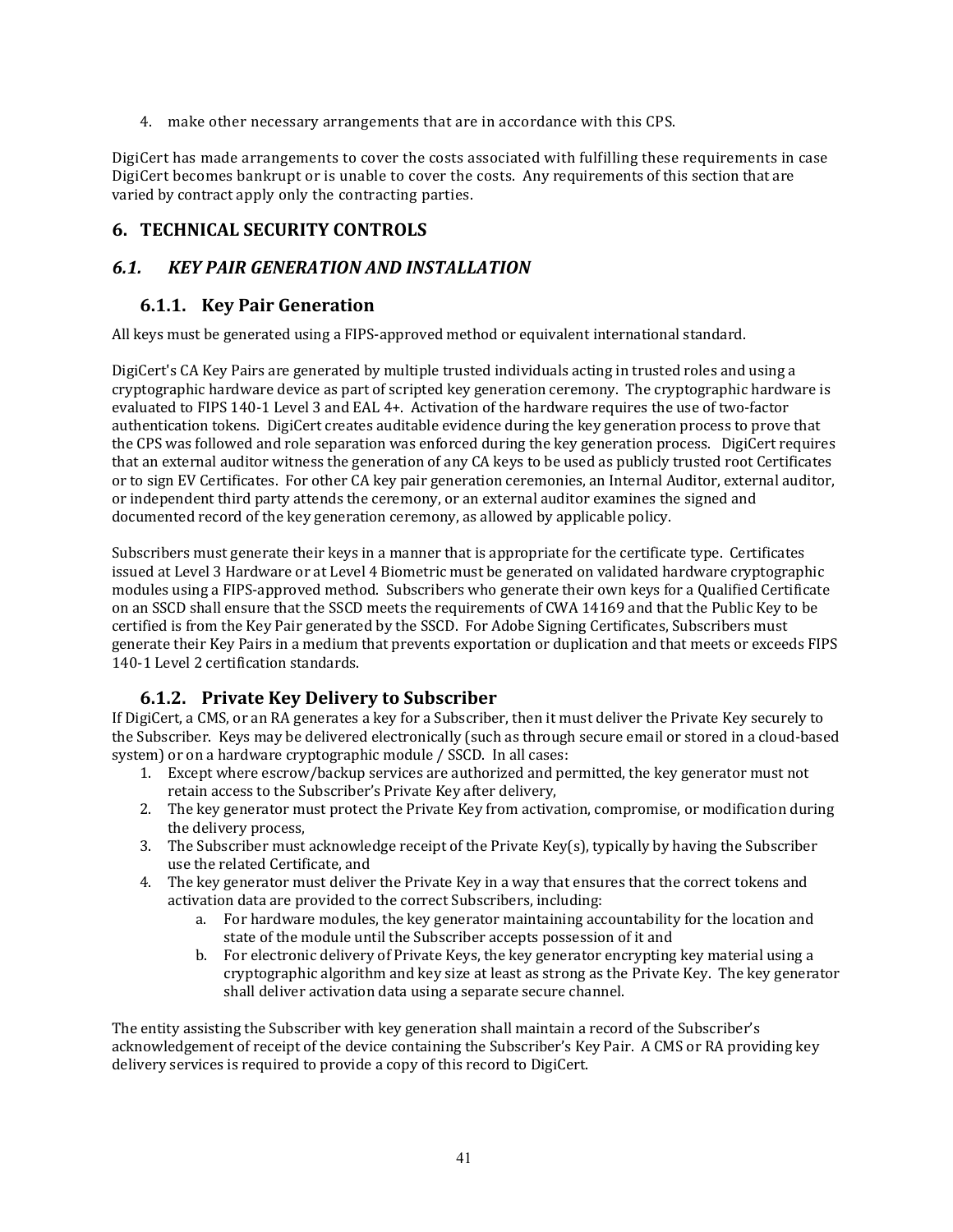## **6.1.3. Public Key Delivery to Certificate Issuer**

Subscribers generate Key Pairs and submit the Public Key to DigiCert in a CSR as part of the certificate request process. The Subscriber's signature on the request is authenticated prior to issuing the Certificate.

#### **6.1.4. CA Public Key Delivery to Relying Parties**

DigiCert's Public Keys are provided to Relying Parties as specified in a certificate validation or path discovery policy file, as trust anchors in commercial browsers and operating system root store, and/or as roots signed by other CAs. All accreditation authorities supporting DigiCert Certificates and all application software providers are permitted to redistribute DigiCert's root anchors.

DigiCert may also distribute Public Keys that are part of an updated signature Key Pair as a self-signed Certificate, as a new CA Certificate, or in a key roll-over Certificate. Relying Parties may obtain DigiCert's selfsigned CA Certificates from DigiCert's web site or by email.

#### **6.1.5. Key Sizes**

DigiCert generally follows the NIST timelines in using and retiring signature algorithms and key sizes. Accordingly, DigiCert is phasing out its use of the SHA-1 hash algorithm. Currently, DigiCert generates and uses at least the following minimum key sizes, signature algorithms, and hash algorithms for signing Certificates, CRLs, and certificate status server responses for policy OIDs of 2.16.840.1.114412.1.11,  $2.16.840.1.114412.1.12$ , or within the policy OID arc of  $2.16.840.1.114412.4$  (for FBCA Certificates):

#### 2048-bit RSA Key or

384-bit ECDSA Key with Secure Hash Algorithm version 2 (SHA-256) or a hash algorithm that is equally or more resistant to a collision attack). Certificates that do not assert these certificate policies (see other policies listed in Section 1.2) may also be signed using the SHA-1 hash algorithm, provided that its use otherwise complies with requirements of the CA/Browser Forum or the relevant CP. Signatures on CRLs, OCSP responses, and OCSP responder Certificates that provide status information for Certificates that were generated using SHA-1 may continue to be generated using the SHA-1 algorithm. All other signatures on CRLs, OCSP responses, and OCSP responder Certificates must use the SHA-256 hash algorithm or one that is equally or more resistant to collision attack.

Certificates that do not assert the above-mentioned certificate policies may be signed with the SHA-1 hash algorithm, provided that such will not violate a requirement of the CA/Browser Forum or the relevant CP. DigiCert requires end-entity Certificates to contain a key size that is at least 2048 bits for RSA, DSA, or Diffie-Hellman and 224 bits for elliptic curve algorithms.

DigiCert may require higher bit keys in its sole discretion. PIV-I Certificates contain Public Keys and algorithms that conform to [NIST SP 800-78].

Any Certificates (whether CA or end-entity) expiring after  $12/31/2030$  must be at least 3072-bit for RSA and 256-bit for ECDSA.

DigiCert and Subscribers may fulfill the transmission security requirements under the CP and this CPS using TLS or another protocol that provides similar security, provided the protocol requires at least AES 128 bits or equivalent for the symmetric key and at least 2048 bit RSA or equivalent for the asymmetric keys (and at least 3072 bit RSA or equivalent for asymmetric keys after 12/31/2030).

#### **6.1.6. Public Key Parameters Generation and Quality Checking**

DigiCert uses a cryptomodule that conforms to FIPS 186-2 and provides random number generation and onboard generation of up to 4096-bit RSA Public Keys and a wide range of ECC curves.

#### **6.1.7. Key Usage Purposes (as per X.509 v3 key usage field)**

DigiCert's Certificates include key usage extension fields that specify the intended use of the Certificate and technically limit the Certificate's functionality in X.509v3-compliant software.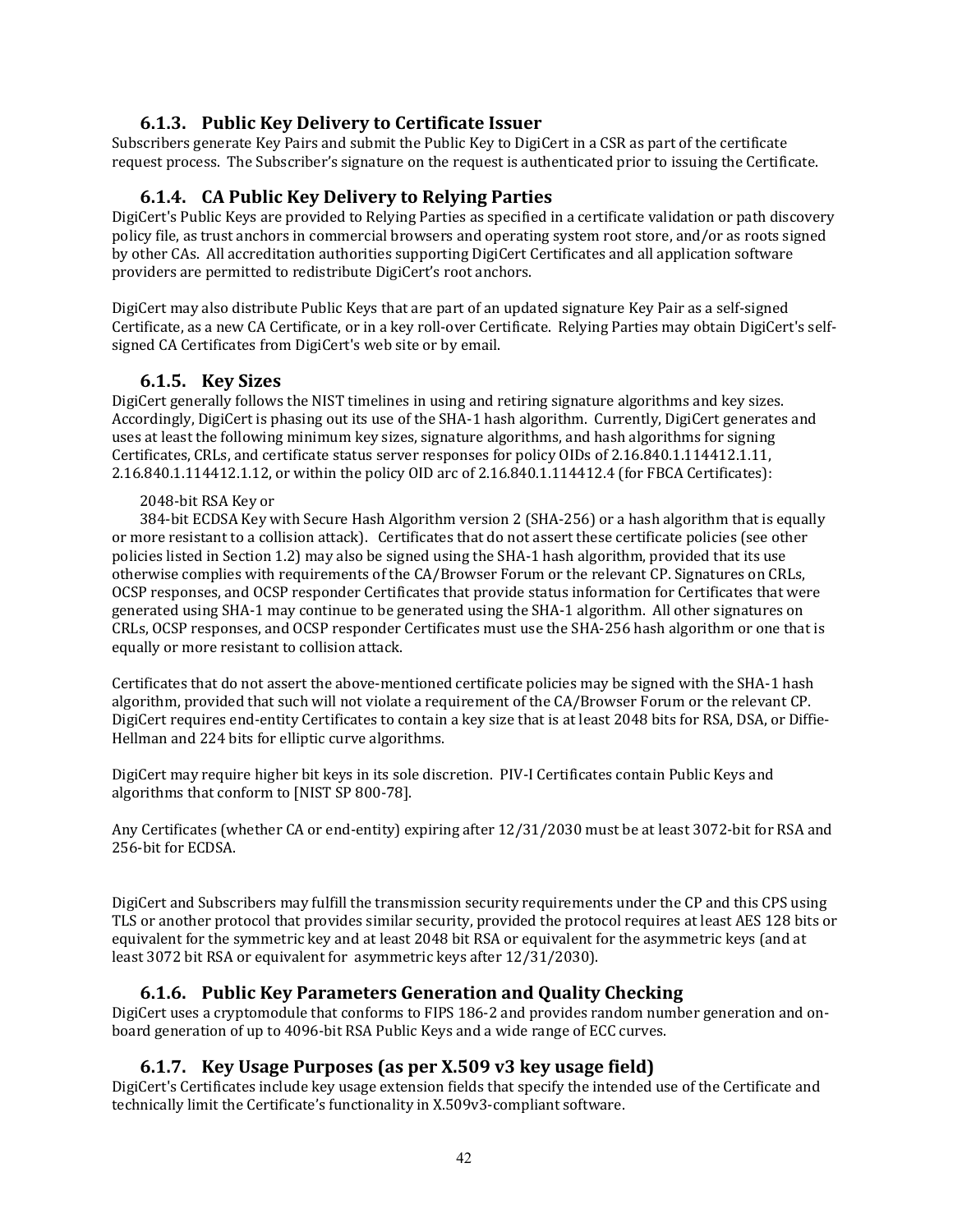The use of a specific key is determined by the key usage extension in the X.509 Certificate.

Subscriber Certificates assert key usages based on the intended application of the Key Pair. In particular, Certificates to be used for digital signatures (including authentication) set the digitalSignature and/or nonRepudiation bits. Certificates to be used for key or data encryption shall set the keyEncipherment and/or dataEncipherment bits. Certificates to be used for key agreement shall set the keyAgreement bit.

Key usage bits and extended key usages are specified in the certificate profile for each type of Certificate as set forth in DigiCert's Certificate Profiles document. DigiCert's CA Certificates have at least two key usage bits set: keyCertSign and cRLSign, and for signing OCSP responses, the digitalSignature bit is also set.

Except for legacy applications requiring a single key for dual use with both encryption and signature, DigiCert does not issue Certificates with key usage for both signing and encryption. Instead, DigiCert issues Subscribers two Key Pairs—one for key management and one for digital signature and authentication. For Certificates at Levels 1, 2 and 3 that are used for signing and encryption in support of legacy applications, they must:

- 1. be generated and managed in accordance with their respective signature certificate requirements, except where otherwise noted in this CPS,
- 2. never assert the non-repudiation key usage bit, and
- 3. not be used for authenticating data that will be verified on the basis of the dual-use Certificate at a future time.

No Level 4 Certificates may have such dual-use Key Pairs.

PIV‐I Content Signing Certificates also include an extended key usage of id‐fpki‐pivi‐content‐signing.

## *6.2. PRIVATE KEY PROTECTION AND CRYPTOGRAPHIC MODULE ENGINEERING CONTROLS*

#### **6.2.1. Cryptographic Module Standards and Controls**

DigiCert's cryptographic modules for all of its CA and OCSP responder Key Pairs are validated to the FIPS 140 Level 3 and International Common Criteria (CC) Information Technology Security Evaluation Assurance Level (EAL) 14169 EAL 4+ Type 3 (EAL 4 Augmented by AVA VLA.4 and AVA MSU.3) in the European Union (EU). IGTF Certificate Subscribers must protect their Private Keys in accordance with the applicable Guidelines on Private Key Protection, including the use of strong pass phrases to protect Private Keys.

Cryptographic module requirements for subscribers and registration authorities are shown in the table below. 

| <b>Assurance Level</b> | <b>Subscriber</b>                          | <b>Registration Authority</b>              |
|------------------------|--------------------------------------------|--------------------------------------------|
| EV Code Signing        | FIPS 140 Level 2<br>(Hardware)             | FIPS 140 Level 2<br>(Hardware)             |
| <b>Adobe Signing</b>   | FIPS 140 Level 2<br>(Hardware)             | FIPS 140 Level 3<br>(Hardware)             |
| Rudimentary            | N/A                                        | FIPS 140 Level 1<br>(Hardware or Software) |
| Basic, LOA2, and LOA3  | FIPS 140 Level 1<br>(Hardware or Software) | FIPS 140 Level 1<br>(Hardware or Software) |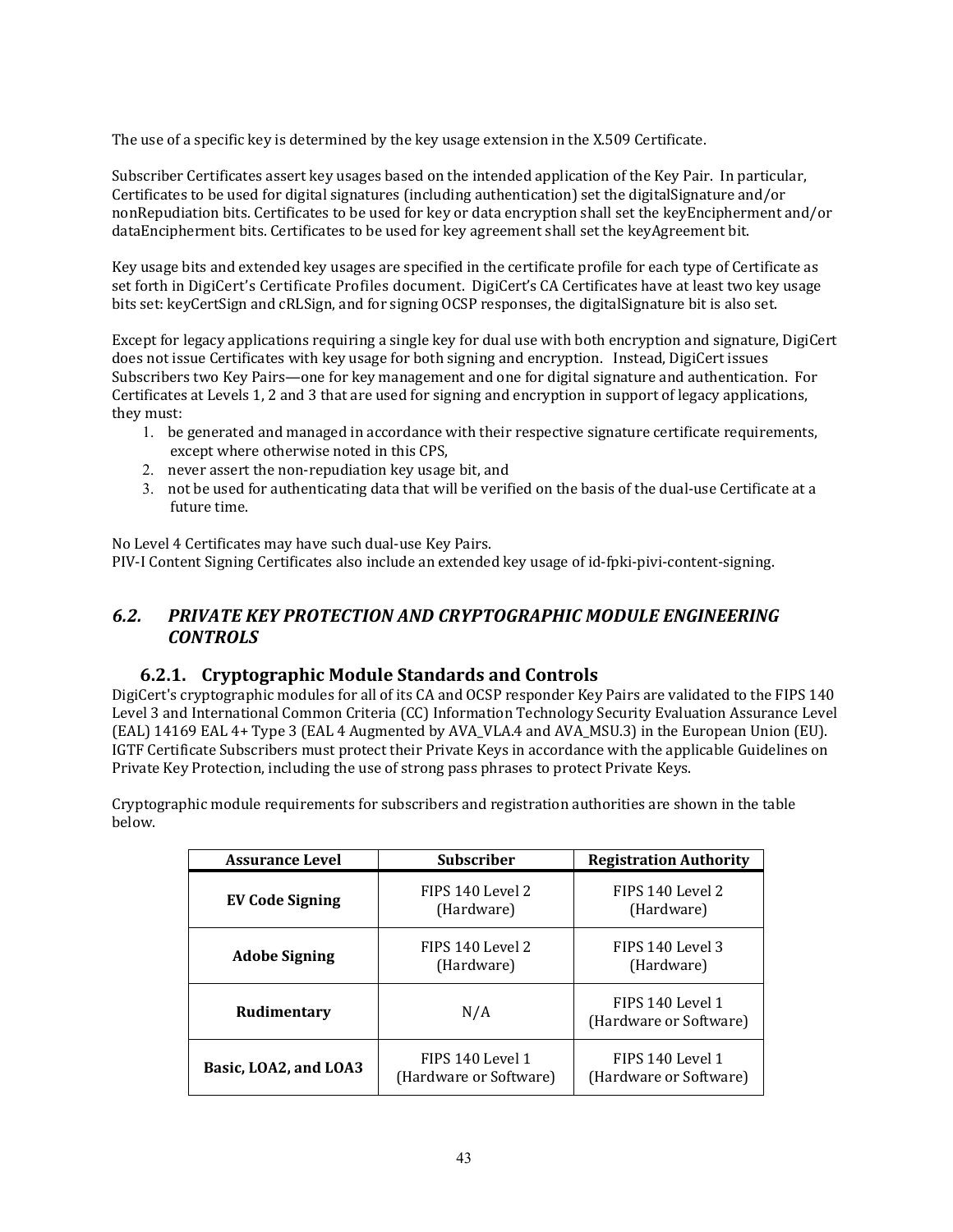| Medium                                                                                            | FIPS 140 Level 1<br>(Software)<br>FIPS 140 Level 2<br>(Hardware) | FIPS 140 Level 2<br>(Hardware) |
|---------------------------------------------------------------------------------------------------|------------------------------------------------------------------|--------------------------------|
| <b>Medium Hardware,</b><br><b>Biometric &amp; PIV-I</b><br>Card/Hardware<br><b>Authentication</b> | FIPS 140 Level 2<br>(Hardware)                                   | FIPS 140 Level 2<br>(Hardware) |
| EU OC on SSCD                                                                                     | EAL 4 Augmented<br>(Hardware)                                    | EAL 4 Augmented<br>(Hardware)  |

DigiCert ensures that the Private Key of an EV Code Signing Certificate is properly generated, used, and stored in a cryptomodule that meets or exceeds the requirements of FIPS 140 level 2 by (i) shipping conforming cryptomodules with preinstalled Key Pairs, (ii) communicating via PKCS#11 crypto APIs of cryptomodules that DigiCert has verified meet or exceed requirements, or (iii) obtaining an IT audit from the Subscriber that indicates compliance with FIPS 140-2 level 2 or the equivalent.

## **6.2.2. Private Key (n out of m) Multi‐person Control**

DigiCert's authentication mechanisms are protected securely when not in use and may only be accessed by actions of multiple trusted persons.

Backups of CA Private Keys are securely stored off-site and require two-person access. Re-activation of a backed-up CA Private Key (unwrapping) requires the same security and multi-person control as when performing other sensitive CA Private Key operations.

#### **6.2.3. Private Key Escrow**

DigiCert does not escrow its signature keys. Subscribers may not escrow their private signature keys. DigiCert may provide escrow services for other types of Certificates in order to provide key recovery as described in section 4.12.1.

#### **6.2.4. Private Key Backup**

DigiCert's Private Keys are generated and stored inside DigiCert's cryptographic module, which has been evaluated to at least FIPS 140 Level 3 and EAL 4+. When keys are transferred to other media for backup and disaster recovery purposes, the keys are transferred and stored in an encrypted form. DigiCert's CA Key Pairs are backed up by multiple trusted individuals using a cryptographic hardware device as part of scripted and videorecorded key backup process.

DigiCert may provide backup services for Private Keys that are not required to be kept on a hardware device. Access to back up Certificates is protected in a manner that only the Subscriber can control the Private Key. DigiCert may require backup of PIV-I Content Signing private signature keys to facilitate disaster recovery, provided that all backup is performed under multi-person control. Backed up keys are never stored in a plain text form outside of the cryptographic module.

#### **6.2.5. Private Key Archival**

DigiCert does not archive Private Keys.

#### **6.2.6. Private Key Transfer into or from a Cryptographic Module**

All keys must be generated by and in a cryptographic module. Private Keys are exported from the cryptographic module into backup tokens only for HSM transfer, offline storage, and backup purposes. The Private Keys are encrypted when transferred out of the module and never exist in plaintext form. When transported between cryptographic modules, DigiCert encrypts the Private Key and protects the keys used for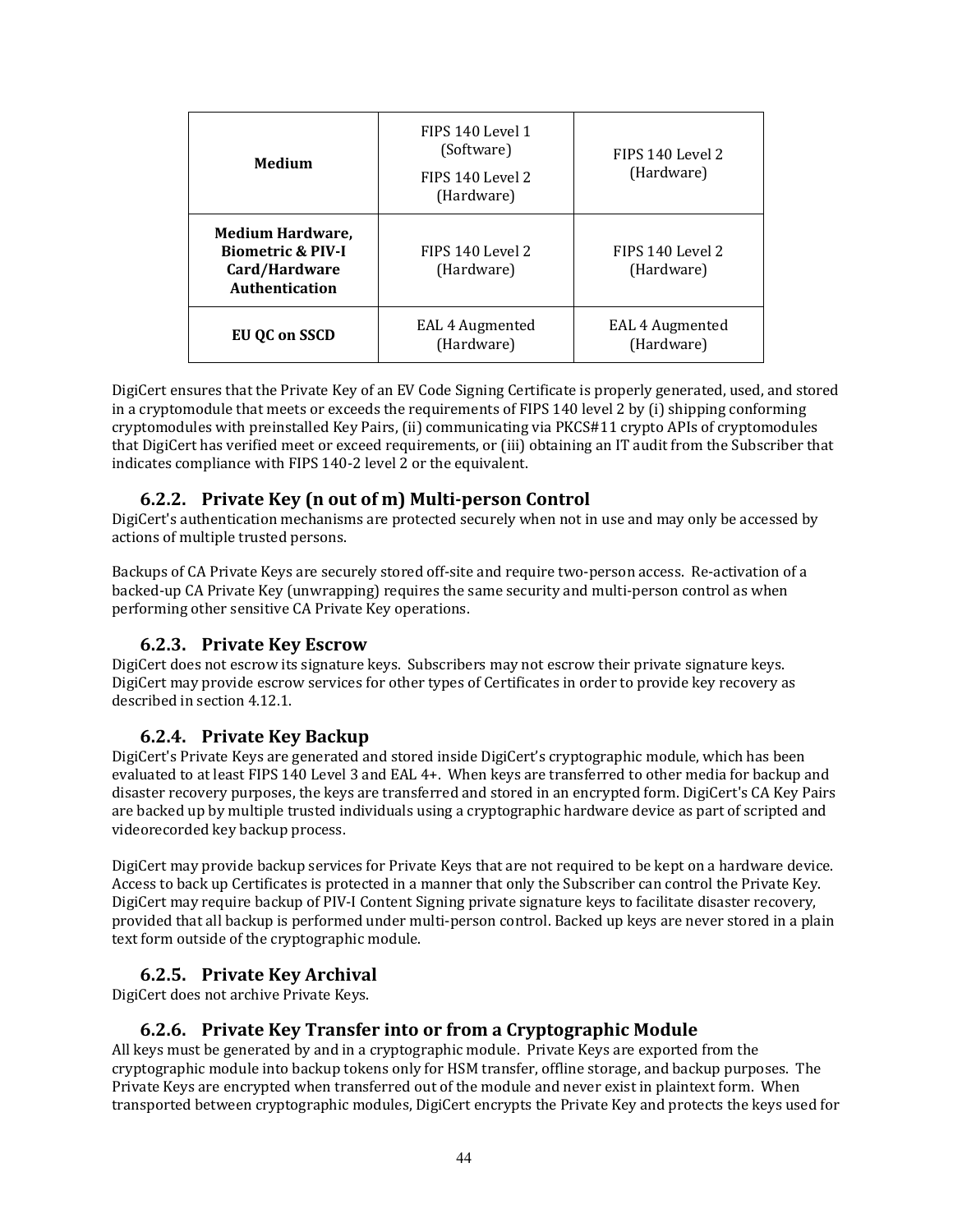encryption from disclosure. Private Keys used to encrypt backups are securely stored and require twoperson access. 

## **6.2.7. Private Key Storage on Cryptographic Module**

DigiCert's Private Keys are generated and stored inside DigiCert's cryptographic module, which has been evaluated to at least FIPS 140 Level 3 and EAL 4+. Root Private Keys are stored offline in cryptographic modules or backup tokens as described above in Sections 6.2.2, 6.2.4, and 6.2.6.

## **6.2.8. Method of Activating Private Keys**

DigiCert's Private Keys are activated according to the specifications of the cryptographic module manufacturer. Activation data entry is protected from disclosure.

Subscribers are solely responsible for protecting their Private Keys. Subscribers should use a strong password or equivalent authentication method to prevent unauthorized access or use of the Subscriber's Private Key. At a minimum, Subscribers are required to authenticate themselves to the cryptographic module before activating their Private Keys. See also Section 6.4.

## **6.2.9. Method of Deactivating Private Keys**

DigiCert's Private Keys are deactivated via logout procedures on the applicable HSM device when not in use. Root Private Keys are further deactivated by removing them entirely from the storage partition on the HSM device. DigiCert never leaves its HSM devices in an active unlocked or unattended state.

Subscribers should deactivate their Private Keys via logout and removal procedures when not in use.

## **6.2.10. Method of Destroying Private Keys**

DigiCert personnel, acting in trusted roles, destroy CA, RA, and status server Private Keys when no longer needed. Subscribers shall destroy their Private Keys when the corresponding Certificate is revoked or expired or if the Private Key is no longer needed.

DigiCert may destroy a Private Key by deleting it from all known storage partitions. DigiCert also zeroizes the HSM device and associated backup tokens according to the specifications of the hardware manufacturer. This reinitializes the device and overwrites the data with binary zeros. If the zeroization or re-initialization procedure fails, DigiCert will crush, shred, and/or incinerate the device in a manner that destroys the ability to extract any Private Key.

#### **6.2.11. Cryptographic Module Rating**

See Section 6.2.1.

#### *6.3. OTHER ASPECTS OF KEY PAIR MANAGEMENT*

#### **6.3.1. Public Key Archival**

DigiCert archives copies of Public Keys in accordance with Section 5.5.

#### **6.3.2. Certificate Operational Periods and Key Pair Usage Periods**

DigiCert Certificates have maximum validity periods of:

| <b>Type</b>                    | <b>Private Key Use</b> | <b>Certificate Term</b>   |
|--------------------------------|------------------------|---------------------------|
| Root CA                        | 20 years               | 25 years                  |
| Sub CA*                        | 12 years               | 15 years                  |
| FBCA-Cross-certified Sub CAs   | 6 years (period of     | 10 years (key still signs |
|                                | key use for signing    | CRLs, OCSP responses,     |
|                                | Certificates)          | and OCSP responder        |
|                                |                        | Certificates)             |
| IGTF Cross-certified Sub CA*   | 6 years                | 15 years                  |
| CRL and OCSP responder signing | 3 years                | 31 days <sup>t</sup>      |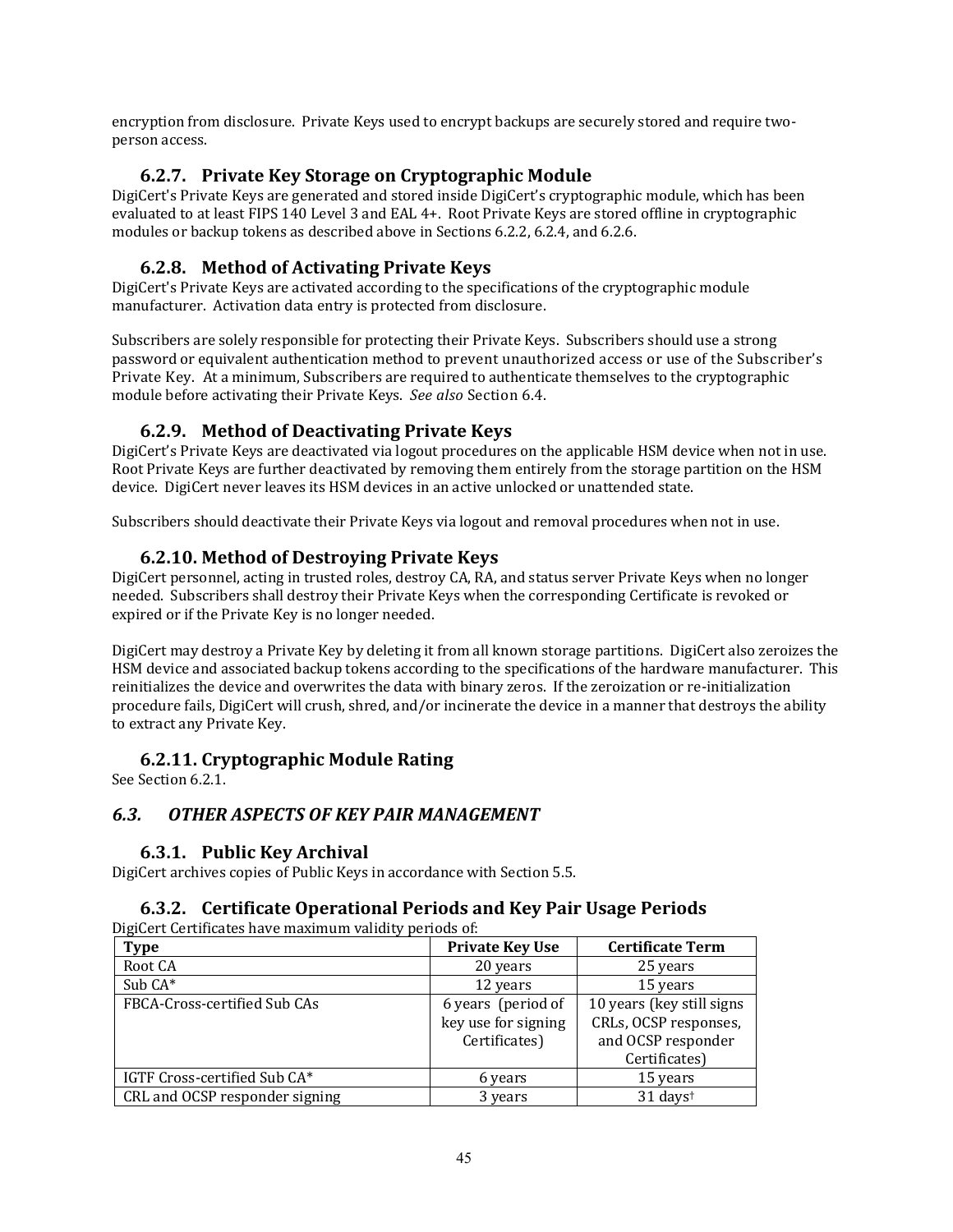| Type                                                       | <b>Private Key Use</b>      | <b>Certificate Term</b> |
|------------------------------------------------------------|-----------------------------|-------------------------|
| OV SSL                                                     | No stipulation              | 42 months               |
| EV SSL                                                     | No stipulation              | 27 months               |
| Time Stamping Authority                                    | No stipulation              | 123 months              |
| Code Signing Certificate and Document                      | No stipulation <sup>#</sup> | 123 months              |
| Signing                                                    |                             |                         |
| EV Code Signing Certificate issued to                      | No stipulation              | 39 months               |
| Subscriber                                                 |                             |                         |
| EV Code Signing Certificate issued to Signing<br>Authority | 123 months                  | 123 months              |
| Adobe Signing Certificate                                  | 39 months                   | 5 years                 |
| FBCA and IGTF End Entity Client used for                   | 36 months                   | 36 months               |
| signatures, including EU Qualified                         |                             |                         |
| Certificates                                               |                             |                         |
| FBCA and IGTF Client used for key                          | 36 months                   | 36 months               |
| management.                                                |                             |                         |
| End Entity Client for all other purposes                   | 36 months                   | 36 months               |
| (FBCA or IGTF compliant)                                   |                             |                         |
| End Entity / Client for all other purposes                 | No Stipulation              | 60 months               |
| (non-FBCA and non-IGTF certs)                              |                             |                         |
| PIV-I Content Signing**                                    | 36 months                   | 9 years                 |
| PIV-I Cards                                                | 6 years                     | 6 years                 |
| IGTF on hardware                                           | 60 months                   | 13 months               |
| Hotspot 2.0 OSU Server Certificates                        | No stipulation              | 2 years                 |
|                                                            |                             |                         |

\* IGTF signing Certificates have a lifetime that is at least twice the maximum lifetime of an end entity Certificate. 

† OCSP responder and CRL signing Certificates associated with a PIV‐I Certificate only have a maximum certificate validity period of 31 days.

‡ Code and content signers cross‐certified with FBCA may use their Private Keys for three years; the lifetime of the associated Public Keys shall not exceed eight years.

\*\* Subscriber Public Keys in Certificates that assert the PIV-I Content Signing OID in the extended key usage extension have a maximum usage period of nine years. The Private Keys corresponding to the Public Keys in these Certificates have a maximum usage period of three years. Expiration of PIV-I Content Signing Certificate shall be later than the expiration of the PIV-I Hardware and PIV-I Card Authentication Certificates.

Relying parties may still validate signatures generated with these keys after expiration of the Certificate. Private Keys associated with self-signed root Certificates that are distributed as trust anchors are used for a maximum of 20 years. DigiCert does not issue PIV-I subscriber Certificates that expire later than the expiration date of the PIV-I hardware token on which the Certificates reside.

DigiCert may voluntarily retire its CA Private Keys before the periods listed above to accommodate key changeover processes. DigiCert does not issue Subscriber Certificates with an expiration date that is past the Issuer CA's public key expiration date or that exceeds the routine re-key identification requirements specified in Section 3.1.1.

#### *6.4. ACTIVATION DATA*

#### **6.4.1. Activation Data Generation and Installation**

DigiCert activates the cryptographic module containing its CA Private Keys according to the specifications of the hardware manufacturer. This method has been evaluated as meeting the requirements of FIPS 140-2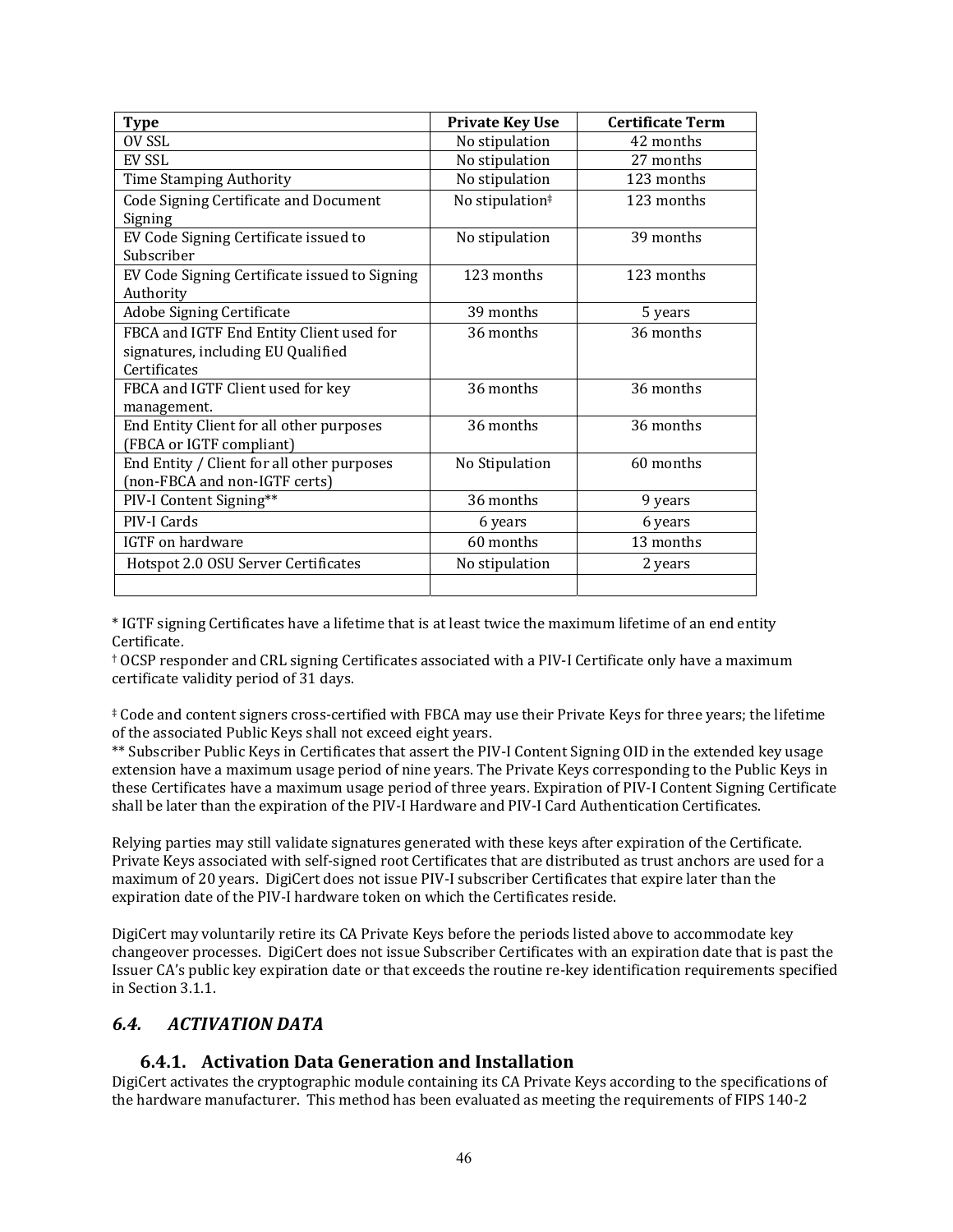Level 3. The cryptographic hardware is held under two-person control as explained in Section 5.2.2 and elsewhere in this CPS. DigiCert will only transmit activation data via an appropriately protected channel and at a time and place that is distinct from the delivery of the associated cryptographic module.

All DigiCert personnel and Subscribers are instructed to use strong passwords and to protect PINs and passwords. DigiCert employees are required to create non-dictionary, alphanumeric passwords with a minimum length and to change their passwords on a regular basis. If DigiCert uses passwords as activation data for a signing key, DigiCert will change the activation data change upon rekey of the CA Certificate.

# **6.4.2. Activation Data Protection**

DigiCert protects data used to unlock Private Keys from disclosure using a combination of cryptographic and physical access control mechanisms. Protection mechanisms include keeping activation mechanisms secure using role-based physical control. All DigiCert personnel are instructed to memorize and not to write down their password or share it with another individual. DigiCert locks accounts used to access secure CA processes if a certain number of failed password attempts occur.

## **6.4.3. Other Aspects of Activation Data**

If DigiCert must reset activation data associated with a PIV-I Certificate then DigiCert or an RA performs a successful biometric 1:1 match of the applicant against the biometrics collected in Section 3.2.3.

# *6.5. COMPUTER SECURITY CONTROLS*

# **6.5.1. Specific Computer Security Technical Requirements**

DigiCert secures its CA systems and authenticates and protects communications between its systems and trusted roles. DigiCert's CA servers and support-and-vetting workstations run on trustworthy systems that are configured and hardened using industry best practices. All CA systems are scanned for malicious code and protected against spyware and viruses.

DigiCert's CA systems, including any remote workstations, are configured to:

- 1. authenticate the identity of users before permitting access to the system or applications,
- 2. manage the privileges of users and limit users to their assigned roles,
- 3. generate and archive audit records for all transactions,
- 4. enforce domain integrity boundaries for security critical processes, and
- 5. support recovery from key or system failure.

All Certificate Status Servers:

- 1. authenticate the identity of users before permitting access to the system or applications,
- 2. manage privileges to limit users to their assigned roles,
- 3. enforce domain integrity boundaries for security critical processes, and
- 4. support recovery from key or system failure.

# **6.5.2. Computer Security Rating**

No stipulation.

# *6.6. LIFE CYCLE TECHNICAL CONTROLS*

# **6.6.1. System Development Controls**

DigiCert has mechanisms in place to control and monitor the acquisition and development of its CA systems. Change requests require the approval of at least one administrator who is different from the person submitting the request. DigiCert only installs software on CA systems if the software is part of the CA's operation. CA hardware and software are dedicated to performing operations of the CA.

Vendors are selected based on their reputation in the market, ability to deliver quality product, and likelihood of remaining viable in the future. Management is involved in the vendor selection and purchase decision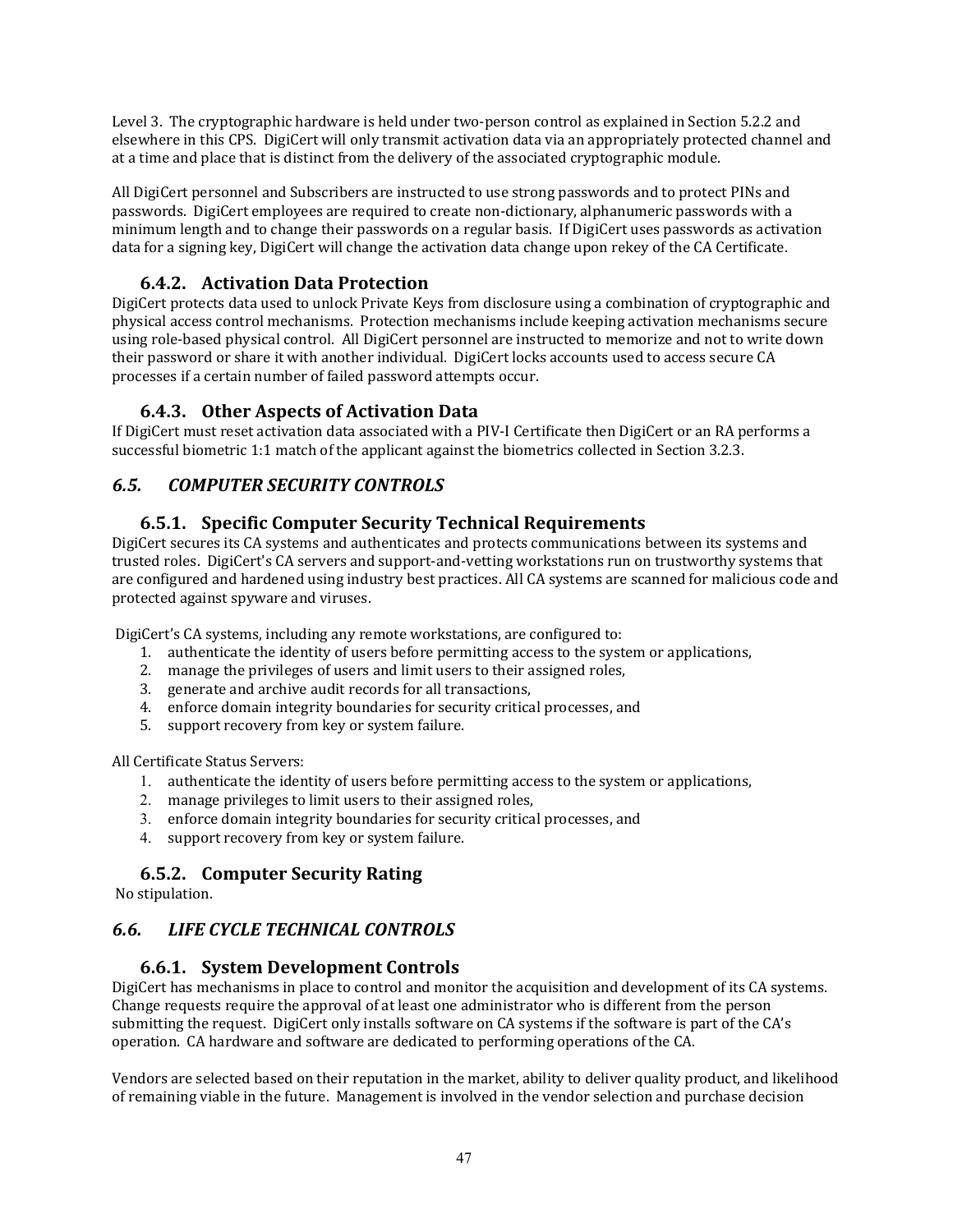process. Non-PKI hardware and software is purchased without identifying the purpose for which the component will be used. All hardware and software are shipped under standard conditions to ensure delivery of the component directly to a trusted employee who ensures that the equipment is installed without opportunity for tampering.

Some of the PKI software components used by DigiCert are developed in-house or by consultants using standard software development methodologies. All such software is designed and developed in a controlled environment and subjected to quality assurance review. Other software is purchased commercial off-theshelf (COTS). Quality assurance is maintained throughout the process through testing and documentation or by purchasing from trusted vendors as discussed above.

Updates of equipment and software are purchased or developed in the same manner as the original equipment or software and are installed and tested by trusted and trained personnel. All hardware and software essential to DigiCert's operations is scanned for malicious code on first use and periodically thereafter. 

## **6.6.2. Security Management Controls**

DigiCert has mechanisms in place to control and monitor the security-related configurations of its CA systems. When loading software onto a CA system, DigiCert verifies that the software is the correct version and is supplied by the vendor free of any modifications. DigiCert verifies the integrity of software used with its CA processes at least once a week.

# **6.6.3. Life Cycle Security Controls**

No stipulation.

# *6.7. NETWORK SECURITY CONTROLS*

DigiCert documents and controls the configuration of its systems, including any upgrades or modifications made. DigiCert's CA system is connected to one internal network and is protected by firewalls and Network Address Translation for all internal IP addresses (e.g., 192.168.x.x). DigiCert's customer support and vetting workstations are also protected by firewall(s) and only use internal IP addresses. Root Keys are kept offline and brought online only when necessary to sign Certificate-issuing subordinate CAs, OCSP Responder Certificates, or periodic CRLs. Firewalls and boundary control devices are configured to allow access only by the addresses, ports, protocols and commands required for the trustworthy provision of PKI services by such systems. 

DigiCert's security policy is to block all ports and protocols and open only ports necessary to enable CA functions. All CA equipment is configured with a minimum number of services and all unused network ports and services are disabled. DigiCert's network configuration is available for review on-site by its auditors and consultants under an appropriate non-disclosure agreement.

# *6.8. TIME‐STAMPING*

The system time on DigiCert's computers is updated using the Network Time Protocol (NTP) to synchronize system clocks at least once every eight hours (Windows default). All times are traceable to a real time value distributed by a UTC(k) laboratory or National Measurement Institute and are updated when a leap second occurs as notified by the appropriate body. DigiCert maintains an internal NTP server that synchronizes with cellular telephone networks and maintains the accuracy of its clock within one second or less. For each timestamp request the internal NTP server is queried for the current time. However, Relying Parties should be aware that all times included in a time-stamp token are synchronized with UTC within the accuracy defined in the time-stamp token itself, if present.

DigiCert will not issue a time-stamp token using any clock that is detected as inaccurate. All clocks used for time-stamping are housed in the DigiCert's secure facilities and are protected against threats that could result in an unexpected change to the clock's time. DigiCert's facilities automatically detect and report any clock that drifts or jumps out of synchronization with UTC. Clock adjustments are auditable events.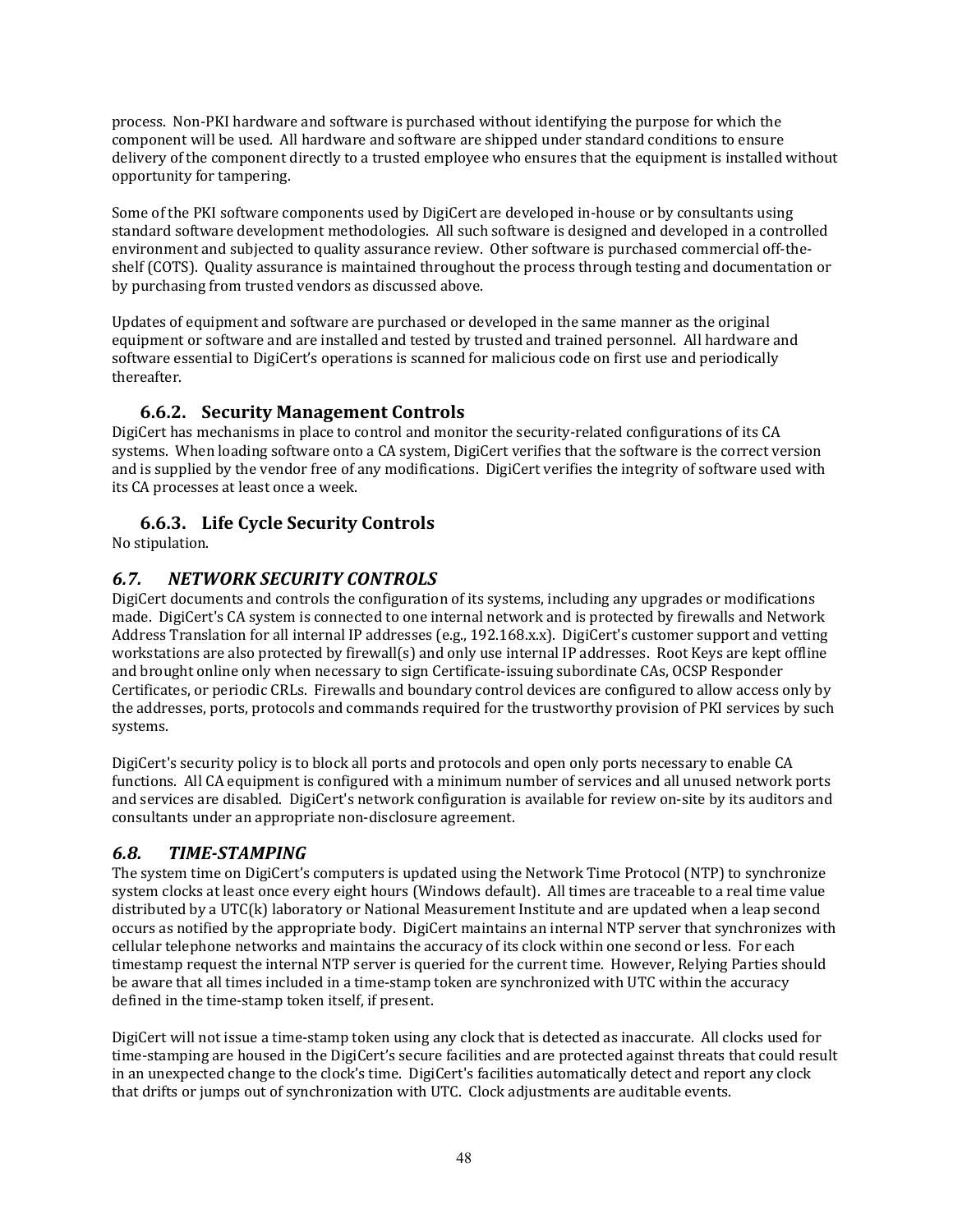Some aspects of RFC 3161 time stamps differ from Microsoft Authenticode time stamps. For RFC 3161compliant timestamps, DigiCert includes a unique integer for each newly generated time-stamp token. DigiCert only time-stamps hash representations of data, not the data itself. Information can be hashed for time-stamping using SHA-1 or SHA-256 with RSA encryption and either 1024 or 2048 bit key size for signature creation. (SHA-1, SHA-256, SHA-384, SHA-512, MD5, MD4, and MD2 are supported for RFC 3161based requests.) DigiCert does not examine the imprint being time-stamped other than to check the imprint's length. DigiCert also does not include any identification of the Time Stamp Token Requester (TST Requester) in the time-stamp token. All time-stamp tokens are signed using a key generated exclusively for that purposes and have the property of the key indicated in the Certificate.

TST Requesters request time-stamp tokens by sending a request to DigiCert. After the TST Requester receives a response from DigiCert, it must verify the status error returned in the response. If an error was not returned, the TST Requester must then verify the fields contained in the time-stamp token and the validity of the time-stamp token's digital signature. In particular, the TST Requester must verify that the time-stamped data corresponds to what was requested and that the time-stamp token contains the correct certificate identifier, the correct data imprint, and the correct hash algorithm OID. The TST Requester must also verify the timeliness of the response by verifying the response against a local trusted time reference. The TST Requester is required to notify DigiCert immediately if any information cannot be verified.

Time Stamp Verifiers shall verify the digital signature on the time-stamp token and confirm that the data corresponds to the hash value in the time-stamp token.

# *6.9. PIV‐I CARDS*

The following requirements apply to PIV-I Cards:

- 1. To ensure interoperability with Federal systems, PIV-I Cards use a smart card platform that is on GSA's FIPS 201 Evaluation Program Approved Product List (APL) and use the PIV application identifier (AID).
- 2. All PIV-I Cards conform to [NIST SP 800-731].
- 3. The mandatory X.509 Certificate for Authentication is only issued under a policy that is cross certified with the FBCA PIV-I Hardware policy OID.
- 4. PIV-I Certificates conform to the PIV-I Profile.
- 5. An asymmetric X.509 Certificate for Card Authentication is included in each PIV-I card. The Certificate:
	- a. conforms to PIV-I Profile,
	- b. conforms to [NIST SP 800-73], and
	- c. is issued under the PIV-I Card Authentication policy.
- 6. The CMS includes an electronic representation (as specified in SP 800-73 and SP 800-76) of the cardholder's facial image in each PIV-I card.
- 7. The X.509 Certificates for Digital Signature and Key Management described in [NIST SP 800-73] are optional for PIV-I Cards.
- 8. The CMS makes its PIV-I Cards visually distinct from a Federal PIV Card to prevent creation of a fraudulent Federal PIV Card. At a minimum, the CMS does not allowed images or logos on a PIV-I Card to be placed within Zone 11, *Agency Seal*, as defined by [FIPS 201].
- 9. The CMS requires the following items on the front of a card:
	- a. Cardholder facial image,
	- b. Cardholder full name,
	- c. Organizational Affiliation, if exists; otherwise the issuer of the card, and
	- d. Card expiration date.
- 10. PIV-I cards are issued with an expiration date that is six vears or less.
- 11. All PIV-I Cards expire later than the PIV-I Content Signing Certificate on the card.
- 12. A policy OID that has been mapped to the FBCA PIV-I Content Signing policy OID is included in the digital signature Certificate used to sign objects on the PIV-I Card. The PIV-I Content Signing Certificate conforms to the PIV-I Profile.
- 13. The PIV-I Content Signing Certificate and corresponding Private Key are managed within a trusted Card Management System.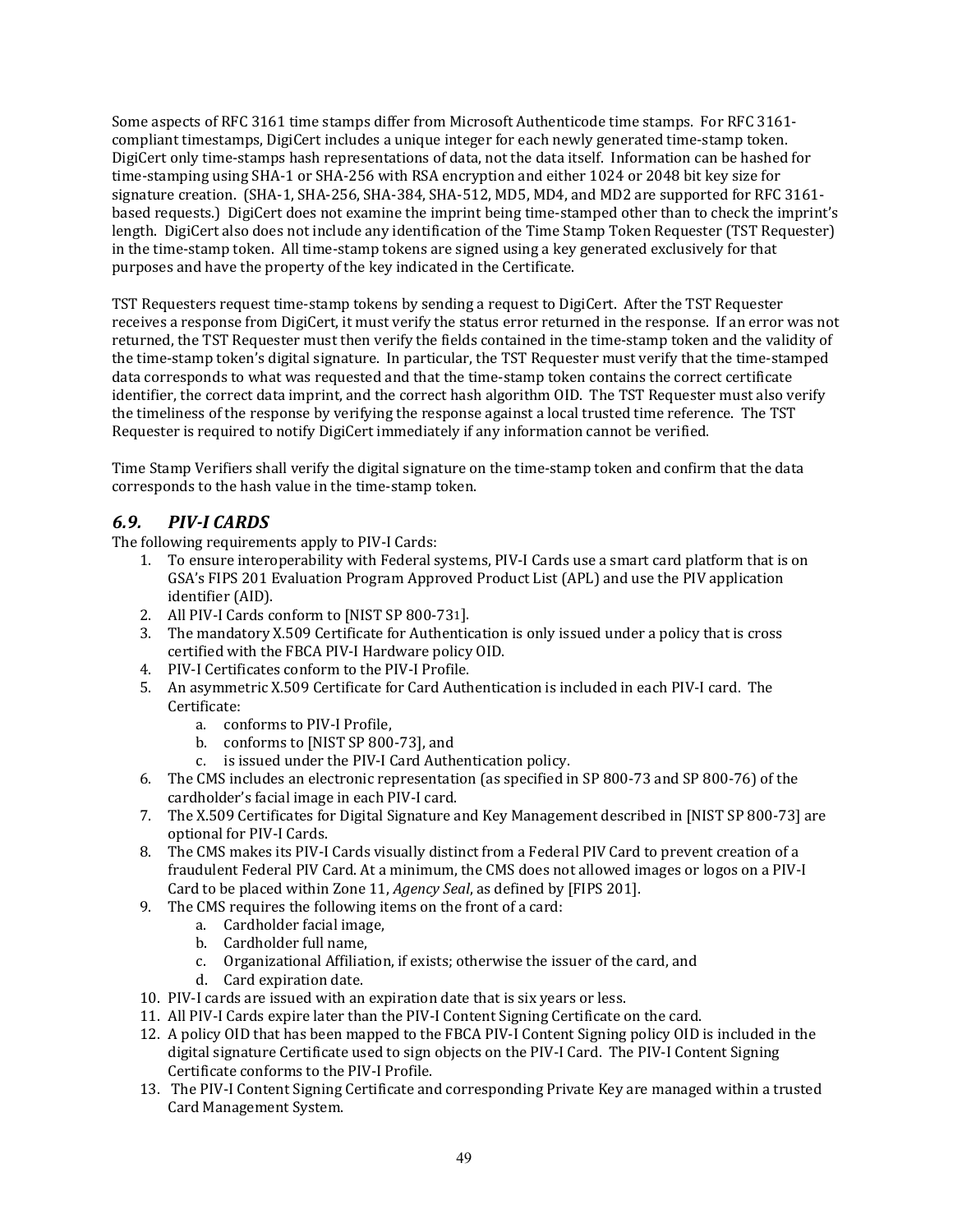- 14. At issuance, the PIV-I Card is activated and released to the subscriber only after a successful 1:1 biometric match of the applicant against the biometrics collected in Section 3.2.3.
- 15. PIV-I Cards may support card activation by the card management system to support card personalization and post-issuance card update. To activate the card for personalization or update, the card management system performs a challenge response protocol using cryptographic keys stored on the card in accordance with [SP800-73]. When cards are personalized, card management keys are set to be specific to each PIV-I Card. That is, each PIV-I Card contains a unique card management key. Card management keys meet the algorithm and key size requirements stated in Special Publication 800-78, Cryptographic Algorithms and Key Sizes for Personal Identity Verification. [SP800-78].

# **7. CERTIFICATE, CRL, AND OCSP PROFILES**

DigiCert uses the ITU X.509, version 3 standard to construct digital Certificates for use within the DigiCert PKI. DigiCert adds certain certificate extensions to the basic certificate structure for the purposes intended by X.509v3 as per Amendment 1 to ISO/IEC 9594-8, 1995. For PIV-I Certificates, DigiCert follows the FPKIPA's X.509 Certificate and Certificate Revocation List (CRL) Extensions Profile for Personal Identity Verification Interoperable (PIV-I) Cards. For Qualified Certificates, DigiCert follows ETSI TS 101 862.

# *7.1. CERTIFICATE PROFILE*

## **7.1.1. Version Number(s)**

All Certificates are X.509 version 3 Certificates.

## **7.1.2. Certificate Extensions**

See DigiCert's Certificate Profiles document. IGTF Certificates comply with the Grid Certificate Profile as defined by the Open Grid Forum GFD.125.

PIV-I Certificates comply with the X.509 Certificate and Certificate Revocation List (CRL) Extensions Profile for Personal Identity Verification Interoperable (PIV-I) Cards, Date: April 23 2010, as set forth at: http://www.idmanagement.gov/sites/default/files/documents/pivi\_certificate\_crl\_profile.pdf 

# **7.1.3. Algorithm Object Identifiers**

DigiCert Certificates are signed using one of the following algorithms:

| sha-1WithRSAEncryption  | $[iso(1)$ member-body(2) us(840) rsadsi(113549) pkcs(1) pkcs-1(1) 5]                                   |
|-------------------------|--------------------------------------------------------------------------------------------------------|
| sha256WithRSAEncryption | $[iso(1)$ member-body(2) us $(840)$ rsadsi(113549) pkcs $(1)$ pkcs-1(1)                                |
| ecdsa-with-sha384       | $[iso(1)$ member-body $(2)$ us $(840)$ ansi-X9-62 $(10045)$ signatures $(4)$<br>ecdsa-with-SHA2 (3) 3] |

DigiCert does not currently sign Certificates using RSA with PSS padding.

DigiCert and Subscribers may generate Key Pairs using the following:

| id-dsa                  | $[iso(1)$ member-body(2) us(840) x9-57(10040) x9cm(4) 1]                                                                  |
|-------------------------|---------------------------------------------------------------------------------------------------------------------------|
| RsaEncryption           | $[iso(1)$ member-body $(2)$ us $(840)$ rsadsi $(113549)$ pkcs $(1)$ pkcs- $1(1)$ 1]                                       |
| Dhpublicnumber          | $[iso(1)$ member-body $(2)$ us $(840)$ ansi-x942 $(10046)$ number-type $(2)$ 1]                                           |
| id-keyExchangeAlgorithm | [joint-iso-ccitt(2) country(16) $us(840)$ organization(1) gov(101)<br>$dod(2)$ infosec $(1)$ algorithms $(1)$ 22]         |
| id-ecPublicKey          | $\left[ \text{iso}(1) \text{ member-body}(2) \text{ us}(840) \text{ ansi-X9-62}(10045) \right]$ id-<br>publicKeyType(2) 1 |

Elliptic curve Public Keys submitted to DigiCert for inclusion in end entity Certificates should all be based on NIST "Suite B" curves.

Signature algorithms for PIV-I Certificates are limited to those identified by NIST SP 800-78.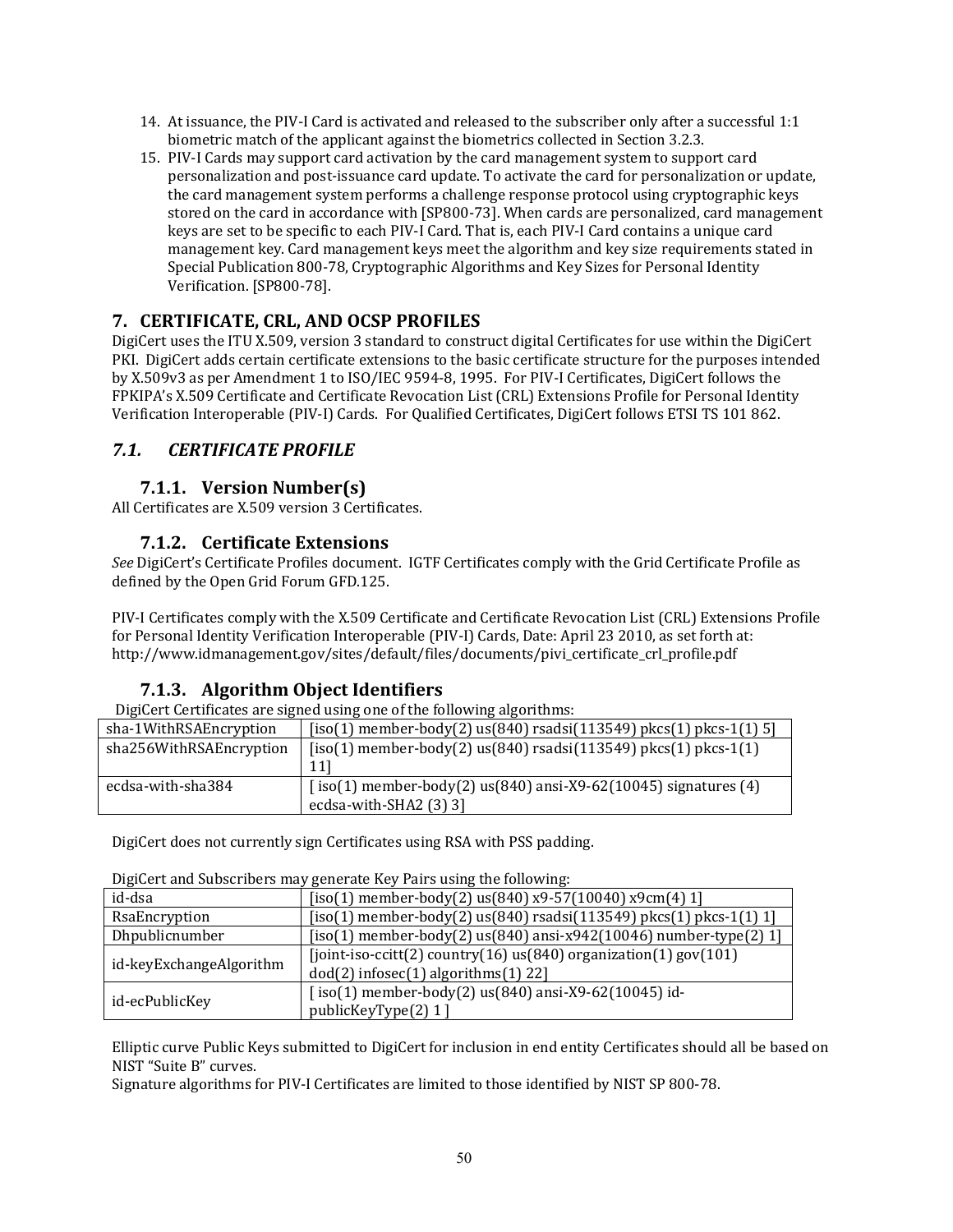#### **7.1.4. Name Forms**

Each Certificate includes a unique serial number that is never reused. Optional subfields in the subject of an SSL Certificate must either contain information verified by DigiCert or be left empty. SSL Certificates cannot contain metadata such as '.', '-' and '' characters or any other indication that the field is not applicable. DigiCert logically restricts OU fields from containing Subscriber information that has not been verified in accordance with Section 3. 

The Distinguished Name for each Certificate type is set forth in DigiCert's certificate profiles document. The contents of the fields in EV Certificates must meet the requirements in Section 8.1 of the EV Guidelines.

#### **7.1.5. Name Constraints**

No stipulation.

#### **7.1.6. Certificate Policy Object Identifier**

An object identifier (OID) is a unique number that identifies an object or policy. The OIDs used by DigiCert are listed in Section 1.2 and in DigiCert's Certificate Profiles document.

#### **7.1.7. Usage of Policy Constraints Extension**

Not applicable.

#### **7.1.8. Policy Qualifiers Syntax and Semantics**

DigiCert includes brief statements in Certificates about the limitations of liability and other terms associated with the use of a Certificate in the Policy Qualifier field of the Certificates Policy extension.

# **7.1.9. Processing Semantics for the Critical Certificate Policies Extension**

No stipulation.

#### *7.2. CRL PROFILE*

For PIV-I Certificates, DigiCert follows the FPKIPA's X.509 Certificate and Certificate Revocation List (CRL) Extensions Profile for Personal Identity Verification Interoperable (PIV-I) Cards.

#### **7.2.1. Version number(s)**

DigiCert issues version 2 CRLs that contain the following fields:

| Field                             | <b>Value</b>                                                  |
|-----------------------------------|---------------------------------------------------------------|
| <b>Issuer Signature Algorithm</b> | sha-1WithRSAEncryption [1 2 840 113549 1 1 5] OR              |
|                                   | sha-256WithRSAEncryption [1 2 840 113549 1 1 11] OR           |
|                                   | ecdsa-with-sha384 [1 2 840 10045 4 3 3]                       |
| <b>Issuer Distinguished Name</b>  | DigiCert                                                      |
| thisUpdate                        | CRL issue date in UTC format                                  |
| nextUpdate                        | Date when the next CRL will issue in UTC format.              |
| Revoked Certificates List         | List of revoked Certificates, including the serial number and |
|                                   | revocation date                                               |
| Issuer's Signature                | [Signature]                                                   |

#### **7.2.2. CRL and CRL Entry Extensions**

#### CRLs have the following extensions:

| <b>Extension</b>         | Value                                                          |
|--------------------------|----------------------------------------------------------------|
| CRL Number               | Never repeated monotonically increasing integer                |
| Authority Key Identifier | Same as the Authority Key Identifier listed in the Certificate |
| <b>Invalidity Date</b>   | Optional date in UTC format                                    |
| Reason Code              | Optional reason for revocation                                 |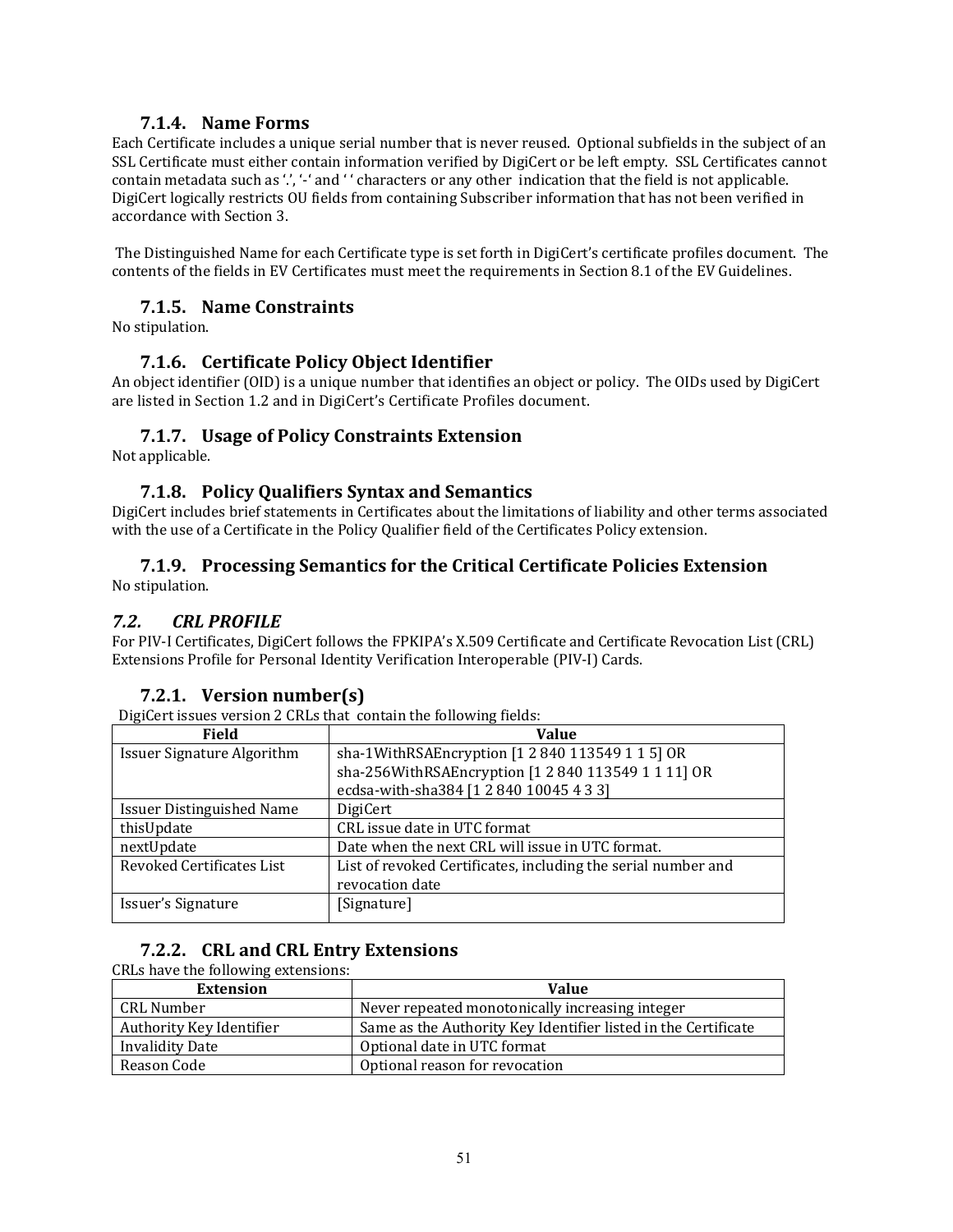# *7.3. OCSP PROFILE*

For PIV-I Certificates, DigiCert follows the FPKIPA's X.509 Certificate and Certificate Revocation List (CRL) Extensions Profile for Personal Identity Verification Interoperable (PIV-I) Cards.

# **7.3.1. Version Number(s)**

DigiCert's OCSP responders conform to version 1 of RFC 2560.

# **7.3.2. OCSP Extensions**

No stipulation.

# **8. COMPLIANCE AUDIT AND OTHER ASSESSMENTS**

The practices in this CPS are designed to meet or exceed the requirements of generally accepted industry standards, including the latest version of the EV Guidelines and the WebTrust Program for Certification Authorities, ANS X9.79/ISO 21188 PKI Practices and Policy Framework ("CA WebTrust/ISO 21188"). For purposes of interoperation with the U.S. Government, compliance can be determined by reference to any current auditor letter of compliance meeting FPKIPA Audit Requirements.

# *8.1. FREQUENCY OR CIRCUMSTANCES OF ASSESSMENT*

DigiCert receives an annual audit by an independent external auditor to assess DigiCert's compliance with this CPS, any applicable CPs, and the CA WebTrust/ISO 21188 and WebTrust EV Program criteria. The audit covers DigiCert's RA systems, Sub CAs, and OCSP Responders.

# *8.2. IDENTITY/QUALIFICATIONS OF ASSESSOR*

WebTrust auditors must meet the requirements of Section 14.1.14 of the EV Guidelines. Specifically:

- (1) *Qualifications and experience*: Auditing must be the auditor's primary business function. The individual or at least one member of the audit group must be qualified as a Certified Information Systems Auditor (CISA), an AICPA Certified Information Technology Professional (CPA.CITP), a Certified Internal Auditor (CIA), or have another recognized information security auditing credential. Auditors must be subject to disciplinary action by its licensing body.
- (2) *Expertise*: The individual or group must be trained and skilled in the auditing of secure information systems and be familiar with Public Key infrastructures, certification systems, and Internet security issues.
- (3) *Rules and standards*: The auditor must conform to applicable standards, rules, and best practices promulgated by the American Institute of Certified Public Accountants (AICPA), CPA Canada, the Institute of Chartered Accountants of England & Wales (ICAEW), the International Accounting Standards adopted by the European Commission (IAS), Information Systems Audit and Control Association (ISACA), the Institute of Internal Auditors (IIA), or another qualified auditing standards body.
- (4) *Reputation*: The firm must have a reputation for conducting its auditing business competently and correctly.
- (5) *Insurance*: EV auditors must maintain Professional Liability/Errors and Omissions Insurance, with policy limits of at least \$1 million in coverage.

# *8.3. ASSESSOR'S RELATIONSHIP TO ASSESSED ENTITY*

DigiCert's WebTrust auditor does not have a financial interest, business relationship, or course of dealing that could foreseeably create a significant bias for or against DigiCert.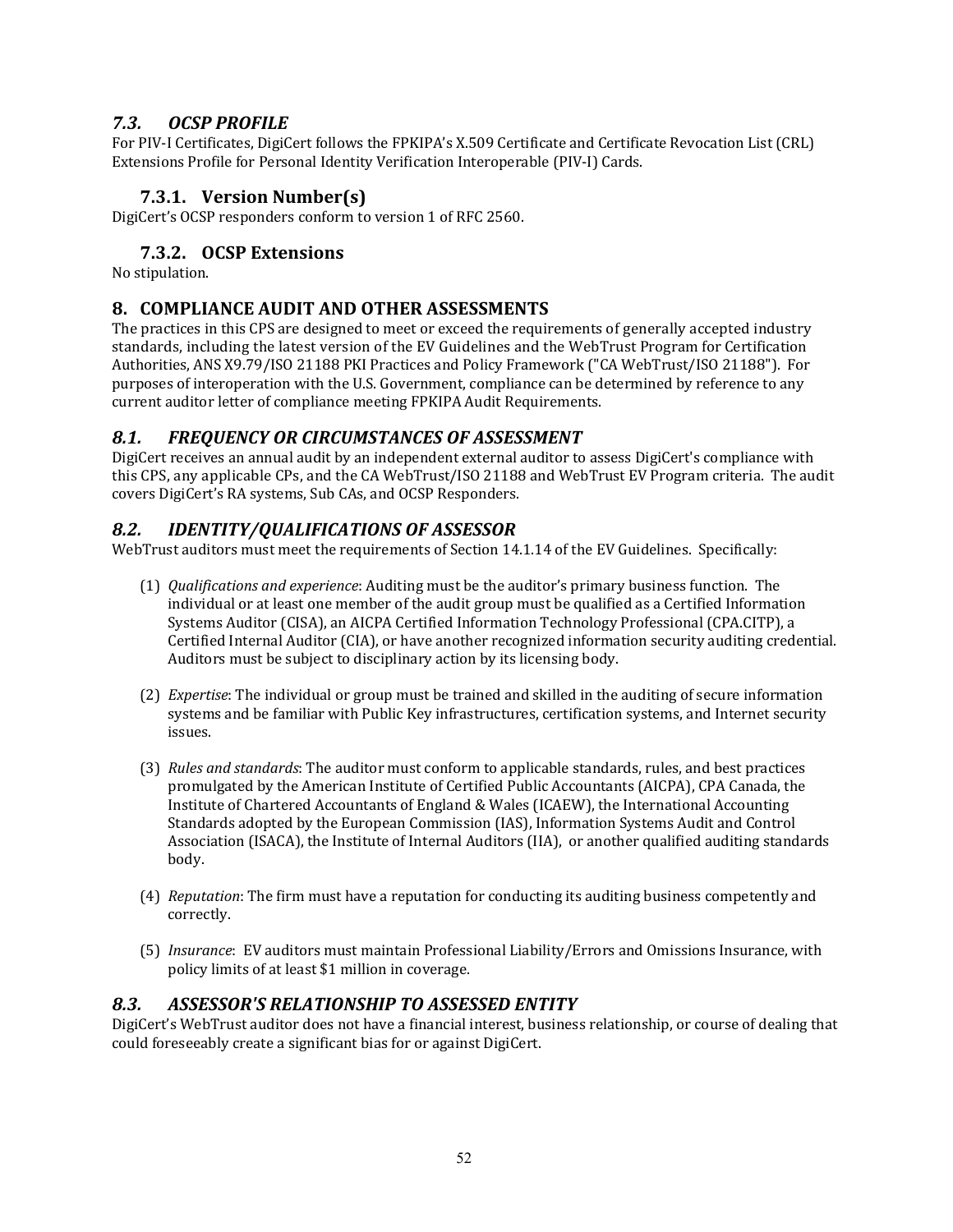# *8.4. TOPICS COVERED BY ASSESSMENT*

The audit covers DigiCert's business practices disclosure, the integrity of DigiCert's PKI operations, and DigiCert's compliance with the EV Guidelines. The audit verifies that DigiCert is compliant with the CP, this CPS, and any MOA between it and any other PKI.

# *8.5. ACTIONS TAKEN AS A RESULT OF DEFICIENCY*

If an audit reports a material noncompliance with applicable law, this CPS, the CP, or any other contractual obligations related to DigiCert's services, then  $(1)$  the auditor will document the discrepancy,  $(2)$  the auditor will promptly notify DigiCert, and (3) DigiCert will develop a plan to cure the noncompliance. DigiCert will submit the plan to the DCPA for approval and to any third party that DigiCert is legally obligated to satisfy. The DCPA may require additional action if necessary to rectify any significant issues created by the noncompliance, including requiring revocation of affected Certificates.

# *8.6. COMMUNICATION OF RESULTS*

The results of each audit are reported to the DCPA and to any third party entities which are entitled by law, regulation, or agreement to receive a copy of the audit results. On an annual basis, DigiCert submits a report of its audit compliance to various parties, such as Mozilla, the Federal PKI Policy Authority, CA licensing bodies, etc.

# *8.7. SELF‐AUDITS*

On at least a quarterly basis, DigiCert performs regular internal audits against a randomly selected sample of at least three percent of the OV and DV SSL Certificates and at least three percent of the EV SSL and EV Code Signing Certificates issued since the last internal audit. Self-audits on SSL and code signing Certificates are performed in accordance with Guidelines adopted by the CA / Browser Forum.

# **9. OTHER BUSINESS AND LEGAL MATTERS**

# *9.1. FEES*

# **9.1.1. Certificate Issuance or Renewal Fees**

DigiCert charges fees for certificate issuance and renewal. DigiCert may change its fees at any time in accordance with the applicable customer agreement.

# **9.1.2. Certificate Access Fees**

DigiCert may charge a reasonable fee for access to its certificate databases.

# **9.1.3. Revocation or Status Information Access Fees**

DigiCert does not charge a certificate revocation fee or a fee for checking the validity status of an issued Certificate using a CRL. DigiCert may charge a fee for providing certificate status information via OCSP.

# **9.1.4. Fees for Other Services**

No stipulation.

# **9.1.5. Refund Policy**

Subscribers must request refunds, in writing, within 30 days after a Certificate issues. After receiving the refund request, DigiCert may revoke the Certificate and refund the amount paid by the Applicant, minus any applicable application processing fees.

# *9.2. FINANCIAL RESPONSIBILITY*

#### **9.2.1. Insurance Coverage**

DigiCert maintains Commercial General Liability insurance with a policy limit of at least \$2 million in coverage and Professional Liability/Errors & Omissions insurance with a policy limit of at least \$5 million in coverage. Insurance is carried through companies rated no less than A- as to Policy Holder's Rating in the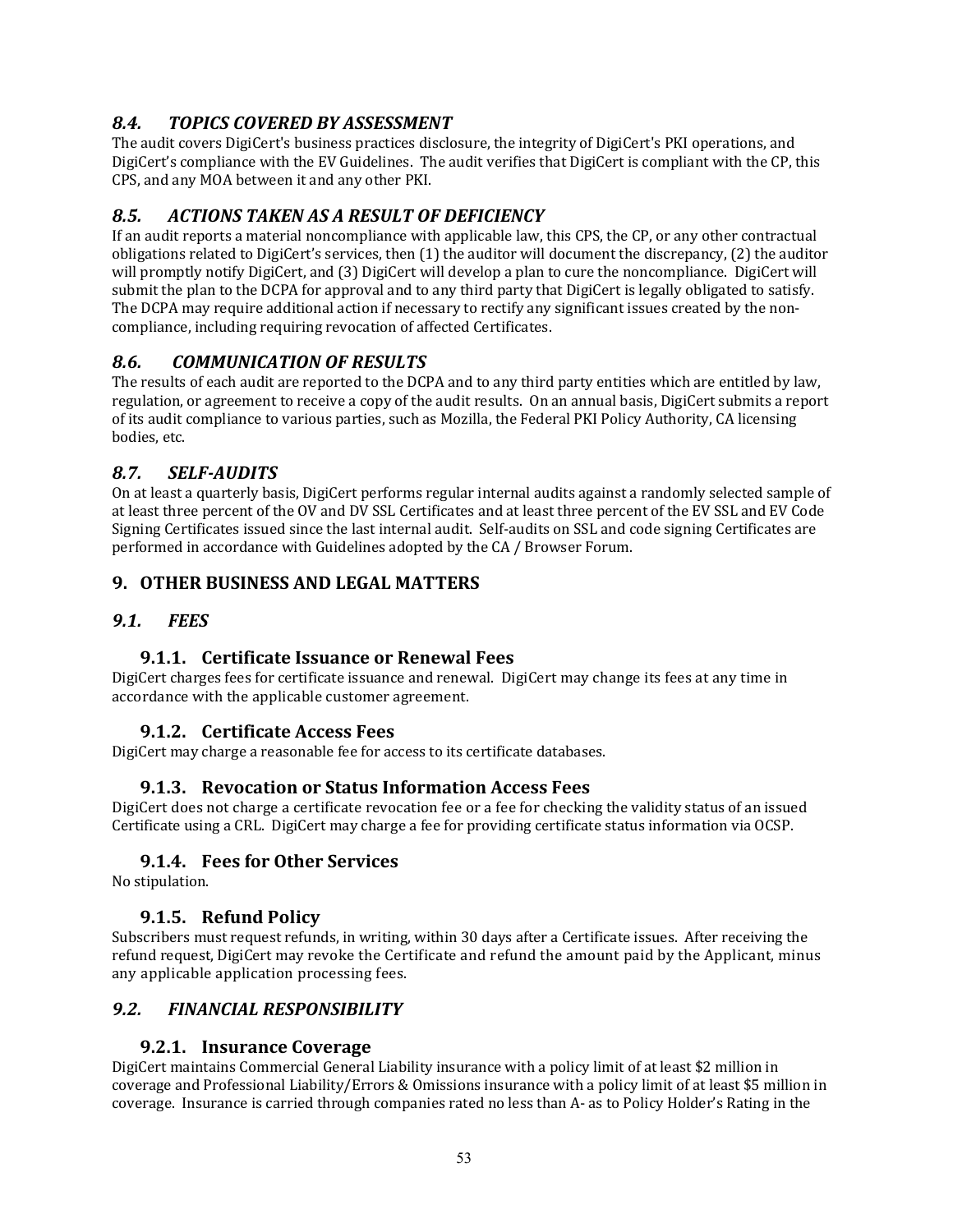current edition of Best's Insurance Guide (or with an association of companies, each of the members of which are so rated).

## **9.2.2. Other Assets**

No stipulation.

#### **9.2.3. Insurance or Warranty Coverage for End‐Entities**

Insurance coverage for end-entities is specified in DigiCert's Relying Party Agreement.

#### *9.3. CONFIDENTIALITY OF BUSINESS INFORMATION*

#### **9.3.1. Scope of Confidential Information**

The following information is considered confidential and protected against disclosure using a reasonable degree of care:

- 1. Private Keys;
- 2. Activation data used to access Private Keys or to gain access to the CA system;
- 3. Business continuity, incident response, contingency, and disaster recovery plans;
- 4. Other security practices used to protect the confidentiality, integrity, or availability of information;
- 5. Information held by DigiCert as private information in accordance with Section 9.4;
- $6.$  Audit logs and archive records; and
- 7. Transaction records, financial audit records, and external or internal audit trail records and any audit reports (with the exception of an auditor's letter confirming the effectiveness of the controls set forth in this CPS).

## **9.3.2. Information Not Within the Scope of Confidential Information**

Any information not listed as confidential is considered public information. Published Certificate and revocation data is considered public information.

#### **9.3.3. Responsibility to Protect Confidential Information**

DigiCert's employees, agents, and contractors are responsible for protecting confidential information and are contractually obligated to do so. Employees receive training on how to handle confidential information.

#### *9.4. PRIVACY OF PERSONAL INFORMATION*

#### **9.4.1. Privacy Plan**

DigiCert follows the privacy policy posted on its website when handling personal information. Personal information is only disclosed when the disclosure is required by law or when requested by the subject of the personal information.

#### **9.4.2. Information Treated as Private**

DigiCert treats all personal information about an individual that is not publicly available in the contents of a Certificate or CRL as private information. DigiCert protects private information using appropriate safeguards and a reasonable degree of care.

# **9.4.3. Information Not Deemed Private**

Private information does not include Certificates, CRLs, or their contents.

#### **9.4.4. Responsibility to Protect Private Information**

DigiCert employees and contractors are expected to handle personal information in strict confidence and meet the requirements of US and European law concerning the protection of personal data. All sensitive information is securely stored and protected against accidental disclosure.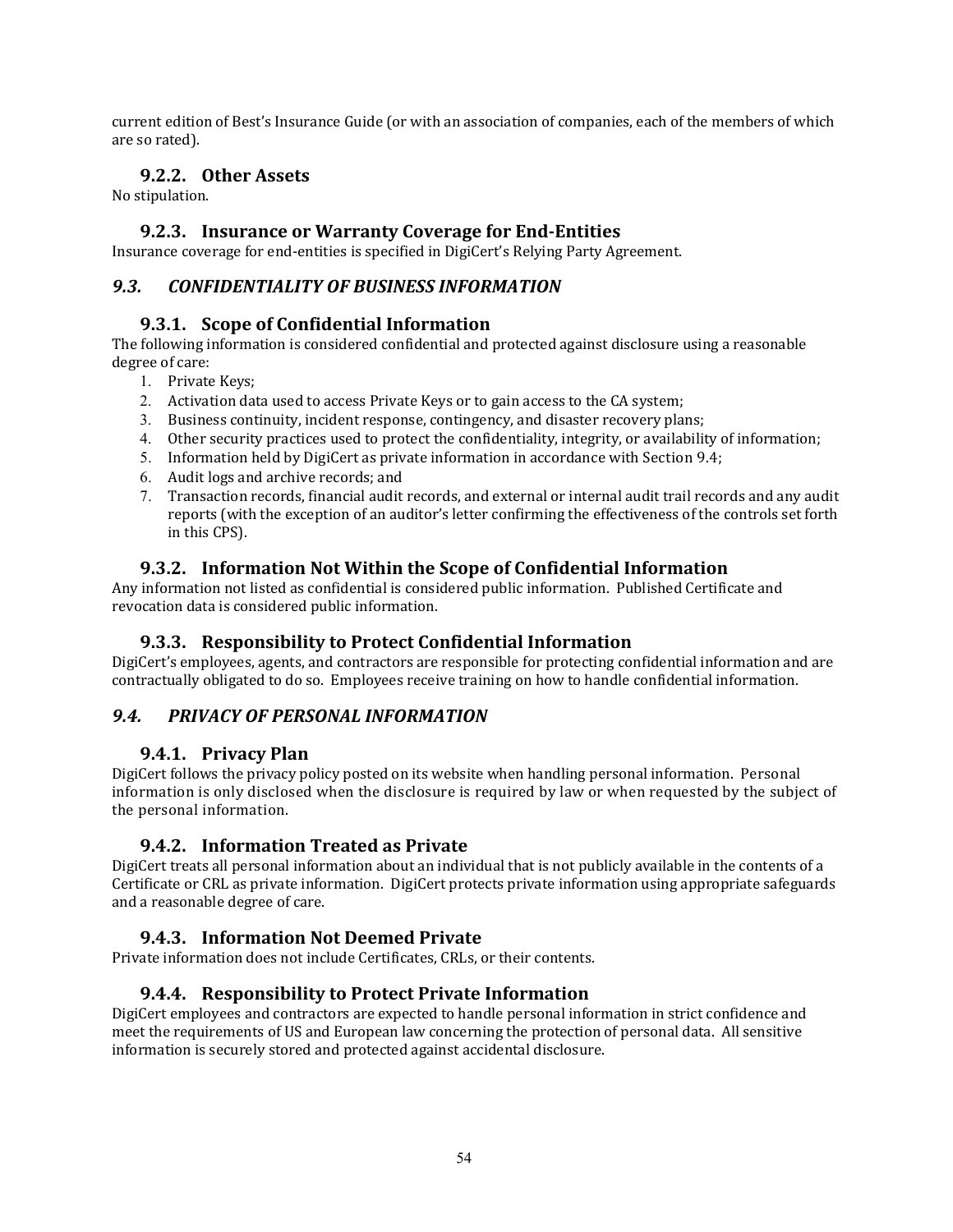## **9.4.5. Notice and Consent to Use Private Information**

Personal information obtained from an applicant during the application or identity verification process is considered private information if the information is not included in a Certificate. DigiCert will only use private information after obtaining the subject's consent or as required by applicable law or regulation. All Subscribers must consent to the global transfer and publication of any personal data contained in a Certificate. 

## **9.4.6. Disclosure Pursuant to Judicial or Administrative Process**

DigiCert may disclose private information, without notice, if DigiCert believes the disclosure is required by law or regulation.

## **9.4.7. Other Information Disclosure Circumstances**

No stipulation.

# *9.5. INTELLECTUAL PROPERTY RIGHTS*

DigiCert and/or its business partners own the intellectual property rights in DigiCert's services, including the Certificates, trademarks used in providing the services, and this CPS. "DigiCert" is a registered trademark of DigiCert, Inc.

Certificate and revocation information are the property of DigiCert. DigiCert grants permission to reproduce and distribute Certificates on a non-exclusive and royalty-free basis, provided that they are reproduced and distributed in full. DigiCert does not allow derivative works of its Certificates or products without prior written permission. Private and Public Keys remain the property of the Subscribers who rightfully hold them. All secret shares (distributed elements) of the DigiCert Private Keys are the property of DigiCert.

# *9.6. REPRESENTATIONS AND WARRANTIES*

#### **9.6.1. CA Representations and Warranties**

Except as expressly stated in this CPS or in a separate agreement with a Subscriber, DigiCert does not make any representations regarding its products or services. DigiCert represents, to the extent specified in this CPS, that:

- 1. DigiCert complies, in all material aspects, with the CP, this CPS, and all applicable laws and regulations,
- 2. DigiCert publishes and updates CRLs and OCSP responses on a regular basis,
- 3. All Certificates issued under this CPS will be verified in accordance with this CPS and meet the minimum requirements found herein and in the Baseline Requirements,
- 4. DigiCert will maintain a repository of public information on its website, and
- 5. Information published on a qualified Certificate meets the requirements specified in EU law.

To the extent allowed under EU law, DigiCert:

- 1. Does not warrant the accuracy, authenticity, completeness, or fitness of any unverified information, including name verification for  $(1)$  Certificates intended for email and intranet use,  $(2)$ Multi-SAN Certificates, and (3) other Certificates issued to individuals and intranets.
- 2. Is not responsible for information contained in a Certificate except as stated in this CPS,
- 3. Does not warrant the quality, function, or performance of any software or hardware device, and
- 4. Is not responsible for failing to comply with this CPS because of circumstances outside of DigiCert's control.

For EV Certificates, DigiCert represents to Subscribers, Subjects, Application Software Vendors that distribute DigiCert's root Certificates, and Relying Parties that use a DigiCert Certificate while the Certificate is valid that DigiCert followed the EV Guidelines when verifying information and issuing EV Certificates.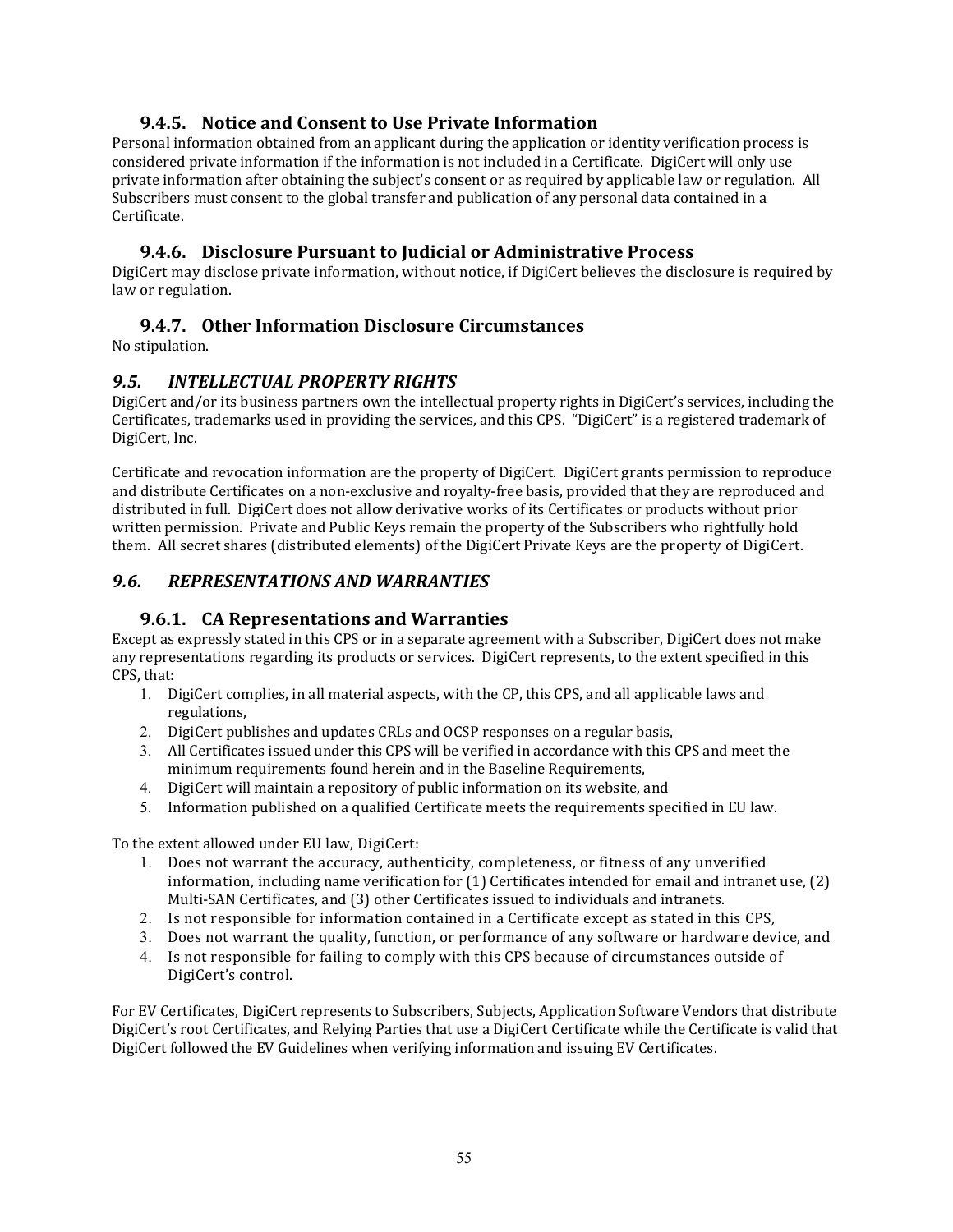This representation is limited solely to DigiCert's compliance with the EV Guidelines (e.g., DigiCert may rely on erroneous information provided in an attorney's opinion or accountant's letter that is checked in accordance with the Guidelines).

For PIV Certificates, DigiCert maintains an agreement with Affiliated Organizations that includes obligations related to authorizing affiliation with Subscribers of PIV-I Certificates.

# **9.6.2. RA Representations and Warranties**

RAs represent that:

- 1. The RA's certificate issuance and management services conform to the DigiCert CP and this CPS,
- 2. Information provided by the RA does not contain any false or misleading information,
- 3. Translations performed by the RA are an accurate translation of the original information, and
- 4. All Certificates requested by the RA meet the requirements of this CPS.

DigiCert's agreement with the RA may contain additional representations.

## **9.6.3. Subscriber Representations and Warranties**

Prior to being issued and receiving a Certificate, subscribers are solely responsible for any misrepresentations they make to third parties and for all transactions that use Subscriber's Private Key, regardless of whether such use was authorized. Subscribers are required to notify DigiCert and any applicable RA if a change occurs that could affect the status of the Certificate. Subscribers represent to DigiCert, Application Software Vendors, and Relying Parties that, for each Certificate, the Subscriber will:

- 1. Securely generate its Private Keys and protect its Private Keys from compromise,
- 2. Provide accurate and complete information when communicating with DigiCert,
- 3. Confirm the accuracy of the certificate data prior to using the Certificate,
- 4. Promptly (i) request revocation of a Certificate, cease using it and its associated Private Key, and notify DigiCert if there is any actual or suspected misuse or compromise of the Private Key associated with the Public Key included in the certificate, and (ii) request revocation of the Certificate, and cease using it, if any information in the Certificate is or becomes incorrect or inaccurate,
- 5. Ensure that individuals using Certificates on behalf of an organization have received security training appropriate to the Certificate.
- 6. Use the Certificate only for authorized and legal purposes, consistent with the certificate purpose, this CPS, any applicable CP, and the relevant Subscriber Agreement, including only installing SSL Certificates on servers accessible at the domain listed in the Certificate and not using code signing Certificates to sign malicious code or any code that is downloaded without a user's consent, and
- 7. Promptly cease using the Certificate and related Private Key after the Certificate's expiration.

# **9.6.4. Relying Party Representations and Warranties**

Each Relying Party represents that, prior to relying on a DigiCert Certificate, it:

- 1. Obtained sufficient knowledge on the use of digital Certificates and PKI,
- 2. Studied the applicable limitations on the usage of Certificates and agrees to DigiCert's limitations on liability related to the use of Certificates,
- 3. Has read, understands, and agrees to the DigiCert Relying Party Agreement and this CPS,
- 4. Verified both the DigiCert Certificate and the Certificates in the certificate chain using the relevant CRL or OCSP.
- 5. Will not use a DigiCert Certificate if the Certificate has expired or been revoked, and
- 6. Will take all reasonable steps to minimize the risk associated with relying on a digital signature, including only relying on a DigiCert Certificate after considering:
	- a) applicable law and the legal requirements for identification of a party, protection of the confidentiality or privacy of information, and enforceability of the transaction;
	- b) the intended use of the Certificate as listed in the certificate or this CPS,
	- c) the data listed in the Certificate.
	- d) the economic value of the transaction or communication,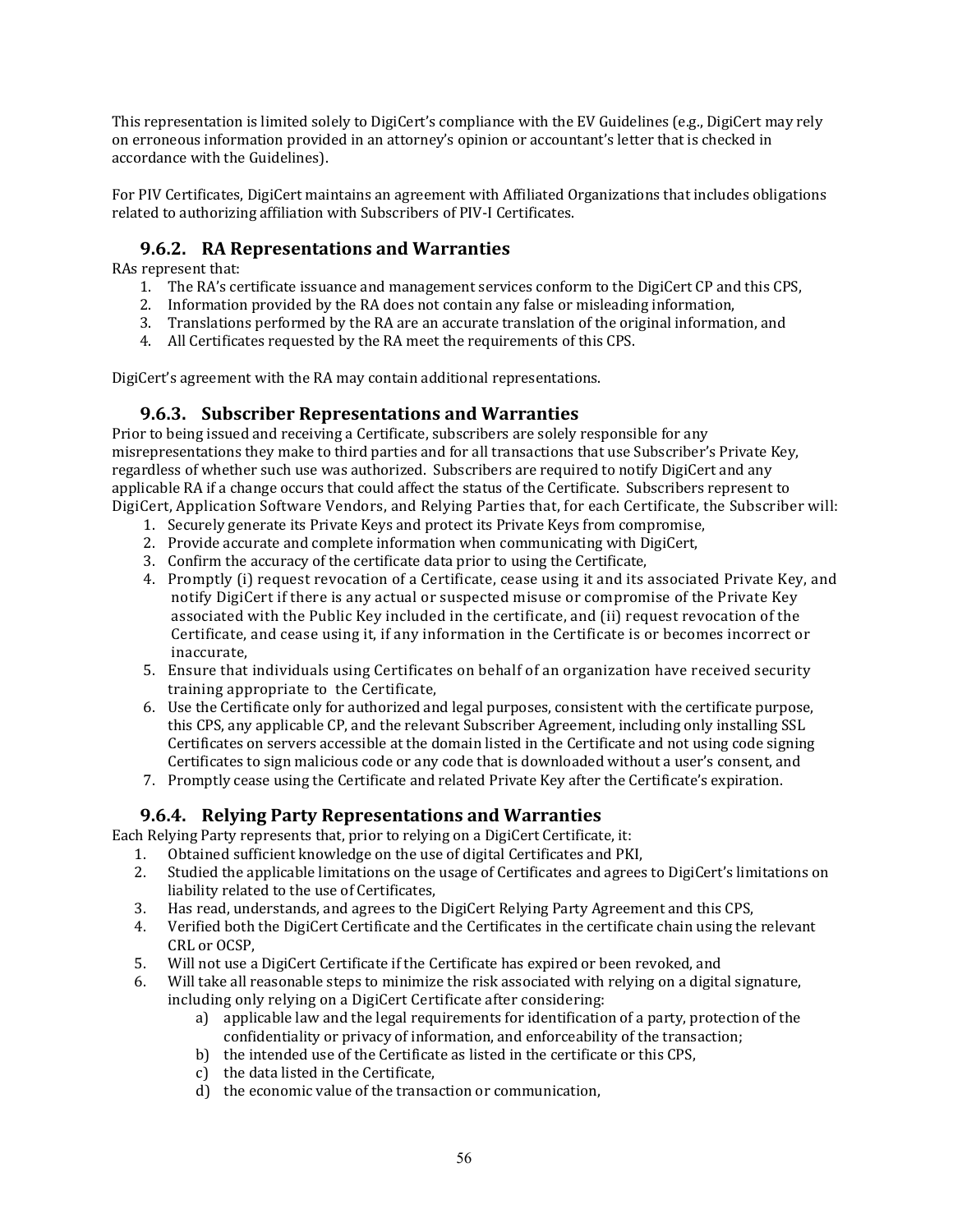- e) the potential loss or damage that would be caused by an erroneous identification or a loss of confidentiality or privacy of information in the application, transaction, or communication,
- f) the Relying Party's previous course of dealing with the Subscriber,
- g) the Relying Party's understanding of trade, including experience with computer-based methods of trade, and
- h) any other indicia of reliability or unreliability pertaining to the Subscriber and/or the application, communication, or transaction.

Any unauthorized reliance on a Certificate is at a party's own risk.

#### **9.6.5. Representations and Warranties of Other Participants**

No stipulation.

#### *9.7. DISCLAIMERS OF WARRANTIES*

EXCEPT AS EXPRESSLY STATED IN SECTION 9.6.1, ALL CERTIFICATES AND ANY RELATED SOFTWARE AND SERVICES ARE PROVIDED "AS IS" AND "AS AVAILABLE". TO THE MAXIMUM EXTENT PERMITTED BY LAW. DIGICERT DISCLAIMS ALL EXPRESS AND IMPLIED WARRANTIES, INCLUDING ALL WARRANTIES OF MERCHANTABILITY, FITNESS FOR A PARTICULAR PURPOSE, AND NON-INFRINGEMENT. DIGICERT DOES NOT WARRANT THAT ANY SERVICE OR PRODUCT WILL MEET ANY EXPECTATIONS OR THAT ACCESS TO CERTIFICATES WILL BE TIMELY OR ERROR-FREE. DigiCert does not guarantee the availability of any products or services and may modify or discontinue any product or service offering at any time. A fiduciary duty is not created simply because an entity uses DigiCert's services.

#### *9.8. LIMITATIONS OF LIABILITY*

NOTHING HEREIN LIMITS LIABILTY RELATED TO (I) DEATH OR PERSONAL INJURY RESULTING FROM DIGICERT'S NEGLIGENCE OR (II) FRAUD COMMITTED BY DIGICERT. EXCEPT AS STATED ABOVE, ANY ENTITY USING A DIGICERT CERTIFICATE OR SERVICE WAIVES ALL LIABILITY OF DIGICERT RELATED TO SUCH USE, PROVIDED THAT DIGICERT HAS MATERIALLY COMPLIED WITH THIS CPS IN PROVIDING THE CERTIFICATE OR SERVICE. DIGICERT'S LIABILITY FOR CERTIFICATES AND SERVICES THAT DO NOT MATERIALLY COMPLY WITH THIS CPS IS LIMITED AS FOLLOWS:

- 1. NO LIABILITY IF THE DAMAGE OR LOSS RELATES TO A CERTIFICATE OTHER THAN A SSL CERTIFICATE OR CODE SIGNING CERTIFICATE.
- 2. A MAXIMUM LIABILITY OF \$1,000 PER TRANSACTION FOR SSL CERTIFICATES,
- 3. AN AGGREGATE MAXIMUM LIABILITY OF \$10,000 FOR ALL CLAIMS RELATED TO A SINGLE CERTIFICATE OR SERVICE.
- 4. AND AN AGGREGATE MAXIMUM LIABILITY OF \$1 MILLION FOR ALL CLAIMS, REGARDLESS OF THE NUMBER OR SOURCE OF THE CLAIMS.

#### DIGICERT APPORTIONS PAYMENTS RELATED TO AN AGGREGATE MAXIMUM LIMITATION ON LIABILITY UNDER THIS SECTION TO THE FIRST CLAIMS THAT ACHIEVE FINAL RESOLUTION.

All liability is limited to actual and legally provable damages. DigiCert is not liable for:

- 1. Any indirect, consequential, special, or punitive damages or any loss of profit, revenue, data, or opportunity, even if DigiCert is aware of the possibility of such damages;
- 2. Liability related to fraud or willful misconduct of the Applicant;
- 3. Liability related to use of a Certificate that exceeds the limitations on use, value, or transactions as stated either in the Certificate or this CPS;
- 4. Liability related to the security, usability, or integrity of products not supplied by DigiCert, including the Subscriber's and Relying Party's hardware; or
- 5. Liability related to the compromise of a Subscriber's Private Key.

The limitations in this section apply to the maximum extent permitted by law and apply regardless of (i) the reason for or nature of the liability, including tort claims, (ii) the number of claims of liability, (iii) the extent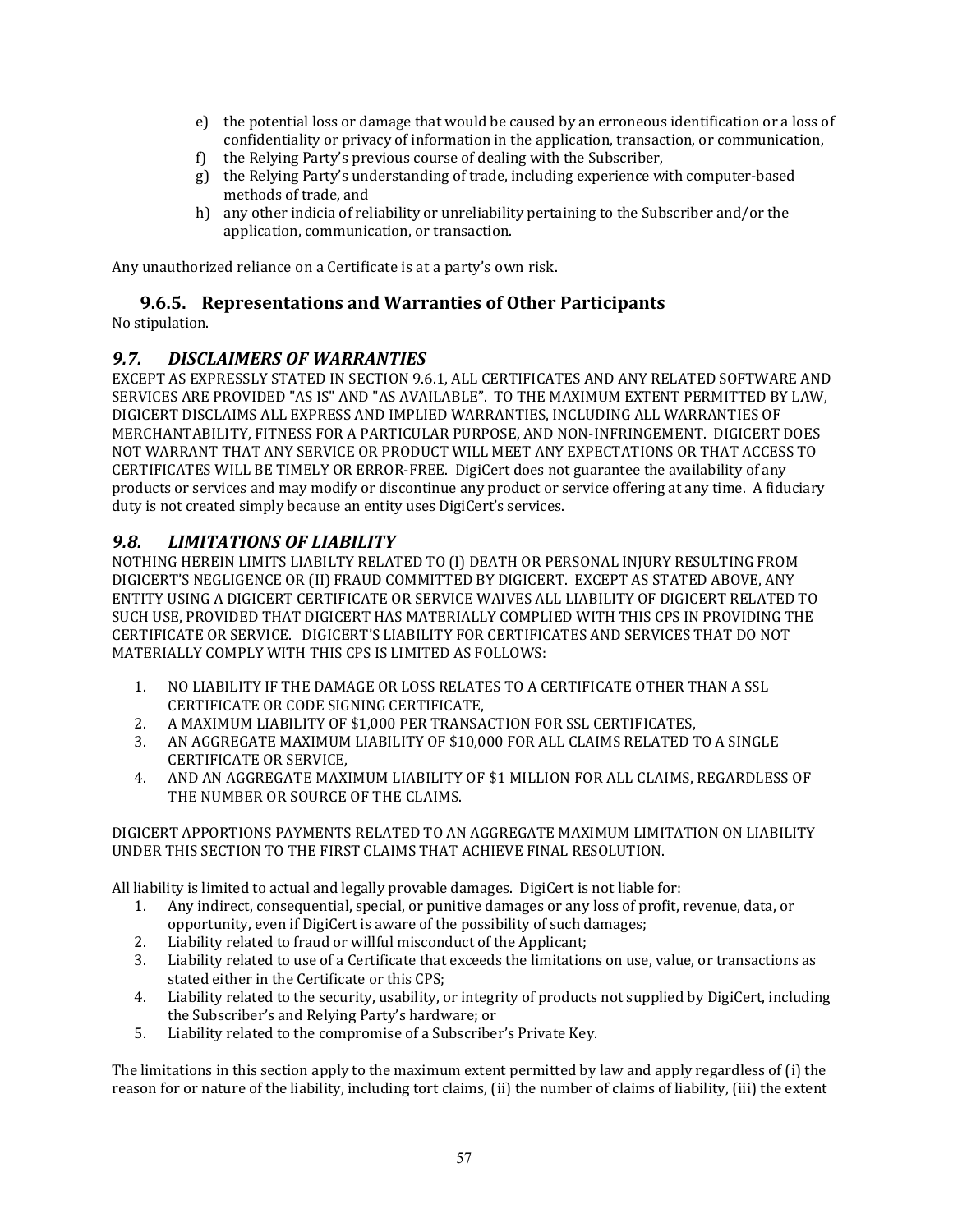or nature of the damages, (iv) whether DigiCert failed to follow any provision of this CPS, or (v) whether any provision of this CPS was proven ineffective.

The disclaimers and limitations on liabilities in this CPS are fundamental terms to the use of DigiCert's Certificates and services.

# *9.9. INDEMNITIES*

# **9.9.1. Indemnification by DigiCert**

DigiCert shall indemnify each Application Software Vendor against any claim, damage, or loss suffered by an Application Software Vendor related to an EV Certificate issued by DigiCert, regardless of the cause of action or legal theory involved, except where the claim, damage, or loss suffered by the Application Software Vendor was directly caused by the Application Software Vendor's software displaying either (1) a valid and trustworthy EV Certificate as not valid or trustworthy or (2) displaying as trustworthy (i) an EV Certificate that has expired or (ii) a revoked EV Certificate where the revocation status is available online but the Application Software Vendor's software failed to check or ignored the status.

# **9.9.2. Indemnification by Subscribers**

To the extent permitted by law, each Subscriber shall indemnify DigiCert, its partners, and any cross-signed entities, and their respective directors, officers, employees, agents, and contractors against any loss, damage, or expense, including reasonable attorney's fees, related to (i) any misrepresentation or omission of material fact by Subscriber, regardless of whether the misrepresentation or omission was intentional or unintentional; (ii) Subscriber's breach of the Subscriber Agreement, this CPS, or applicable law; (iii) the compromise or unauthorized use of a Certificate or Private Key caused by the Subscriber's negligence or intentional acts; or (iv) Subscriber's misuse of the Certificate or Private Key.

# **9.9.3. Indemnification by Relying Parties**

To the extent permitted by law, each Relying Party shall indemnify DigiCert, its partners, and any crosssigned entities, and their respective directors, officers, employees, agents, and contractors against any loss, damage, or expense, including reasonable attorney's fees, related to the Relying Party's (i) breach of the Relying Party Agreement, an End-User License Agreement, this CPS, or applicable law; (ii) unreasonable reliance on a Certificate; or (iii) failure to check the Certificate's status prior to use.

# *9.10. TERM AND TERMINATION*

# **9.10.1. Term**

This CPS and any amendments to the CPS are effective when published to DigiCert's online repository and remain in effect until replaced with a newer version.

# **9.10.2. Termination**

This CPS and any amendments remain in effect until replaced by a newer version.

# **9.10.3. Effect of Termination and Survival**

DigiCert will communicate the conditions and effect of this CPS's termination via the DigiCert Repository. The communication will specify which provisions survive termination. At a minimum, all responsibilities related to protecting confidential information will survive termination. All Subscriber Agreements remain effective until the Certificate is revoked or expired, even if this CPS terminates.

# *9.11. INDIVIDUAL NOTICES AND COMMUNICATIONS WITH PARTICIPANTS*

DigiCert accepts notices related to this CPS at the locations specified in Section 2.2. Notices are deemed effective after the sender receives a valid and digitally signed acknowledgment of receipt from DigiCert. If an acknowledgement of receipt is not received within five days, the sender must resend the notice in paper form to the street address specified in Section 2.2 using either a courier service that confirms delivery or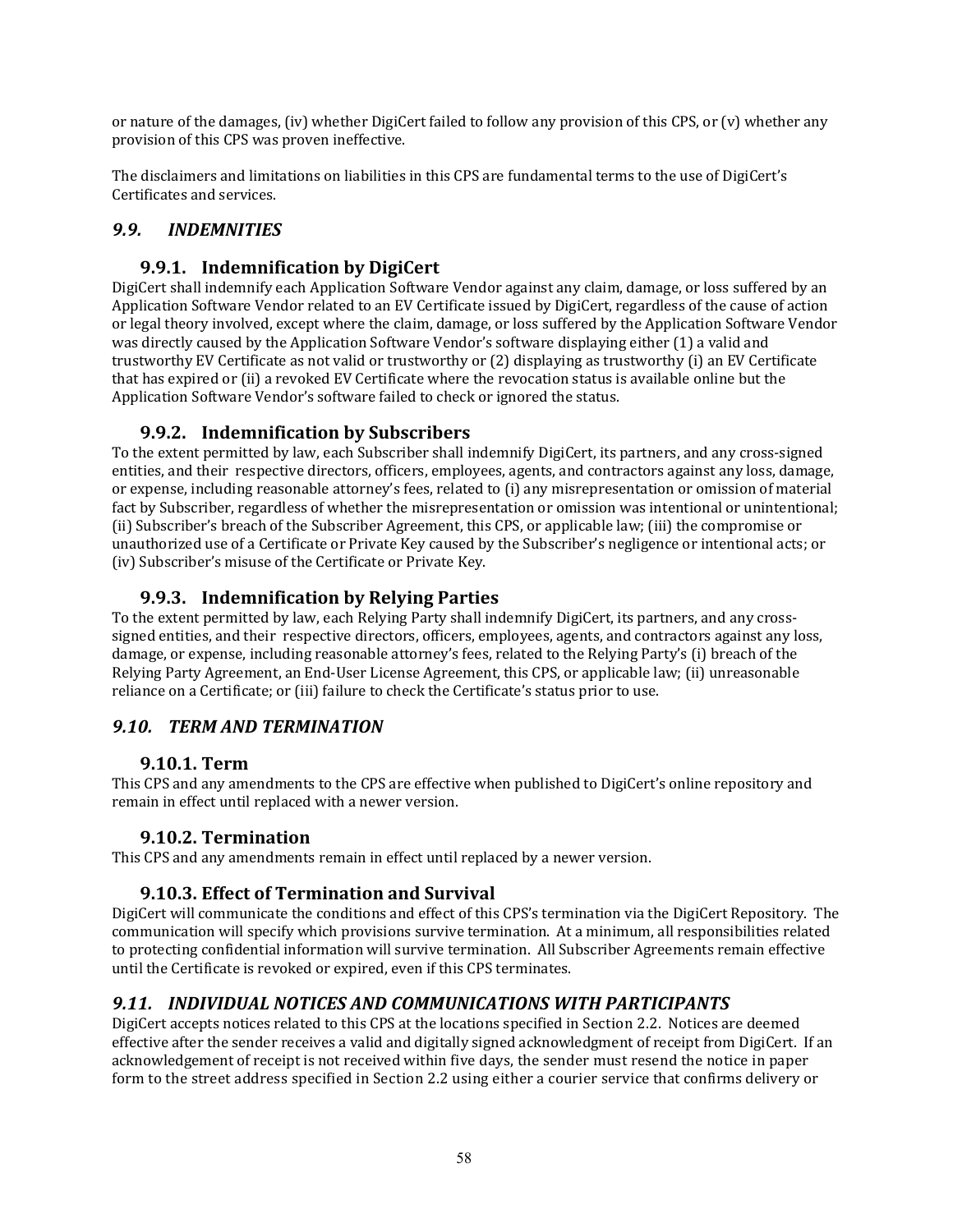via certified or registered mail with postage prepaid and return receipt requested. DigiCert may allow other forms of notice in its Subscriber Agreements.

# *9.12. AMENDMENTS*

# **9.12.1. Procedure for Amendment**

This CPS is reviewed annually. Amendments are made by posting an updated version of the CPS to the online repository. Controls are in place to reasonably ensure that this CPS is not amended and published without the prior authorization of the DCPA.

## **9.12.2. Notification Mechanism and Period**

DigiCert posts CPS revisions to its website. DigiCert does not guarantee or set a notice-and-comment period and may make changes to this CPS without notice and without changing the version number. Major changes affecting accredited Certificates are announced and approved by the accrediting agency prior to becoming effective. The DCPA is responsible for determining what constitutes a material change of the CPS.

## **9.12.3. Circumstances under which OID Must Be Changed**

The DCPA is solely responsible for determining whether an amendment to the CPS requires an OID change.

## *9.13. DISPUTE RESOLUTION PROVISIONS*

Parties are required to notify DigiCert and attempt to resolve disputes directly with DigiCert before resorting to any dispute resolution mechanism, including adjudication or any type of alternative dispute resolution.

## *9.14. GOVERNING LAW*

The national law of the relevant member state governs any dispute involving Qualified Certificates. Except for disputes involving Qualified Certificates, the laws of the state of Utah govern the interpretation, construction, and enforcement of this CPS and all proceedings related to DigiCert's products and services, including tort claims, without regard to any conflicts of law principles. The state of Utah has non-exclusive venue and jurisdiction over any proceedings related to the CPS or any DigiCert product or service.

# *9.15. COMPLIANCE WITH APPLICABLE LAW*

This CPS is subject to all applicable laws and regulations, including United States restrictions on the export of software and cryptography products. Subject to section 9.4.5's Notice and Consent to Use Private Information contained in Certificates, DigiCert meets the requirements of the European data protection laws and has established appropriate technical and organization measures against unauthorized or unlawful processing of personal data and against the loss, damage, or destruction of personal data.

# *9.16. MISCELLANEOUS PROVISIONS*

#### **9.16.1. Entire Agreement**

DigiCert contractually obligates each RA to comply with this CPS and applicable industry guidelines. DigiCert also requires each party using its products and services to enter into an agreement that delineates the terms associated with the product or service. If an agreement has provisions that differ from this CPS, then the agreement with that party controls, but solely with respect to that party. Third parties may not rely on or bring action to enforce such agreement.

#### **9.16.2. Assignment**

Any entities operating under this CPS may not assign their rights or obligations without the prior written consent of DigiCert. Unless specified otherwise in a contact with a party, DigiCert does not provide notice of assignment.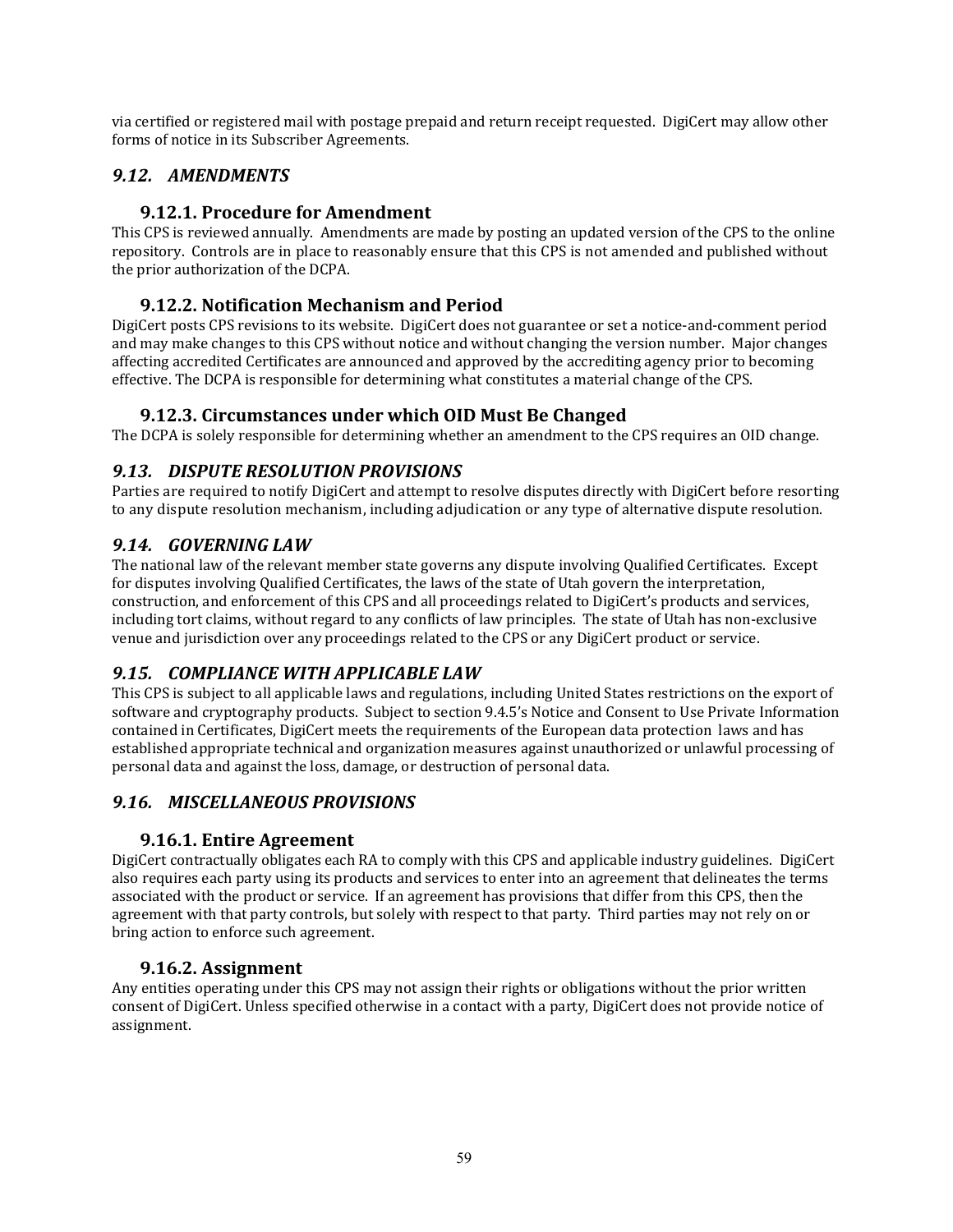#### **9.16.3. Severability**

If any provision of this CPS is held invalid or unenforceable by a competent court or tribunal, the remainder of the CPS will remain valid and enforceable. Each provision of this CPS that provides for a limitation of liability, disclaimer of a warranty, or an exclusion of damages is severable and independent of any other provision.

#### **9.16.4. Enforcement (attorneys' fees and waiver of rights)**

DigiCert may seek indemnification and attorneys' fees from a party for damages, losses, and expenses related to that party's conduct. DigiCert's failure to enforce a provision of this CPS does not waive DigiCert's right to enforce the same provision later or right to enforce any other provision of this CPS. To be effective, waivers must be in writing and signed by DigiCert.

#### **9.16.5. Force Majeure**

DigiCert is not liable for any delay or failure to perform an obligation under this CPS to the extent that the delay or failure is caused by an occurrence beyond DigiCert's reasonable control. The operation of the Internet is beyond DigiCert's reasonable control.

#### *9.17. OTHER PROVISIONS*

No stipulation.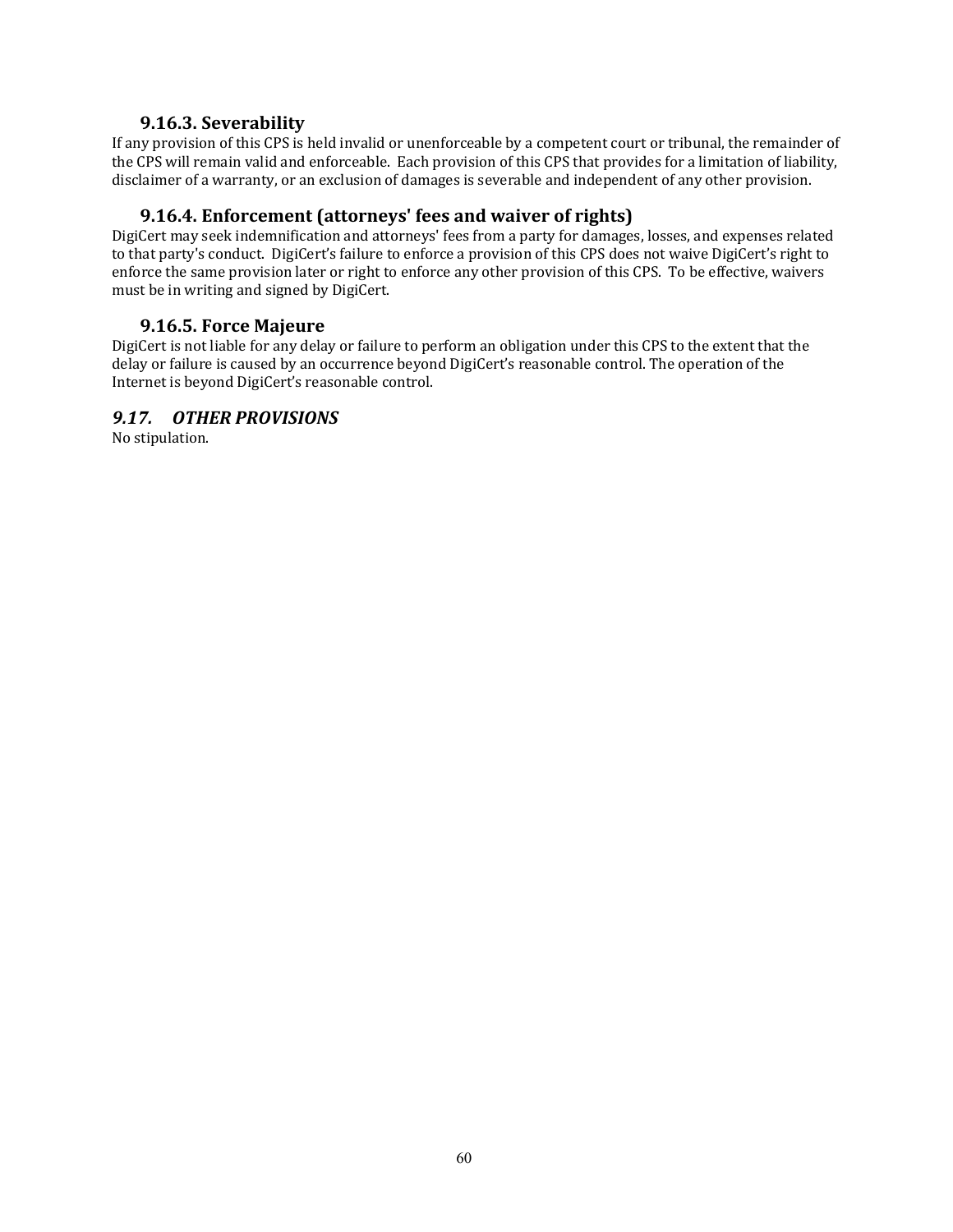#### **APPENDIX A: SAMPLE OPINION LETTER**

#### **[***Date***]**

To: DigiCert, Inc. 2600 West Executive Parkway Suite 500 Lehi, UT 84043 Email: support@digicert.com Fax: 801‐705‐0481 

Re: Digital Certificate for *[Exact company name of client – see footnote 1]* ("**Client**")

This firm represents Client, who asked that I, as its [*accountant ,lawyer, solicitors, barrister, advocate, etc.*], attest to the following information solely as related to the Client's application for a digital certificate.

After reviewing the Client's records and based on my investigation, my professional opinion is that:

- 1. Client is a duly formed [*corporation, LLC, etc.*] under the laws of the [*state/province*] of [*name of governing jurisdiction where Client is incorporated or registered*]; is "active," "valid," "current," or the equivalent; and is not under any known legal disability.
- 2. [*If applicable*] The Romanized transliteration of Client's formal legal name is: [*Romanized name]*.
- 3. [*If applicable*] Client conducts business under the [*assumed/DBA/trade*] name of *[assumed name of Client]*. Client has a currently valid registration of the name with the government agency that has jurisdiction over the place of business listed below.
- 4. The address where [*Client, Client's parent, or Client's subsidiary – select one*] conducts business operations is: *[Insert place of business – this should match the address on the certificate application]*
- 5. A main telephone number at Client's place of business is: *[Insert primary telephone number of business]*
- 6. *[Name of Client's Representative – see footnote 2]* is an individual (or are individuals) with the authority to act on behalf of Client to:
	- a) Provide information about the Client contained in the referenced application,
	- b) Request one or more digital certificates and designate other persons to request digital certificates, and
	- c) Agree to the contractual obligations contained in DigiCert's agreements.
- 7. *[Name and title of Client's Representative],* who is Client's *[Title of Client Representative]*, can be contacted at: Email: *[Email address of Client Representative]* Phone: *[Phone number of Client Representative]*
- 8. Client has either operated as a business for three or more years or has an active deposit account held at a bank or other financial institution where funds deposited are payable on demand.
- 9. Client has the exclusive right to use the following domain name(s) in identifying itself on the Internet and is aware that it has such control: *[Insert domain names]*